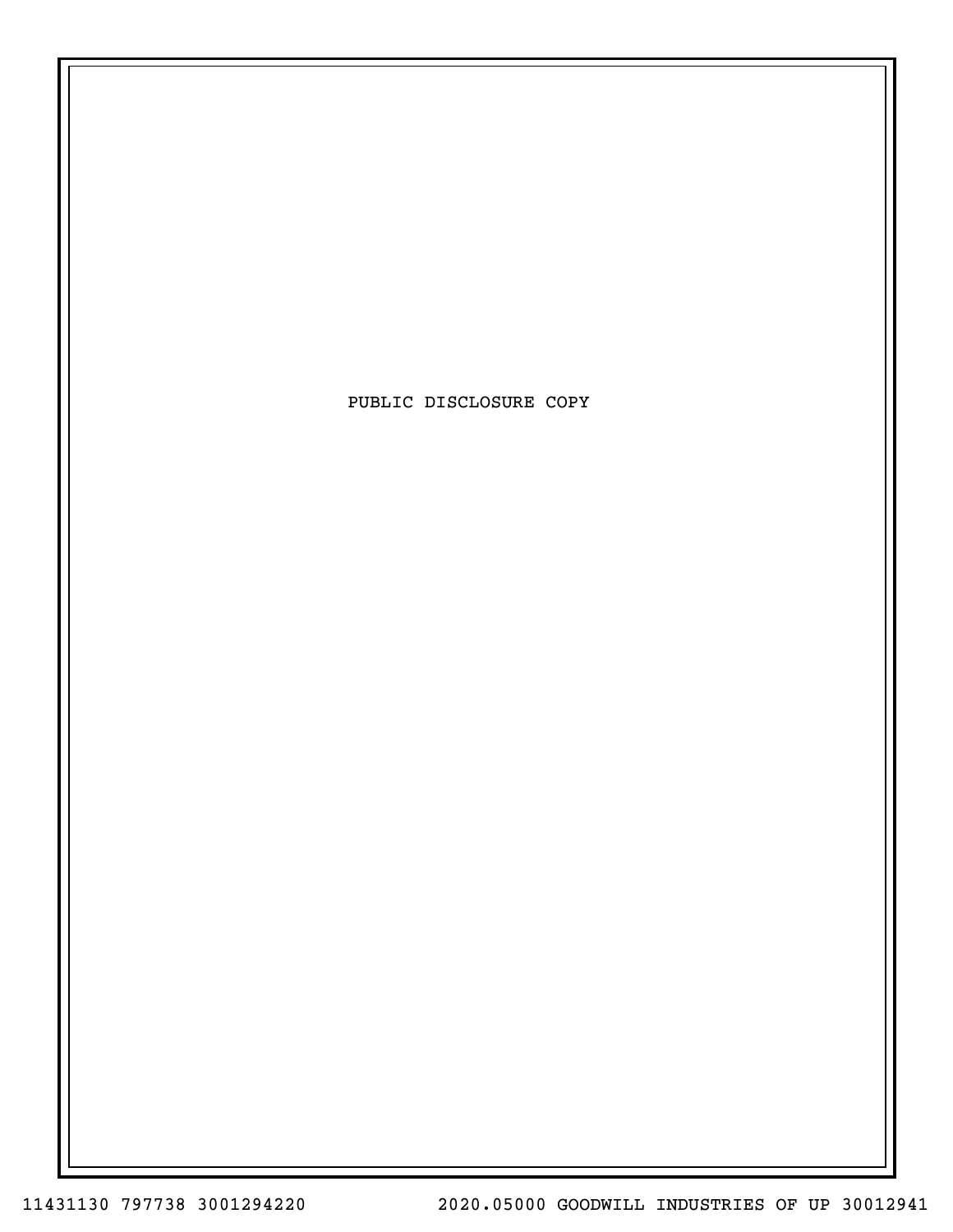|                            |                   |                                                 | EXTENDED TO MAY 16, 2022                                                                                                                                                                                  |            |                                                           |                                          |
|----------------------------|-------------------|-------------------------------------------------|-----------------------------------------------------------------------------------------------------------------------------------------------------------------------------------------------------------|------------|-----------------------------------------------------------|------------------------------------------|
|                            |                   | Form <b>990</b>                                 | <b>Return of Organization Exempt From Income Tax</b>                                                                                                                                                      |            |                                                           | OMB No. 1545-0047                        |
|                            |                   |                                                 | Under section 501(c), 527, or 4947(a)(1) of the Internal Revenue Code (except private foundations)                                                                                                        |            |                                                           |                                          |
|                            |                   | Department of the Treasury                      | Do not enter social security numbers on this form as it may be made public.                                                                                                                               |            |                                                           | Open to Public                           |
|                            |                   | Internal Revenue Service                        | Go to www.irs.gov/Form990 for instructions and the latest information.<br>A For the 2020 calendar year, or tax year beginning<br>JUL 1, 2020                                                              |            | and ending JUN 30, 2021                                   | Inspection                               |
|                            | $B$ Check if      |                                                 | C Name of organization                                                                                                                                                                                    |            |                                                           |                                          |
|                            | applicable:       |                                                 | GOODWILL INDUSTRIES OF UPSTATE/MIDLANDS                                                                                                                                                                   |            | D Employer identification number                          |                                          |
|                            | Address<br>change |                                                 | SOUTH CAROLINA, INC.                                                                                                                                                                                      |            |                                                           |                                          |
|                            | Name<br>change    |                                                 | Doing business as                                                                                                                                                                                         |            | 57-0564001                                                |                                          |
|                            | Initial<br>return |                                                 | Number and street (or P.O. box if mail is not delivered to street address)                                                                                                                                | Room/suite | E Telephone number                                        |                                          |
|                            | Final<br>return/  |                                                 | 115 HAYWOOD RD                                                                                                                                                                                            |            | $864 - 351 - 0104$                                        |                                          |
|                            | termin-<br>ated   |                                                 | City or town, state or province, country, and ZIP or foreign postal code                                                                                                                                  |            | G Gross receipts \$                                       | 94, 171, 600.                            |
|                            | Amended<br>return |                                                 | GREENVILLE, SC<br>29607                                                                                                                                                                                   |            | H(a) Is this a group return                               |                                          |
|                            | Applica-<br>ition |                                                 | F Name and address of principal officer: PATRICK MICHAELS                                                                                                                                                 |            | for subordinates?                                         | $\blacksquare$ Yes $\boxed{\text{X}}$ No |
|                            | pending           |                                                 | SAME AS C ABOVE                                                                                                                                                                                           |            | H(b) Are all subordinates included?                       | Yes <br>l No                             |
|                            |                   | Tax-exempt status: $\boxed{\text{X}}$ 501(c)(3) | $501(c)$ (<br>$\blacktriangleleft$ (insert no.)<br>4947(a)(1) or                                                                                                                                          | 527        |                                                           | If "No," attach a list. See instructions |
|                            |                   |                                                 | J Website: WWW.GOODWILLSC.ORG                                                                                                                                                                             |            | H(c) Group exemption number                               |                                          |
|                            |                   | K Form of organization: $X$ Corporation         | Other $\blacktriangleright$<br>Association<br>Trust                                                                                                                                                       |            | L Year of formation: $1973$ M State of legal domicile: SC |                                          |
|                            | Part I            | <b>Summary</b>                                  |                                                                                                                                                                                                           |            |                                                           |                                          |
|                            | 1.                |                                                 | Briefly describe the organization's mission or most significant activities: SELF SUFFICENCY THROUGH                                                                                                       |            |                                                           |                                          |
|                            |                   |                                                 | EMPLOYMENT: JOB SEARCH ASSISTANCE, JOB TRAINING, JOB PLACEMENT                                                                                                                                            |            |                                                           | AND                                      |
|                            | 2                 |                                                 | Check this box $\blacktriangleright$ if the organization discontinued its operations or disposed of more than 25% of its net assets.<br>Number of voting members of the governing body (Part VI, line 1a) |            |                                                           | 21                                       |
|                            | з<br>4            |                                                 |                                                                                                                                                                                                           |            | 3<br>$\overline{4}$                                       | 21                                       |
|                            | 5                 |                                                 |                                                                                                                                                                                                           |            | 5                                                         | 1959                                     |
| Activities & Governance    | 6                 |                                                 |                                                                                                                                                                                                           |            | 6                                                         | $\mathbf 0$                              |
|                            |                   |                                                 | 7 a Total unrelated business revenue from Part VIII, column (C), line 12                                                                                                                                  |            | 7a                                                        | 0.                                       |
|                            |                   |                                                 |                                                                                                                                                                                                           |            | 7b                                                        | 0.                                       |
|                            |                   |                                                 |                                                                                                                                                                                                           |            | <b>Prior Year</b>                                         | <b>Current Year</b>                      |
|                            | 8                 |                                                 | Contributions and grants (Part VIII, line 1h)                                                                                                                                                             |            | 27,537,122.                                               | 41,842,367.                              |
| Revenue                    | 9                 |                                                 | Program service revenue (Part VIII, line 2g)                                                                                                                                                              |            | 9,482,906.                                                | 10,329,156.                              |
|                            | 10                |                                                 |                                                                                                                                                                                                           |            | 92,792.                                                   | 21,281.                                  |
|                            | 11                |                                                 | Other revenue (Part VIII, column (A), lines 5, 6d, 8c, 9c, 10c, and 11e)                                                                                                                                  |            | 10,384,918.                                               | 10,099,265.                              |
|                            | 12                |                                                 | Total revenue - add lines 8 through 11 (must equal Part VIII, column (A), line 12)                                                                                                                        |            | 47,497,738.                                               | 62, 292, 069.                            |
|                            | 13                |                                                 | Grants and similar amounts paid (Part IX, column (A), lines 1-3)                                                                                                                                          |            | 588,653.                                                  | 659,961.                                 |
|                            | 14                |                                                 | Benefits paid to or for members (Part IX, column (A), line 4)                                                                                                                                             |            | 0.                                                        | υ.                                       |
| Ses                        |                   |                                                 | 15 Salaries, other compensation, employee benefits (Part IX, column (A), lines 5-10)                                                                                                                      |            | 32, 251, 693.                                             | 30,734,775.                              |
|                            |                   |                                                 | 16a Professional fundraising fees (Part IX, column (A), line 11e)                                                                                                                                         |            | 252,633.                                                  | $\overline{271, 422}$ .                  |
| Expens                     |                   |                                                 | 396,582.<br>b Total fundraising expenses (Part IX, column (D), line 25)<br>Other expenses (Part IX, column (A), lines 11a-11d, 11f-24e)                                                                   |            | 14,416,821.                                               | 14, 172, 753.                            |
|                            | 17<br>18          |                                                 | Total expenses. Add lines 13-17 (must equal Part IX, column (A), line 25)                                                                                                                                 |            | 47,509,800.                                               | 45,838,911.                              |
|                            | 19                |                                                 | Revenue less expenses. Subtract line 18 from line 12                                                                                                                                                      |            | $-12,062.$                                                | 16,453,158.                              |
|                            |                   |                                                 |                                                                                                                                                                                                           |            | <b>Beginning of Current Year</b>                          | <b>End of Year</b>                       |
| t Assets or<br>ud Balances | 20                | Total assets (Part X, line 16)                  |                                                                                                                                                                                                           |            | 79,804,524.                                               | 95, 333, 178.                            |
|                            | 21                | Total liabilities (Part X, line 26)             |                                                                                                                                                                                                           |            | 13,933,147.                                               | 13,008,643.                              |
| 望                          | 22                |                                                 |                                                                                                                                                                                                           |            | 65,871,377.                                               | 82, 324, 535.                            |
|                            | Part II           | Signature Block                                 |                                                                                                                                                                                                           |            |                                                           |                                          |
|                            |                   |                                                 | Under penalties of perjury, I declare that I have examined this return, including accompanying schedules and statements, and to the best of my knowledge and belief, it is                                |            |                                                           |                                          |
|                            |                   |                                                 | true, correct, and complete <sub>7</sub> Declaration of preparer (other than officer) is based on all information of which preparer has any knowledge.                                                    |            |                                                           |                                          |

| Sign<br>Here | $M_{\rm m}$ MV<br>Signature of officer<br>PATRICK MICHAELS, CEO AND PRESIDENT<br>Type or print name and title                                                     | andretta &. Roberson VPDF France Date, 1 | $50$ Nov 2                                                     |  |  |  |  |  |  |
|--------------|-------------------------------------------------------------------------------------------------------------------------------------------------------------------|------------------------------------------|----------------------------------------------------------------|--|--|--|--|--|--|
| Paid         | Print/Type preparer's name<br>AMY BIBBY                                                                                                                           | Preparer's signature<br>AMY BIBBY        | Date<br>PTIN<br>Check<br>P00445891<br>$11/30/21$ self-employed |  |  |  |  |  |  |
| Preparer     | DIXON HUGHES GOODMAN LLP<br>Firm's name                                                                                                                           |                                          | $I$ Firm's EIN $\blacktriangleright$ 56-0747981                |  |  |  |  |  |  |
| Use Only     | Firm's address > 500 RIDGEFIELD COURT                                                                                                                             |                                          |                                                                |  |  |  |  |  |  |
|              | ASHEVILLE, NC 28806<br>Phone no. $(828)$ $254 - 2254$<br>x<br>May the IRS discuss this return with the preparer shown above? See instructions<br>No<br><b>Yes</b> |                                          |                                                                |  |  |  |  |  |  |

2-23-20 LHA For Paperwork Reduction Act Notice, see the separate instructions.<br>SEE SCHEDULE O FOR ORGANIZATION MISSION STATEMENT CONTINUATION 032001 12-23-20

Form 990 (2020)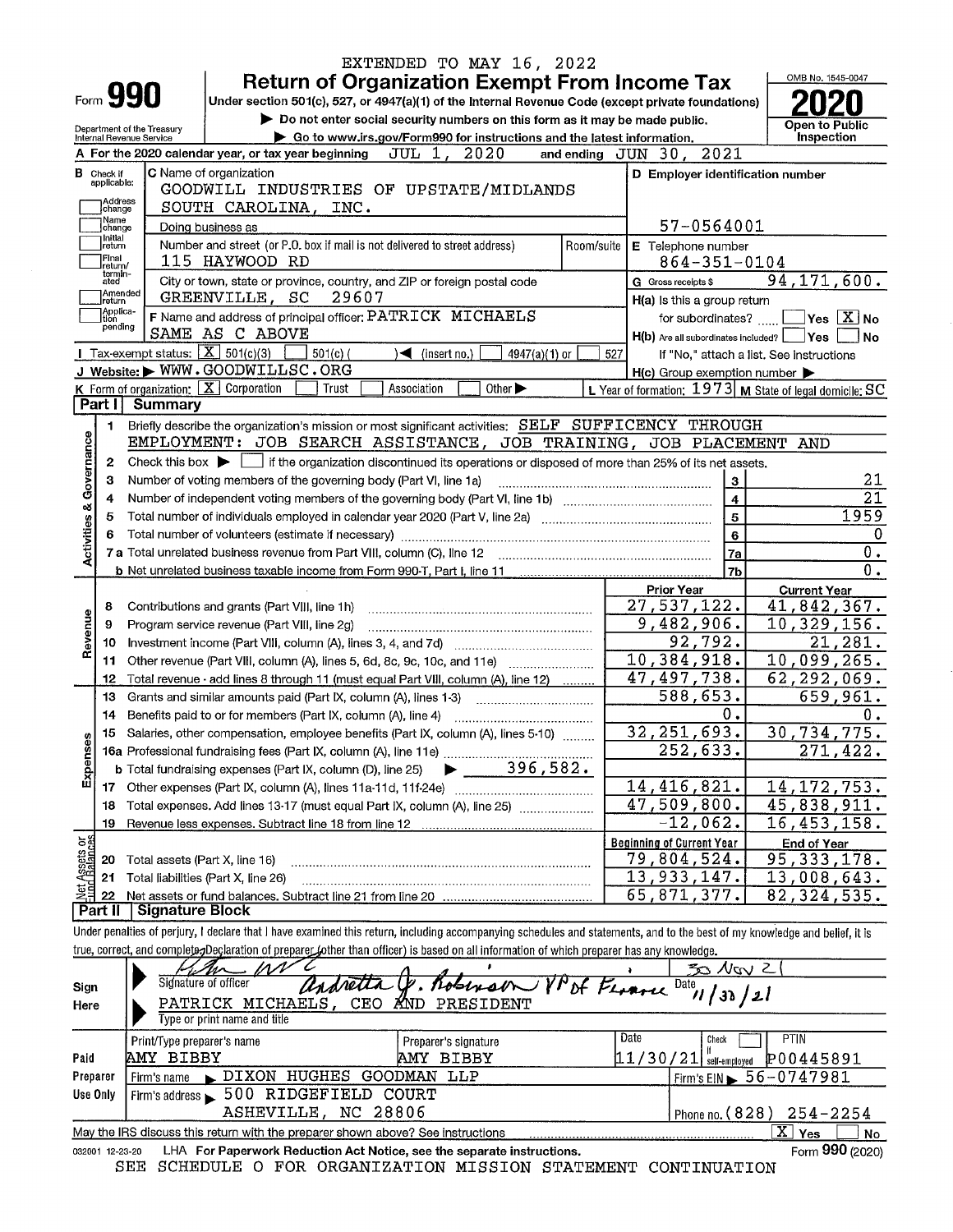|              | 57-0564001<br>SOUTH CAROLINA, INC.<br>Page $2$<br>Form 990 (2020)<br><b>Part III Statement of Program Service Accomplishments</b>                                       |                         |
|--------------|-------------------------------------------------------------------------------------------------------------------------------------------------------------------------|-------------------------|
|              | Check if Schedule O contains a response or note to any line in this Part III                                                                                            | $\overline{\mathbf{x}}$ |
| $\mathbf{1}$ | Briefly describe the organization's mission:                                                                                                                            |                         |
|              | GOODWILL INDUSTRIES OF UPSTATE/MIDLANDS SC (GIUMSC) HELPS PEOPLE                                                                                                        |                         |
|              | BECOME INDEPENDENT THROUGH EDUCATION AND TRAINING LEADING TO                                                                                                            |                         |
|              | WE SERVE 16 COUNTIES IN THE UPSTATE AND MIDLANDS OF SOUTH<br>EMPLOYMENT.                                                                                                |                         |
|              | CAROLINA.                                                                                                                                                               |                         |
| $\mathbf{2}$ | Did the organization undertake any significant program services during the year which were not listed on the                                                            |                         |
|              | $\overline{\ }$ Yes $\overline{\rm X}$ No<br>prior Form 990 or 990-EZ?                                                                                                  |                         |
|              | If "Yes," describe these new services on Schedule O.                                                                                                                    |                         |
| 3            | $\boxed{\phantom{1}}$ Yes $\boxed{\text{X}}$ No<br>Did the organization cease conducting, or make significant changes in how it conducts, any program services?         |                         |
|              | If "Yes," describe these changes on Schedule O.                                                                                                                         |                         |
| 4            | Describe the organization's program service accomplishments for each of its three largest program services, as measured by expenses.                                    |                         |
|              | Section 501(c)(3) and 501(c)(4) organizations are required to report the amount of grants and allocations to others, the total expenses, and                            |                         |
|              | revenue, if any, for each program service reported.                                                                                                                     |                         |
| 4a           | 33,990,292. including grants of \$<br>15,412,059.<br>(Expenses \$<br>) (Revenue \$<br>(Code:                                                                            |                         |
|              | GIUMSC OPERATES 40 RETAIL STORES AND 47 DONATION CENTERS<br>(MOST LOCATED                                                                                               |                         |
|              | AT OUR RETAIL STORES). SALES FROM OUR RETAIL STORES ARE THE PRIMARY                                                                                                     |                         |
|              | SOURCE OF INCOME FOR GIUMSC (GROSS SALES \$47,294,245), ENABLING US TO                                                                                                  |                         |
|              | PROVIDE EDUCATION AND TRAINING SERVICES FOR PEOPLE IN THE COMMUNITY WE                                                                                                  |                         |
|              | SERVE AND TO PLACE 7,680 PEOPLE INTO EMPLOYMENT DURING THE 2020-2021                                                                                                    |                         |
|              | FISCAL YEAR. OUR RETAIL STORES A L S O PLAY A KEY ROLE IN OUR MISSION                                                                                                   |                         |
|              | AS TRAINING SITES FOR INDIVIDUALS IN GIUMSC'S TRAINING PROGRAM AND BY                                                                                                   |                         |
|              | OFFERING LONG-TERM EMPLOYMENT OPPORTUNITIES FOR 734 INDIVIDUALS WITH                                                                                                    |                         |
|              | BARRIERS TO EMPLOYMENT. THESE ORGANIZATIONAL EMPLOYMENT SERVICES (OES)                                                                                                  |                         |
|              | INCLUDE HEALTH AND RETIREMENT BENEFITS, PERSONAL AND PROFESSIONAL                                                                                                       |                         |
|              | DEVELOPMENT OPPORTUNITIES AND POTENTIAL FOR CAREER ADVANCEMENT.                                                                                                         |                         |
|              | ADDITIONALLY, GIUMSC SERVED 1,370,487 DONORS, RESULTING IN THE REUSE,                                                                                                   |                         |
| 4b.          | 3,936,414.<br>7, 326, 931. including grants of \$<br>659,961. $ $ (Revenue \$<br>(Expenses \$<br>(Code:                                                                 |                         |
|              | IN 2020/2021, CAREER DEVELOPMENT SERVICES (CDS) PROVIDED SERVICES TO                                                                                                    |                         |
|              | 11,461 INDIVIDUALS IN OUR 16-COUNTY SERVICE AREA THROUGH OUR JOB                                                                                                        |                         |
|              | TRAINING AND PLACEMENT PROGRAMS. OUR 27 GOODWILL JOB CONNECTIONS                                                                                                        |                         |
|              | CONTINUED TO PROVIDE SERVICES THROUGHOUT THE PANDEMIC, INCLUDING RESUME                                                                                                 |                         |
|              | DEVELOPMENT WORKSHOPS, JOB SEARCH AND PLACEMENT ASSISTANCE, COMPUTER                                                                                                    |                         |
|              | TRAINING WORKSHOPS, REFERRALS TO OTHER AGENCY RESOURCES, JOB                                                                                                            |                         |
|              | DEVELOPMENT WITH AREA EMPLOYERS, POSTING OF JOB FAIRS AND RECRUITMENT                                                                                                   |                         |
|              | OPPORTUNITIES, JOB CANDIDATE PRESCREENING FOR EMPLOYERS, CRIMINAL                                                                                                       |                         |
|              | BACKGROUND CHECKS AND REFERRALS TO GOODWILL TRAINING PROGRAMS. GIUMSC                                                                                                   |                         |
|              | ALSO OFFERED SIX INDUSTRY-SPECIFIC, CERTIFICATED TRAINING PROGRAMS TO                                                                                                   |                         |
|              | JOB SEEKERS: CNA, CDL, DIGITAL SKILLS, FORKLIFT, FOOD SERVICE, AND<br>RETAIL. EACH OF THE 11,461 PEOPLE SERVED PARTICIPATED IN AT LEAST ONE                             |                         |
|              |                                                                                                                                                                         |                         |
| 4c           | 1,339,168. including grants of \$<br>1,066,886.<br>) (Expenses \$<br>) (Revenue \$<br>(Code:<br>BUSINESS SERVICES GENERATES REVENUE TO SUPPORT OUR MISSION SERVICES AND |                         |
|              | PROVIDES LONG-TERM EMPLOYMENT OPPORTUNITIES FOR GOODWILL ASSOCIATES,                                                                                                    |                         |
|              | INCLUDING HEALTH AND RETIREMENT BENEFITS, PERSONAL AND PROFESSIONAL                                                                                                     |                         |
|              | DEVELOPMENT OPPORTUNITIES AND POTENTIAL FOR CAREER ADVANCEMENT.                                                                                                         |                         |
|              | BUSINESS SERVICES HAS SEVERAL BUSINESS AREAS, INCLUDING: JANITORIAL AND                                                                                                 |                         |
|              | WINDOW CLEANING SERVICES, SUB-ASSEMBLY, FOOD SERVICE, AND HOME HEALTH                                                                                                   |                         |
|              | CARE. BUSINESS SERVICES EMPLOYED 16 PEOPLE LAST YEAR. SERVICES PROVIDED                                                                                                 |                         |
|              | INCLUDE INSPECTIONS, FULFILLMENT, AND PACKAGING FOR CLIENTS; CLEANING                                                                                                   |                         |
|              | SERVICES FOR BUSINESSES, MUNICIPAL, COUNTY AND STATE GOVERNMENTS; AND                                                                                                   |                         |
|              | IN-HOME HEALTHCARE AND CAREGIVING FOR INDIVIDUALS. ADDITIONAL CLEANING                                                                                                  |                         |
|              | AND SANITIZATION SERVICES WERE PROVIDED FOR GOODWILL LOCATIONS AND                                                                                                      |                         |
|              | OTHER BUSINESSES DURING THE COVID-19 PANDEMIC.                                                                                                                          |                         |
|              |                                                                                                                                                                         |                         |
|              | 4d Other program services (Describe on Schedule O.)                                                                                                                     |                         |
|              | (Expenses \$<br>including grants of \$<br>(Revenue \$<br>42,656,391.                                                                                                    |                         |
|              | <b>4e</b> Total program service expenses $\blacktriangleright$                                                                                                          |                         |
|              | Form 990 (2020)                                                                                                                                                         |                         |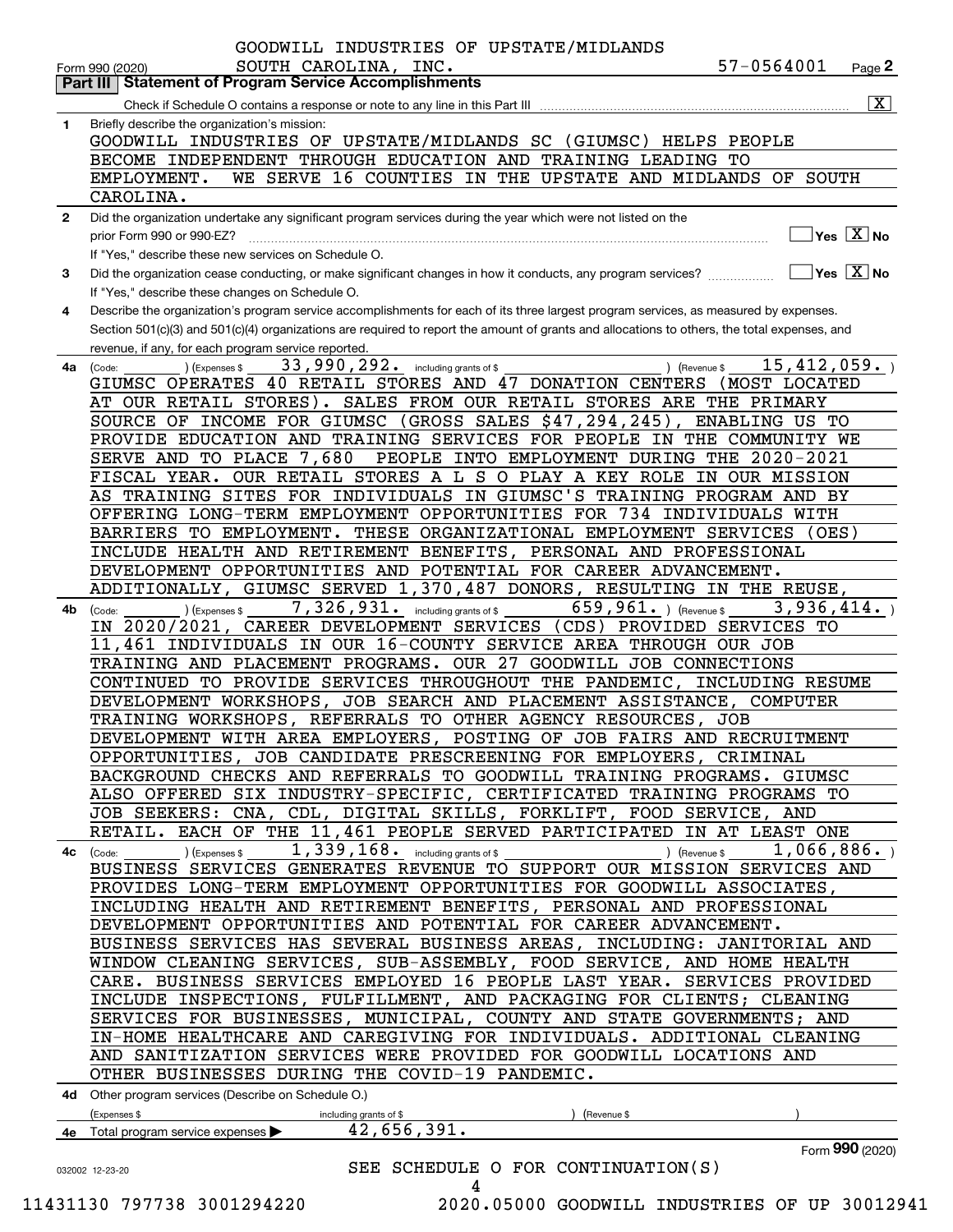|     |                                                                                                                                       |                 | Yes                     | No                      |
|-----|---------------------------------------------------------------------------------------------------------------------------------------|-----------------|-------------------------|-------------------------|
| 1.  | Is the organization described in section $501(c)(3)$ or $4947(a)(1)$ (other than a private foundation)?                               |                 |                         |                         |
|     |                                                                                                                                       | 1               | X                       |                         |
| 2   |                                                                                                                                       | $\overline{2}$  | $\overline{\mathbf{x}}$ |                         |
| 3   | Did the organization engage in direct or indirect political campaign activities on behalf of or in opposition to candidates for       |                 |                         |                         |
|     |                                                                                                                                       | 3               |                         | x                       |
| 4   | Section 501(c)(3) organizations. Did the organization engage in lobbying activities, or have a section 501(h) election in effect      |                 |                         |                         |
|     |                                                                                                                                       | 4               |                         | x                       |
| 5   | Is the organization a section 501(c)(4), 501(c)(5), or 501(c)(6) organization that receives membership dues, assessments, or          |                 |                         |                         |
|     |                                                                                                                                       | 5               |                         | x                       |
| 6   | Did the organization maintain any donor advised funds or any similar funds or accounts for which donors have the right to             |                 |                         |                         |
|     | provide advice on the distribution or investment of amounts in such funds or accounts? If "Yes," complete Schedule D, Part I          | 6               |                         | x                       |
| 7   | Did the organization receive or hold a conservation easement, including easements to preserve open space,                             |                 |                         |                         |
|     |                                                                                                                                       | $\overline{7}$  |                         | x                       |
| 8   | Did the organization maintain collections of works of art, historical treasures, or other similar assets? If "Yes," complete          |                 |                         |                         |
|     |                                                                                                                                       | 8               |                         | x                       |
| 9   | Did the organization report an amount in Part X, line 21, for escrow or custodial account liability, serve as a custodian for         |                 |                         |                         |
|     | amounts not listed in Part X; or provide credit counseling, debt management, credit repair, or debt negotiation services?             |                 |                         |                         |
|     |                                                                                                                                       | 9               |                         | x                       |
| 10  | Did the organization, directly or through a related organization, hold assets in donor-restricted endowments                          |                 |                         |                         |
|     |                                                                                                                                       | 10              |                         | x.                      |
| 11  | If the organization's answer to any of the following questions is "Yes," then complete Schedule D, Parts VI, VII, VIII, IX, or X      |                 |                         |                         |
|     | as applicable.                                                                                                                        |                 |                         |                         |
|     | a Did the organization report an amount for land, buildings, and equipment in Part X, line 10? If "Yes," complete Schedule D,         |                 | X                       |                         |
|     |                                                                                                                                       | 11a             |                         |                         |
|     | <b>b</b> Did the organization report an amount for investments - other securities in Part X, line 12, that is 5% or more of its total |                 |                         | x                       |
|     |                                                                                                                                       | 11 <sub>b</sub> |                         |                         |
|     | c Did the organization report an amount for investments - program related in Part X, line 13, that is 5% or more of its total         | 11c             |                         | x                       |
|     |                                                                                                                                       |                 |                         |                         |
|     | d Did the organization report an amount for other assets in Part X, line 15, that is 5% or more of its total assets reported in       | 11d             |                         | x                       |
|     | e Did the organization report an amount for other liabilities in Part X, line 25? If "Yes," complete Schedule D, Part X               | 11e             |                         | $\overline{\mathbf{X}}$ |
|     | f Did the organization's separate or consolidated financial statements for the tax year include a footnote that addresses             |                 |                         |                         |
|     | the organization's liability for uncertain tax positions under FIN 48 (ASC 740)? If "Yes," complete Schedule D, Part X                | 11f             | х                       |                         |
|     | 12a Did the organization obtain separate, independent audited financial statements for the tax year? If "Yes," complete               |                 |                         |                         |
|     |                                                                                                                                       | 12a             |                         | x                       |
|     | b Was the organization included in consolidated, independent audited financial statements for the tax year?                           |                 |                         |                         |
|     | If "Yes," and if the organization answered "No" to line 12a, then completing Schedule D, Parts XI and XII is optional manum           | 12b             | A                       |                         |
| 13  |                                                                                                                                       | 13              |                         | X                       |
| 14a | Did the organization maintain an office, employees, or agents outside of the United States?                                           | 14a             |                         | X                       |
|     | <b>b</b> Did the organization have aggregate revenues or expenses of more than \$10,000 from grantmaking, fundraising, business,      |                 |                         |                         |
|     | investment, and program service activities outside the United States, or aggregate foreign investments valued at \$100,000            |                 |                         |                         |
|     |                                                                                                                                       | 14b             |                         | x                       |
| 15  | Did the organization report on Part IX, column (A), line 3, more than \$5,000 of grants or other assistance to or for any             |                 |                         |                         |
|     |                                                                                                                                       | 15              |                         | x                       |
| 16  | Did the organization report on Part IX, column (A), line 3, more than \$5,000 of aggregate grants or other assistance to              |                 |                         |                         |
|     |                                                                                                                                       | 16              |                         | x                       |
| 17  | Did the organization report a total of more than \$15,000 of expenses for professional fundraising services on Part IX,               |                 |                         |                         |
|     |                                                                                                                                       | 17              | x                       |                         |
| 18  | Did the organization report more than \$15,000 total of fundraising event gross income and contributions on Part VIII, lines          |                 |                         |                         |
|     |                                                                                                                                       | 18              | X                       |                         |
| 19  | Did the organization report more than \$15,000 of gross income from gaming activities on Part VIII, line 9a? If "Yes."                |                 |                         |                         |
|     |                                                                                                                                       | 19              |                         | X.                      |
|     |                                                                                                                                       | <b>20a</b>      |                         | х                       |
|     | b If "Yes" to line 20a, did the organization attach a copy of its audited financial statements to this return?                        | 20 <sub>b</sub> |                         |                         |
| 21  | Did the organization report more than \$5,000 of grants or other assistance to any domestic organization or                           |                 |                         |                         |
|     |                                                                                                                                       | 21              | х                       |                         |
|     | 032003 12-23-20                                                                                                                       |                 |                         | Form 990 (2020)         |

11431130 797738 3001294220 2020.05000 GOODWILL INDUSTRIES OF UP 30012941

5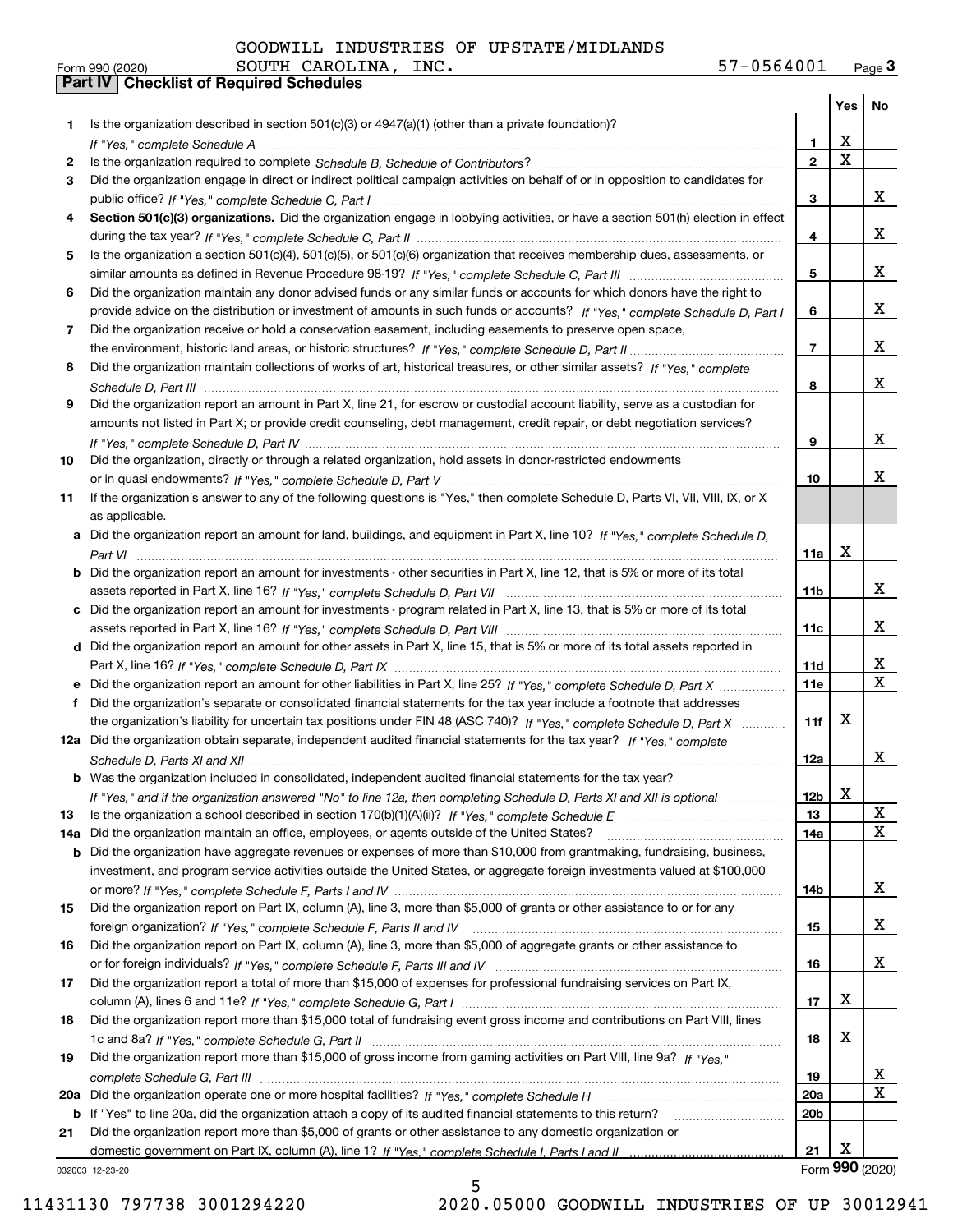| Form 990 (2020) |                                                       | SOUTH CAROLINA, | INC. | 57-0564001 | Page 4 |
|-----------------|-------------------------------------------------------|-----------------|------|------------|--------|
|                 | Part IV   Checklist of Required Schedules (continued) |                 |      |            |        |

|               | Parl IV  <br>Crieckist of Required Scriedules (continued)                                                                          |            |     |                 |
|---------------|------------------------------------------------------------------------------------------------------------------------------------|------------|-----|-----------------|
|               |                                                                                                                                    |            | Yes | No              |
| 22            | Did the organization report more than \$5,000 of grants or other assistance to or for domestic individuals on                      |            |     |                 |
|               |                                                                                                                                    | 22         | X   |                 |
| 23            | Did the organization answer "Yes" to Part VII, Section A, line 3, 4, or 5 about compensation of the organization's current         |            |     |                 |
|               | and former officers, directors, trustees, key employees, and highest compensated employees? If "Yes," complete                     |            |     |                 |
|               |                                                                                                                                    | 23         | x   |                 |
|               | 24a Did the organization have a tax-exempt bond issue with an outstanding principal amount of more than \$100,000 as of the        |            |     |                 |
|               | last day of the year, that was issued after December 31, 2002? If "Yes," answer lines 24b through 24d and complete                 |            |     |                 |
|               |                                                                                                                                    | 24a        | х   |                 |
|               | <b>b</b> Did the organization invest any proceeds of tax-exempt bonds beyond a temporary period exception?                         | 24b        |     | X               |
|               | c Did the organization maintain an escrow account other than a refunding escrow at any time during the year to defease             |            |     |                 |
|               |                                                                                                                                    | 24c        |     | x               |
|               |                                                                                                                                    | 24d        |     | $\mathbf X$     |
|               | 25a Section 501(c)(3), 501(c)(4), and 501(c)(29) organizations. Did the organization engage in an excess benefit                   |            |     |                 |
|               |                                                                                                                                    | 25a        |     | х               |
|               | b Is the organization aware that it engaged in an excess benefit transaction with a disqualified person in a prior year, and       |            |     |                 |
|               | that the transaction has not been reported on any of the organization's prior Forms 990 or 990-EZ? If "Yes," complete              |            |     |                 |
|               | Schedule L, Part I                                                                                                                 | 25b        |     | x               |
| 26            | Did the organization report any amount on Part X, line 5 or 22, for receivables from or payables to any current                    |            |     |                 |
|               | or former officer, director, trustee, key employee, creator or founder, substantial contributor, or 35%                            |            |     |                 |
|               |                                                                                                                                    | 26         |     | x               |
| 27            | Did the organization provide a grant or other assistance to any current or former officer, director, trustee, key employee,        |            |     |                 |
|               | creator or founder, substantial contributor or employee thereof, a grant selection committee member, or to a 35% controlled        |            |     |                 |
|               | entity (including an employee thereof) or family member of any of these persons? If "Yes," complete Schedule L. Part III           | 27         |     | x               |
| 28            | Was the organization a party to a business transaction with one of the following parties (see Schedule L, Part IV                  |            |     |                 |
|               |                                                                                                                                    |            |     |                 |
|               | instructions, for applicable filing thresholds, conditions, and exceptions):                                                       |            |     |                 |
|               | a A current or former officer, director, trustee, key employee, creator or founder, or substantial contributor? If                 |            |     | x               |
|               |                                                                                                                                    | 28a        |     | x               |
|               |                                                                                                                                    | 28b        |     |                 |
|               | c A 35% controlled entity of one or more individuals and/or organizations described in lines 28a or 28b? If                        |            |     |                 |
|               |                                                                                                                                    | 28c        |     | х               |
| 29            |                                                                                                                                    | 29         | х   |                 |
| 30            | Did the organization receive contributions of art, historical treasures, or other similar assets, or qualified conservation        |            |     |                 |
|               |                                                                                                                                    | 30         |     | х               |
| 31            | Did the organization liquidate, terminate, or dissolve and cease operations? If "Yes," complete Schedule N, Part I                 | 31         |     | х               |
| 32            | Did the organization sell, exchange, dispose of, or transfer more than 25% of its net assets? If "Yes," complete                   |            |     |                 |
|               | Schedule N. Part II                                                                                                                | 32         |     | х               |
| 33            | Did the organization own 100% of an entity disregarded as separate from the organization under Regulations                         |            |     |                 |
|               |                                                                                                                                    | 33         |     | x               |
| 34            | Was the organization related to any tax-exempt or taxable entity? If "Yes," complete Schedule R, Part II, III, or IV, and          |            |     |                 |
|               |                                                                                                                                    | 34         | Χ   |                 |
|               | 35a Did the organization have a controlled entity within the meaning of section 512(b)(13)?                                        | <b>35a</b> | Χ   |                 |
|               | <b>b</b> If "Yes" to line 35a, did the organization receive any payment from or engage in any transaction with a controlled entity |            |     |                 |
|               |                                                                                                                                    | 35b        | Χ   |                 |
| 36            | Section 501(c)(3) organizations. Did the organization make any transfers to an exempt non-charitable related organization?         |            |     |                 |
|               |                                                                                                                                    | 36         |     | x               |
| 37            | Did the organization conduct more than 5% of its activities through an entity that is not a related organization                   |            |     |                 |
|               | and that is treated as a partnership for federal income tax purposes? If "Yes," complete Schedule R, Part VI                       | 37         |     | x               |
| 38            | Did the organization complete Schedule O and provide explanations in Schedule O for Part VI, lines 11b and 19?                     |            |     |                 |
|               | Note: All Form 990 filers are required to complete Schedule O                                                                      | 38         | X   |                 |
| <b>Part V</b> | <b>Statements Regarding Other IRS Filings and Tax Compliance</b>                                                                   |            |     |                 |
|               | Check if Schedule O contains a response or note to any line in this Part V                                                         |            |     |                 |
|               |                                                                                                                                    |            | Yes | No              |
|               | 82<br>1a                                                                                                                           |            |     |                 |
|               | 0<br><b>b</b> Enter the number of Forms W-2G included in line 1a. Enter -0- if not applicable<br>1b                                |            |     |                 |
|               | c Did the organization comply with backup withholding rules for reportable payments to vendors and reportable gaming               |            |     |                 |
|               | (gambling) winnings to prize winners?                                                                                              | 1c         | X   |                 |
|               | 032004 12-23-20                                                                                                                    |            |     | Form 990 (2020) |
|               | 6                                                                                                                                  |            |     |                 |

 <sup>11431130 797738 3001294220 2020.05000</sup> GOODWILL INDUSTRIES OF UP 30012941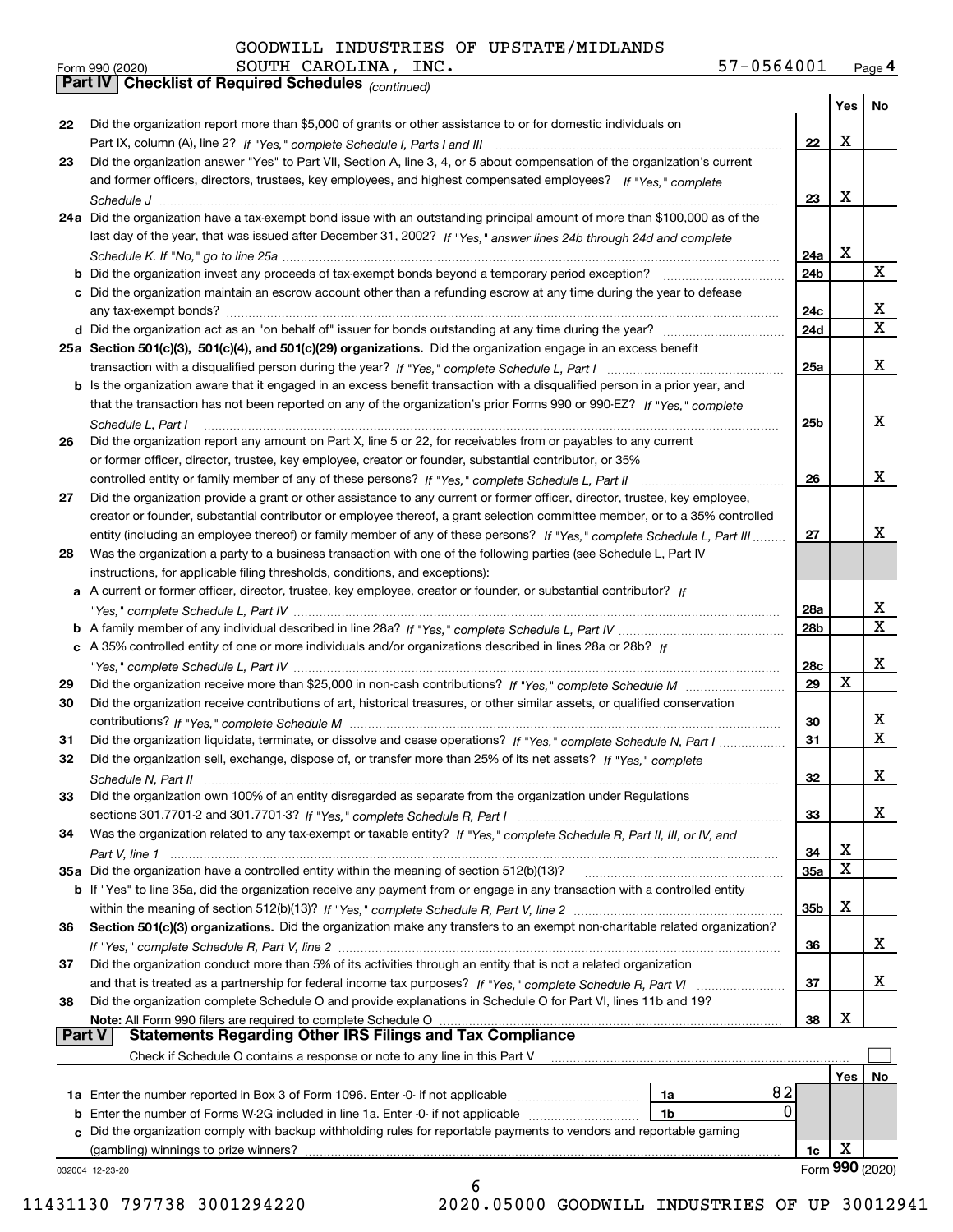|  | GOODWILL INDUSTRIES OF UPSTATE/MIDLANDS |  |  |  |
|--|-----------------------------------------|--|--|--|
|--|-----------------------------------------|--|--|--|

|               | SOUTH CAROLINA, INC.<br>57-0564001<br>Form 990 (2020)                                                                                                                                                                                 |     |     | $_{\text{Page}}$ 5 |  |  |  |  |  |  |  |
|---------------|---------------------------------------------------------------------------------------------------------------------------------------------------------------------------------------------------------------------------------------|-----|-----|--------------------|--|--|--|--|--|--|--|
| <b>Part V</b> | Statements Regarding Other IRS Filings and Tax Compliance (continued)                                                                                                                                                                 |     |     |                    |  |  |  |  |  |  |  |
|               |                                                                                                                                                                                                                                       |     | Yes | No                 |  |  |  |  |  |  |  |
|               | 2a Enter the number of employees reported on Form W-3, Transmittal of Wage and Tax Statements,                                                                                                                                        |     |     |                    |  |  |  |  |  |  |  |
|               | 1959<br>filed for the calendar year ending with or within the year covered by this return<br>2a                                                                                                                                       |     |     |                    |  |  |  |  |  |  |  |
|               |                                                                                                                                                                                                                                       |     |     |                    |  |  |  |  |  |  |  |
|               |                                                                                                                                                                                                                                       |     |     |                    |  |  |  |  |  |  |  |
|               | 3a Did the organization have unrelated business gross income of \$1,000 or more during the year?                                                                                                                                      |     |     |                    |  |  |  |  |  |  |  |
|               |                                                                                                                                                                                                                                       |     |     |                    |  |  |  |  |  |  |  |
|               | 4a At any time during the calendar year, did the organization have an interest in, or a signature or other authority over, a                                                                                                          |     |     |                    |  |  |  |  |  |  |  |
|               |                                                                                                                                                                                                                                       |     |     |                    |  |  |  |  |  |  |  |
|               | <b>b</b> If "Yes," enter the name of the foreign country $\blacktriangleright$                                                                                                                                                        |     |     |                    |  |  |  |  |  |  |  |
|               | See instructions for filing requirements for FinCEN Form 114, Report of Foreign Bank and Financial Accounts (FBAR).                                                                                                                   |     |     |                    |  |  |  |  |  |  |  |
|               |                                                                                                                                                                                                                                       | 5a  |     | х                  |  |  |  |  |  |  |  |
| b             |                                                                                                                                                                                                                                       | 5b  |     | X                  |  |  |  |  |  |  |  |
| c             |                                                                                                                                                                                                                                       | 5c  |     |                    |  |  |  |  |  |  |  |
|               | 6a Does the organization have annual gross receipts that are normally greater than \$100,000, and did the organization solicit                                                                                                        |     |     |                    |  |  |  |  |  |  |  |
|               |                                                                                                                                                                                                                                       | 6a  |     | х                  |  |  |  |  |  |  |  |
|               | <b>b</b> If "Yes," did the organization include with every solicitation an express statement that such contributions or gifts                                                                                                         |     |     |                    |  |  |  |  |  |  |  |
|               | were not tax deductible?                                                                                                                                                                                                              | 6b  |     |                    |  |  |  |  |  |  |  |
| 7             | Organizations that may receive deductible contributions under section 170(c).                                                                                                                                                         |     |     |                    |  |  |  |  |  |  |  |
| а             | Did the organization receive a payment in excess of \$75 made partly as a contribution and partly for goods and services provided to the payor?                                                                                       | 7a  | х   |                    |  |  |  |  |  |  |  |
| b             | If "Yes," did the organization notify the donor of the value of the goods or services provided?                                                                                                                                       | 7b  | х   |                    |  |  |  |  |  |  |  |
|               | c Did the organization sell, exchange, or otherwise dispose of tangible personal property for which it was required                                                                                                                   |     |     |                    |  |  |  |  |  |  |  |
|               |                                                                                                                                                                                                                                       | 7c  |     | х                  |  |  |  |  |  |  |  |
|               | 7d  <br>d If "Yes," indicate the number of Forms 8282 filed during the year [11,111] The set response to the number of Forms 8282 filed during the year                                                                               |     |     |                    |  |  |  |  |  |  |  |
| е             | Did the organization receive any funds, directly or indirectly, to pay premiums on a personal benefit contract?                                                                                                                       | 7e  |     | х                  |  |  |  |  |  |  |  |
| f             | Did the organization, during the year, pay premiums, directly or indirectly, on a personal benefit contract?                                                                                                                          | 7f  |     | х                  |  |  |  |  |  |  |  |
| g             | If the organization received a contribution of qualified intellectual property, did the organization file Form 8899 as required?                                                                                                      | 7g  |     |                    |  |  |  |  |  |  |  |
| h.            | If the organization received a contribution of cars, boats, airplanes, or other vehicles, did the organization file a Form 1098-C?                                                                                                    | 7h  | х   |                    |  |  |  |  |  |  |  |
| 8             | Sponsoring organizations maintaining donor advised funds. Did a donor advised fund maintained by the                                                                                                                                  |     |     |                    |  |  |  |  |  |  |  |
|               | sponsoring organization have excess business holdings at any time during the year?                                                                                                                                                    | 8   |     |                    |  |  |  |  |  |  |  |
| 9             | Sponsoring organizations maintaining donor advised funds.                                                                                                                                                                             |     |     |                    |  |  |  |  |  |  |  |
| а             | Did the sponsoring organization make any taxable distributions under section 4966?                                                                                                                                                    | 9а  |     |                    |  |  |  |  |  |  |  |
| b             | Did the sponsoring organization make a distribution to a donor, donor advisor, or related person?                                                                                                                                     | 9b  |     |                    |  |  |  |  |  |  |  |
| 10            | Section 501(c)(7) organizations. Enter:                                                                                                                                                                                               |     |     |                    |  |  |  |  |  |  |  |
|               | 10a<br>a Initiation fees and capital contributions included on Part VIII, line 12 [111] [11] [12] [11] [12] [11] [12] [11] [12] [11] [12] [11] [12] [11] [12] [11] [12] [11] [12] [11] [12] [11] [12] [11] [12] [11] [12] [11] [12] [ |     |     |                    |  |  |  |  |  |  |  |
|               | 10 <sub>b</sub>  <br>Gross receipts, included on Form 990, Part VIII, line 12, for public use of club facilities                                                                                                                      |     |     |                    |  |  |  |  |  |  |  |
| 11            | Section 501(c)(12) organizations. Enter:                                                                                                                                                                                              |     |     |                    |  |  |  |  |  |  |  |
| a             | 11a                                                                                                                                                                                                                                   |     |     |                    |  |  |  |  |  |  |  |
|               | b Gross income from other sources (Do not net amounts due or paid to other sources against                                                                                                                                            |     |     |                    |  |  |  |  |  |  |  |
|               | <b>11b</b>                                                                                                                                                                                                                            |     |     |                    |  |  |  |  |  |  |  |
|               | 12a Section 4947(a)(1) non-exempt charitable trusts. Is the organization filing Form 990 in lieu of Form 1041?                                                                                                                        | 12a |     |                    |  |  |  |  |  |  |  |
|               | 12b<br><b>b</b> If "Yes," enter the amount of tax-exempt interest received or accrued during the year <i>manument</i>                                                                                                                 |     |     |                    |  |  |  |  |  |  |  |
| 13            | Section 501(c)(29) qualified nonprofit health insurance issuers.                                                                                                                                                                      |     |     |                    |  |  |  |  |  |  |  |
|               | a Is the organization licensed to issue qualified health plans in more than one state?                                                                                                                                                | 13a |     |                    |  |  |  |  |  |  |  |
|               | Note: See the instructions for additional information the organization must report on Schedule O.                                                                                                                                     |     |     |                    |  |  |  |  |  |  |  |
|               | <b>b</b> Enter the amount of reserves the organization is required to maintain by the states in which the                                                                                                                             |     |     |                    |  |  |  |  |  |  |  |
|               | 13b<br>13с                                                                                                                                                                                                                            |     |     |                    |  |  |  |  |  |  |  |
|               | Did the organization receive any payments for indoor tanning services during the tax year?                                                                                                                                            | 14a |     | х                  |  |  |  |  |  |  |  |
| 14a           | <b>b</b> If "Yes," has it filed a Form 720 to report these payments? If "No," provide an explanation on Schedule O                                                                                                                    | 14b |     |                    |  |  |  |  |  |  |  |
| 15            | Is the organization subject to the section 4960 tax on payment(s) of more than \$1,000,000 in remuneration or                                                                                                                         |     |     |                    |  |  |  |  |  |  |  |
|               |                                                                                                                                                                                                                                       | 15  |     | x                  |  |  |  |  |  |  |  |
|               | If "Yes," see instructions and file Form 4720, Schedule N.                                                                                                                                                                            |     |     |                    |  |  |  |  |  |  |  |
| 16            | Is the organization an educational institution subject to the section 4968 excise tax on net investment income?                                                                                                                       | 16  |     | х                  |  |  |  |  |  |  |  |
|               | If "Yes," complete Form 4720, Schedule O.                                                                                                                                                                                             |     |     |                    |  |  |  |  |  |  |  |
|               |                                                                                                                                                                                                                                       |     |     |                    |  |  |  |  |  |  |  |

Form (2020) **990**

032005 12-23-20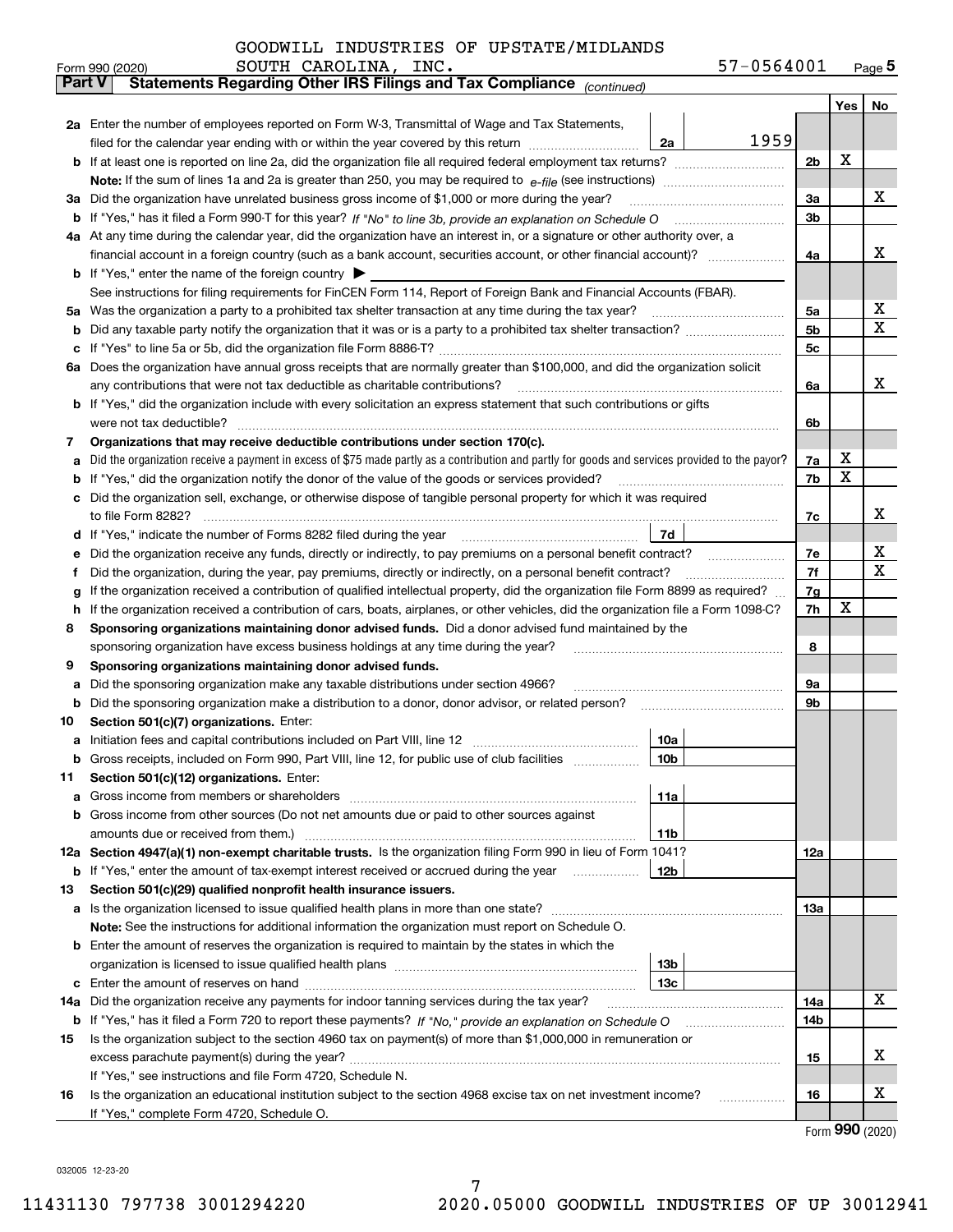*For each "Yes" response to lines 2 through 7b below, and for a "No" response to line 8a, 8b, or 10b below, describe the circumstances, processes, or changes on Schedule O. See instructions.* Form 990 (2020) **COUTH CAROLINA, INC.**<br>**Part VI Governance, Management, and Disclosure** For each "Yes" response to lines 2 through 7b below, and for a "No" response

|     | Check if Schedule O contains a response or note to any line in this Part VI                                                                                           |    |    |                         |             | $\overline{\mathbf{x}}$ |  |  |  |  |  |
|-----|-----------------------------------------------------------------------------------------------------------------------------------------------------------------------|----|----|-------------------------|-------------|-------------------------|--|--|--|--|--|
|     | <b>Section A. Governing Body and Management</b>                                                                                                                       |    |    |                         |             |                         |  |  |  |  |  |
|     |                                                                                                                                                                       |    |    |                         | Yes         | No                      |  |  |  |  |  |
|     | <b>1a</b> Enter the number of voting members of the governing body at the end of the tax year                                                                         | 1a | 21 |                         |             |                         |  |  |  |  |  |
|     | If there are material differences in voting rights among members of the governing body, or if the governing                                                           |    |    |                         |             |                         |  |  |  |  |  |
|     | body delegated broad authority to an executive committee or similar committee, explain on Schedule O.                                                                 |    |    |                         |             |                         |  |  |  |  |  |
| b   | 21<br>Enter the number of voting members included on line 1a, above, who are independent<br>1b                                                                        |    |    |                         |             |                         |  |  |  |  |  |
| 2   | Did any officer, director, trustee, or key employee have a family relationship or a business relationship with any other                                              |    |    |                         |             |                         |  |  |  |  |  |
|     | officer, director, trustee, or key employee?                                                                                                                          |    |    |                         |             |                         |  |  |  |  |  |
| 3   | Did the organization delegate control over management duties customarily performed by or under the direct supervision                                                 |    |    |                         |             |                         |  |  |  |  |  |
|     | of officers, directors, trustees, or key employees to a management company or other person?                                                                           |    |    | 3                       |             | х                       |  |  |  |  |  |
| 4   | Did the organization make any significant changes to its governing documents since the prior Form 990 was filed?                                                      |    |    | $\overline{\mathbf{4}}$ |             | $\mathbf X$             |  |  |  |  |  |
| 5   | Did the organization become aware during the year of a significant diversion of the organization's assets?                                                            |    |    | 5                       |             | X                       |  |  |  |  |  |
| 6   | Did the organization have members or stockholders?                                                                                                                    |    |    | 6                       |             | X                       |  |  |  |  |  |
|     | Did the organization have members, stockholders, or other persons who had the power to elect or appoint one or                                                        |    |    |                         |             |                         |  |  |  |  |  |
| 7a  |                                                                                                                                                                       |    |    |                         |             | X                       |  |  |  |  |  |
|     | more members of the governing body?                                                                                                                                   |    |    | 7a                      |             |                         |  |  |  |  |  |
| b   | Are any governance decisions of the organization reserved to (or subject to approval by) members, stockholders, or                                                    |    |    |                         |             |                         |  |  |  |  |  |
|     | persons other than the governing body?                                                                                                                                |    |    | 7b                      |             | x                       |  |  |  |  |  |
| 8   | Did the organization contemporaneously document the meetings held or written actions undertaken during the year by the following:                                     |    |    |                         |             |                         |  |  |  |  |  |
| a   |                                                                                                                                                                       |    |    | 8a                      | X           |                         |  |  |  |  |  |
| b   | Each committee with authority to act on behalf of the governing body?                                                                                                 |    |    | 8b                      | x           |                         |  |  |  |  |  |
| 9   | Is there any officer, director, trustee, or key employee listed in Part VII, Section A, who cannot be reached at the                                                  |    |    |                         |             |                         |  |  |  |  |  |
|     |                                                                                                                                                                       |    |    | 9                       |             | x                       |  |  |  |  |  |
|     | Section B. Policies <sub>(This Section B requests information about policies not required by the Internal Revenue Code.)</sub>                                        |    |    |                         |             |                         |  |  |  |  |  |
|     |                                                                                                                                                                       |    |    |                         | Yes         | No                      |  |  |  |  |  |
|     |                                                                                                                                                                       |    |    | 10a                     |             | X                       |  |  |  |  |  |
|     | <b>b</b> If "Yes," did the organization have written policies and procedures governing the activities of such chapters, affiliates,                                   |    |    |                         |             |                         |  |  |  |  |  |
|     | and branches to ensure their operations are consistent with the organization's exempt purposes?                                                                       |    |    | 10 <sub>b</sub>         |             |                         |  |  |  |  |  |
| 11a | Has the organization provided a complete copy of this Form 990 to all members of its governing body before filing the form?                                           |    |    | 11a                     | $\mathbf X$ |                         |  |  |  |  |  |
| b   | Describe in Schedule O the process, if any, used by the organization to review this Form 990.                                                                         |    |    |                         |             |                         |  |  |  |  |  |
| 12a |                                                                                                                                                                       |    |    |                         |             |                         |  |  |  |  |  |
| b   | Were officers, directors, or trustees, and key employees required to disclose annually interests that could give rise to conflicts?                                   |    |    | 12 <sub>b</sub>         | X           |                         |  |  |  |  |  |
| c   | Did the organization regularly and consistently monitor and enforce compliance with the policy? If "Yes," describe                                                    |    |    |                         |             |                         |  |  |  |  |  |
|     | in Schedule O how this was done                                                                                                                                       |    |    | 12c                     | X           |                         |  |  |  |  |  |
| 13  | Did the organization have a written whistleblower policy?                                                                                                             |    |    | 13                      | $\mathbf X$ |                         |  |  |  |  |  |
| 14  | Did the organization have a written document retention and destruction policy?                                                                                        |    |    | 14                      | $\mathbf X$ |                         |  |  |  |  |  |
| 15  | Did the process for determining compensation of the following persons include a review and approval by independent                                                    |    |    |                         |             |                         |  |  |  |  |  |
|     | persons, comparability data, and contemporaneous substantiation of the deliberation and decision?                                                                     |    |    |                         |             |                         |  |  |  |  |  |
| а   | The organization's CEO, Executive Director, or top management official manufactured content of the organization's CEO, Executive Director, or top management official |    |    | 15a                     | х           |                         |  |  |  |  |  |
| b   | Other officers or key employees of the organization                                                                                                                   |    |    | 15b                     | X           |                         |  |  |  |  |  |
|     | If "Yes" to line 15a or 15b, describe the process in Schedule O (see instructions).                                                                                   |    |    |                         |             |                         |  |  |  |  |  |
|     | 16a Did the organization invest in, contribute assets to, or participate in a joint venture or similar arrangement with a                                             |    |    |                         |             |                         |  |  |  |  |  |
|     | taxable entity during the year?                                                                                                                                       |    |    | 16a                     |             | х                       |  |  |  |  |  |
|     | b If "Yes," did the organization follow a written policy or procedure requiring the organization to evaluate its participation                                        |    |    |                         |             |                         |  |  |  |  |  |
|     | in joint venture arrangements under applicable federal tax law, and take steps to safeguard the organization's                                                        |    |    |                         |             |                         |  |  |  |  |  |
|     | exempt status with respect to such arrangements?                                                                                                                      |    |    | 16b                     |             |                         |  |  |  |  |  |
|     | <b>Section C. Disclosure</b>                                                                                                                                          |    |    |                         |             |                         |  |  |  |  |  |
| 17  | List the states with which a copy of this Form 990 is required to be filed $\triangleright$ SC                                                                        |    |    |                         |             |                         |  |  |  |  |  |
| 18  | Section 6104 requires an organization to make its Forms 1023 (1024 or 1024-A, if applicable), 990, and 990-T (Section 501(c)(3)s only) available                      |    |    |                         |             |                         |  |  |  |  |  |
|     | for public inspection. Indicate how you made these available. Check all that apply.                                                                                   |    |    |                         |             |                         |  |  |  |  |  |
|     | $\lfloor X \rfloor$ Own website<br>$X$ Another's website<br>$X$ Upon request<br>Other (explain on Schedule O)                                                         |    |    |                         |             |                         |  |  |  |  |  |
| 19  | Describe on Schedule O whether (and if so, how) the organization made its governing documents, conflict of interest policy, and financial                             |    |    |                         |             |                         |  |  |  |  |  |
|     | statements available to the public during the tax year.                                                                                                               |    |    |                         |             |                         |  |  |  |  |  |
| 20  | State the name, address, and telephone number of the person who possesses the organization's books and records                                                        |    |    |                         |             |                         |  |  |  |  |  |
|     | THE ORGANIZATION - 864-351-0104                                                                                                                                       |    |    |                         |             |                         |  |  |  |  |  |
|     | 29607<br>115 HAYWOOD RD, GREENVILLE, SC                                                                                                                               |    |    |                         |             |                         |  |  |  |  |  |
|     | 032006 12-23-20                                                                                                                                                       |    |    |                         |             | Form 990 (2020)         |  |  |  |  |  |
|     | 8<br>01120 הפרוחה פבקדמק חבוונ<br>2020 05000 COODWITT I TNDHCTDTEC OF HD 30012                                                                                        |    |    |                         |             |                         |  |  |  |  |  |

11431130 797738 3001294220 2020.05000 GOODWILL INDUSTRIES OF UP 30012941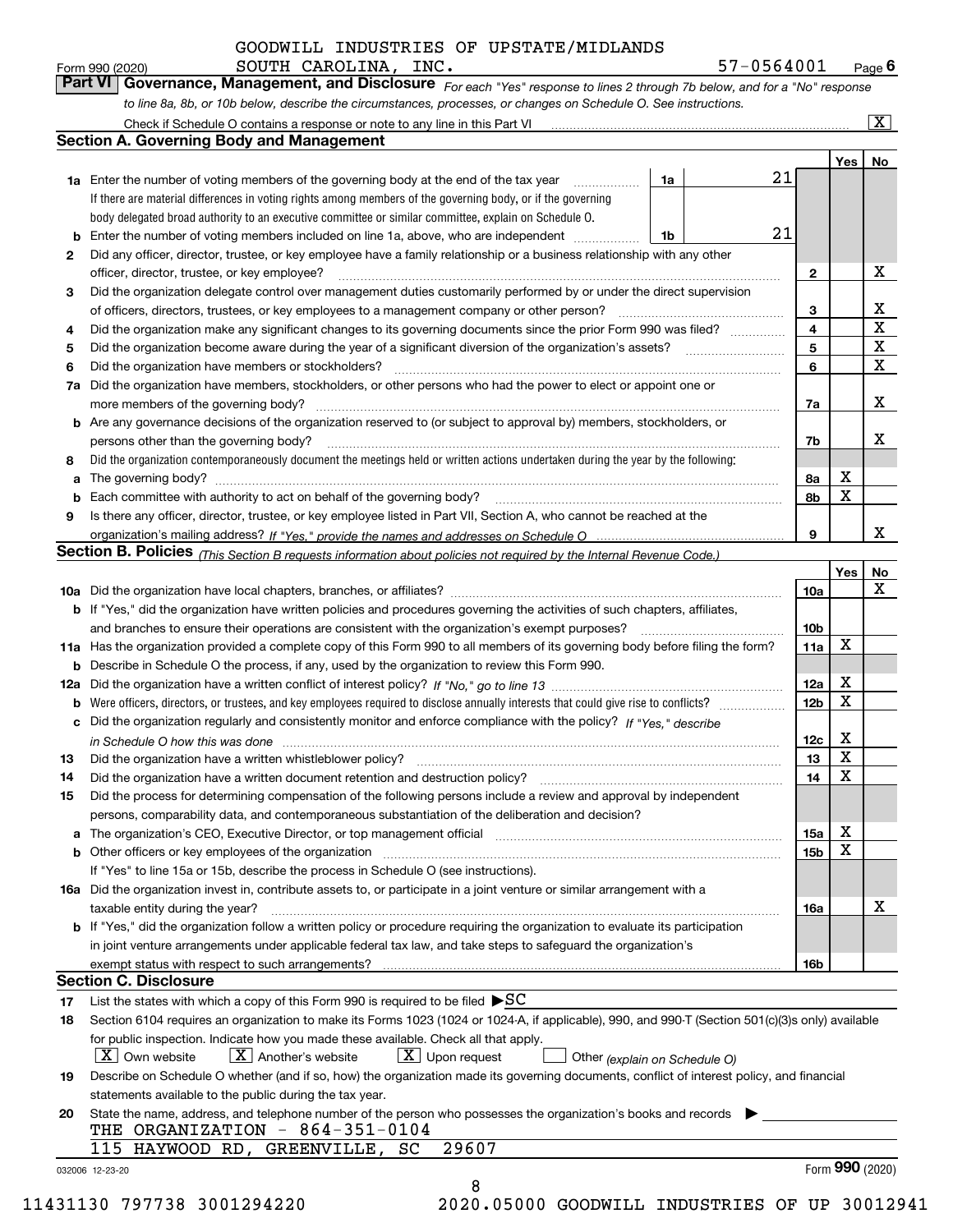| GOODWILL INDUSTRIES OF UPSTATE/MIDLANDS |  |  |  |  |  |  |
|-----------------------------------------|--|--|--|--|--|--|
|-----------------------------------------|--|--|--|--|--|--|

 $\mathcal{L}^{\text{max}}$ 

| Form 990 (2020) | SOUTH CAROLINA, | INC. | _UD04UUL/ל                                                                              | Page |
|-----------------|-----------------|------|-----------------------------------------------------------------------------------------|------|
|                 |                 |      | Part VIII Compensation of Officers Directors Trustees Key Employees Highest Compensated |      |

### **Employees, and Independent Contractors**

Check if Schedule O contains a response or note to any line in this Part VII

**Section A. Officers, Directors, Trustees, Key Employees, and Highest Compensated Employees**

**1a**  Complete this table for all persons required to be listed. Report compensation for the calendar year ending with or within the organization's tax year. **•** List all of the organization's current officers, directors, trustees (whether individuals or organizations), regardless of amount of compensation.

Enter -0- in columns (D), (E), and (F) if no compensation was paid.

 $\bullet$  List all of the organization's  $\,$ current key employees, if any. See instructions for definition of "key employee."

**•** List the organization's five current highest compensated employees (other than an officer, director, trustee, or key employee) who received reportable compensation (Box 5 of Form W-2 and/or Box 7 of Form 1099-MISC) of more than \$100,000 from the organization and any related organizations.

**•** List all of the organization's former officers, key employees, and highest compensated employees who received more than \$100,000 of reportable compensation from the organization and any related organizations.

**former directors or trustees**  ¥ List all of the organization's that received, in the capacity as a former director or trustee of the organization, more than \$10,000 of reportable compensation from the organization and any related organizations.

See instructions for the order in which to list the persons above.

**(A)**

Check this box if neither the organization nor any related organization compensated any current officer, director, or trustee.  $\mathcal{L}^{\text{max}}$ 

| (A)                                  | (B)                    |                                         |                                                                  | (C)         |              |                                 |        | (D)                 | (E)                              | (F)                      |
|--------------------------------------|------------------------|-----------------------------------------|------------------------------------------------------------------|-------------|--------------|---------------------------------|--------|---------------------|----------------------------------|--------------------------|
| Name and title                       | Average                | Position<br>(do not check more than one |                                                                  |             |              |                                 |        | Reportable          | Reportable                       | Estimated                |
|                                      | hours per              |                                         | box, unless person is both an<br>officer and a director/trustee) |             |              |                                 |        | compensation        | compensation                     | amount of                |
|                                      | week                   |                                         |                                                                  |             |              |                                 |        | from                | from related                     | other                    |
|                                      | (list any<br>hours for |                                         |                                                                  |             |              |                                 |        | the<br>organization | organizations<br>(W-2/1099-MISC) | compensation<br>from the |
|                                      | related                |                                         |                                                                  |             |              |                                 |        | (W-2/1099-MISC)     |                                  | organization             |
|                                      | organizations          |                                         |                                                                  |             |              |                                 |        |                     |                                  | and related              |
|                                      | below                  | ndividual trustee or director           | nstitutional trustee                                             |             | Key employee |                                 |        |                     |                                  | organizations            |
|                                      | line)                  |                                         |                                                                  | Officer     |              | Highest compensated<br>employee | Former |                     |                                  |                          |
| PATRICK MICHAELS<br>(1)              | 50.00                  |                                         |                                                                  |             |              |                                 |        |                     |                                  |                          |
| CEO AND PRESIDENT                    | 1.00                   |                                         |                                                                  | $\mathbf X$ |              |                                 |        | 274,142.            | $0$ .                            | 28,547.                  |
| (2)<br>DARREN WRIGHT                 | 40.00                  |                                         |                                                                  |             |              |                                 |        |                     |                                  |                          |
| OPERATIONS<br>$VP -$                 |                        |                                         |                                                                  |             |              | X                               |        | 171,979.            | 0.                               | 44,536.                  |
| RACHEL PUTNAM<br>(3)                 | 40.00                  |                                         |                                                                  |             |              |                                 |        |                     |                                  |                          |
| MISSION & PEOPLE<br>$VP -$           |                        |                                         |                                                                  |             |              | X                               |        | 152,517.            | 0.                               | 23,386.                  |
| MIKE ADAMS<br>(4)                    | 40.00                  |                                         |                                                                  |             |              |                                 |        |                     |                                  |                          |
| BUSINESS DEV . / GOV.<br>$VP -$      | 5.00                   |                                         |                                                                  |             |              | $\mathbf x$                     |        | 160,202.            | 0.                               | 15,151.                  |
| ANTHONY BARTHELEMY<br>(5)            | 40.00                  |                                         |                                                                  |             |              |                                 |        |                     |                                  |                          |
| VP - RETAIL (THROUGH SEPT. '20)      |                        |                                         |                                                                  |             |              | X                               |        | 133,571.            | $0$ .                            | 15,681.                  |
| ANDRETTA ROBINSON<br>(6)             | 40.00                  |                                         |                                                                  |             |              |                                 |        |                     |                                  |                          |
| VP - FINANCE (BEG.<br>JAN. '20)      | 1.00                   |                                         |                                                                  | X           |              |                                 |        | 138,945.            | 0.                               | 10, 117.                 |
| STEPHANIE ESTRADA<br>(7)             | 40.00                  |                                         |                                                                  |             |              |                                 |        |                     |                                  |                          |
| FINANCE (THROUGH JAN. '20)<br>$VP -$ | 1.00                   |                                         |                                                                  | X           |              |                                 |        | 25,584.             | 0.                               | 5,548.                   |
| <b>JENNY GONZALEZ</b><br>(8)         | 1.00                   |                                         |                                                                  |             |              |                                 |        |                     |                                  |                          |
| CHAIR                                |                        | $\mathbf X$                             |                                                                  | X           |              |                                 |        | 0.                  | 0.                               | 0.                       |
| MICHELE BRINN<br>(9)                 | 1.00                   |                                         |                                                                  |             |              |                                 |        |                     |                                  |                          |
| VICE-CHAIR                           |                        | X                                       |                                                                  | X           |              |                                 |        | $\mathbf 0$ .       | $\mathbf 0$ .                    | $\mathbf 0$ .            |
| (10) KIM MANN                        | 1.00                   |                                         |                                                                  |             |              |                                 |        |                     |                                  |                          |
| <b>SECRETARY</b>                     |                        | $\mathbf x$                             |                                                                  | $\mathbf X$ |              |                                 |        | $\mathbf 0$ .       | $\mathbf 0$ .                    | $\mathbf 0$ .            |
| (11) JACQUI DIMAGGIO                 | 1.00                   |                                         |                                                                  |             |              |                                 |        |                     |                                  |                          |
| <b>TREASURER</b>                     |                        | X                                       |                                                                  | X           |              |                                 |        | $\mathbf 0$ .       | 0.                               | $0_{.}$                  |
| (12) FRANK A. ANDERSON               | 1.00                   |                                         |                                                                  |             |              |                                 |        |                     |                                  |                          |
| <b>BOARD MEMBER</b>                  |                        | X                                       |                                                                  |             |              |                                 |        | $\mathbf 0$ .       | 0.                               | $0_{.}$                  |
| (13) ROBERT BARNETT                  | 1.00                   |                                         |                                                                  |             |              |                                 |        |                     |                                  |                          |
| <b>BOARD MEMBER</b>                  |                        | X                                       |                                                                  |             |              |                                 |        | $\mathbf 0$ .       | $\mathbf 0$ .                    | 0.                       |
| (14) RICHARD COTHRAN                 | 1.00                   |                                         |                                                                  |             |              |                                 |        |                     |                                  |                          |
| <b>BOARD MEMBER</b>                  |                        | $\mathbf x$                             |                                                                  |             |              |                                 |        | $\mathbf 0$ .       | $0$ .                            | $\mathbf 0$ .            |
| (15) RHONDA COX                      | 1.00                   |                                         |                                                                  |             |              |                                 |        |                     |                                  |                          |
| <b>BOARD MEMBER</b>                  |                        | X                                       |                                                                  |             |              |                                 |        | $\mathbf 0$ .       | 0.                               | 0.                       |
| (16) MICHELLE EDWARDS                | 1.00                   |                                         |                                                                  |             |              |                                 |        |                     |                                  |                          |
| BOARD MEMBER                         |                        | X                                       |                                                                  |             |              |                                 |        | $\mathbf 0$ .       | 0.                               | 0.                       |
| (17) LYNN FINLEY                     | 1.00                   |                                         |                                                                  |             |              |                                 |        |                     |                                  |                          |
| <b>BOARD MEMBER</b>                  |                        | X                                       |                                                                  |             |              |                                 |        | $\mathbf 0$ .       | 0.                               | 0.<br>$\overline{2}$     |

032007 12-23-20

Form (2020) **990**

9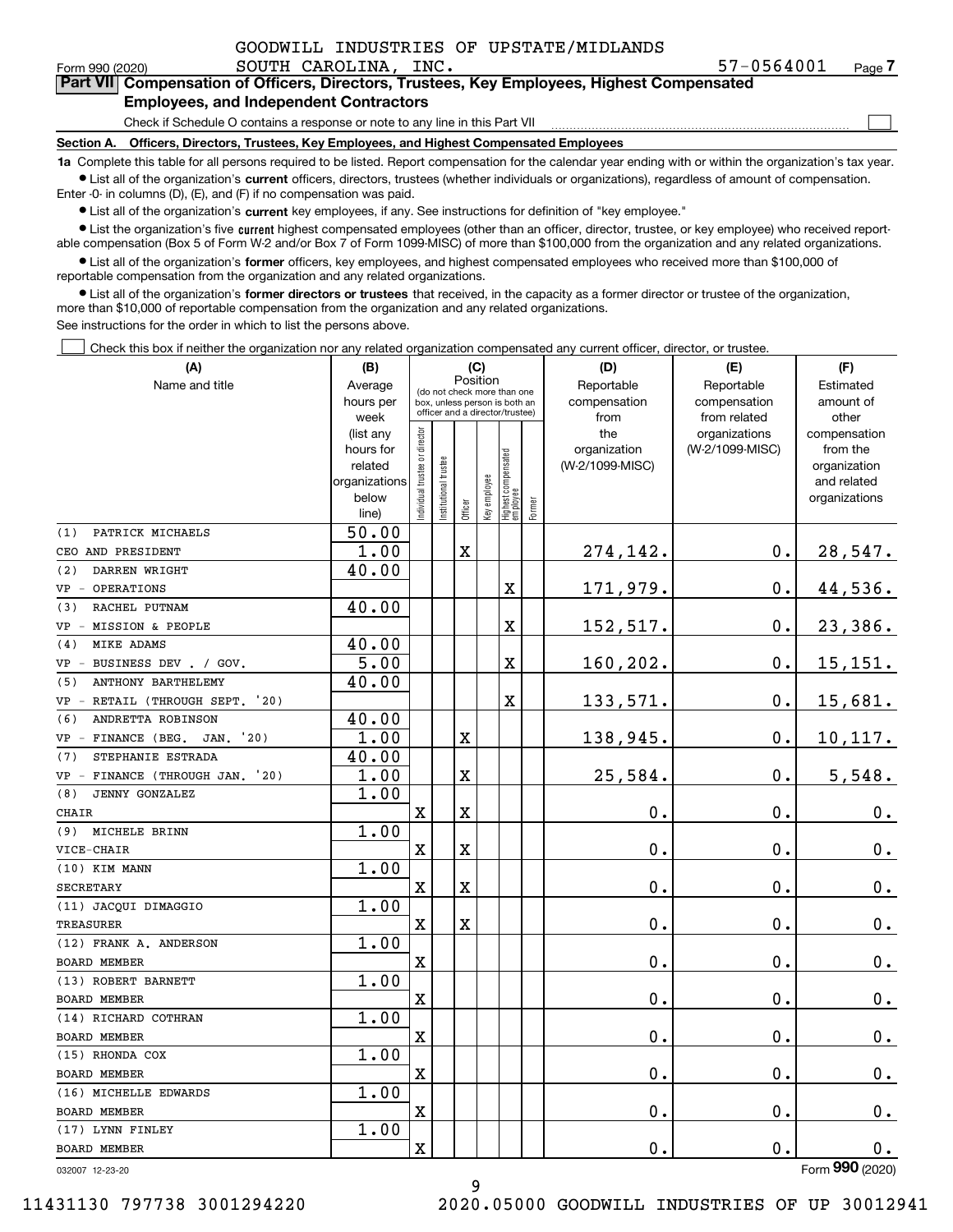Form 990 (2020) SOUTH CAROLINA, INC. 57-0564001 Page

**8** 57-0564001

| <b>Part VII</b><br>Section A. Officers, Directors, Trustees, Key Employees, and Highest Compensated Employees (continued)                                                                   |                      |                                |                                                              |         |              |                                   |        |                         |                 |                  |                   |                             |               |
|---------------------------------------------------------------------------------------------------------------------------------------------------------------------------------------------|----------------------|--------------------------------|--------------------------------------------------------------|---------|--------------|-----------------------------------|--------|-------------------------|-----------------|------------------|-------------------|-----------------------------|---------------|
| (A)                                                                                                                                                                                         | (B)                  |                                |                                                              |         | (C)          |                                   |        | (D)                     | (E)             |                  |                   | (F)                         |               |
| Name and title                                                                                                                                                                              | Average              |                                |                                                              |         | Position     |                                   |        | Reportable              | Reportable      |                  |                   | Estimated                   |               |
|                                                                                                                                                                                             | hours per            |                                | (do not check more than one<br>box, unless person is both an |         |              |                                   |        | compensation            | compensation    |                  |                   | amount of                   |               |
|                                                                                                                                                                                             | week                 |                                | officer and a director/trustee)                              |         |              |                                   |        | from                    | from related    |                  |                   | other                       |               |
|                                                                                                                                                                                             | (list any            |                                |                                                              |         |              |                                   |        | the                     | organizations   |                  |                   | compensation                |               |
|                                                                                                                                                                                             | hours for<br>related |                                |                                                              |         |              |                                   |        | organization            | (W-2/1099-MISC) |                  |                   | from the                    |               |
|                                                                                                                                                                                             | organizations        |                                |                                                              |         |              |                                   |        | (W-2/1099-MISC)         |                 |                  |                   | organization<br>and related |               |
|                                                                                                                                                                                             | below                |                                |                                                              |         |              |                                   |        |                         |                 |                  |                   | organizations               |               |
|                                                                                                                                                                                             | line)                | Individual trustee or director | Institutional trustee                                        | Officer | Key employee | Highest compensated<br>  employee | Former |                         |                 |                  |                   |                             |               |
| (18) TAMMIE GREENE                                                                                                                                                                          | 1.00                 |                                |                                                              |         |              |                                   |        |                         |                 |                  |                   |                             |               |
| <b>BOARD MEMBER</b>                                                                                                                                                                         |                      | X                              |                                                              |         |              |                                   |        | Ο.                      |                 | 0.               |                   |                             | 0.            |
| (19) CHIP HUNT                                                                                                                                                                              | 1.00                 |                                |                                                              |         |              |                                   |        |                         |                 |                  |                   |                             |               |
| <b>BOARD MEMBER</b>                                                                                                                                                                         |                      | X                              |                                                              |         |              |                                   |        | Ο.                      |                 | 0.               |                   |                             | $0_{.}$       |
| (20) LACRYSTAL JACKSON                                                                                                                                                                      | 1.00                 |                                |                                                              |         |              |                                   |        |                         |                 |                  |                   |                             |               |
| <b>BOARD MEMBER</b>                                                                                                                                                                         |                      | X                              |                                                              |         |              |                                   |        | Ο.                      |                 | 0.               |                   |                             | $\mathbf 0$ . |
| (21) KATHERINE PENDERGRASS                                                                                                                                                                  | 1.00                 |                                |                                                              |         |              |                                   |        |                         |                 |                  |                   |                             |               |
| <b>BOARD MEMBER</b>                                                                                                                                                                         |                      | X                              |                                                              |         |              |                                   |        | Ο.                      |                 | 0.               |                   |                             | $0_{.}$       |
| (22) SHARON RAY                                                                                                                                                                             | 1.00                 |                                |                                                              |         |              |                                   |        |                         |                 |                  |                   |                             |               |
| <b>BOARD MEMBER</b>                                                                                                                                                                         |                      | X                              |                                                              |         |              |                                   |        | Ο.                      |                 | 0.               |                   |                             | $0_{.}$       |
| (23) RONALD RHAMES                                                                                                                                                                          | 1.00                 |                                |                                                              |         |              |                                   |        |                         |                 |                  |                   |                             |               |
| <b>BOARD MEMBER</b>                                                                                                                                                                         |                      | X                              |                                                              |         |              |                                   |        | Ο.                      |                 | 0.               |                   |                             | 0.            |
| (24) NANCY RICE                                                                                                                                                                             | 1.00                 |                                |                                                              |         |              |                                   |        |                         |                 |                  |                   |                             |               |
| <b>BOARD MEMBER</b>                                                                                                                                                                         |                      | X                              |                                                              |         |              |                                   |        | Ο.                      |                 | 0.               |                   |                             | $\mathbf 0$ . |
| (25) ROBBIE ROBINSON                                                                                                                                                                        | 1.00                 |                                |                                                              |         |              |                                   |        |                         |                 |                  |                   |                             |               |
| <b>BOARD MEMBER</b>                                                                                                                                                                         |                      | X                              |                                                              |         |              |                                   |        | Ο.                      |                 | 0.               |                   |                             | 0.            |
| (26) BURKE ROYSTER                                                                                                                                                                          | 1.00                 |                                |                                                              |         |              |                                   |        |                         |                 |                  |                   |                             |               |
| <b>BOARD MEMBER</b>                                                                                                                                                                         |                      | X                              |                                                              |         |              |                                   |        | О.                      |                 | 0.               |                   |                             | 0.            |
| 1b Subtotal                                                                                                                                                                                 |                      |                                |                                                              |         |              |                                   |        | 1,056,940.              |                 | $\overline{0}$ . |                   | 142,966.                    |               |
| c Total from continuation sheets to Part VII, Section A                                                                                                                                     |                      |                                |                                                              |         |              |                                   |        | Ο.                      |                 | $\overline{0}$ . |                   |                             | $0$ .         |
|                                                                                                                                                                                             |                      |                                |                                                              |         |              |                                   |        | 1,056,940.              |                 | $\overline{0}$ . |                   | 142,966.                    |               |
| Total number of individuals (including but not limited to those listed above) who received more than \$100,000 of reportable<br>2                                                           |                      |                                |                                                              |         |              |                                   |        |                         |                 |                  |                   |                             |               |
| compensation from the organization $\blacktriangleright$                                                                                                                                    |                      |                                |                                                              |         |              |                                   |        |                         |                 |                  |                   | Yes                         | 6<br>No       |
|                                                                                                                                                                                             |                      |                                |                                                              |         |              |                                   |        |                         |                 |                  |                   |                             |               |
| Did the organization list any former officer, director, trustee, key employee, or highest compensated employee on<br>3                                                                      |                      |                                |                                                              |         |              |                                   |        |                         |                 |                  | 3                 |                             | X             |
| line 1a? If "Yes," complete Schedule J for such individual<br>For any individual listed on line 1a, is the sum of reportable compensation and other compensation from the organization<br>4 |                      |                                |                                                              |         |              |                                   |        |                         |                 |                  |                   |                             |               |
|                                                                                                                                                                                             |                      |                                |                                                              |         |              |                                   |        |                         |                 |                  | 4                 | X.                          |               |
| Did any person listed on line 1a receive or accrue compensation from any unrelated organization or individual for services<br>5                                                             |                      |                                |                                                              |         |              |                                   |        |                         |                 |                  |                   |                             |               |
|                                                                                                                                                                                             |                      |                                |                                                              |         |              |                                   |        |                         |                 |                  | 5                 |                             | X             |
| <b>Section B. Independent Contractors</b>                                                                                                                                                   |                      |                                |                                                              |         |              |                                   |        |                         |                 |                  |                   |                             |               |
| Complete this table for your five highest compensated independent contractors that received more than \$100,000 of compensation from<br>1                                                   |                      |                                |                                                              |         |              |                                   |        |                         |                 |                  |                   |                             |               |
| the organization. Report compensation for the calendar year ending with or within the organization's tax year.                                                                              |                      |                                |                                                              |         |              |                                   |        |                         |                 |                  |                   |                             |               |
| (A)                                                                                                                                                                                         |                      |                                |                                                              |         |              |                                   |        | (B)                     |                 |                  | (C)               |                             |               |
| Name and business address                                                                                                                                                                   |                      |                                |                                                              |         |              |                                   |        | Description of services |                 |                  | Compensation      |                             |               |
| HOOD CONSTRUCTION COMPANY, INC.                                                                                                                                                             |                      |                                |                                                              |         |              |                                   |        |                         |                 |                  |                   |                             |               |
| 1215<br>SHOP RD, PIEDMONT, SC 29673                                                                                                                                                         |                      |                                |                                                              |         |              |                                   |        | CONSTRUCTION            |                 |                  | 2,097,835.        |                             |               |
| REEVES CONSTRUCTION CO                                                                                                                                                                      |                      |                                |                                                              |         |              |                                   |        |                         |                 |                  |                   |                             |               |
| 600 SOUTPORT ROAD, ROEBUCK, SC 29376                                                                                                                                                        |                      |                                |                                                              |         |              |                                   |        | CONSTRUCTION            |                 |                  | <u>1,369,207.</u> |                             |               |
| RIGGS PARTNERS                                                                                                                                                                              |                      |                                |                                                              |         |              |                                   |        |                         |                 |                  |                   |                             |               |
| 750 MEETING STREET, WEST COLUMBIA, SC 29169                                                                                                                                                 |                      |                                |                                                              |         |              |                                   |        | ADVERTISING             |                 |                  |                   |                             | 299,329.      |
| CERIDIAN, 3311 EAST OLD SHAKPEE RD,                                                                                                                                                         |                      |                                |                                                              |         |              |                                   |        |                         |                 |                  |                   |                             |               |
| MINNEAPOLIS, MN 55425                                                                                                                                                                       |                      |                                |                                                              |         |              |                                   |        | PAYROLL/HRIS SYSTEM     |                 |                  |                   |                             | 247,220.      |
| APEX OUTDOOR SOLUTIONS                                                                                                                                                                      |                      |                                |                                                              |         |              |                                   |        |                         |                 |                  |                   |                             |               |
| 1105 W FAIRHILL DR, WEST COLUMBIA, SC 29170 LANDSCAPING                                                                                                                                     |                      |                                |                                                              |         |              |                                   |        |                         |                 |                  |                   | 183,845.                    |               |
| Total number of independent contractors (including but not limited to those listed above) who received more than<br>$\mathbf{2}$<br>\$100,000 of compensation from the organization         |                      |                                |                                                              |         |              | 5                                 |        |                         |                 |                  |                   |                             |               |
|                                                                                                                                                                                             |                      |                                |                                                              |         |              |                                   |        |                         |                 |                  |                   |                             |               |

032008 12-23-20 Form (2020) **990** SEE PART VII, SECTION A CONTINUATION SHEETS

10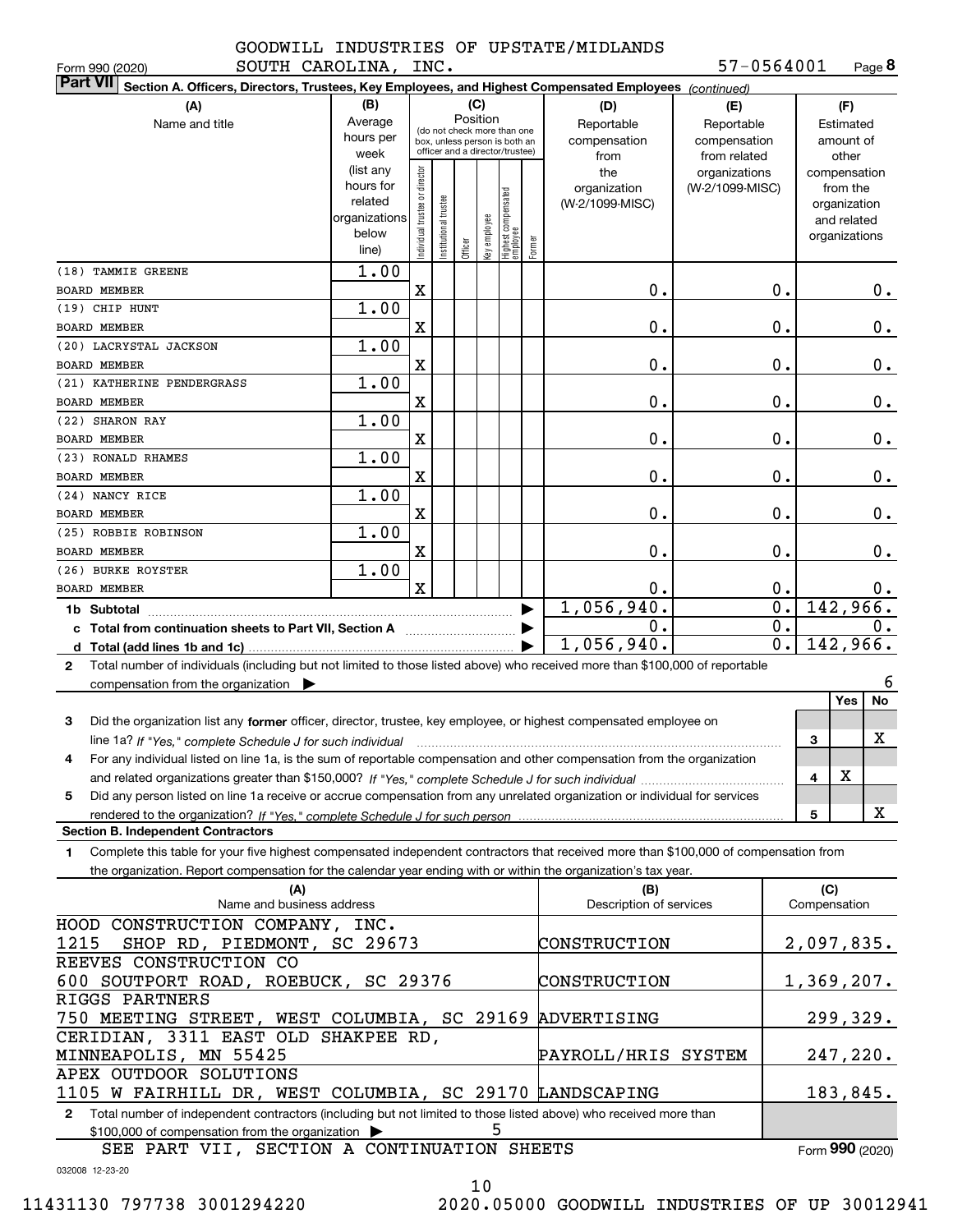### GOODWILL INDUSTRIES OF UPSTATE/MIDLANDS SOUTH CAROLINA, INC. 57-0564001

| SOUTH CAROLINA, INC.<br>Form 990<br><b>Part VII</b>                                                    |                          |                                |                       |         |                        |                              |        |                      | $57 - 0564001$               |                              |
|--------------------------------------------------------------------------------------------------------|--------------------------|--------------------------------|-----------------------|---------|------------------------|------------------------------|--------|----------------------|------------------------------|------------------------------|
| Section A. Officers, Directors, Trustees, Key Employees, and Highest Compensated Employees (continued) |                          |                                |                       |         |                        |                              |        |                      |                              |                              |
| (A)                                                                                                    | (B)                      |                                |                       |         | (C)                    |                              |        | (D)                  | (E)                          | (F)                          |
| Name and title                                                                                         | Average                  |                                |                       |         | Position               |                              |        | Reportable           | Reportable                   | Estimated                    |
|                                                                                                        | hours<br>per             |                                |                       |         | (check all that apply) |                              |        | compensation<br>from | compensation<br>from related | amount of<br>other           |
|                                                                                                        | week                     |                                |                       |         |                        |                              |        | the                  | organizations                | compensation                 |
|                                                                                                        | (list any                |                                |                       |         |                        |                              |        | organization         | (W-2/1099-MISC)              | from the                     |
|                                                                                                        | hours for                |                                |                       |         |                        |                              |        | (W-2/1099-MISC)      |                              | organization                 |
|                                                                                                        | related<br>organizations | Individual trustee or director | Institutional trustee |         |                        | Highest compensated employee |        |                      |                              | and related<br>organizations |
|                                                                                                        | below                    |                                |                       |         | Key employee           |                              |        |                      |                              |                              |
|                                                                                                        | line)                    |                                |                       | Officer |                        |                              | Former |                      |                              |                              |
| (27) WINDSOR SHERRILL                                                                                  | 1.00                     |                                |                       |         |                        |                              |        |                      |                              |                              |
| BOARD MEMBER                                                                                           |                          | $\mathbf x$                    |                       |         |                        |                              |        | $0$ .                | $0$ .                        | 0.                           |
| (28) ELIZABETH STEIFLE                                                                                 | 1.00                     |                                |                       |         |                        |                              |        |                      |                              |                              |
| BOARD MEMBER                                                                                           |                          | $\mathbf x$                    |                       |         |                        |                              |        | $\mathbf 0$ .        | $0$ .                        | 0.                           |
|                                                                                                        |                          |                                |                       |         |                        |                              |        |                      |                              |                              |
|                                                                                                        |                          |                                |                       |         |                        |                              |        |                      |                              |                              |
|                                                                                                        |                          |                                |                       |         |                        |                              |        |                      |                              |                              |
|                                                                                                        |                          |                                |                       |         |                        |                              |        |                      |                              |                              |
|                                                                                                        |                          |                                |                       |         |                        |                              |        |                      |                              |                              |
|                                                                                                        |                          |                                |                       |         |                        |                              |        |                      |                              |                              |
|                                                                                                        |                          |                                |                       |         |                        |                              |        |                      |                              |                              |
|                                                                                                        |                          |                                |                       |         |                        |                              |        |                      |                              |                              |
|                                                                                                        |                          |                                |                       |         |                        |                              |        |                      |                              |                              |
|                                                                                                        |                          |                                |                       |         |                        |                              |        |                      |                              |                              |
|                                                                                                        |                          |                                |                       |         |                        |                              |        |                      |                              |                              |
|                                                                                                        |                          |                                |                       |         |                        |                              |        |                      |                              |                              |
|                                                                                                        |                          |                                |                       |         |                        |                              |        |                      |                              |                              |
|                                                                                                        |                          |                                |                       |         |                        |                              |        |                      |                              |                              |
|                                                                                                        |                          |                                |                       |         |                        |                              |        |                      |                              |                              |
|                                                                                                        |                          |                                |                       |         |                        |                              |        |                      |                              |                              |
|                                                                                                        |                          |                                |                       |         |                        |                              |        |                      |                              |                              |
|                                                                                                        |                          |                                |                       |         |                        |                              |        |                      |                              |                              |
|                                                                                                        |                          |                                |                       |         |                        |                              |        |                      |                              |                              |
|                                                                                                        |                          |                                |                       |         |                        |                              |        |                      |                              |                              |
|                                                                                                        |                          |                                |                       |         |                        |                              |        |                      |                              |                              |
|                                                                                                        |                          |                                |                       |         |                        |                              |        |                      |                              |                              |
|                                                                                                        |                          |                                |                       |         |                        |                              |        |                      |                              |                              |
|                                                                                                        |                          |                                |                       |         |                        |                              |        |                      |                              |                              |
|                                                                                                        |                          |                                |                       |         |                        |                              |        |                      |                              |                              |
|                                                                                                        |                          |                                |                       |         |                        |                              |        |                      |                              |                              |
|                                                                                                        |                          |                                |                       |         |                        |                              |        |                      |                              |                              |
|                                                                                                        |                          |                                |                       |         |                        |                              |        |                      |                              |                              |
|                                                                                                        |                          |                                |                       |         |                        |                              |        |                      |                              |                              |
|                                                                                                        |                          |                                |                       |         |                        |                              |        |                      |                              |                              |
|                                                                                                        |                          |                                |                       |         |                        |                              |        |                      |                              |                              |
|                                                                                                        |                          |                                |                       |         |                        |                              |        |                      |                              |                              |
|                                                                                                        |                          |                                |                       |         |                        |                              |        |                      |                              |                              |
|                                                                                                        |                          |                                |                       |         |                        |                              |        |                      |                              |                              |

032201 04-01-20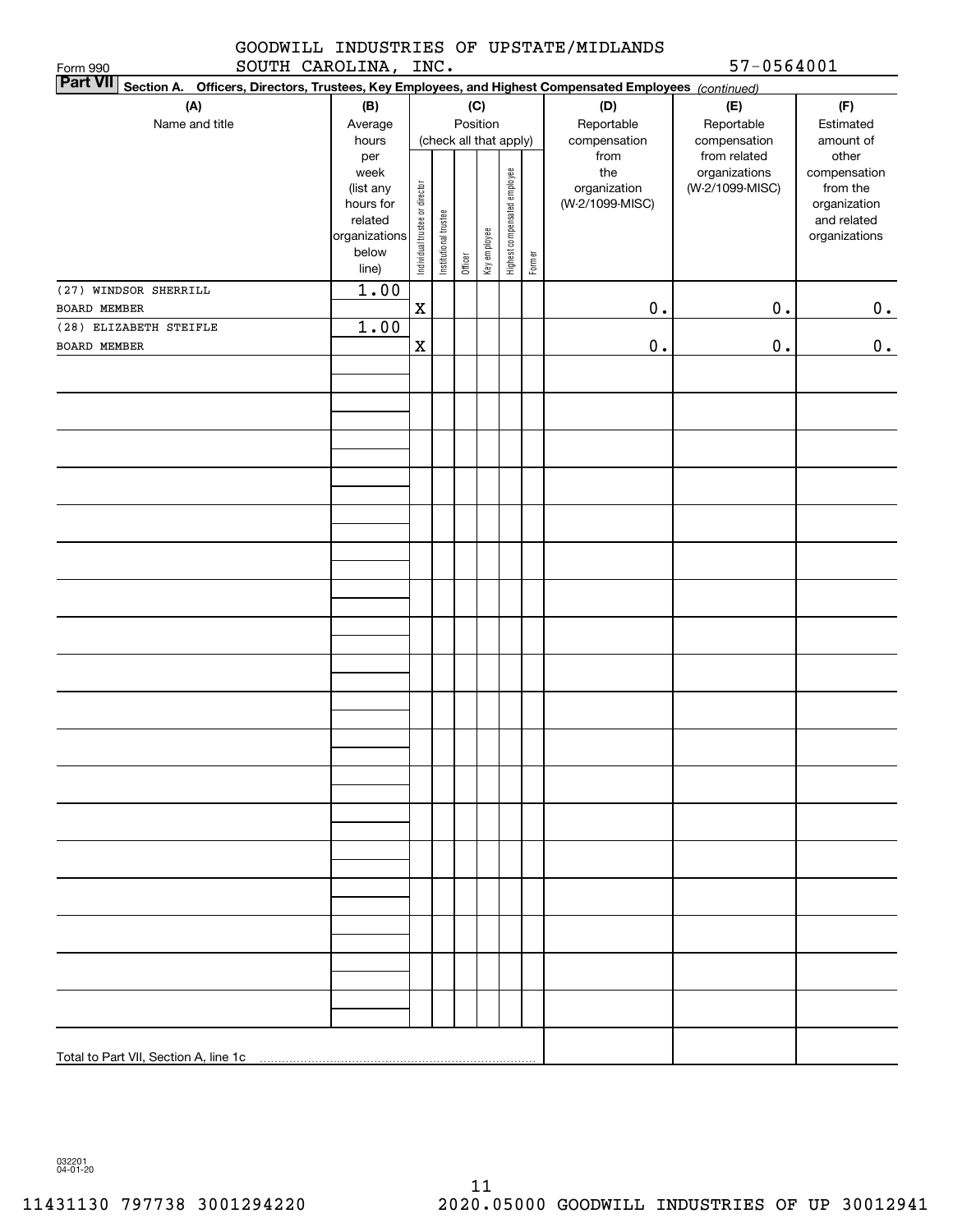SOUTH CAROLINA, INC.

Form 990 (2020) SOU'I'H CAROLINA, INC. 5/-U564UUI Page **9** 57-0564001

| <b>Part VIII</b>                                          |    |     | <b>Statement of Revenue</b>                                                   |                      |                      |                                              |                                      |                                                                 |
|-----------------------------------------------------------|----|-----|-------------------------------------------------------------------------------|----------------------|----------------------|----------------------------------------------|--------------------------------------|-----------------------------------------------------------------|
|                                                           |    |     | Check if Schedule O contains a response or note to any line in this Part VIII |                      |                      |                                              |                                      |                                                                 |
|                                                           |    |     |                                                                               |                      | (A)<br>Total revenue | (B)<br>Related or exempt<br>function revenue | (C)<br>Unrelated<br>business revenue | (D)<br>Revenue excluded<br>from tax under<br>sections 512 - 514 |
|                                                           |    |     | 1 a Federated campaigns<br>1a<br>.                                            |                      |                      |                                              |                                      |                                                                 |
| Contributions, Gifts, Grants<br>and Other Similar Amounts |    |     | 1 <sub>b</sub><br><b>b</b> Membership dues                                    |                      |                      |                                              |                                      |                                                                 |
|                                                           |    |     | 1c<br>c Fundraising events                                                    |                      |                      |                                              |                                      |                                                                 |
|                                                           |    |     | 1 <sub>d</sub><br>d Related organizations<br>.                                |                      |                      |                                              |                                      |                                                                 |
|                                                           |    |     | e Government grants (contributions)<br>1e                                     |                      |                      |                                              |                                      |                                                                 |
|                                                           |    |     | f All other contributions, gifts, grants, and                                 |                      |                      |                                              |                                      |                                                                 |
|                                                           |    |     | similar amounts not included above<br>1f                                      | 41,842,367.          |                      |                                              |                                      |                                                                 |
|                                                           |    |     | $1g$  \$<br>Noncash contributions included in lines 1a-1f                     | 31, 386, 902.        |                      |                                              |                                      |                                                                 |
|                                                           |    | h.  |                                                                               |                      | 41,842,367.          |                                              |                                      |                                                                 |
|                                                           |    |     |                                                                               | <b>Business Code</b> |                      |                                              |                                      |                                                                 |
|                                                           |    | 2 a | VEHICLE AND SALVAGE SALES                                                     | 453310               | 5,325,856.           | 5, 325, 856.                                 |                                      |                                                                 |
| Program Service<br>Revenue                                |    | b   | CAREER DEVELOPMENT                                                            | 561300               | 3,936,414.           | 3,936,414.                                   |                                      |                                                                 |
|                                                           |    |     | CONTRACT SERVICES                                                             | 541900               | 1,066,886.           | 1,066,886.                                   |                                      |                                                                 |
|                                                           |    | d   |                                                                               |                      |                      |                                              |                                      |                                                                 |
|                                                           |    | е   |                                                                               |                      |                      |                                              |                                      |                                                                 |
|                                                           |    | a   | f All other program service revenue                                           | ▶                    | 10,329,156.          |                                              |                                      |                                                                 |
|                                                           | З  |     | Investment income (including dividends, interest, and                         |                      |                      |                                              |                                      |                                                                 |
|                                                           |    |     |                                                                               |                      | 21,281.              |                                              |                                      | 21,281.                                                         |
|                                                           | 4  |     | Income from investment of tax-exempt bond proceeds                            |                      |                      |                                              |                                      |                                                                 |
|                                                           | 5  |     |                                                                               |                      |                      |                                              |                                      |                                                                 |
|                                                           |    |     | (i) Real                                                                      | (ii) Personal        |                      |                                              |                                      |                                                                 |
|                                                           |    |     | 6 a Gross rents<br>6a<br>.                                                    |                      |                      |                                              |                                      |                                                                 |
|                                                           |    |     | 6b<br><b>b</b> Less: rental expenses                                          |                      |                      |                                              |                                      |                                                                 |
|                                                           |    | c   | 6c<br>Rental income or (loss)                                                 |                      |                      |                                              |                                      |                                                                 |
|                                                           |    |     | d Net rental income or (loss)                                                 |                      |                      |                                              |                                      |                                                                 |
|                                                           |    |     | (i) Securities<br><b>7 a</b> Gross amount from sales of                       | (ii) Other           |                      |                                              |                                      |                                                                 |
|                                                           |    |     | assets other than inventory<br>7a                                             |                      |                      |                                              |                                      |                                                                 |
|                                                           |    |     | <b>b</b> Less: cost or other basis                                            |                      |                      |                                              |                                      |                                                                 |
|                                                           |    |     | 7b<br>and sales expenses                                                      |                      |                      |                                              |                                      |                                                                 |
| Revenue                                                   |    |     | <b>7c</b><br>c Gain or (loss)                                                 |                      |                      |                                              |                                      |                                                                 |
|                                                           |    |     |                                                                               | ▶                    |                      |                                              |                                      |                                                                 |
| Other                                                     |    |     | 8 a Gross income from fundraising events (not                                 |                      |                      |                                              |                                      |                                                                 |
|                                                           |    |     | including \$<br>and the control of the control of                             |                      |                      |                                              |                                      |                                                                 |
|                                                           |    |     | contributions reported on line 1c). See                                       |                      |                      |                                              |                                      |                                                                 |
|                                                           |    |     | 8a                                                                            | 7,097.<br>0.         |                      |                                              |                                      |                                                                 |
|                                                           |    |     | 8b<br><b>b</b> Less: direct expenses <i></i>                                  |                      | 7,097.               |                                              |                                      | 7,097.                                                          |
|                                                           |    |     | c Net income or (loss) from fundraising events                                |                      |                      |                                              |                                      |                                                                 |
|                                                           |    |     | 9 a Gross income from gaming activities. See<br>  9a                          |                      |                      |                                              |                                      |                                                                 |
|                                                           |    |     | 9 <sub>b</sub><br><b>b</b> Less: direct expenses <b>manually</b>              |                      |                      |                                              |                                      |                                                                 |
|                                                           |    |     | c Net income or (loss) from gaming activities                                 |                      |                      |                                              |                                      |                                                                 |
|                                                           |    |     | 10 a Gross sales of inventory, less returns                                   |                      |                      |                                              |                                      |                                                                 |
|                                                           |    |     |                                                                               | 10a 41, 965, 734.    |                      |                                              |                                      |                                                                 |
|                                                           |    |     | <b>b</b> Less: cost of goods sold                                             | 10b 31,879,531.      |                      |                                              |                                      |                                                                 |
|                                                           |    |     | c Net income or (loss) from sales of inventory                                | ▶                    | 10,086,203.          | 10,086,203.                                  |                                      |                                                                 |
|                                                           |    |     |                                                                               | <b>Business Code</b> |                      |                                              |                                      |                                                                 |
|                                                           |    |     | 11 a MISCELLANEOUS REVENUE                                                    | 900099               | 5,965.               |                                              |                                      | 5,965.                                                          |
|                                                           |    | b   |                                                                               |                      |                      |                                              |                                      |                                                                 |
|                                                           |    | c   |                                                                               |                      |                      |                                              |                                      |                                                                 |
| Miscellaneous<br>Revenue                                  |    |     |                                                                               |                      |                      |                                              |                                      |                                                                 |
|                                                           |    |     |                                                                               | ▶                    | 5,965.               |                                              |                                      |                                                                 |
|                                                           | 12 |     |                                                                               |                      | 62,292,069.          | 20, 415, 359.                                | 0.                                   | 34, 343.                                                        |
| 032009 12-23-20                                           |    |     |                                                                               |                      |                      |                                              |                                      | Form 990 (2020)                                                 |

12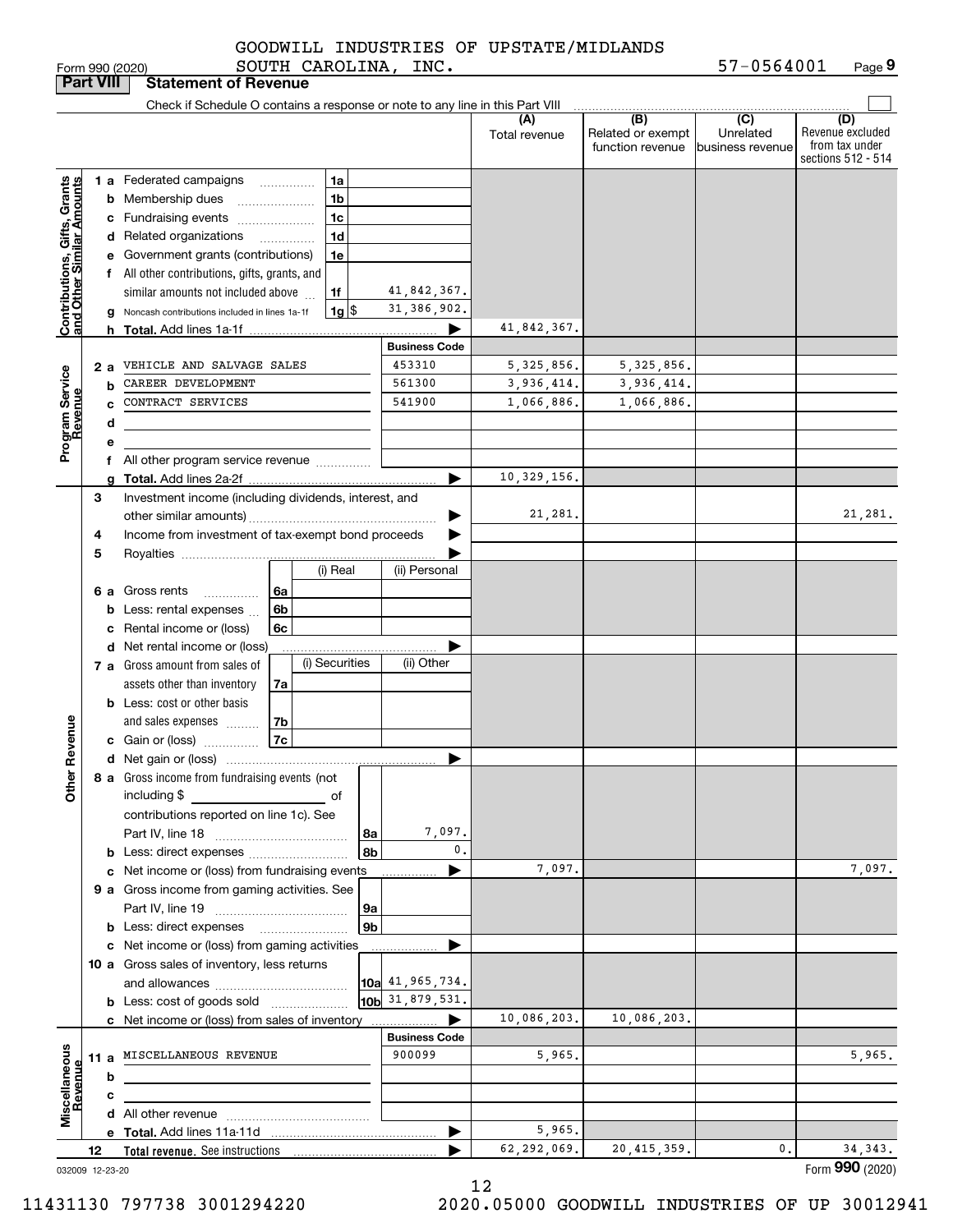### $_{\rm Form}$  990 (2020) <code>SOUTH CAROLINA</code> , INC . 57-0564001  $_{\rm Page}$ **Part IX Statement of Functional Expenses** GOODWILL INDUSTRIES OF UPSTATE/MIDLANDS

**10**

|    | Section 501(c)(3) and 501(c)(4) organizations must complete all columns. All other organizations must complete column (A).                                                                                 |                       |                                    |                                           |                                |
|----|------------------------------------------------------------------------------------------------------------------------------------------------------------------------------------------------------------|-----------------------|------------------------------------|-------------------------------------------|--------------------------------|
|    | Check if Schedule O contains a response or note to any line in this Part IX                                                                                                                                |                       |                                    |                                           |                                |
|    | Do not include amounts reported on lines 6b,<br>7b, 8b, 9b, and 10b of Part VIII.                                                                                                                          | (A)<br>Total expenses | (B)<br>Program service<br>expenses | (C)<br>Management and<br>general expenses | (D)<br>Fundraising<br>expenses |
| 1. | Grants and other assistance to domestic organizations<br>and domestic governments. See Part IV, line 21                                                                                                    | 247,911.              | 247,911.                           |                                           |                                |
|    |                                                                                                                                                                                                            |                       |                                    |                                           |                                |
| 2  | Grants and other assistance to domestic                                                                                                                                                                    | 412,050.              | 412,050.                           |                                           |                                |
| 3  | individuals. See Part IV, line 22                                                                                                                                                                          |                       |                                    |                                           |                                |
|    | Grants and other assistance to foreign                                                                                                                                                                     |                       |                                    |                                           |                                |
|    | organizations, foreign governments, and foreign<br>individuals. See Part IV, lines 15 and 16                                                                                                               |                       |                                    |                                           |                                |
| 4  | Benefits paid to or for members                                                                                                                                                                            |                       |                                    |                                           |                                |
| 5  | Compensation of current officers, directors,                                                                                                                                                               |                       |                                    |                                           |                                |
|    | trustees, and key employees                                                                                                                                                                                | 438,671.              |                                    | 438,671.                                  |                                |
| 6  | Compensation not included above to disqualified                                                                                                                                                            |                       |                                    |                                           |                                |
|    | persons (as defined under section 4958(f)(1)) and                                                                                                                                                          |                       |                                    |                                           |                                |
|    | persons described in section 4958(c)(3)(B)                                                                                                                                                                 |                       |                                    |                                           |                                |
| 7  |                                                                                                                                                                                                            | 24, 122, 763.         | 22,724,840.                        | 1,337,642.                                | 60, 281.                       |
| 8  | Pension plan accruals and contributions (include                                                                                                                                                           |                       |                                    |                                           |                                |
|    | section 401(k) and 403(b) employer contributions)                                                                                                                                                          | 525, 269.             | <u>439,998.</u>                    | 83,558.                                   | <u>1,713.</u>                  |
| 9  |                                                                                                                                                                                                            | 3,637,736.            | 3,533,922.                         | 97,051.                                   | 6,763.                         |
| 10 |                                                                                                                                                                                                            | 2,010,336.            | 1,886,533.                         | 120,066.                                  | 3,737.                         |
| 11 | Fees for services (nonemployees):                                                                                                                                                                          |                       |                                    |                                           |                                |
|    |                                                                                                                                                                                                            |                       |                                    |                                           |                                |
| b  |                                                                                                                                                                                                            | 30,766.               | 14,639.                            | 16, 127.                                  |                                |
|    |                                                                                                                                                                                                            | 249,869.              | 234,087.                           | 15, 121.                                  | 661.                           |
|    |                                                                                                                                                                                                            |                       |                                    |                                           |                                |
|    | e Professional fundraising services. See Part IV, line 17                                                                                                                                                  | 271,422.              |                                    |                                           | 271,422.                       |
|    | Investment management fees                                                                                                                                                                                 |                       |                                    |                                           |                                |
| g  | Other. (If line 11g amount exceeds 10% of line 25,                                                                                                                                                         |                       |                                    |                                           |                                |
|    | column (A) amount, list line 11g expenses on Sch O.)                                                                                                                                                       | <u>580,356.</u>       | <u>499,303.</u>                    |                                           |                                |
| 12 |                                                                                                                                                                                                            | 337,527.              | 325,775.                           | $\frac{81,053.}{8,961.}$                  |                                |
| 13 |                                                                                                                                                                                                            | 4, 173, 517.          | 3,873,055.                         | 295,247.                                  | $\frac{2,791}{5,215}$          |
| 14 |                                                                                                                                                                                                            |                       |                                    |                                           |                                |
| 15 |                                                                                                                                                                                                            |                       |                                    |                                           |                                |
| 16 |                                                                                                                                                                                                            | 3,918,742.            | 3,908,364.                         | 10,378.                                   |                                |
| 17 |                                                                                                                                                                                                            | 206,072.              | 161,874.                           | 43,429.                                   | 769.                           |
| 18 | Payments of travel or entertainment expenses                                                                                                                                                               |                       |                                    |                                           |                                |
|    | for any federal, state, or local public officials                                                                                                                                                          |                       |                                    |                                           |                                |
| 19 | Conferences, conventions, and meetings                                                                                                                                                                     | 29,641.               | 23,282.                            | 6,359.                                    |                                |
| 20 | Interest                                                                                                                                                                                                   | 209,772.              | 205, 718.                          | 4,054.                                    |                                |
| 21 |                                                                                                                                                                                                            |                       |                                    |                                           |                                |
| 22 | Depreciation, depletion, and amortization                                                                                                                                                                  | 2,681,175.            | 2,653,441.                         | 27,734.                                   |                                |
| 23 | Insurance                                                                                                                                                                                                  | 307,905.              | 245,514.                           | 62,391.                                   |                                |
| 24 | Other expenses. Itemize expenses not covered<br>above (List miscellaneous expenses on line 24e. If<br>line 24e amount exceeds 10% of line 25, column (A)<br>amount, list line 24e expenses on Schedule O.) |                       |                                    |                                           |                                |
|    | a SUPPLIES                                                                                                                                                                                                 | 1, 260, 340.          | 1,219,245.                         | 36,656.                                   | 4,439.                         |
|    | SPECIAL EVENTS                                                                                                                                                                                             | 148,042.              | 46,840.                            | 100,781.                                  | 421.                           |
|    | <b>BAD DEBT</b>                                                                                                                                                                                            | 38,370.               |                                    |                                           | 38,370.                        |
| d  | MISCELLANEOUS EXPENSE                                                                                                                                                                                      | 659.                  |                                    | 659.                                      |                                |
|    | e All other expenses                                                                                                                                                                                       |                       |                                    |                                           |                                |
| 25 | Total functional expenses. Add lines 1 through 24e                                                                                                                                                         | 45,838,911.           | 42,656,391.                        | 2,785,938.                                | 396,582.                       |
| 26 | Joint costs. Complete this line only if the organization                                                                                                                                                   |                       |                                    |                                           |                                |
|    | reported in column (B) joint costs from a combined                                                                                                                                                         |                       |                                    |                                           |                                |
|    | educational campaign and fundraising solicitation.                                                                                                                                                         |                       |                                    |                                           |                                |

032010 12-23-20

Check here

 $\mathcal{L}^{\text{max}}$ 

if following SOP 98-2 (ASC 958-720)

Form (2020) **990**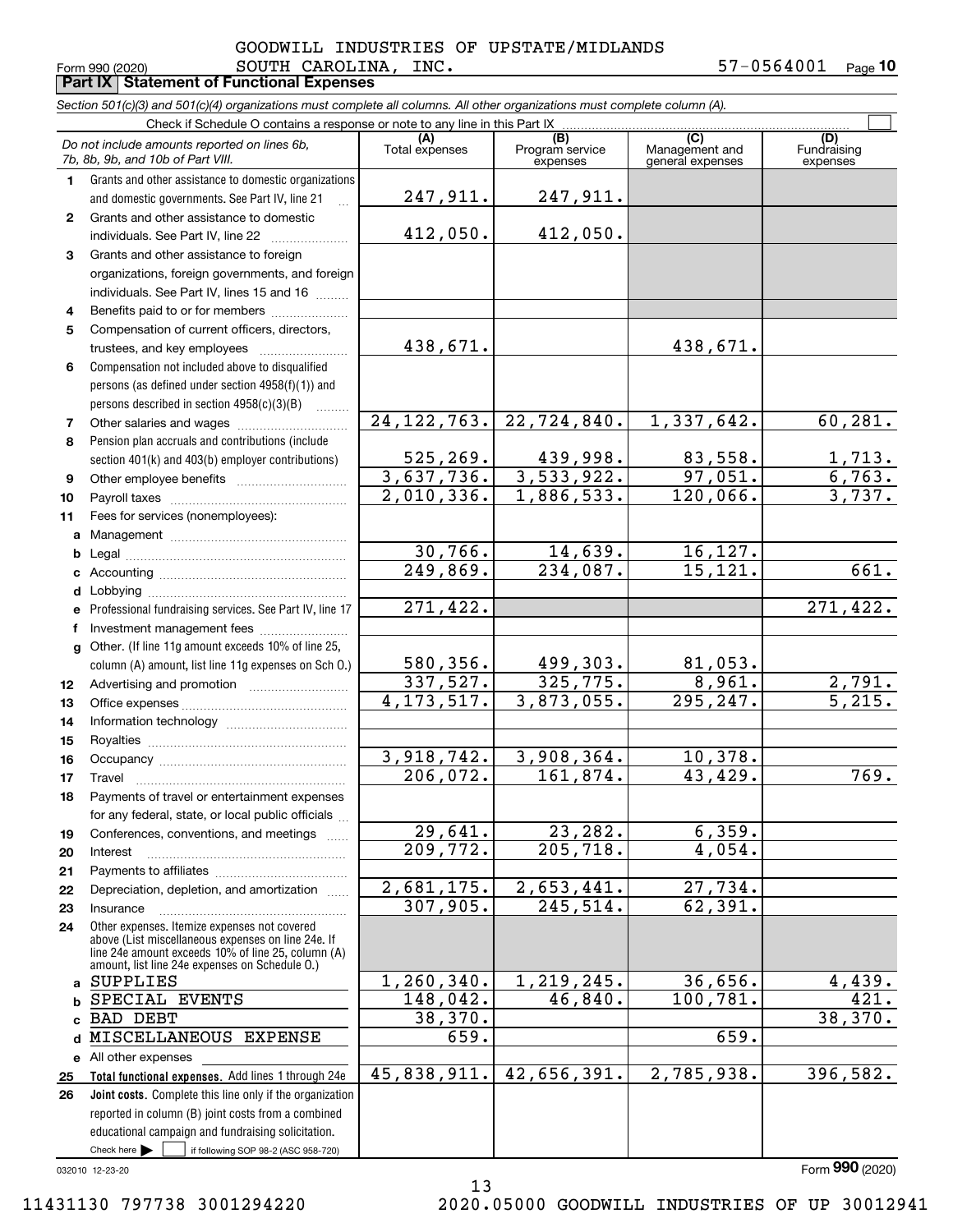|  | Form 990 (2020) |  |
|--|-----------------|--|
|  |                 |  |

## $_{\rm Form}$  990 (2020) <code>SOUTH CAROLINA</code> , INC . 57-0564001  $_{\rm Page}$ GOODWILL INDUSTRIES OF UPSTATE/MIDLANDS

|                             | Form 990 (2020) | SOUTH CAROLINA,                                                                                                                                                                                                                |                 | INC.              |                          |                  | 57-0564001                   | Page 11   |
|-----------------------------|-----------------|--------------------------------------------------------------------------------------------------------------------------------------------------------------------------------------------------------------------------------|-----------------|-------------------|--------------------------|------------------|------------------------------|-----------|
|                             | Part X          | <b>Balance Sheet</b>                                                                                                                                                                                                           |                 |                   |                          |                  |                              |           |
|                             |                 |                                                                                                                                                                                                                                |                 |                   |                          |                  |                              |           |
|                             |                 |                                                                                                                                                                                                                                |                 |                   | (A)<br>Beginning of year |                  | (B)<br>End of year           |           |
|                             | 1               |                                                                                                                                                                                                                                |                 |                   | 5, 195, 431.             | $\mathbf{1}$     | 14,615,461.                  |           |
|                             | 2               |                                                                                                                                                                                                                                |                 |                   | 6,675,754.               | $\mathbf{2}$     | 6,697,035.                   |           |
|                             | з               |                                                                                                                                                                                                                                |                 |                   | 151,021.                 | 3                |                              | 110,453.  |
|                             | 4               |                                                                                                                                                                                                                                |                 |                   | 967,032.                 | $\overline{4}$   |                              | 791,859.  |
|                             | 5               | Loans and other receivables from any current or former officer, director,                                                                                                                                                      |                 |                   |                          |                  |                              |           |
|                             |                 | trustee, key employee, creator or founder, substantial contributor, or 35%                                                                                                                                                     |                 |                   |                          |                  |                              |           |
|                             |                 | controlled entity or family member of any of these persons                                                                                                                                                                     |                 |                   |                          | 5                |                              |           |
|                             | 6               | Loans and other receivables from other disqualified persons (as defined                                                                                                                                                        |                 |                   |                          |                  |                              |           |
|                             |                 | under section $4958(f)(1)$ , and persons described in section $4958(c)(3)(B)$                                                                                                                                                  |                 | $\ldots$          |                          | 6                |                              |           |
|                             | 7               |                                                                                                                                                                                                                                |                 |                   |                          | $\overline{7}$   |                              |           |
| Assets                      | 8               |                                                                                                                                                                                                                                |                 |                   | 2,268,293.               | 8                | 2,755,788.                   |           |
|                             | 9               | Prepaid expenses and deferred charges                                                                                                                                                                                          |                 |                   | 35,742.                  | $\boldsymbol{9}$ |                              | 644, 485. |
|                             |                 | 10a Land, buildings, and equipment: cost or other                                                                                                                                                                              |                 |                   |                          |                  |                              |           |
|                             |                 | basis. Complete Part VI of Schedule D    10a   95, 763, 316.                                                                                                                                                                   |                 |                   |                          |                  |                              |           |
|                             |                 | <b>b</b> Less: accumulated depreciation<br>. 1                                                                                                                                                                                 | 10 <sub>b</sub> | 26, 475, 291.     | 64, 263, 759.            | 10 <sub>c</sub>  | 69,288,025.                  |           |
|                             | 11              |                                                                                                                                                                                                                                |                 | 11                |                          |                  |                              |           |
|                             | 12              |                                                                                                                                                                                                                                |                 |                   |                          | 12               |                              |           |
|                             | 13              | Investments - program-related. See Part IV, line 11                                                                                                                                                                            |                 |                   |                          | 13               |                              |           |
|                             | 14              | Intangible assets with the continuum control of the control of the control of the control of the control of the control of the control of the control of the control of the control of the control of the control of the contr |                 |                   | 279,936.                 | 14               |                              | 266,636.  |
|                             | 15              |                                                                                                                                                                                                                                |                 |                   | $-32,444.$               | 15               |                              | 163, 436. |
|                             | 16              |                                                                                                                                                                                                                                |                 |                   | 79,804,524.              | 16               | 95, 333, 178.                |           |
|                             | 17              |                                                                                                                                                                                                                                | 3,160,706.      | 17                | 3,872,689.               |                  |                              |           |
|                             | 18              |                                                                                                                                                                                                                                | 155, 591.       | 18                |                          | 112,061.         |                              |           |
|                             | 19              | Deferred revenue manual contracts and contracts are contracted and contract and contract are contracted and contract are contracted and contract are contracted and contract are contracted and contract are contracted and co |                 |                   | 9,859.                   | 19               |                              | 137,077.  |
|                             | 20              |                                                                                                                                                                                                                                |                 |                   | $\overline{5,775},681.$  | 20               | 5, 153, 757.                 |           |
|                             | 21              | Escrow or custodial account liability. Complete Part IV of Schedule D                                                                                                                                                          |                 | 1.1.1.1.1.1.1.1.1 |                          | 21               |                              |           |
|                             | 22              | Loans and other payables to any current or former officer, director,                                                                                                                                                           |                 |                   |                          |                  |                              |           |
|                             |                 | trustee, key employee, creator or founder, substantial contributor, or 35%                                                                                                                                                     |                 |                   |                          |                  |                              |           |
| Liabilities                 |                 | controlled entity or family member of any of these persons                                                                                                                                                                     |                 |                   |                          | 22               |                              |           |
|                             | 23              | Secured mortgages and notes payable to unrelated third parties                                                                                                                                                                 |                 |                   | 4,831,310.               | 23               | 3,733,059.                   |           |
|                             | 24              |                                                                                                                                                                                                                                |                 |                   |                          | 24               |                              |           |
|                             | 25              | Other liabilities (including federal income tax, payables to related third                                                                                                                                                     |                 |                   |                          |                  |                              |           |
|                             |                 | parties, and other liabilities not included on lines 17-24). Complete Part X                                                                                                                                                   |                 |                   |                          |                  |                              |           |
|                             |                 | of Schedule D                                                                                                                                                                                                                  |                 |                   |                          | 25               |                              |           |
|                             | 26              | Total liabilities. Add lines 17 through 25                                                                                                                                                                                     |                 |                   | 13,933,147.              | 26               | 13,008,643.                  |           |
|                             |                 | Organizations that follow FASB ASC 958, check here $\blacktriangleright \boxed{X}$                                                                                                                                             |                 |                   |                          |                  |                              |           |
|                             |                 | and complete lines 27, 28, 32, and 33.                                                                                                                                                                                         |                 |                   |                          |                  |                              |           |
|                             | 27              | Net assets without donor restrictions                                                                                                                                                                                          |                 |                   | 65,645,229.              | ${\bf 27}$       | $\frac{82,214,082}{110,453}$ |           |
|                             | 28              |                                                                                                                                                                                                                                |                 |                   | 226,148.                 | 28               |                              |           |
|                             |                 | Organizations that do not follow FASB ASC 958, check here $\blacktriangleright$                                                                                                                                                |                 |                   |                          |                  |                              |           |
| Net Assets or Fund Balances |                 | and complete lines 29 through 33.                                                                                                                                                                                              |                 |                   |                          |                  |                              |           |
|                             | 29              |                                                                                                                                                                                                                                |                 |                   |                          | 29               |                              |           |
|                             | 30              | Paid-in or capital surplus, or land, building, or equipment fund                                                                                                                                                               |                 |                   |                          | 30               |                              |           |
|                             | 31              | Retained earnings, endowment, accumulated income, or other funds                                                                                                                                                               |                 | .                 |                          | 31               |                              |           |
|                             | 32              |                                                                                                                                                                                                                                |                 |                   | 65,871,377.              | 32               | 82, 324, 535.                |           |
|                             | 33              |                                                                                                                                                                                                                                |                 |                   | 79,804,524.              | 33               | 95, 333, 178.                |           |

Form (2020) **990**

032011 12-23-20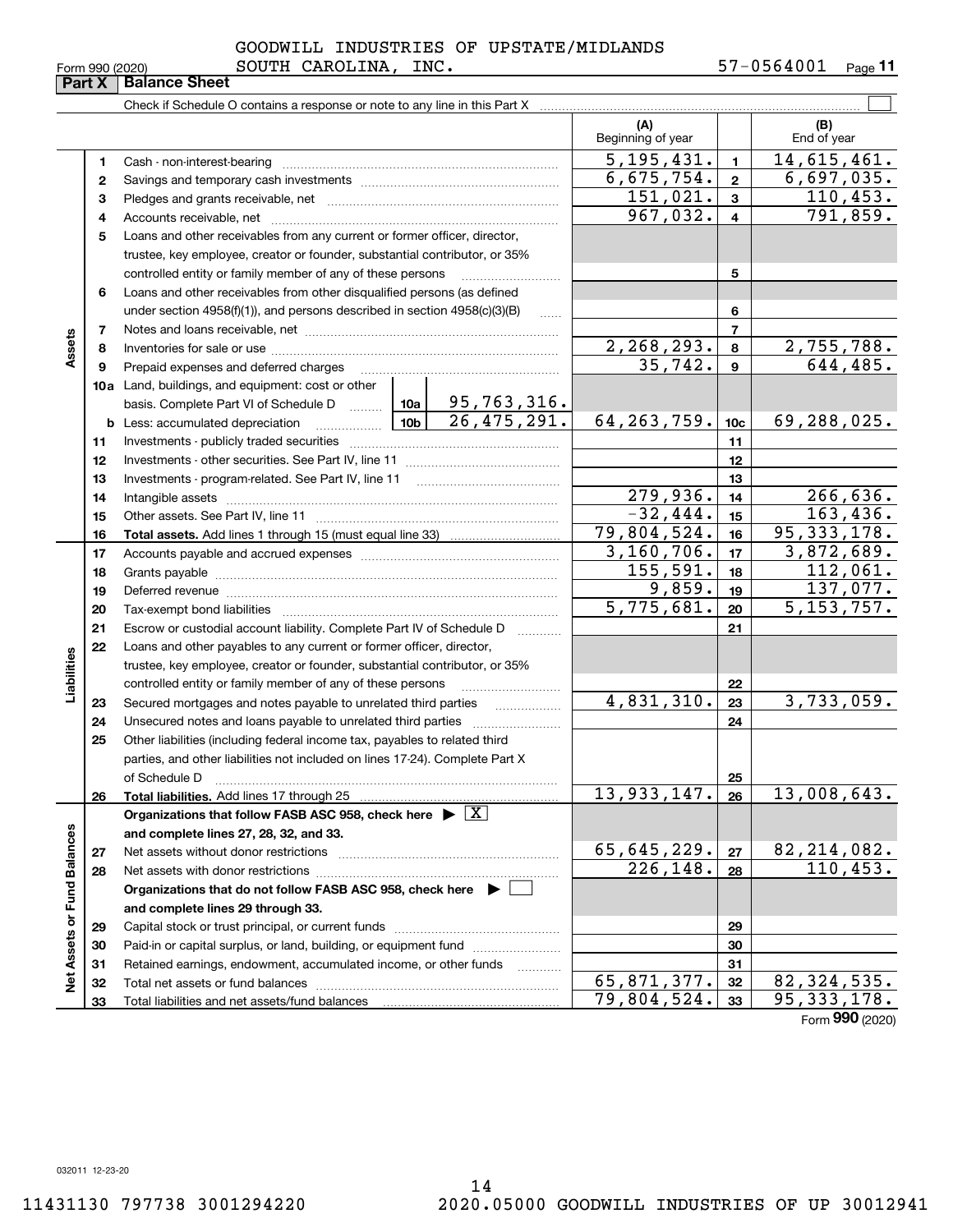|    | GOODWILL INDUSTRIES OF UPSTATE/MIDLANDS                                                                                         |                |                |            |                       |
|----|---------------------------------------------------------------------------------------------------------------------------------|----------------|----------------|------------|-----------------------|
|    | SOUTH CAROLINA, INC.<br>Form 990 (2020)                                                                                         |                | 57-0564001     |            | Page $12$             |
|    | <b>Part XI   Reconciliation of Net Assets</b>                                                                                   |                |                |            |                       |
|    |                                                                                                                                 |                |                |            |                       |
|    |                                                                                                                                 |                |                |            |                       |
| 1  |                                                                                                                                 | 1.             | 62,292,069.    |            |                       |
| 2  |                                                                                                                                 | $\overline{2}$ | 45,838,911.    |            |                       |
| 3  | Revenue less expenses. Subtract line 2 from line 1                                                                              | 3              | 16,453,158.    |            |                       |
| 4  |                                                                                                                                 | 4              | 65,871,377.    |            |                       |
| 5  |                                                                                                                                 | 5              |                |            |                       |
| 6  |                                                                                                                                 | 6              |                |            |                       |
| 7  | Investment expenses www.communication.communication.com/www.communication.com/www.communication.com                             | $\overline{7}$ |                |            |                       |
| 8  | Prior period adjustments                                                                                                        | 8              |                |            |                       |
| 9  | Other changes in net assets or fund balances (explain on Schedule O)                                                            | 9              |                |            | 0.                    |
| 10 | Net assets or fund balances at end of year. Combine lines 3 through 9 (must equal Part X, line 32,                              |                |                |            |                       |
|    | column (B))                                                                                                                     | 10             | 82, 324, 535.  |            |                       |
|    | Part XII Financial Statements and Reporting                                                                                     |                |                |            |                       |
|    |                                                                                                                                 |                |                |            | $\overline{\text{X}}$ |
|    |                                                                                                                                 |                |                | <b>Yes</b> | <b>No</b>             |
| 1  | $\boxed{\mathbf{X}}$ Accrual<br>Accounting method used to prepare the Form 990: <u>[16</u> ] Cash<br>Other                      |                |                |            |                       |
|    | If the organization changed its method of accounting from a prior year or checked "Other," explain in Schedule O.               |                |                |            |                       |
|    | 2a Were the organization's financial statements compiled or reviewed by an independent accountant?                              |                | 2a             |            | х                     |
|    | If "Yes," check a box below to indicate whether the financial statements for the year were compiled or reviewed on a            |                |                |            |                       |
|    | separate basis, consolidated basis, or both:                                                                                    |                |                |            |                       |
|    | Separate basis<br>Consolidated basis<br>Both consolidated and separate basis                                                    |                |                |            |                       |
|    | <b>b</b> Were the organization's financial statements audited by an independent accountant?                                     |                | 2 <sub>b</sub> | х          |                       |
|    | If "Yes," check a box below to indicate whether the financial statements for the year were audited on a separate basis,         |                |                |            |                       |
|    | consolidated basis, or both:                                                                                                    |                |                |            |                       |
|    | $\boxed{\textbf{X}}$ Consolidated basis<br>Separate basis<br>Both consolidated and separate basis                               |                |                |            |                       |
|    | c If "Yes" to line 2a or 2b, does the organization have a committee that assumes responsibility for oversight of the audit,     |                |                |            |                       |
|    |                                                                                                                                 |                | 2c             | Х          |                       |
|    | If the organization changed either its oversight process or selection process during the tax year, explain on Schedule O.       |                |                |            |                       |
|    | 3a As a result of a federal award, was the organization required to undergo an audit or audits as set forth in the Single Audit |                |                |            |                       |
|    |                                                                                                                                 |                | 3a             | Х          |                       |
|    | b If "Yes," did the organization undergo the required audit or audits? If the organization did not undergo the required audit   |                |                |            |                       |
|    |                                                                                                                                 |                | 3b             | X          |                       |

Form (2020) **990**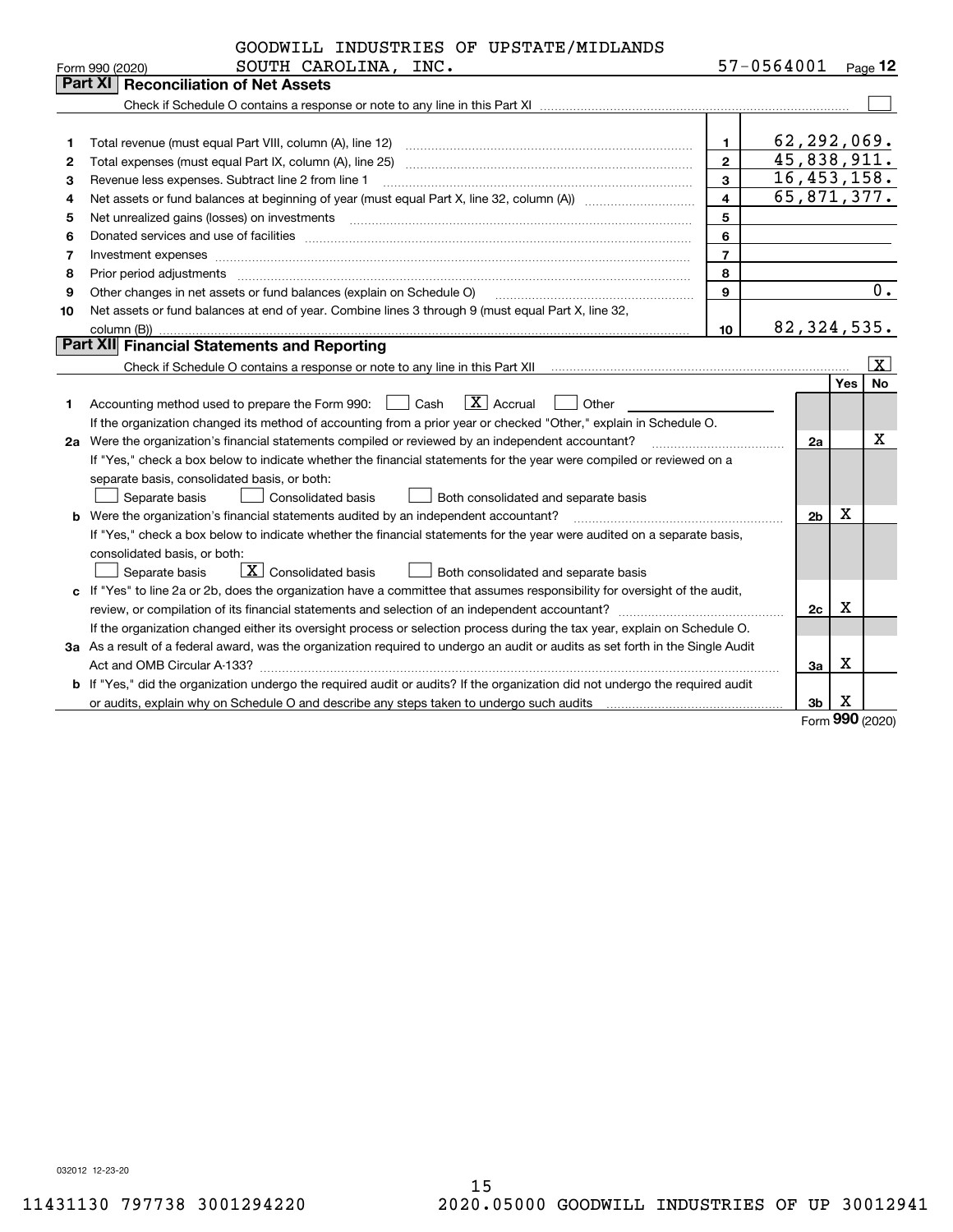|        | <b>SCHEDULE A</b>                                      |                                               |                                                                                    |                                                                                                                                                                                                                 |     |                                   |                            | OMB No. 1545-0047                                                                                                                      |
|--------|--------------------------------------------------------|-----------------------------------------------|------------------------------------------------------------------------------------|-----------------------------------------------------------------------------------------------------------------------------------------------------------------------------------------------------------------|-----|-----------------------------------|----------------------------|----------------------------------------------------------------------------------------------------------------------------------------|
|        | (Form 990 or 990-EZ)                                   |                                               |                                                                                    | <b>Public Charity Status and Public Support</b>                                                                                                                                                                 |     |                                   |                            |                                                                                                                                        |
|        |                                                        |                                               |                                                                                    | Complete if the organization is a section 501(c)(3) organization or a section<br>4947(a)(1) nonexempt charitable trust.                                                                                         |     |                                   |                            |                                                                                                                                        |
|        | Department of the Treasury<br>Internal Revenue Service |                                               |                                                                                    | Attach to Form 990 or Form 990-EZ.                                                                                                                                                                              |     |                                   |                            | <b>Open to Public</b>                                                                                                                  |
|        |                                                        |                                               |                                                                                    | Go to www.irs.gov/Form990 for instructions and the latest information.                                                                                                                                          |     |                                   |                            | Inspection                                                                                                                             |
|        | Name of the organization                               |                                               |                                                                                    | GOODWILL INDUSTRIES OF UPSTATE/MIDLANDS                                                                                                                                                                         |     |                                   |                            | <b>Employer identification number</b>                                                                                                  |
| Part I |                                                        |                                               | SOUTH CAROLINA, INC.                                                               | Reason for Public Charity Status. (All organizations must complete this part.) See instructions.                                                                                                                |     |                                   |                            | 57-0564001                                                                                                                             |
|        |                                                        |                                               |                                                                                    |                                                                                                                                                                                                                 |     |                                   |                            |                                                                                                                                        |
| 1      |                                                        |                                               |                                                                                    | The organization is not a private foundation because it is: (For lines 1 through 12, check only one box.)<br>A church, convention of churches, or association of churches described in section 170(b)(1)(A)(i). |     |                                   |                            |                                                                                                                                        |
| 2      |                                                        |                                               |                                                                                    | A school described in section 170(b)(1)(A)(ii). (Attach Schedule E (Form 990 or 990-EZ).)                                                                                                                       |     |                                   |                            |                                                                                                                                        |
| 3      |                                                        |                                               |                                                                                    | A hospital or a cooperative hospital service organization described in section 170(b)(1)(A)(iii).                                                                                                               |     |                                   |                            |                                                                                                                                        |
| 4      |                                                        |                                               |                                                                                    | A medical research organization operated in conjunction with a hospital described in section 170(b)(1)(A)(iii). Enter the hospital's name,                                                                      |     |                                   |                            |                                                                                                                                        |
|        | city, and state:                                       |                                               |                                                                                    |                                                                                                                                                                                                                 |     |                                   |                            |                                                                                                                                        |
| 5      |                                                        |                                               |                                                                                    | An organization operated for the benefit of a college or university owned or operated by a governmental unit described in                                                                                       |     |                                   |                            |                                                                                                                                        |
|        |                                                        | section 170(b)(1)(A)(iv). (Complete Part II.) |                                                                                    |                                                                                                                                                                                                                 |     |                                   |                            |                                                                                                                                        |
| 6      |                                                        |                                               |                                                                                    | A federal, state, or local government or governmental unit described in section 170(b)(1)(A)(v).                                                                                                                |     |                                   |                            |                                                                                                                                        |
| 7      | $\lfloor x \rfloor$                                    |                                               |                                                                                    | An organization that normally receives a substantial part of its support from a governmental unit or from the general public described in                                                                       |     |                                   |                            |                                                                                                                                        |
|        |                                                        | section 170(b)(1)(A)(vi). (Complete Part II.) |                                                                                    |                                                                                                                                                                                                                 |     |                                   |                            |                                                                                                                                        |
| 8      |                                                        |                                               |                                                                                    | A community trust described in section 170(b)(1)(A)(vi). (Complete Part II.)                                                                                                                                    |     |                                   |                            |                                                                                                                                        |
| 9      |                                                        |                                               |                                                                                    | An agricultural research organization described in section 170(b)(1)(A)(ix) operated in conjunction with a land-grant college                                                                                   |     |                                   |                            |                                                                                                                                        |
|        |                                                        |                                               |                                                                                    | or university or a non-land-grant college of agriculture (see instructions). Enter the name, city, and state of the college or                                                                                  |     |                                   |                            |                                                                                                                                        |
| 10     | university:                                            |                                               |                                                                                    | An organization that normally receives (1) more than 33 1/3% of its support from contributions, membership fees, and gross receipts from                                                                        |     |                                   |                            |                                                                                                                                        |
|        |                                                        |                                               |                                                                                    | activities related to its exempt functions, subject to certain exceptions; and (2) no more than 33 1/3% of its support from gross investment                                                                    |     |                                   |                            |                                                                                                                                        |
|        |                                                        |                                               |                                                                                    | income and unrelated business taxable income (less section 511 tax) from businesses acquired by the organization after June 30, 1975.                                                                           |     |                                   |                            |                                                                                                                                        |
|        |                                                        | See section 509(a)(2). (Complete Part III.)   |                                                                                    |                                                                                                                                                                                                                 |     |                                   |                            |                                                                                                                                        |
| 11     |                                                        |                                               |                                                                                    | An organization organized and operated exclusively to test for public safety. See section 509(a)(4).                                                                                                            |     |                                   |                            |                                                                                                                                        |
| 12     |                                                        |                                               |                                                                                    | An organization organized and operated exclusively for the benefit of, to perform the functions of, or to carry out the purposes of one or                                                                      |     |                                   |                            |                                                                                                                                        |
|        |                                                        |                                               |                                                                                    | more publicly supported organizations described in section 509(a)(1) or section 509(a)(2). See section 509(a)(3). Check the box in                                                                              |     |                                   |                            |                                                                                                                                        |
|        |                                                        |                                               |                                                                                    | lines 12a through 12d that describes the type of supporting organization and complete lines 12e, 12f, and 12g.                                                                                                  |     |                                   |                            |                                                                                                                                        |
| a      |                                                        |                                               |                                                                                    | Type I. A supporting organization operated, supervised, or controlled by its supported organization(s), typically by giving                                                                                     |     |                                   |                            |                                                                                                                                        |
|        |                                                        |                                               |                                                                                    | the supported organization(s) the power to regularly appoint or elect a majority of the directors or trustees of the supporting                                                                                 |     |                                   |                            |                                                                                                                                        |
|        |                                                        |                                               | organization. You must complete Part IV, Sections A and B.                         |                                                                                                                                                                                                                 |     |                                   |                            |                                                                                                                                        |
| b      |                                                        |                                               |                                                                                    | Type II. A supporting organization supervised or controlled in connection with its supported organization(s), by having                                                                                         |     |                                   |                            |                                                                                                                                        |
|        |                                                        |                                               |                                                                                    | control or management of the supporting organization vested in the same persons that control or manage the supported<br>organization(s). You must complete Part IV, Sections A and C.                           |     |                                   |                            |                                                                                                                                        |
| с      |                                                        |                                               |                                                                                    | Type III functionally integrated. A supporting organization operated in connection with, and functionally integrated with,                                                                                      |     |                                   |                            |                                                                                                                                        |
|        |                                                        |                                               |                                                                                    | its supported organization(s) (see instructions). You must complete Part IV, Sections A, D, and E.                                                                                                              |     |                                   |                            |                                                                                                                                        |
| d      |                                                        |                                               |                                                                                    | Type III non-functionally integrated. A supporting organization operated in connection with its supported organization(s)                                                                                       |     |                                   |                            |                                                                                                                                        |
|        |                                                        |                                               |                                                                                    | that is not functionally integrated. The organization generally must satisfy a distribution requirement and an attentiveness                                                                                    |     |                                   |                            |                                                                                                                                        |
|        |                                                        |                                               |                                                                                    | requirement (see instructions). You must complete Part IV, Sections A and D, and Part V.                                                                                                                        |     |                                   |                            |                                                                                                                                        |
| е      |                                                        |                                               |                                                                                    | Check this box if the organization received a written determination from the IRS that it is a Type I, Type II, Type III                                                                                         |     |                                   |                            |                                                                                                                                        |
|        |                                                        |                                               |                                                                                    | functionally integrated, or Type III non-functionally integrated supporting organization.                                                                                                                       |     |                                   |                            |                                                                                                                                        |
|        | f Enter the number of supported organizations          |                                               |                                                                                    |                                                                                                                                                                                                                 |     |                                   |                            |                                                                                                                                        |
|        | (i) Name of supported                                  |                                               | Provide the following information about the supported organization(s).<br>(ii) EIN | (iii) Type of organization                                                                                                                                                                                      |     | (iv) Is the organization listed   | (v) Amount of monetary     | (vi) Amount of other                                                                                                                   |
|        | organization                                           |                                               |                                                                                    | (described on lines 1-10                                                                                                                                                                                        | Yes | in your governing document?<br>No | support (see instructions) | support (see instructions)                                                                                                             |
|        |                                                        |                                               |                                                                                    | above (see instructions))                                                                                                                                                                                       |     |                                   |                            |                                                                                                                                        |
|        |                                                        |                                               |                                                                                    |                                                                                                                                                                                                                 |     |                                   |                            |                                                                                                                                        |
|        |                                                        |                                               |                                                                                    |                                                                                                                                                                                                                 |     |                                   |                            |                                                                                                                                        |
|        |                                                        |                                               |                                                                                    |                                                                                                                                                                                                                 |     |                                   |                            |                                                                                                                                        |
|        |                                                        |                                               |                                                                                    |                                                                                                                                                                                                                 |     |                                   |                            |                                                                                                                                        |
|        |                                                        |                                               |                                                                                    |                                                                                                                                                                                                                 |     |                                   |                            |                                                                                                                                        |
|        |                                                        |                                               |                                                                                    |                                                                                                                                                                                                                 |     |                                   |                            |                                                                                                                                        |
|        |                                                        |                                               |                                                                                    |                                                                                                                                                                                                                 |     |                                   |                            |                                                                                                                                        |
|        |                                                        |                                               |                                                                                    |                                                                                                                                                                                                                 |     |                                   |                            |                                                                                                                                        |
|        |                                                        |                                               |                                                                                    |                                                                                                                                                                                                                 |     |                                   |                            |                                                                                                                                        |
| Total  |                                                        |                                               |                                                                                    |                                                                                                                                                                                                                 |     |                                   |                            | UA For Reportuarly Reduction Act Notice can the Instructions for Form 000 or 000-F7 assessment of Schodule A (Form 000 or 000-F7) 2020 |

LHA For Paperwork Reduction Act Notice, see the Instructions for Form 990 or 990-EZ. <sub>032021</sub> o1-25-21 Schedule A (Form 990 or 990-EZ) 2020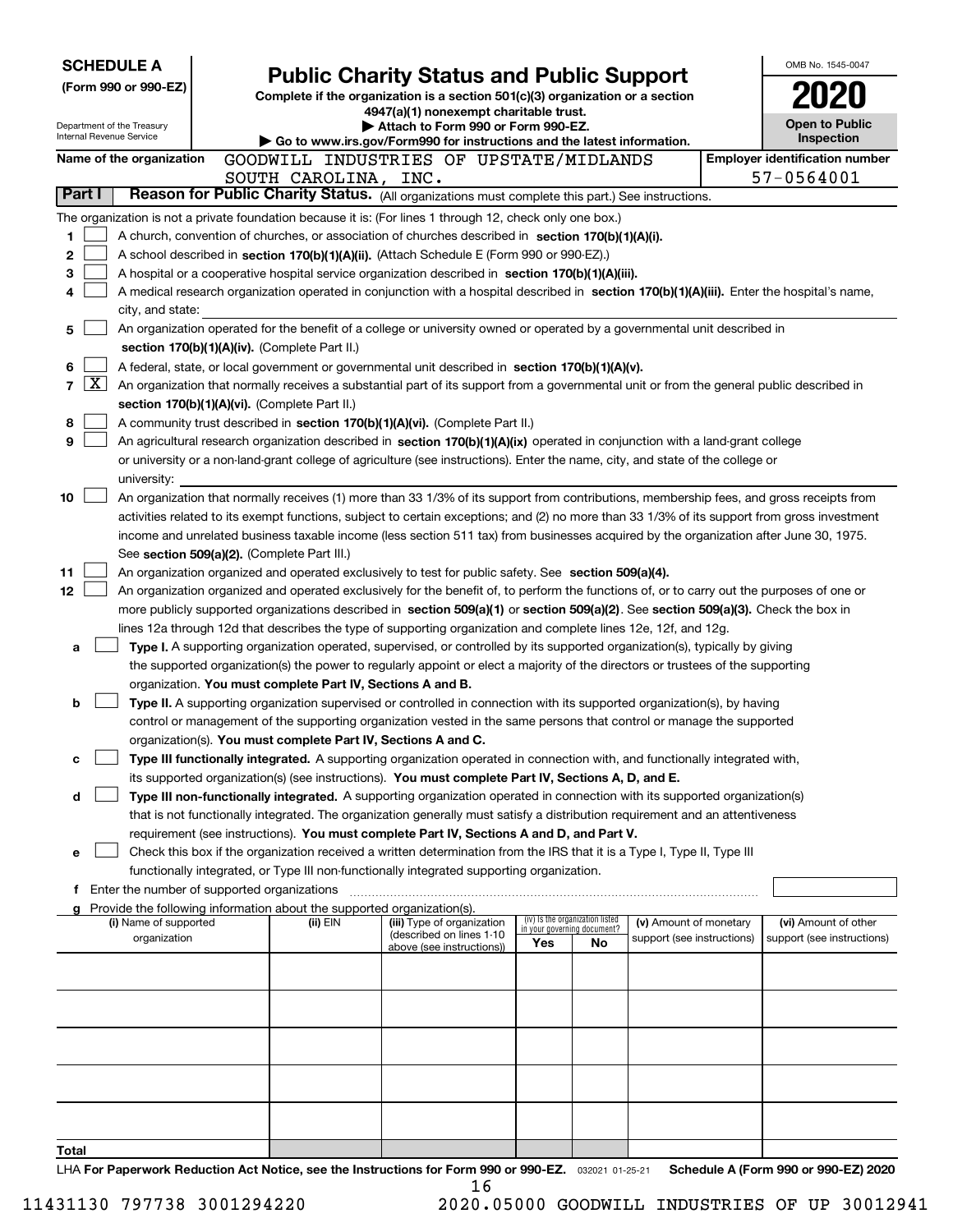Schedule A (Form 990 or 990-EZ) 2020 Page SOUTH CAROLINA, INC. 57-0564001

57-0564001 Page 2

(Complete only if you checked the box on line 5, 7, or 8 of Part I or if the organization failed to qualify under Part III. If the organization fails to qualify under the tests listed below, please complete Part III.) **Part II Support Schedule for Organizations Described in Sections 170(b)(1)(A)(iv) and 170(b)(1)(A)(vi)**

| Calendar year (or fiscal year beginning in)<br>(a) 2016<br>(b) 2017<br>$(c)$ 2018<br>$(d)$ 2019<br>(e) 2020<br>1 Gifts, grants, contributions, and<br>membership fees received. (Do not<br>27946789.29006454.29682427.27623113.41849464.156108247<br>include any "unusual grants.")<br>2 Tax revenues levied for the organ-<br>ization's benefit and either paid to<br>or expended on its behalf | (f) Total                               |
|--------------------------------------------------------------------------------------------------------------------------------------------------------------------------------------------------------------------------------------------------------------------------------------------------------------------------------------------------------------------------------------------------|-----------------------------------------|
|                                                                                                                                                                                                                                                                                                                                                                                                  |                                         |
|                                                                                                                                                                                                                                                                                                                                                                                                  |                                         |
|                                                                                                                                                                                                                                                                                                                                                                                                  |                                         |
|                                                                                                                                                                                                                                                                                                                                                                                                  |                                         |
|                                                                                                                                                                                                                                                                                                                                                                                                  |                                         |
|                                                                                                                                                                                                                                                                                                                                                                                                  |                                         |
|                                                                                                                                                                                                                                                                                                                                                                                                  |                                         |
| 3 The value of services or facilities                                                                                                                                                                                                                                                                                                                                                            |                                         |
| furnished by a governmental unit to                                                                                                                                                                                                                                                                                                                                                              |                                         |
| the organization without charge                                                                                                                                                                                                                                                                                                                                                                  |                                         |
| 27946789.29006454.29682427.27623113.41849464.156108247<br>4 Total. Add lines 1 through 3                                                                                                                                                                                                                                                                                                         |                                         |
| 5 The portion of total contributions                                                                                                                                                                                                                                                                                                                                                             |                                         |
| by each person (other than a                                                                                                                                                                                                                                                                                                                                                                     |                                         |
| governmental unit or publicly                                                                                                                                                                                                                                                                                                                                                                    |                                         |
|                                                                                                                                                                                                                                                                                                                                                                                                  |                                         |
| supported organization) included                                                                                                                                                                                                                                                                                                                                                                 |                                         |
| on line 1 that exceeds 2% of the                                                                                                                                                                                                                                                                                                                                                                 |                                         |
| amount shown on line 11,                                                                                                                                                                                                                                                                                                                                                                         |                                         |
| column (f)                                                                                                                                                                                                                                                                                                                                                                                       |                                         |
| 6 Public support. Subtract line 5 from line 4.                                                                                                                                                                                                                                                                                                                                                   | 156108247                               |
| <b>Section B. Total Support</b>                                                                                                                                                                                                                                                                                                                                                                  |                                         |
| Calendar year (or fiscal year beginning in)<br>(b) 2017<br>$(c)$ 2018<br>(a) 2016<br>$(d)$ 2019<br>(e) 2020                                                                                                                                                                                                                                                                                      | (f) Total                               |
| 27946789.29006454.29682427.27623113.41849464.156108247<br><b>7</b> Amounts from line 4                                                                                                                                                                                                                                                                                                           |                                         |
| 8 Gross income from interest,                                                                                                                                                                                                                                                                                                                                                                    |                                         |
| dividends, payments received on                                                                                                                                                                                                                                                                                                                                                                  |                                         |
| securities loans, rents, royalties,                                                                                                                                                                                                                                                                                                                                                              |                                         |
| 104,657.<br>92,792.<br>21, 281.<br>23,283.<br>57,529.<br>and income from similar sources                                                                                                                                                                                                                                                                                                         | 299,542.                                |
| <b>9</b> Net income from unrelated business                                                                                                                                                                                                                                                                                                                                                      |                                         |
| activities, whether or not the                                                                                                                                                                                                                                                                                                                                                                   |                                         |
| business is regularly carried on                                                                                                                                                                                                                                                                                                                                                                 |                                         |
| 10 Other income. Do not include gain                                                                                                                                                                                                                                                                                                                                                             |                                         |
| or loss from the sale of capital                                                                                                                                                                                                                                                                                                                                                                 |                                         |
| 104, 366.   242, 215.   181, 878.   171, 085.<br>5,965.<br>assets (Explain in Part VI.)                                                                                                                                                                                                                                                                                                          | 705,509.                                |
| 11 Total support. Add lines 7 through 10                                                                                                                                                                                                                                                                                                                                                         | 157113298                               |
| 12<br>12 Gross receipts from related activities, etc. (see instructions)                                                                                                                                                                                                                                                                                                                         | 255,010,778.                            |
| 13 First 5 years. If the Form 990 is for the organization's first, second, third, fourth, or fifth tax year as a section 501(c)(3)                                                                                                                                                                                                                                                               |                                         |
| organization, check this box and stop here                                                                                                                                                                                                                                                                                                                                                       |                                         |
| <b>Section C. Computation of Public Support Percentage</b>                                                                                                                                                                                                                                                                                                                                       |                                         |
| 14<br>14 Public support percentage for 2020 (line 6, column (f), divided by line 11, column (f) <i>marroummaname</i>                                                                                                                                                                                                                                                                             | 99.36<br>$\frac{9}{6}$                  |
| 15                                                                                                                                                                                                                                                                                                                                                                                               | 99.20<br>%                              |
| 16a 33 1/3% support test - 2020. If the organization did not check the box on line 13, and line 14 is 33 1/3% or more, check this box and                                                                                                                                                                                                                                                        |                                         |
| stop here. The organization qualifies as a publicly supported organization                                                                                                                                                                                                                                                                                                                       | $\blacktriangleright$ $\vert$ X $\vert$ |
| b 33 1/3% support test - 2019. If the organization did not check a box on line 13 or 16a, and line 15 is 33 1/3% or more, check this box                                                                                                                                                                                                                                                         |                                         |
|                                                                                                                                                                                                                                                                                                                                                                                                  |                                         |
| and stop here. The organization qualifies as a publicly supported organization                                                                                                                                                                                                                                                                                                                   |                                         |
| 17a 10% -facts-and-circumstances test - 2020. If the organization did not check a box on line 13, 16a, or 16b, and line 14 is 10% or more,                                                                                                                                                                                                                                                       |                                         |
| and if the organization meets the facts-and-circumstances test, check this box and stop here. Explain in Part VI how the organization                                                                                                                                                                                                                                                            |                                         |
| meets the facts-and-circumstances test. The organization qualifies as a publicly supported organization                                                                                                                                                                                                                                                                                          |                                         |
| <b>b 10% -facts-and-circumstances test - 2019.</b> If the organization did not check a box on line 13, 16a, 16b, or 17a, and line 15 is 10% or                                                                                                                                                                                                                                                   |                                         |
| more, and if the organization meets the facts-and-circumstances test, check this box and stop here. Explain in Part VI how the                                                                                                                                                                                                                                                                   |                                         |
| organization meets the facts-and-circumstances test. The organization qualifies as a publicly supported organization                                                                                                                                                                                                                                                                             |                                         |
| Private foundation. If the organization did not check a box on line 13, 16a, 16b, 17a, or 17b, check this box and see instructions<br>18<br>Schodule A (Form 990 or 990-F7) 2020                                                                                                                                                                                                                 |                                         |

**Schedule A (Form 990 or 990-EZ) 2020**

032022 01-25-21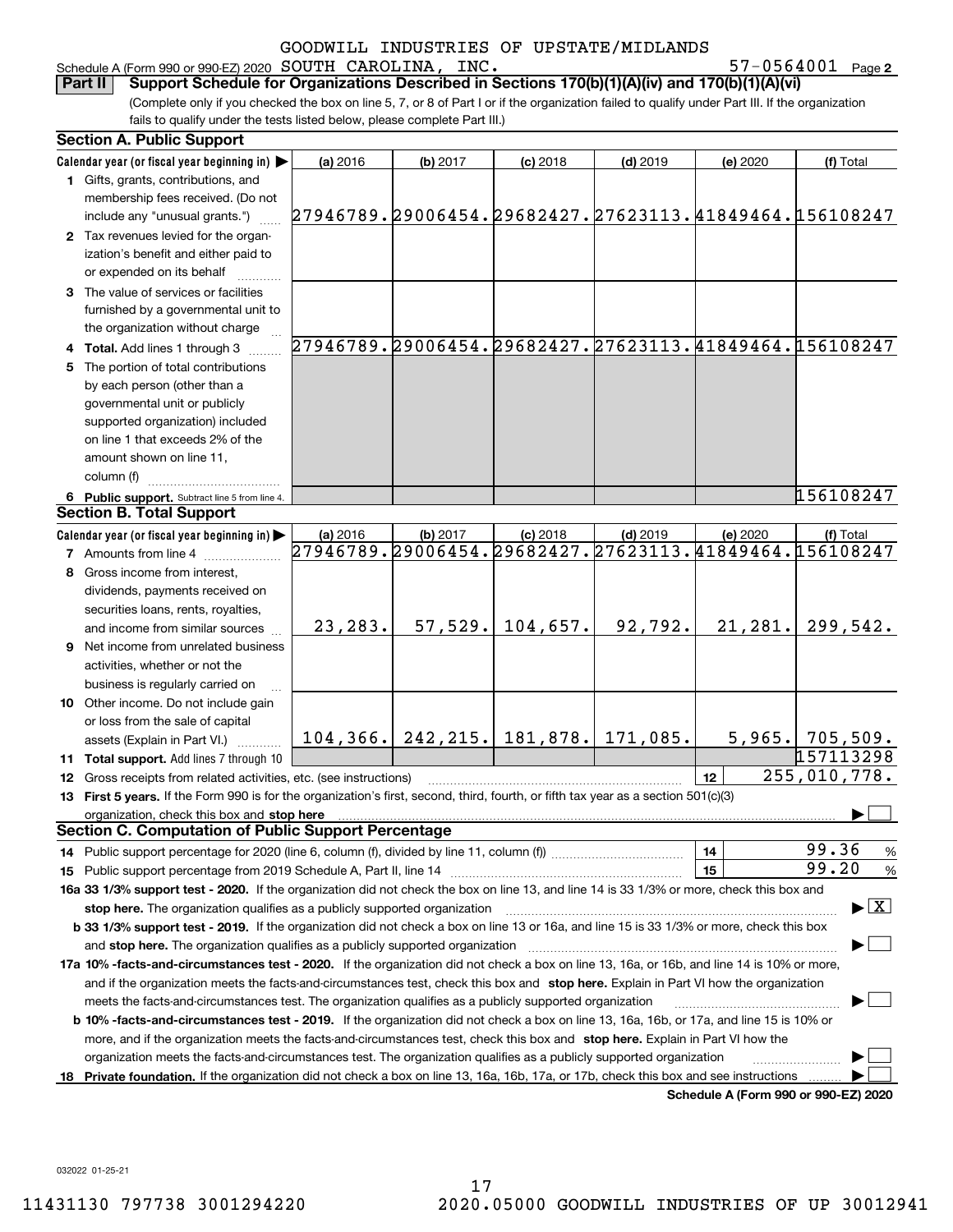Schedule A (Form 990 or 990-EZ) 2020 Page SOUTH CAROLINA, INC. 57-0564001

**3**

## **Part III Support Schedule for Organizations Described in Section 509(a)(2)**

(Complete only if you checked the box on line 10 of Part I or if the organization failed to qualify under Part II. If the organization fails to qualify under the tests listed below, please complete Part II.)

|    | <b>Section A. Public Support</b>                                                                                                                                                                                                    |          |          |            |            |          |                                      |
|----|-------------------------------------------------------------------------------------------------------------------------------------------------------------------------------------------------------------------------------------|----------|----------|------------|------------|----------|--------------------------------------|
|    | Calendar year (or fiscal year beginning in) $\blacktriangleright$                                                                                                                                                                   | (a) 2016 | (b) 2017 | $(c)$ 2018 | $(d)$ 2019 | (e) 2020 | (f) Total                            |
|    | 1 Gifts, grants, contributions, and                                                                                                                                                                                                 |          |          |            |            |          |                                      |
|    | membership fees received. (Do not                                                                                                                                                                                                   |          |          |            |            |          |                                      |
|    | include any "unusual grants.")                                                                                                                                                                                                      |          |          |            |            |          |                                      |
|    | <b>2</b> Gross receipts from admissions,<br>merchandise sold or services per-<br>formed, or facilities furnished in<br>any activity that is related to the<br>organization's tax-exempt purpose                                     |          |          |            |            |          |                                      |
|    | 3 Gross receipts from activities that<br>are not an unrelated trade or bus-                                                                                                                                                         |          |          |            |            |          |                                      |
|    | iness under section 513                                                                                                                                                                                                             |          |          |            |            |          |                                      |
|    | 4 Tax revenues levied for the organ-<br>ization's benefit and either paid to                                                                                                                                                        |          |          |            |            |          |                                      |
|    | or expended on its behalf                                                                                                                                                                                                           |          |          |            |            |          |                                      |
|    | 5 The value of services or facilities<br>furnished by a governmental unit to                                                                                                                                                        |          |          |            |            |          |                                      |
|    | the organization without charge                                                                                                                                                                                                     |          |          |            |            |          |                                      |
|    | <b>6 Total.</b> Add lines 1 through 5                                                                                                                                                                                               |          |          |            |            |          |                                      |
|    | 7a Amounts included on lines 1, 2, and<br>3 received from disqualified persons                                                                                                                                                      |          |          |            |            |          |                                      |
|    | <b>b</b> Amounts included on lines 2 and 3 received<br>from other than disqualified persons that<br>exceed the greater of \$5,000 or 1% of the<br>amount on line 13 for the year                                                    |          |          |            |            |          |                                      |
|    | c Add lines 7a and 7b                                                                                                                                                                                                               |          |          |            |            |          |                                      |
|    | 8 Public support. (Subtract line 7c from line 6.)<br><b>Section B. Total Support</b>                                                                                                                                                |          |          |            |            |          |                                      |
|    | Calendar year (or fiscal year beginning in)                                                                                                                                                                                         | (a) 2016 | (b) 2017 | $(c)$ 2018 | $(d)$ 2019 | (e) 2020 | (f) Total                            |
|    | 9 Amounts from line 6                                                                                                                                                                                                               |          |          |            |            |          |                                      |
|    | <b>10a</b> Gross income from interest,<br>dividends, payments received on<br>securities loans, rents, royalties,<br>and income from similar sources                                                                                 |          |          |            |            |          |                                      |
|    | <b>b</b> Unrelated business taxable income<br>(less section 511 taxes) from businesses                                                                                                                                              |          |          |            |            |          |                                      |
|    | acquired after June 30, 1975                                                                                                                                                                                                        |          |          |            |            |          |                                      |
|    | c Add lines 10a and 10b<br>11 Net income from unrelated business<br>activities not included in line 10b,<br>whether or not the business is<br>regularly carried on                                                                  |          |          |            |            |          |                                      |
|    | <b>12</b> Other income. Do not include gain<br>or loss from the sale of capital<br>assets (Explain in Part VI.)                                                                                                                     |          |          |            |            |          |                                      |
|    | 13 Total support. (Add lines 9, 10c, 11, and 12.)                                                                                                                                                                                   |          |          |            |            |          |                                      |
|    | 14 First 5 years. If the Form 990 is for the organization's first, second, third, fourth, or fifth tax year as a section 501(c)(3) organization,                                                                                    |          |          |            |            |          |                                      |
|    | check this box and <b>stop here</b> with the continuum continuum continuum continuum continuum continuum continuum continuum continuum continuum continuum continuum continuum continuum continuum continuum continuum continuum co |          |          |            |            |          |                                      |
|    | <b>Section C. Computation of Public Support Percentage</b>                                                                                                                                                                          |          |          |            |            |          |                                      |
|    |                                                                                                                                                                                                                                     |          |          |            |            | 15       | %                                    |
| 16 | Public support percentage from 2019 Schedule A, Part III, line 15                                                                                                                                                                   |          |          |            |            | 16       | %                                    |
|    | Section D. Computation of Investment Income Percentage                                                                                                                                                                              |          |          |            |            |          |                                      |
|    | 17 Investment income percentage for 2020 (line 10c, column (f), divided by line 13, column (f))<br>18 Investment income percentage from 2019 Schedule A, Part III, line 17                                                          |          |          |            |            | 17<br>18 | %<br>%                               |
|    | 19a 33 1/3% support tests - 2020. If the organization did not check the box on line 14, and line 15 is more than 33 1/3%, and line 17 is not                                                                                        |          |          |            |            |          |                                      |
|    | more than 33 1/3%, check this box and stop here. The organization qualifies as a publicly supported organization                                                                                                                    |          |          |            |            |          |                                      |
|    | b 33 1/3% support tests - 2019. If the organization did not check a box on line 14 or line 19a, and line 16 is more than 33 1/3%, and                                                                                               |          |          |            |            |          |                                      |
|    | line 18 is not more than 33 1/3%, check this box and stop here. The organization qualifies as a publicly supported organization                                                                                                     |          |          |            |            |          |                                      |
| 20 | <b>Private foundation.</b> If the organization did not check a box on line 14, 19a, or 19b, check this box and see instructions                                                                                                     |          |          |            |            |          | .                                    |
|    | 032023 01-25-21                                                                                                                                                                                                                     |          |          |            |            |          | Schedule A (Form 990 or 990-EZ) 2020 |
|    |                                                                                                                                                                                                                                     |          | 18       |            |            |          |                                      |

11431130 797738 3001294220 2020.05000 GOODWILL INDUSTRIES OF UP 30012941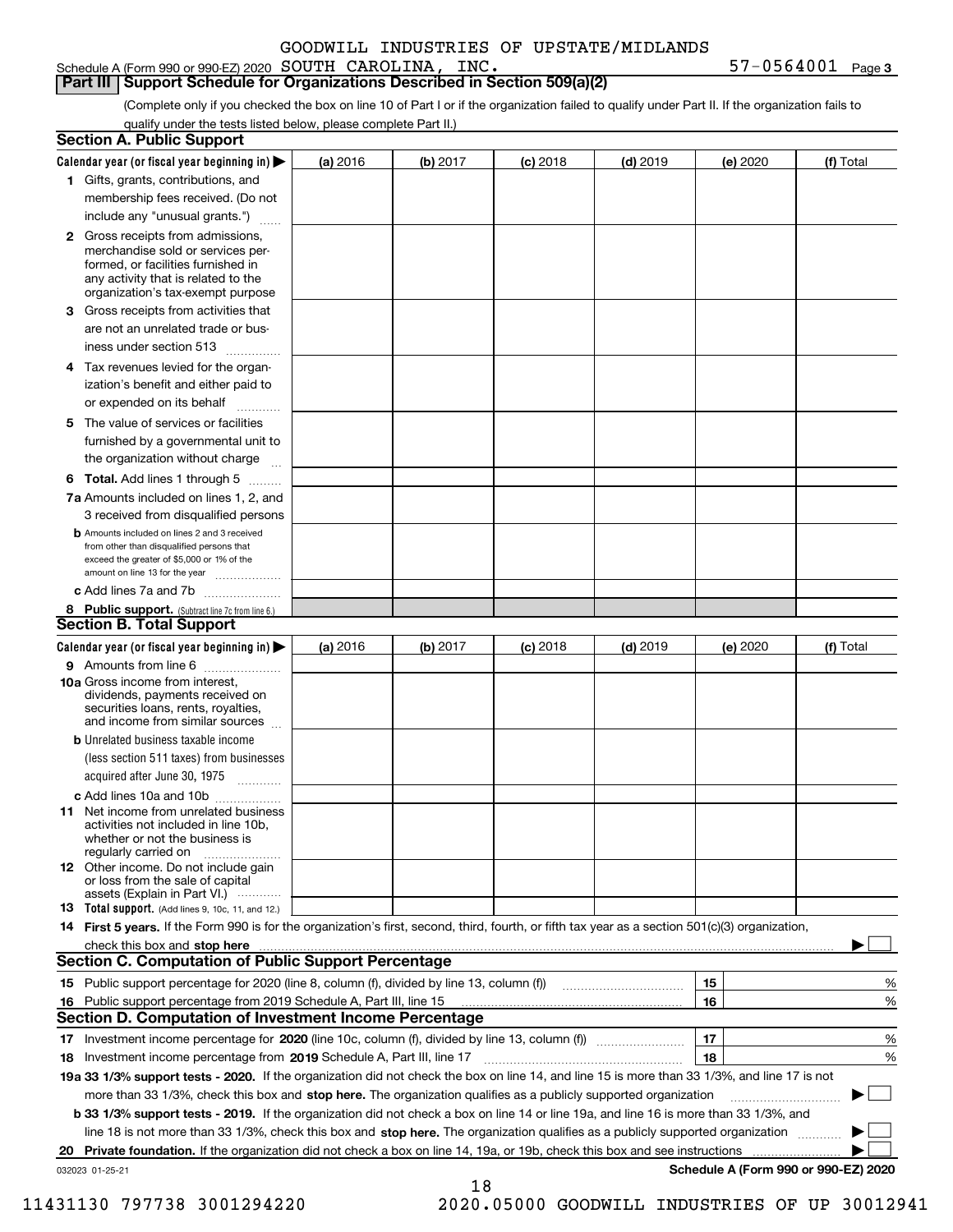# **Part IV Supporting Organizations**

(Complete only if you checked a box in line 12 on Part I. If you checked box 12a, Part I, complete Sections A and B. If you checked box 12b, Part I, complete Sections A and C. If you checked box 12c, Part I, complete Sections A, D, and E. If you checked box 12d, Part I, complete Sections A and D, and complete Part V.)

# **Section A. All Supporting Organizations**

- **1** Are all of the organization's supported organizations listed by name in the organization's governing documents? If "No," describe in **Part VI** how the supported organizations are designated. If designated by *class or purpose, describe the designation. If historic and continuing relationship, explain.*
- **2** Did the organization have any supported organization that does not have an IRS determination of status under section 509(a)(1) or (2)? If "Yes," explain in Part VI how the organization determined that the supported *organization was described in section 509(a)(1) or (2).*
- **3a** Did the organization have a supported organization described in section 501(c)(4), (5), or (6)? If "Yes," answer *lines 3b and 3c below.*
- **b** Did the organization confirm that each supported organization qualified under section 501(c)(4), (5), or (6) and satisfied the public support tests under section 509(a)(2)? If "Yes," describe in **Part VI** when and how the *organization made the determination.*
- **c**Did the organization ensure that all support to such organizations was used exclusively for section 170(c)(2)(B) purposes? If "Yes," explain in **Part VI** what controls the organization put in place to ensure such use.
- **4a***If* Was any supported organization not organized in the United States ("foreign supported organization")? *"Yes," and if you checked box 12a or 12b in Part I, answer lines 4b and 4c below.*
- **b** Did the organization have ultimate control and discretion in deciding whether to make grants to the foreign supported organization? If "Yes," describe in **Part VI** how the organization had such control and discretion *despite being controlled or supervised by or in connection with its supported organizations.*
- **c** Did the organization support any foreign supported organization that does not have an IRS determination under sections 501(c)(3) and 509(a)(1) or (2)? If "Yes," explain in **Part VI** what controls the organization used *to ensure that all support to the foreign supported organization was used exclusively for section 170(c)(2)(B) purposes.*
- **5a** Did the organization add, substitute, or remove any supported organizations during the tax year? If "Yes," answer lines 5b and 5c below (if applicable). Also, provide detail in **Part VI,** including (i) the names and EIN *numbers of the supported organizations added, substituted, or removed; (ii) the reasons for each such action; (iii) the authority under the organization's organizing document authorizing such action; and (iv) how the action was accomplished (such as by amendment to the organizing document).*
- **b** Type I or Type II only. Was any added or substituted supported organization part of a class already designated in the organization's organizing document?
- **cSubstitutions only.**  Was the substitution the result of an event beyond the organization's control?
- **6** Did the organization provide support (whether in the form of grants or the provision of services or facilities) to **Part VI.** *If "Yes," provide detail in* support or benefit one or more of the filing organization's supported organizations? anyone other than (i) its supported organizations, (ii) individuals that are part of the charitable class benefited by one or more of its supported organizations, or (iii) other supporting organizations that also
- **7**Did the organization provide a grant, loan, compensation, or other similar payment to a substantial contributor *If "Yes," complete Part I of Schedule L (Form 990 or 990-EZ).* regard to a substantial contributor? (as defined in section 4958(c)(3)(C)), a family member of a substantial contributor, or a 35% controlled entity with
- **8** Did the organization make a loan to a disqualified person (as defined in section 4958) not described in line 7? *If "Yes," complete Part I of Schedule L (Form 990 or 990-EZ).*
- **9a** Was the organization controlled directly or indirectly at any time during the tax year by one or more in section 509(a)(1) or (2))? If "Yes," *provide detail in* <code>Part VI.</code> disqualified persons, as defined in section 4946 (other than foundation managers and organizations described
- **b**the supporting organization had an interest? If "Yes," provide detail in P**art VI**. Did one or more disqualified persons (as defined in line 9a) hold a controlling interest in any entity in which
- **c**Did a disqualified person (as defined in line 9a) have an ownership interest in, or derive any personal benefit from, assets in which the supporting organization also had an interest? If "Yes," provide detail in P**art VI.**
- **10a** Was the organization subject to the excess business holdings rules of section 4943 because of section supporting organizations)? If "Yes," answer line 10b below. 4943(f) (regarding certain Type II supporting organizations, and all Type III non-functionally integrated
- **b** Did the organization have any excess business holdings in the tax year? (Use Schedule C, Form 4720, to *determine whether the organization had excess business holdings.)*

19

032024 01-25-21

**Schedule A (Form 990 or 990-EZ) 2020**



**1**

**2**

**3a**

**3b**

**3c**

**4a**

**YesNo**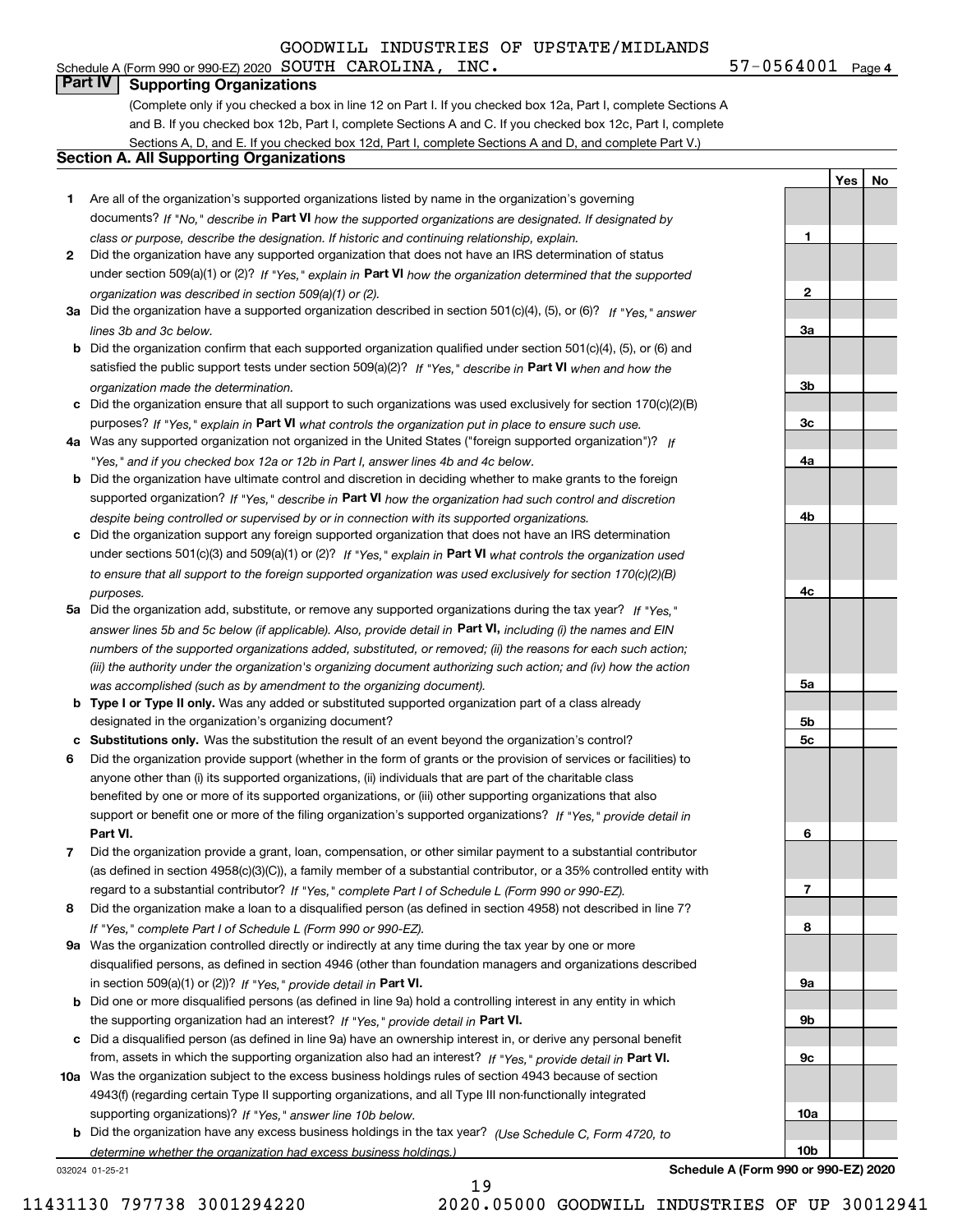Schedule A (Form 990 or 990-EZ) 2020 Page SOUTH CAROLINA, INC. 57-0564001 **Part IV** Supporting Organizations *(continued)* 

**5**

|    |                                                                                                                                                                                                                                              |                 | Yes | No |
|----|----------------------------------------------------------------------------------------------------------------------------------------------------------------------------------------------------------------------------------------------|-----------------|-----|----|
| 11 | Has the organization accepted a gift or contribution from any of the following persons?                                                                                                                                                      |                 |     |    |
|    | a A person who directly or indirectly controls, either alone or together with persons described in lines 11b and                                                                                                                             |                 |     |    |
|    | 11c below, the governing body of a supported organization?                                                                                                                                                                                   | 11a             |     |    |
|    | <b>b</b> A family member of a person described in line 11a above?                                                                                                                                                                            | 11 <sub>b</sub> |     |    |
|    | c A 35% controlled entity of a person described in line 11a or 11b above? If "Yes" to line 11a, 11b, or 11c, provide                                                                                                                         |                 |     |    |
|    | detail in Part VI.                                                                                                                                                                                                                           | 11c             |     |    |
|    | Section B. Type I Supporting Organizations                                                                                                                                                                                                   |                 |     |    |
|    |                                                                                                                                                                                                                                              |                 | Yes | No |
| 1  | Did the governing body, members of the governing body, officers acting in their official capacity, or membership of one or                                                                                                                   |                 |     |    |
|    | more supported organizations have the power to regularly appoint or elect at least a majority of the organization's officers,                                                                                                                |                 |     |    |
|    | directors, or trustees at all times during the tax year? If "No," describe in Part VI how the supported organization(s)                                                                                                                      |                 |     |    |
|    | effectively operated, supervised, or controlled the organization's activities. If the organization had more than one supported                                                                                                               |                 |     |    |
|    | organization, describe how the powers to appoint and/or remove officers, directors, or trustees were allocated among the<br>supported organizations and what conditions or restrictions, if any, applied to such powers during the tax year. | 1               |     |    |
| 2  | Did the organization operate for the benefit of any supported organization other than the supported                                                                                                                                          |                 |     |    |
|    | organization(s) that operated, supervised, or controlled the supporting organization? If "Yes," explain in                                                                                                                                   |                 |     |    |
|    | <b>Part VI</b> how providing such benefit carried out the purposes of the supported organization(s) that operated.                                                                                                                           |                 |     |    |
|    | supervised, or controlled the supporting organization.                                                                                                                                                                                       | $\mathbf{2}$    |     |    |
|    | <b>Section C. Type II Supporting Organizations</b>                                                                                                                                                                                           |                 |     |    |
|    |                                                                                                                                                                                                                                              |                 | Yes | No |
| 1. | Were a majority of the organization's directors or trustees during the tax year also a majority of the directors                                                                                                                             |                 |     |    |
|    | or trustees of each of the organization's supported organization(s)? If "No," describe in Part VI how control                                                                                                                                |                 |     |    |
|    |                                                                                                                                                                                                                                              |                 |     |    |
|    | or management of the supporting organization was vested in the same persons that controlled or managed                                                                                                                                       | 1               |     |    |
|    | the supported organization(s).<br>Section D. All Type III Supporting Organizations                                                                                                                                                           |                 |     |    |
|    |                                                                                                                                                                                                                                              |                 | Yes | No |
|    |                                                                                                                                                                                                                                              |                 |     |    |
| 1  | Did the organization provide to each of its supported organizations, by the last day of the fifth month of the                                                                                                                               |                 |     |    |
|    | organization's tax year, (i) a written notice describing the type and amount of support provided during the prior tax                                                                                                                        |                 |     |    |
|    | year, (ii) a copy of the Form 990 that was most recently filed as of the date of notification, and (iii) copies of the                                                                                                                       |                 |     |    |
|    | organization's governing documents in effect on the date of notification, to the extent not previously provided?                                                                                                                             | 1               |     |    |
| 2  | Were any of the organization's officers, directors, or trustees either (i) appointed or elected by the supported                                                                                                                             |                 |     |    |
|    | organization(s) or (ii) serving on the governing body of a supported organization? If "No," explain in Part VI how                                                                                                                           |                 |     |    |
|    | the organization maintained a close and continuous working relationship with the supported organization(s).                                                                                                                                  | 2               |     |    |
| 3  | By reason of the relationship described in line 2, above, did the organization's supported organizations have a                                                                                                                              |                 |     |    |
|    | significant voice in the organization's investment policies and in directing the use of the organization's                                                                                                                                   |                 |     |    |
|    | income or assets at all times during the tax year? If "Yes," describe in Part VI the role the organization's                                                                                                                                 |                 |     |    |
|    | supported organizations played in this regard.                                                                                                                                                                                               | 3               |     |    |
|    | Section E. Type III Functionally Integrated Supporting Organizations                                                                                                                                                                         |                 |     |    |
| 1  | Check the box next to the method that the organization used to satisfy the Integral Part Test during the year (see instructions).                                                                                                            |                 |     |    |
| a  | The organization satisfied the Activities Test. Complete line 2 below.                                                                                                                                                                       |                 |     |    |
| b  | The organization is the parent of each of its supported organizations. Complete line 3 below.                                                                                                                                                |                 |     |    |
| c  | The organization supported a governmental entity. Describe in Part VI how you supported a governmental entity (see instructions).                                                                                                            |                 |     |    |
| 2  | Activities Test. Answer lines 2a and 2b below.                                                                                                                                                                                               |                 | Yes | No |
| а  | Did substantially all of the organization's activities during the tax year directly further the exempt purposes of                                                                                                                           |                 |     |    |
|    | the supported organization(s) to which the organization was responsive? If "Yes." then in Part VI identify                                                                                                                                   |                 |     |    |
|    | those supported organizations and explain how these activities directly furthered their exempt purposes,                                                                                                                                     |                 |     |    |
|    | how the organization was responsive to those supported organizations, and how the organization determined                                                                                                                                    |                 |     |    |
|    | that these activities constituted substantially all of its activities.                                                                                                                                                                       | 2a              |     |    |
| b  | Did the activities described in line 2a, above, constitute activities that, but for the organization's involvement,                                                                                                                          |                 |     |    |
|    | one or more of the organization's supported organization(s) would have been engaged in? If "Yes," explain in                                                                                                                                 |                 |     |    |
|    | <b>Part VI</b> the reasons for the organization's position that its supported organization(s) would have engaged in                                                                                                                          |                 |     |    |
|    | these activities but for the organization's involvement.                                                                                                                                                                                     | 2 <sub>b</sub>  |     |    |
| з  | Parent of Supported Organizations. Answer lines 3a and 3b below.                                                                                                                                                                             |                 |     |    |
| а  | Did the organization have the power to regularly appoint or elect a majority of the officers, directors, or                                                                                                                                  |                 |     |    |
|    | trustees of each of the supported organizations? If "Yes" or "No" provide details in Part VI.                                                                                                                                                | За              |     |    |
| b  | Did the organization exercise a substantial degree of direction over the policies, programs, and activities of each                                                                                                                          |                 |     |    |
|    | of its supported organizations? If "Yes," describe in Part VI the role played by the organization in this regard.                                                                                                                            | 3b              |     |    |
|    | Schedule A (Form 990 or 990-EZ) 2020<br>032025 01-25-21                                                                                                                                                                                      |                 |     |    |
|    | 20                                                                                                                                                                                                                                           |                 |     |    |

11431130 797738 3001294220 2020.05000 GOODWILL INDUSTRIES OF UP 30012941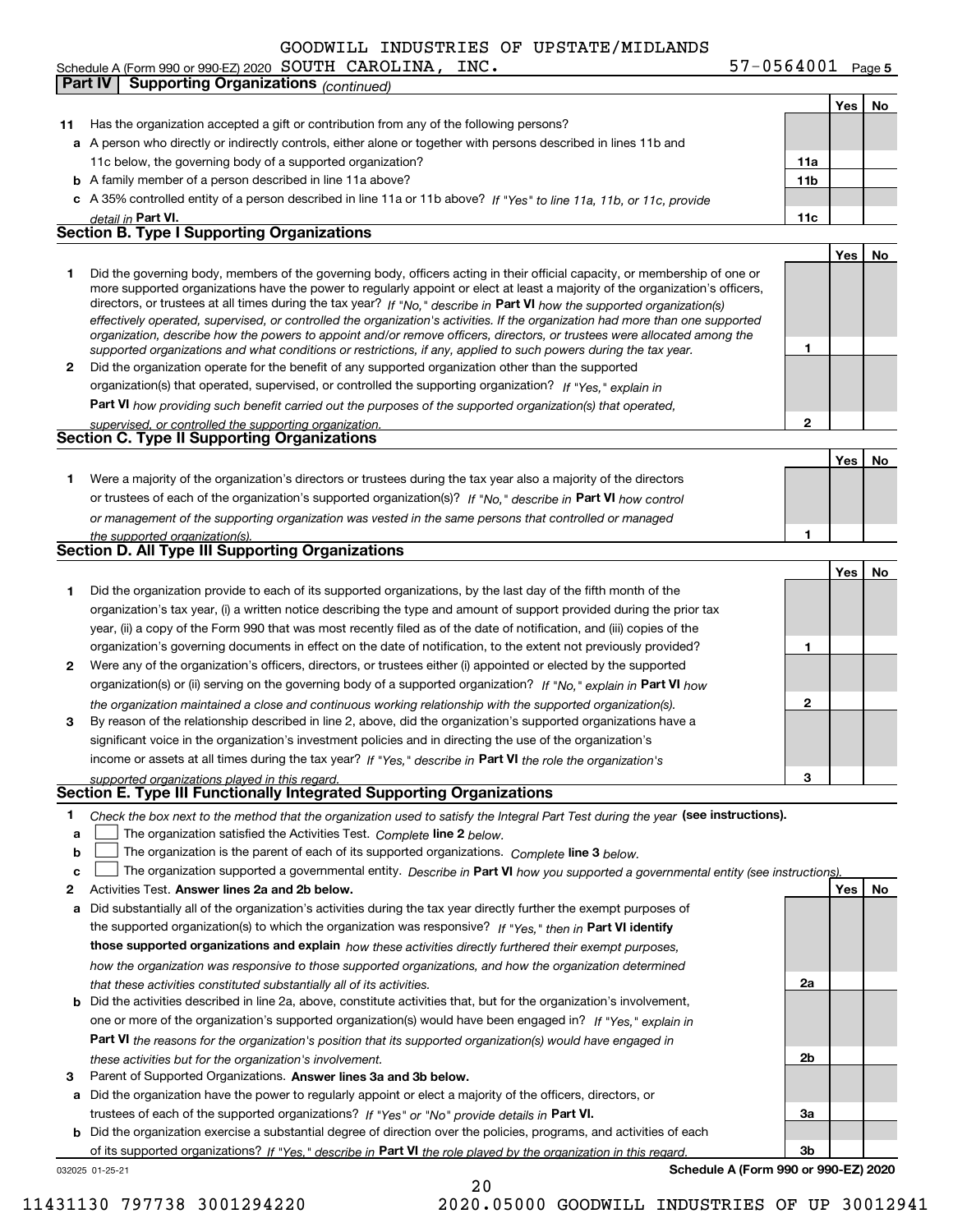|  | INC. | 57-0564001 | Page 6 |
|--|------|------------|--------|
|--|------|------------|--------|

|              | Type III Non-Functionally Integrated 509(a)(3) Supporting Organizations<br><b>Part V</b>                                                       |                          |                |                                |
|--------------|------------------------------------------------------------------------------------------------------------------------------------------------|--------------------------|----------------|--------------------------------|
| 1            | Check here if the organization satisfied the Integral Part Test as a qualifying trust on Nov. 20, 1970 (explain in Part VI). See instructions. |                          |                |                                |
|              | All other Type III non-functionally integrated supporting organizations must complete Sections A through E.                                    |                          |                |                                |
|              | Section A - Adjusted Net Income                                                                                                                |                          | (A) Prior Year | (B) Current Year<br>(optional) |
| 1            | Net short-term capital gain                                                                                                                    | 1                        |                |                                |
| $\mathbf{2}$ | Recoveries of prior-year distributions                                                                                                         | $\mathbf 2$              |                |                                |
| 3            | Other gross income (see instructions)                                                                                                          | 3                        |                |                                |
| 4            | Add lines 1 through 3.                                                                                                                         | 4                        |                |                                |
| 5            | Depreciation and depletion                                                                                                                     | 5                        |                |                                |
| 6            | Portion of operating expenses paid or incurred for production or                                                                               |                          |                |                                |
|              | collection of gross income or for management, conservation, or                                                                                 |                          |                |                                |
|              | maintenance of property held for production of income (see instructions)                                                                       | 6                        |                |                                |
| 7            | Other expenses (see instructions)                                                                                                              | $\overline{7}$           |                |                                |
| 8            | Adjusted Net Income (subtract lines 5, 6, and 7 from line 4)                                                                                   | 8                        |                |                                |
|              | <b>Section B - Minimum Asset Amount</b>                                                                                                        |                          | (A) Prior Year | (B) Current Year<br>(optional) |
| 1            | Aggregate fair market value of all non-exempt-use assets (see                                                                                  |                          |                |                                |
|              | instructions for short tax year or assets held for part of year):                                                                              |                          |                |                                |
|              | a Average monthly value of securities                                                                                                          | 1a                       |                |                                |
|              | <b>b</b> Average monthly cash balances                                                                                                         | 1 <sub>b</sub>           |                |                                |
|              | c Fair market value of other non-exempt-use assets                                                                                             | 1c                       |                |                                |
|              | d Total (add lines 1a, 1b, and 1c)                                                                                                             | 1d                       |                |                                |
|              | e Discount claimed for blockage or other factors                                                                                               |                          |                |                                |
|              | (explain in detail in Part VI):                                                                                                                |                          |                |                                |
| 2            | Acquisition indebtedness applicable to non-exempt-use assets                                                                                   | $\mathbf{2}$             |                |                                |
| З            | Subtract line 2 from line 1d.                                                                                                                  | 3                        |                |                                |
| 4            | Cash deemed held for exempt use. Enter 0.015 of line 3 (for greater amount,                                                                    |                          |                |                                |
|              | see instructions).                                                                                                                             | 4                        |                |                                |
| 5            | Net value of non-exempt-use assets (subtract line 4 from line 3)                                                                               | 5                        |                |                                |
| 6            | Multiply line 5 by 0.035.                                                                                                                      | 6                        |                |                                |
| 7            | Recoveries of prior-year distributions                                                                                                         | $\overline{\phantom{a}}$ |                |                                |
| 8            | <b>Minimum Asset Amount</b> (add line 7 to line 6)                                                                                             | 8                        |                |                                |
|              | <b>Section C - Distributable Amount</b>                                                                                                        |                          |                | <b>Current Year</b>            |
| 1            | Adjusted net income for prior year (from Section A, line 8, column A)                                                                          | 1                        |                |                                |
| $\mathbf{2}$ | Enter 0.85 of line 1.                                                                                                                          | $\mathbf{2}$             |                |                                |
| 3            | Minimum asset amount for prior year (from Section B, line 8, column A)                                                                         | 3                        |                |                                |
| 4            | Enter greater of line 2 or line 3                                                                                                              | 4                        |                |                                |
| 5            | Income tax imposed in prior year                                                                                                               | 5                        |                |                                |
| 6            | <b>Distributable Amount.</b> Subtract line 5 from line 4, unless subject to                                                                    |                          |                |                                |
|              | emergency temporary reduction (see instructions).                                                                                              | 6                        |                |                                |
|              |                                                                                                                                                |                          |                |                                |

**7** Check here if the current year is the organization's first as a non-functionally integrated Type III supporting organization (see instructions).

**Schedule A (Form 990 or 990-EZ) 2020**

032026 01-25-21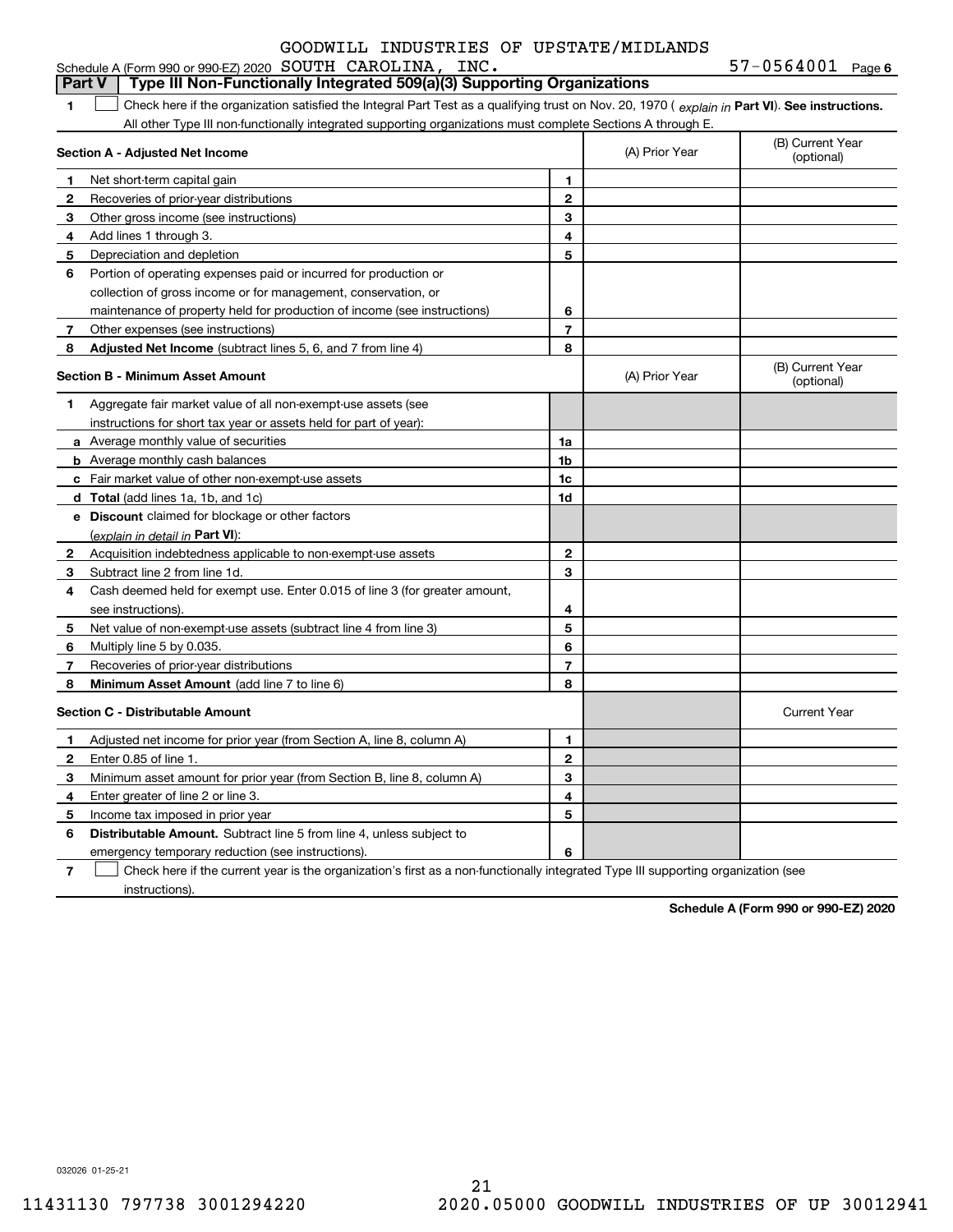| $57 - 0564001$ Page 7 |  |
|-----------------------|--|
|-----------------------|--|

|               | Schedule A (Form 990 or 990-EZ) 2020 SOUTH CAROLINA, INC.                                  |                                    |                                               |    | $57 - 0564001$ Page 7                            |  |
|---------------|--------------------------------------------------------------------------------------------|------------------------------------|-----------------------------------------------|----|--------------------------------------------------|--|
| <b>Part V</b> | Type III Non-Functionally Integrated 509(a)(3) Supporting Organizations                    |                                    | (continued)                                   |    |                                                  |  |
|               | <b>Section D - Distributions</b>                                                           |                                    |                                               |    | <b>Current Year</b>                              |  |
| 1             | Amounts paid to supported organizations to accomplish exempt purposes                      |                                    | 1                                             |    |                                                  |  |
| 2             | Amounts paid to perform activity that directly furthers exempt purposes of supported       |                                    |                                               |    |                                                  |  |
|               | organizations, in excess of income from activity                                           |                                    | 2                                             |    |                                                  |  |
| 3             | Administrative expenses paid to accomplish exempt purposes of supported organizations      |                                    |                                               | 3  |                                                  |  |
| 4             | Amounts paid to acquire exempt-use assets                                                  |                                    |                                               | 4  |                                                  |  |
| 5             | Qualified set-aside amounts (prior IRS approval required - provide details in Part VI)     |                                    |                                               | 5  |                                                  |  |
| 6             | Other distributions ( <i>describe in</i> Part VI). See instructions.                       |                                    |                                               | 6  |                                                  |  |
| 7             | Total annual distributions. Add lines 1 through 6.                                         |                                    |                                               | 7  |                                                  |  |
| 8             | Distributions to attentive supported organizations to which the organization is responsive |                                    |                                               |    |                                                  |  |
|               | (provide details in Part VI). See instructions.                                            |                                    |                                               | 8  |                                                  |  |
| 9             | Distributable amount for 2020 from Section C, line 6                                       |                                    |                                               | 9  |                                                  |  |
| 10            | Line 8 amount divided by line 9 amount                                                     |                                    |                                               | 10 |                                                  |  |
|               | <b>Section E - Distribution Allocations</b> (see instructions)                             | (i)<br><b>Excess Distributions</b> | (ii)<br><b>Underdistributions</b><br>Pre-2020 |    | (iii)<br><b>Distributable</b><br>Amount for 2020 |  |
| 1             | Distributable amount for 2020 from Section C, line 6                                       |                                    |                                               |    |                                                  |  |
| 2             | Underdistributions, if any, for years prior to 2020 (reason-                               |                                    |                                               |    |                                                  |  |
|               | able cause required - explain in Part VI). See instructions.                               |                                    |                                               |    |                                                  |  |
| 3             | Excess distributions carryover, if any, to 2020                                            |                                    |                                               |    |                                                  |  |
|               | <b>a</b> From 2015                                                                         |                                    |                                               |    |                                                  |  |
|               | <b>b</b> From 2016                                                                         |                                    |                                               |    |                                                  |  |
|               | <b>c</b> From 2017                                                                         |                                    |                                               |    |                                                  |  |
|               | d From 2018                                                                                |                                    |                                               |    |                                                  |  |
|               | e From 2019                                                                                |                                    |                                               |    |                                                  |  |
|               | f Total of lines 3a through 3e                                                             |                                    |                                               |    |                                                  |  |
|               | g Applied to underdistributions of prior years                                             |                                    |                                               |    |                                                  |  |
|               | <b>h</b> Applied to 2020 distributable amount                                              |                                    |                                               |    |                                                  |  |
| Ť.            | Carryover from 2015 not applied (see instructions)                                         |                                    |                                               |    |                                                  |  |
|               | Remainder. Subtract lines 3g, 3h, and 3i from line 3f.                                     |                                    |                                               |    |                                                  |  |
| 4             | Distributions for 2020 from Section D.                                                     |                                    |                                               |    |                                                  |  |
|               | \$<br>line $7:$                                                                            |                                    |                                               |    |                                                  |  |
|               | <b>a</b> Applied to underdistributions of prior years                                      |                                    |                                               |    |                                                  |  |
|               | <b>b</b> Applied to 2020 distributable amount                                              |                                    |                                               |    |                                                  |  |
|               | <b>c</b> Remainder. Subtract lines 4a and 4b from line 4.                                  |                                    |                                               |    |                                                  |  |
|               | Remaining underdistributions for years prior to 2020, if                                   |                                    |                                               |    |                                                  |  |
|               | any. Subtract lines 3g and 4a from line 2. For result greater                              |                                    |                                               |    |                                                  |  |
|               | than zero, explain in Part VI. See instructions.                                           |                                    |                                               |    |                                                  |  |
| 6             | Remaining underdistributions for 2020. Subtract lines 3h                                   |                                    |                                               |    |                                                  |  |
|               | and 4b from line 1. For result greater than zero, explain in                               |                                    |                                               |    |                                                  |  |
|               | <b>Part VI.</b> See instructions.                                                          |                                    |                                               |    |                                                  |  |
| $\mathbf{7}$  | Excess distributions carryover to 2021. Add lines 3j                                       |                                    |                                               |    |                                                  |  |
|               | and 4c.                                                                                    |                                    |                                               |    |                                                  |  |
| 8             | Breakdown of line 7:                                                                       |                                    |                                               |    |                                                  |  |
|               | a Excess from 2016                                                                         |                                    |                                               |    |                                                  |  |
|               | <b>b</b> Excess from 2017                                                                  |                                    |                                               |    |                                                  |  |
|               | c Excess from 2018                                                                         |                                    |                                               |    |                                                  |  |
|               | d Excess from 2019                                                                         |                                    |                                               |    |                                                  |  |
|               | e Excess from 2020                                                                         |                                    |                                               |    |                                                  |  |

**Schedule A (Form 990 or 990-EZ) 2020**

032027 01-25-21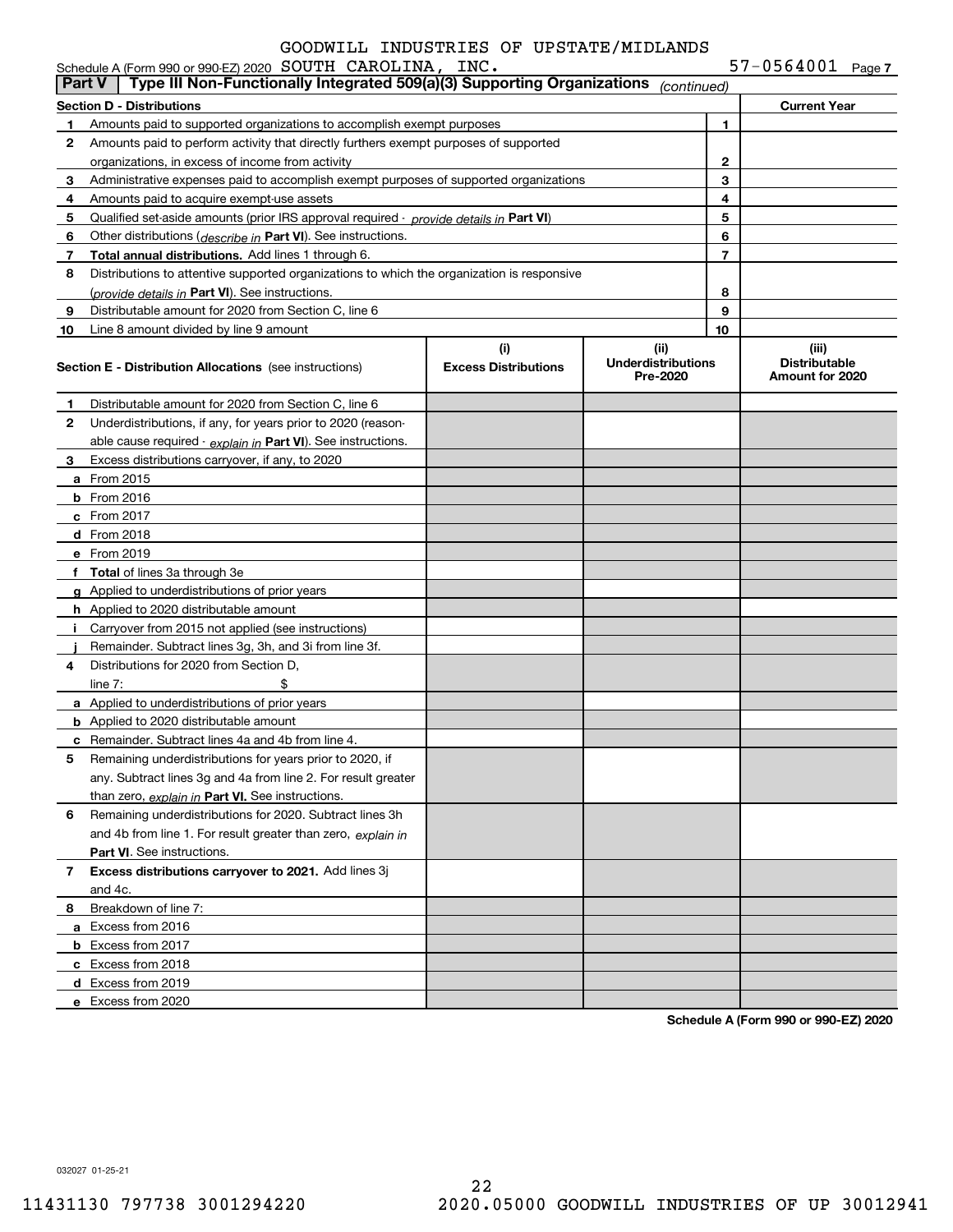|                 |                                                           |  |    | GOODWILL INDUSTRIES OF UPSTATE/MIDLANDS |                                                                                                                                                                                                                                                                                                    |  |
|-----------------|-----------------------------------------------------------|--|----|-----------------------------------------|----------------------------------------------------------------------------------------------------------------------------------------------------------------------------------------------------------------------------------------------------------------------------------------------------|--|
| <b>Part VI</b>  | Schedule A (Form 990 or 990-EZ) 2020 SOUTH CAROLINA, INC. |  |    |                                         | 57-0564001 Page 8<br>Supplemental Information. Provide the explanations required by Part II, line 10; Part II, line 17a or 17b; Part III, line 12;<br>Part IV, Section A, lines 1, 2, 3b, 3c, 4b, 4c, 5a, 6, 9a, 9b, 9c, 11a, 11b, and 11c; Part IV, Section B, lines 1 and 2; Part IV, Section C, |  |
|                 | (See instructions.)                                       |  |    |                                         | line 1; Part IV, Section D, lines 2 and 3; Part IV, Section E, lines 1c, 2a, 2b, 3a, and 3b; Part V, line 1; Part V, Section B, line 1e; Part V,<br>Section D, lines 5, 6, and 8; and Part V, Section E, lines 2, 5, and 6. Also complete this part for any additional information.                |  |
|                 |                                                           |  |    |                                         |                                                                                                                                                                                                                                                                                                    |  |
|                 |                                                           |  |    |                                         |                                                                                                                                                                                                                                                                                                    |  |
|                 |                                                           |  |    |                                         |                                                                                                                                                                                                                                                                                                    |  |
|                 |                                                           |  |    |                                         |                                                                                                                                                                                                                                                                                                    |  |
|                 |                                                           |  |    |                                         |                                                                                                                                                                                                                                                                                                    |  |
|                 |                                                           |  |    |                                         |                                                                                                                                                                                                                                                                                                    |  |
|                 |                                                           |  |    |                                         |                                                                                                                                                                                                                                                                                                    |  |
|                 |                                                           |  |    |                                         |                                                                                                                                                                                                                                                                                                    |  |
|                 |                                                           |  |    |                                         |                                                                                                                                                                                                                                                                                                    |  |
|                 |                                                           |  |    |                                         |                                                                                                                                                                                                                                                                                                    |  |
|                 |                                                           |  |    |                                         |                                                                                                                                                                                                                                                                                                    |  |
|                 |                                                           |  |    |                                         |                                                                                                                                                                                                                                                                                                    |  |
|                 |                                                           |  |    |                                         |                                                                                                                                                                                                                                                                                                    |  |
|                 |                                                           |  |    |                                         |                                                                                                                                                                                                                                                                                                    |  |
|                 |                                                           |  |    |                                         |                                                                                                                                                                                                                                                                                                    |  |
|                 |                                                           |  |    |                                         |                                                                                                                                                                                                                                                                                                    |  |
|                 |                                                           |  |    |                                         |                                                                                                                                                                                                                                                                                                    |  |
|                 |                                                           |  |    |                                         |                                                                                                                                                                                                                                                                                                    |  |
|                 |                                                           |  |    |                                         |                                                                                                                                                                                                                                                                                                    |  |
|                 |                                                           |  |    |                                         |                                                                                                                                                                                                                                                                                                    |  |
|                 |                                                           |  |    |                                         |                                                                                                                                                                                                                                                                                                    |  |
|                 |                                                           |  |    |                                         |                                                                                                                                                                                                                                                                                                    |  |
|                 |                                                           |  |    |                                         |                                                                                                                                                                                                                                                                                                    |  |
|                 |                                                           |  |    |                                         |                                                                                                                                                                                                                                                                                                    |  |
| 032028 01-25-21 |                                                           |  | 23 |                                         | Schedule A (Form 990 or 990-EZ) 2020                                                                                                                                                                                                                                                               |  |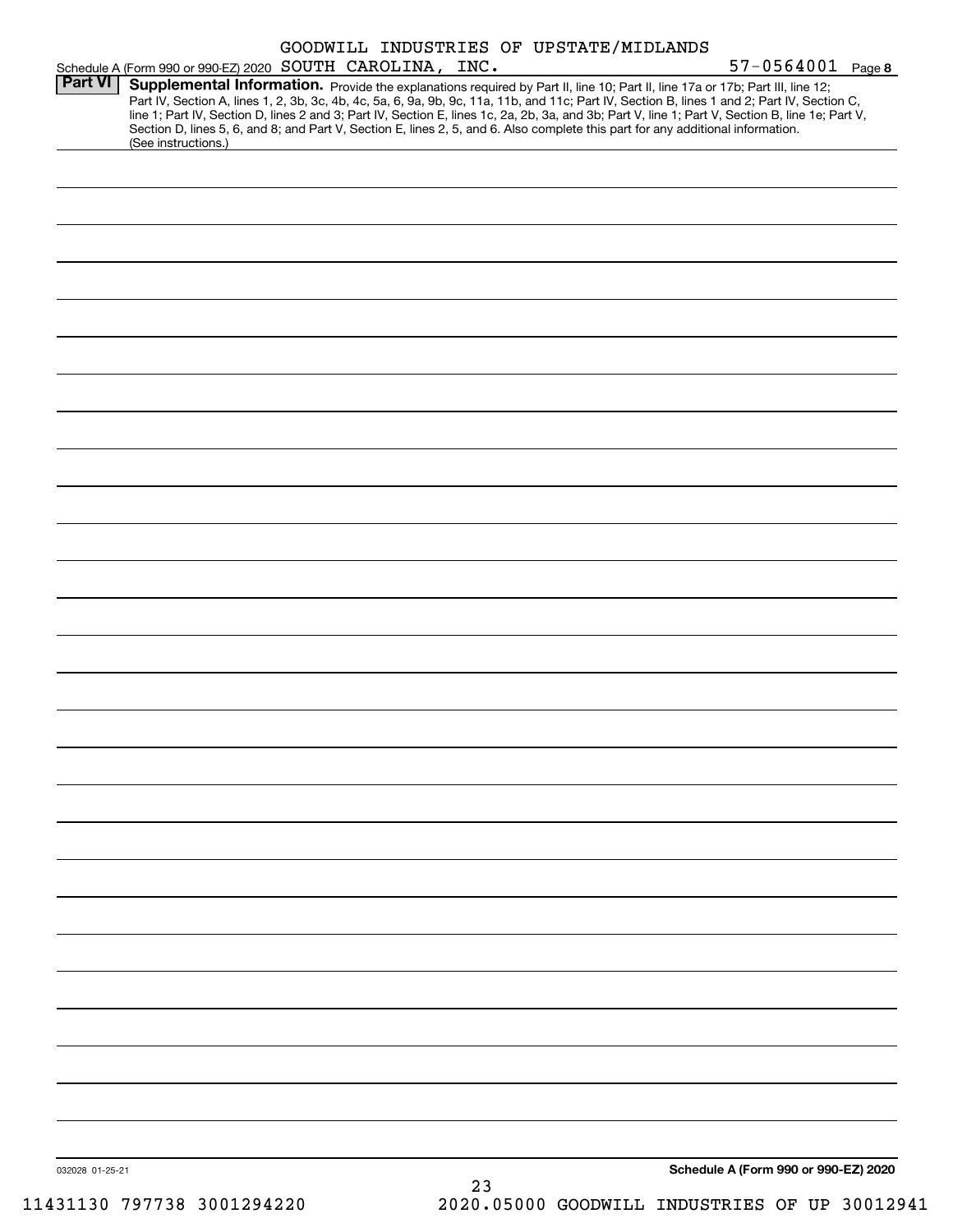Department of the Treasury Internal Revenue Service **(Form 990, 990-EZ, or 990-PF)**

Name of the organization

|  |  | ** PUBLIC DISCLOSURE COPY ** |  |  |
|--|--|------------------------------|--|--|
|--|--|------------------------------|--|--|

# **Schedule B Schedule of Contributors**

**| Attach to Form 990, Form 990-EZ, or Form 990-PF. | Go to www.irs.gov/Form990 for the latest information.** OMB No. 1545-0047

**2020**

**Employer identification number**

 $INC.$   $| 57-0564001$ 

| ivame or the organization             |  |                      |  |                                         |
|---------------------------------------|--|----------------------|--|-----------------------------------------|
|                                       |  |                      |  | GOODWILL INDUSTRIES OF UPSTATE/MIDLANDS |
|                                       |  | SOUTH CAROLINA, INC. |  |                                         |
| <b>Organization type</b> (check one): |  |                      |  |                                         |

| Filers of:         | Section:                                                                    |
|--------------------|-----------------------------------------------------------------------------|
| Form 990 or 990-EZ | $X$ 501(c)(<br>$3$ ) (enter number) organization                            |
|                    | $4947(a)(1)$ nonexempt charitable trust not treated as a private foundation |
|                    | 527 political organization                                                  |
| Form 990-PF        | 501(c)(3) exempt private foundation                                         |
|                    | 4947(a)(1) nonexempt charitable trust treated as a private foundation       |
|                    | 501(c)(3) taxable private foundation                                        |

Check if your organization is covered by the **General Rule** or a **Special Rule. Note:**  Only a section 501(c)(7), (8), or (10) organization can check boxes for both the General Rule and a Special Rule. See instructions.

### **General Rule**

 $\mathcal{L}^{\text{max}}$ 

For an organization filing Form 990, 990-EZ, or 990-PF that received, during the year, contributions totaling \$5,000 or more (in money or property) from any one contributor. Complete Parts I and II. See instructions for determining a contributor's total contributions.

### **Special Rules**

any one contributor, during the year, total contributions of the greater of  $\,$  (1) \$5,000; or **(2)** 2% of the amount on (i) Form 990, Part VIII, line 1h;  $\boxed{\textbf{X}}$  For an organization described in section 501(c)(3) filing Form 990 or 990-EZ that met the 33 1/3% support test of the regulations under sections 509(a)(1) and 170(b)(1)(A)(vi), that checked Schedule A (Form 990 or 990-EZ), Part II, line 13, 16a, or 16b, and that received from or (ii) Form 990-EZ, line 1. Complete Parts I and II.

For an organization described in section 501(c)(7), (8), or (10) filing Form 990 or 990-EZ that received from any one contributor, during the year, total contributions of more than \$1,000 exclusively for religious, charitable, scientific, literary, or educational purposes, or for the prevention of cruelty to children or animals. Complete Parts I (entering "N/A" in column (b) instead of the contributor name and address), II, and III.  $\mathcal{L}^{\text{max}}$ 

purpose. Don't complete any of the parts unless the **General Rule** applies to this organization because it received *nonexclusively* year, contributions <sub>exclusively</sub> for religious, charitable, etc., purposes, but no such contributions totaled more than \$1,000. If this box is checked, enter here the total contributions that were received during the year for an  $\;$ exclusively religious, charitable, etc., For an organization described in section 501(c)(7), (8), or (10) filing Form 990 or 990-EZ that received from any one contributor, during the religious, charitable, etc., contributions totaling \$5,000 or more during the year  $\Box$ — $\Box$   $\Box$  $\mathcal{L}^{\text{max}}$ 

**Caution:**  An organization that isn't covered by the General Rule and/or the Special Rules doesn't file Schedule B (Form 990, 990-EZ, or 990-PF),  **must** but it answer "No" on Part IV, line 2, of its Form 990; or check the box on line H of its Form 990-EZ or on its Form 990-PF, Part I, line 2, to certify that it doesn't meet the filing requirements of Schedule B (Form 990, 990-EZ, or 990-PF).

**For Paperwork Reduction Act Notice, see the instructions for Form 990, 990-EZ, or 990-PF. Schedule B (Form 990, 990-EZ, or 990-PF) (2020)** LHA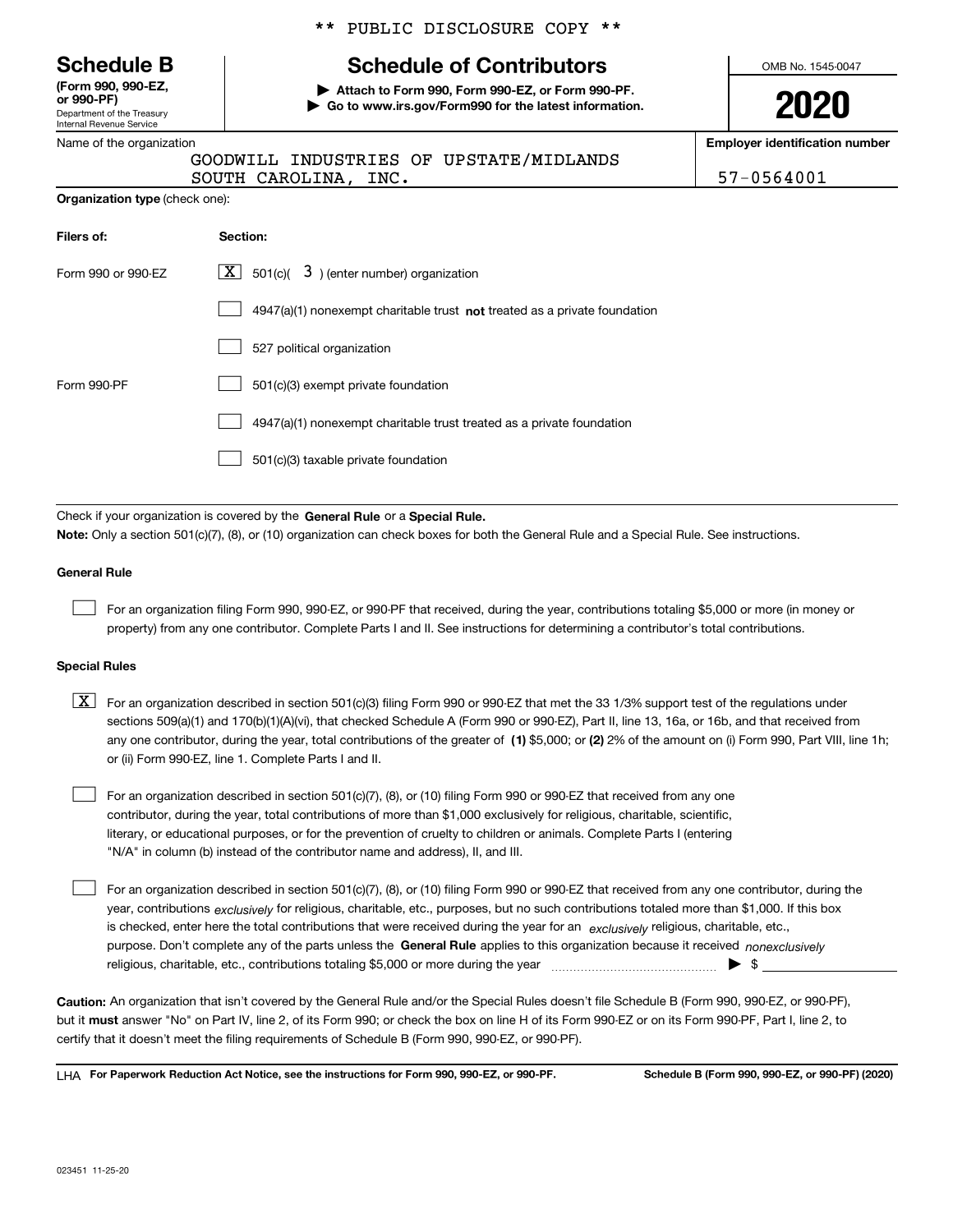| Schedule B (Form 990. 990-EZ. or 990-PF) (2020) | Page |
|-------------------------------------------------|------|
|-------------------------------------------------|------|

|            | Schedule B (Form 990, 990-EZ, or 990-PF) (2020)                                                |                                   | Page 2                                                                                                           |
|------------|------------------------------------------------------------------------------------------------|-----------------------------------|------------------------------------------------------------------------------------------------------------------|
|            | Name of organization                                                                           |                                   | <b>Employer identification number</b>                                                                            |
|            | GOODWILL INDUSTRIES OF UPSTATE/MIDLANDS<br>SOUTH CAROLINA, INC.                                |                                   | 57-0564001                                                                                                       |
| Part I     | Contributors (see instructions). Use duplicate copies of Part I if additional space is needed. |                                   |                                                                                                                  |
| (a)<br>No. | (b)<br>Name, address, and ZIP + 4                                                              | (c)<br><b>Total contributions</b> | (d)<br>Type of contribution                                                                                      |
| 1          |                                                                                                | 10,000,000.<br>\$                 | $\overline{\text{X}}$<br>Person<br>Payroll<br><b>Noncash</b><br>(Complete Part II for<br>noncash contributions.) |
| (a)<br>No. | (b)<br>Name, address, and ZIP + 4                                                              | (c)<br><b>Total contributions</b> | (d)<br>Type of contribution                                                                                      |
|            |                                                                                                | \$                                | Person<br>Payroll<br>Noncash<br>(Complete Part II for<br>noncash contributions.)                                 |
| (a)<br>No. | (b)<br>Name, address, and ZIP + 4                                                              | (c)<br><b>Total contributions</b> | (d)<br>Type of contribution                                                                                      |
|            |                                                                                                | \$                                | Person<br>Payroll<br>Noncash<br>(Complete Part II for<br>noncash contributions.)                                 |
| (a)<br>No. | (b)<br>Name, address, and ZIP + 4                                                              | (c)<br><b>Total contributions</b> | (d)<br>Type of contribution                                                                                      |
|            |                                                                                                | \$                                | Person<br>Payroll<br><b>Noncash</b><br>(Complete Part II for<br>noncash contributions.)                          |
| (a)<br>No. | (b)<br>Name, address, and ZIP + 4                                                              | (c)<br><b>Total contributions</b> | (d)<br>Type of contribution                                                                                      |
|            |                                                                                                | \$                                | Person<br>Payroll<br>Noncash<br>(Complete Part II for<br>noncash contributions.)                                 |
| (a)<br>No. | (b)<br>Name, address, and ZIP + 4                                                              | (c)<br><b>Total contributions</b> | (d)<br>Type of contribution                                                                                      |
|            |                                                                                                | \$                                | Person<br>Payroll<br>Noncash<br>(Complete Part II for<br>noncash contributions.)                                 |

023452 11-25-20 **Schedule B (Form 990, 990-EZ, or 990-PF) (2020)**

25 11431130 797738 3001294220 2020.05000 GOODWILL INDUSTRIES OF UP 30012941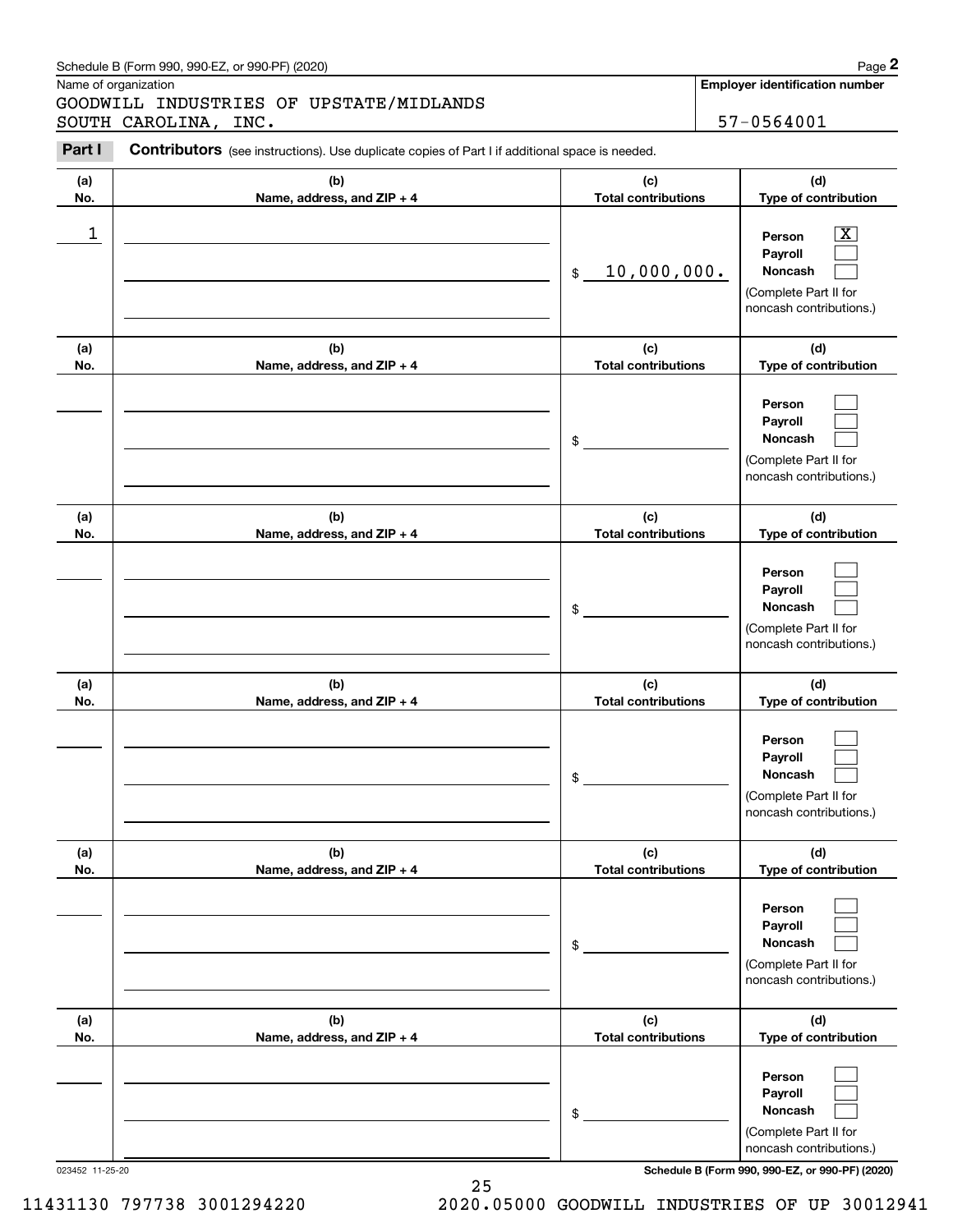|                              | Schedule B (Form 990, 990-EZ, or 990-PF) (2020)                                                     |                                                 | Page 3                                          |
|------------------------------|-----------------------------------------------------------------------------------------------------|-------------------------------------------------|-------------------------------------------------|
|                              | Name of organization<br>GOODWILL INDUSTRIES OF UPSTATE/MIDLANDS                                     |                                                 | <b>Employer identification number</b>           |
|                              | SOUTH CAROLINA, INC.                                                                                |                                                 | 57-0564001                                      |
| Part II                      | Noncash Property (see instructions). Use duplicate copies of Part II if additional space is needed. |                                                 |                                                 |
| (a)<br>No.<br>from<br>Part I | (b)<br>Description of noncash property given                                                        | (c)<br>FMV (or estimate)<br>(See instructions.) | (d)<br>Date received                            |
|                              |                                                                                                     | \$                                              |                                                 |
| (a)<br>No.<br>from<br>Part I | (b)<br>Description of noncash property given                                                        | (c)<br>FMV (or estimate)<br>(See instructions.) | (d)<br>Date received                            |
|                              |                                                                                                     | \$                                              |                                                 |
| (a)<br>No.<br>from<br>Part I | (b)<br>Description of noncash property given                                                        | (c)<br>FMV (or estimate)<br>(See instructions.) | (d)<br>Date received                            |
|                              |                                                                                                     | \$                                              |                                                 |
| (a)<br>No.<br>from<br>Part I | (b)<br>Description of noncash property given                                                        | (c)<br>FMV (or estimate)<br>(See instructions.) | (d)<br>Date received                            |
|                              |                                                                                                     | \$                                              |                                                 |
| (a)<br>No.<br>from<br>Part I | (b)<br>Description of noncash property given                                                        | (c)<br>FMV (or estimate)<br>(See instructions.) | (d)<br>Date received                            |
|                              |                                                                                                     | \$                                              |                                                 |
| (a)<br>No.<br>from<br>Part I | (b)<br>Description of noncash property given                                                        | (c)<br>FMV (or estimate)<br>(See instructions.) | (d)<br>Date received                            |
|                              |                                                                                                     | \$                                              |                                                 |
| 023453 11-25-20              |                                                                                                     |                                                 | Schedule B (Form 990, 990-EZ, or 990-PF) (2020) |

26

11431130 797738 3001294220 2020.05000 GOODWILL INDUSTRIES OF UP 30012941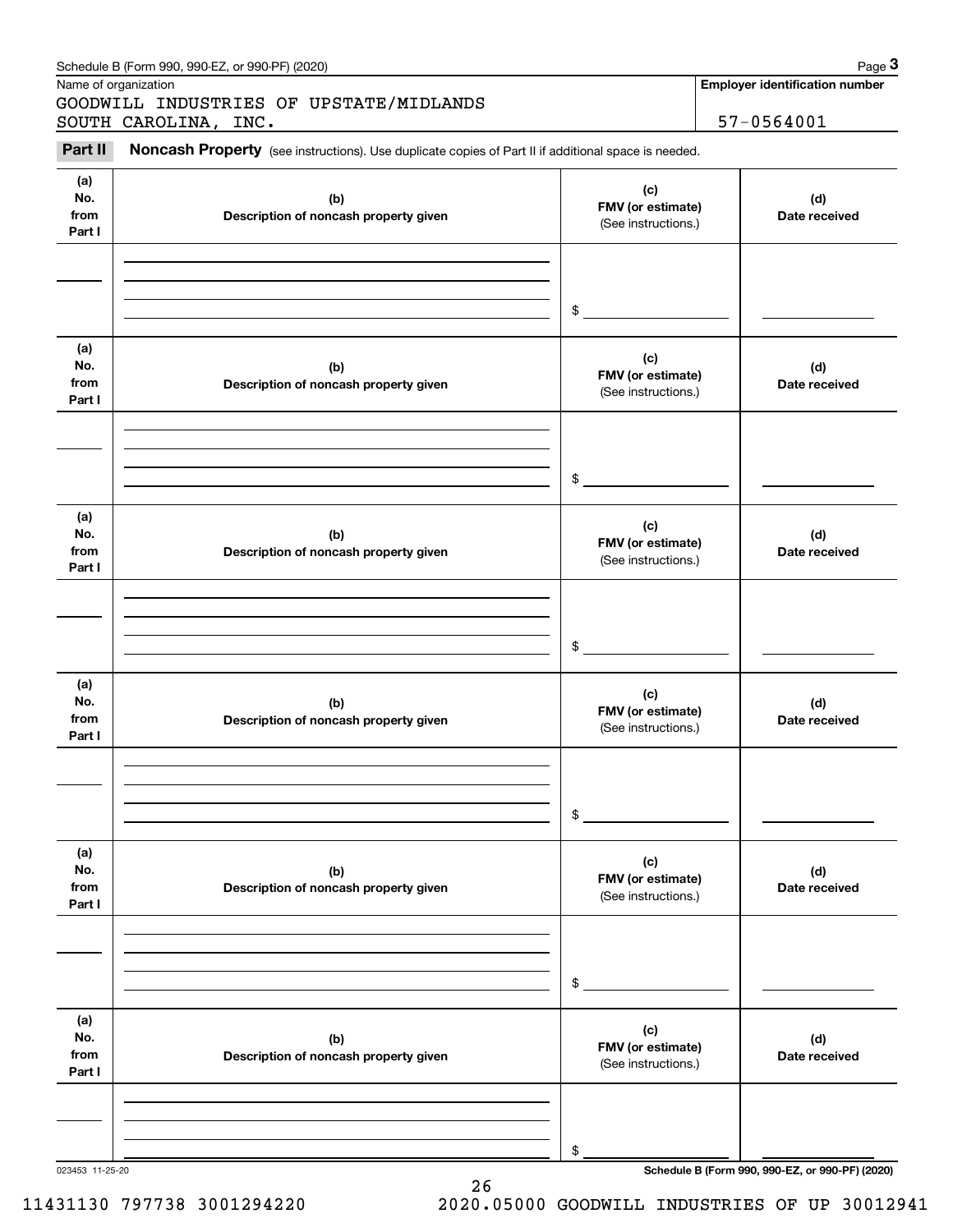|                 | Schedule B (Form 990, 990-EZ, or 990-PF) (2020)                                                                                                                                                                                                                              |                      |                                          | Page 4                                          |  |  |  |  |
|-----------------|------------------------------------------------------------------------------------------------------------------------------------------------------------------------------------------------------------------------------------------------------------------------------|----------------------|------------------------------------------|-------------------------------------------------|--|--|--|--|
|                 | Name of organization                                                                                                                                                                                                                                                         |                      |                                          | <b>Employer identification number</b>           |  |  |  |  |
|                 | GOODWILL INDUSTRIES OF UPSTATE/MIDLANDS                                                                                                                                                                                                                                      |                      |                                          |                                                 |  |  |  |  |
|                 | SOUTH CAROLINA, INC.                                                                                                                                                                                                                                                         |                      |                                          | 57-0564001                                      |  |  |  |  |
| Part III        | Exclusively religious, charitable, etc., contributions to organizations described in section 501(c)(7), (8), or (10) that total more than \$1,000 for the year<br>from any one contributor. Complete columns (a) through (e) and the following line entry. For organizations |                      |                                          |                                                 |  |  |  |  |
|                 | completing Part III, enter the total of exclusively religious, charitable, etc., contributions of \$1,000 or less for the year. (Enter this info. once.) $\blacktriangleright$ \$                                                                                            |                      |                                          |                                                 |  |  |  |  |
|                 | Use duplicate copies of Part III if additional space is needed.                                                                                                                                                                                                              |                      |                                          |                                                 |  |  |  |  |
| (a) No.<br>from | (b) Purpose of gift                                                                                                                                                                                                                                                          | (c) Use of gift      |                                          | (d) Description of how gift is held             |  |  |  |  |
| Part I          |                                                                                                                                                                                                                                                                              |                      |                                          |                                                 |  |  |  |  |
|                 |                                                                                                                                                                                                                                                                              |                      |                                          |                                                 |  |  |  |  |
|                 |                                                                                                                                                                                                                                                                              |                      |                                          |                                                 |  |  |  |  |
|                 |                                                                                                                                                                                                                                                                              |                      |                                          |                                                 |  |  |  |  |
|                 |                                                                                                                                                                                                                                                                              |                      |                                          |                                                 |  |  |  |  |
|                 |                                                                                                                                                                                                                                                                              | (e) Transfer of gift |                                          |                                                 |  |  |  |  |
|                 | Transferee's name, address, and ZIP + 4                                                                                                                                                                                                                                      |                      |                                          |                                                 |  |  |  |  |
|                 |                                                                                                                                                                                                                                                                              |                      | Relationship of transferor to transferee |                                                 |  |  |  |  |
|                 |                                                                                                                                                                                                                                                                              |                      |                                          |                                                 |  |  |  |  |
|                 |                                                                                                                                                                                                                                                                              |                      |                                          |                                                 |  |  |  |  |
|                 |                                                                                                                                                                                                                                                                              |                      |                                          |                                                 |  |  |  |  |
| (a) No.         |                                                                                                                                                                                                                                                                              |                      |                                          |                                                 |  |  |  |  |
| from<br>Part I  | (b) Purpose of gift                                                                                                                                                                                                                                                          | (c) Use of gift      |                                          | (d) Description of how gift is held             |  |  |  |  |
|                 |                                                                                                                                                                                                                                                                              |                      |                                          |                                                 |  |  |  |  |
|                 |                                                                                                                                                                                                                                                                              |                      |                                          |                                                 |  |  |  |  |
|                 |                                                                                                                                                                                                                                                                              |                      |                                          |                                                 |  |  |  |  |
|                 |                                                                                                                                                                                                                                                                              |                      |                                          |                                                 |  |  |  |  |
|                 | (e) Transfer of gift                                                                                                                                                                                                                                                         |                      |                                          |                                                 |  |  |  |  |
|                 |                                                                                                                                                                                                                                                                              |                      |                                          |                                                 |  |  |  |  |
|                 | Transferee's name, address, and $ZIP + 4$                                                                                                                                                                                                                                    |                      |                                          | Relationship of transferor to transferee        |  |  |  |  |
|                 |                                                                                                                                                                                                                                                                              |                      |                                          |                                                 |  |  |  |  |
|                 |                                                                                                                                                                                                                                                                              |                      |                                          |                                                 |  |  |  |  |
|                 |                                                                                                                                                                                                                                                                              |                      |                                          |                                                 |  |  |  |  |
| (a) No.         |                                                                                                                                                                                                                                                                              |                      |                                          |                                                 |  |  |  |  |
| from<br>Part I  | (b) Purpose of gift                                                                                                                                                                                                                                                          | (c) Use of gift      | (d) Description of how gift is held      |                                                 |  |  |  |  |
|                 |                                                                                                                                                                                                                                                                              |                      |                                          |                                                 |  |  |  |  |
|                 |                                                                                                                                                                                                                                                                              |                      |                                          |                                                 |  |  |  |  |
|                 |                                                                                                                                                                                                                                                                              |                      |                                          |                                                 |  |  |  |  |
|                 |                                                                                                                                                                                                                                                                              |                      |                                          |                                                 |  |  |  |  |
|                 | (e) Transfer of gift                                                                                                                                                                                                                                                         |                      |                                          |                                                 |  |  |  |  |
|                 |                                                                                                                                                                                                                                                                              |                      |                                          |                                                 |  |  |  |  |
|                 | Transferee's name, address, and ZIP + 4                                                                                                                                                                                                                                      |                      |                                          | Relationship of transferor to transferee        |  |  |  |  |
|                 |                                                                                                                                                                                                                                                                              |                      |                                          |                                                 |  |  |  |  |
|                 |                                                                                                                                                                                                                                                                              |                      |                                          |                                                 |  |  |  |  |
|                 |                                                                                                                                                                                                                                                                              |                      |                                          |                                                 |  |  |  |  |
| (a) No.         |                                                                                                                                                                                                                                                                              |                      |                                          |                                                 |  |  |  |  |
| from<br>Part I  | (b) Purpose of gift                                                                                                                                                                                                                                                          | (c) Use of gift      |                                          | (d) Description of how gift is held             |  |  |  |  |
|                 |                                                                                                                                                                                                                                                                              |                      |                                          |                                                 |  |  |  |  |
|                 |                                                                                                                                                                                                                                                                              |                      |                                          |                                                 |  |  |  |  |
|                 |                                                                                                                                                                                                                                                                              |                      |                                          |                                                 |  |  |  |  |
|                 |                                                                                                                                                                                                                                                                              |                      |                                          |                                                 |  |  |  |  |
|                 | (e) Transfer of gift                                                                                                                                                                                                                                                         |                      |                                          |                                                 |  |  |  |  |
|                 |                                                                                                                                                                                                                                                                              |                      |                                          |                                                 |  |  |  |  |
|                 | Transferee's name, address, and ZIP + 4                                                                                                                                                                                                                                      |                      |                                          | Relationship of transferor to transferee        |  |  |  |  |
|                 |                                                                                                                                                                                                                                                                              |                      |                                          |                                                 |  |  |  |  |
|                 |                                                                                                                                                                                                                                                                              |                      |                                          |                                                 |  |  |  |  |
|                 |                                                                                                                                                                                                                                                                              |                      |                                          |                                                 |  |  |  |  |
| 023454 11-25-20 |                                                                                                                                                                                                                                                                              |                      |                                          | Schedule B (Form 990, 990-EZ, or 990-PF) (2020) |  |  |  |  |
|                 |                                                                                                                                                                                                                                                                              | 27                   |                                          |                                                 |  |  |  |  |

11431130 797738 3001294220 2020.05000 GOODWILL INDUSTRIES OF UP 30012941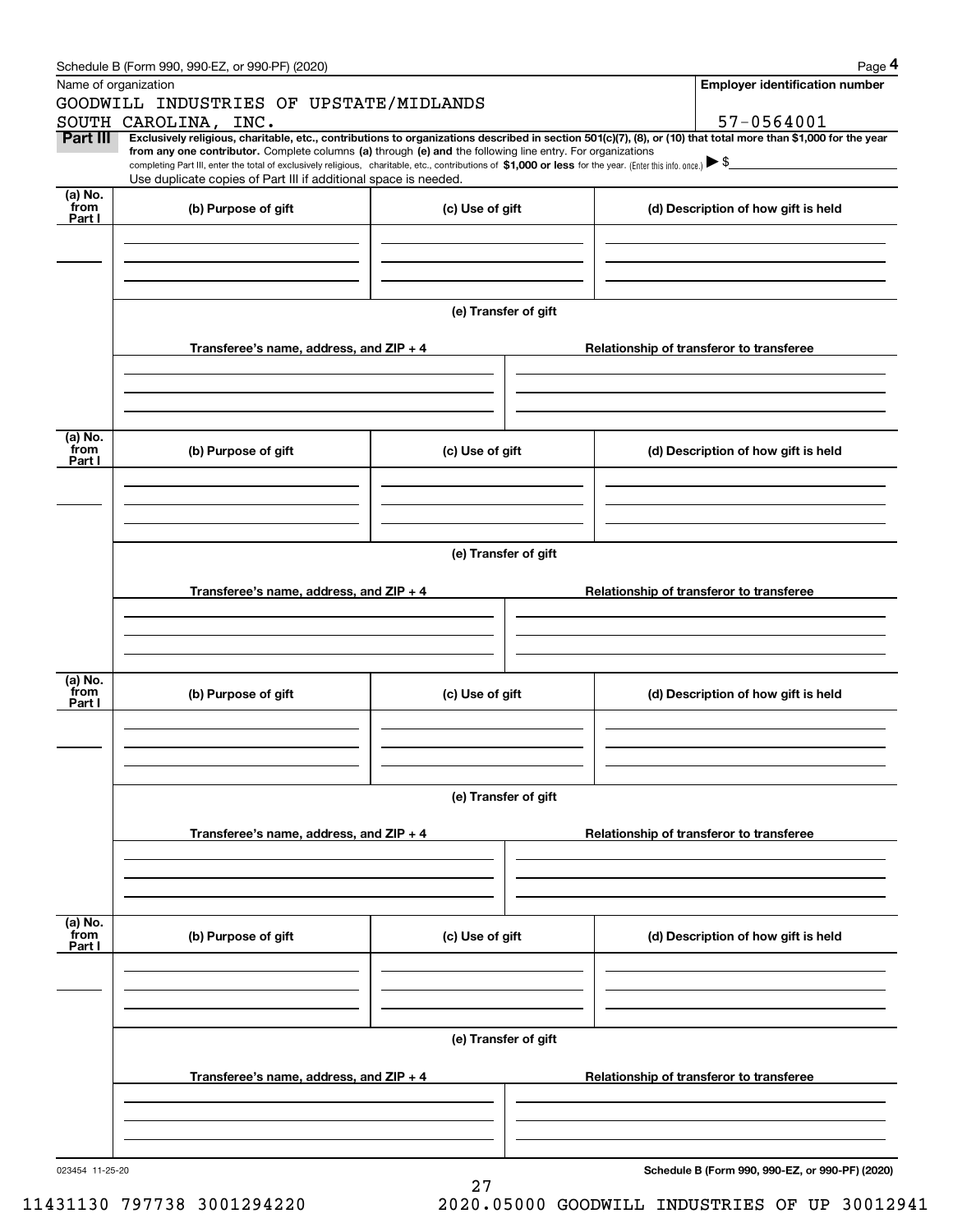|         | <b>SCHEDULE D</b>                                    |                                                                                                        | <b>Supplemental Financial Statements</b>                                                                                                                                                                                                               |                          | OMB No. 1545-0047                   |
|---------|------------------------------------------------------|--------------------------------------------------------------------------------------------------------|--------------------------------------------------------------------------------------------------------------------------------------------------------------------------------------------------------------------------------------------------------|--------------------------|-------------------------------------|
|         | (Form 990)                                           |                                                                                                        | Complete if the organization answered "Yes" on Form 990,<br>Part IV, line 6, 7, 8, 9, 10, 11a, 11b, 11c, 11d, 11e, 11f, 12a, or 12b.                                                                                                                   |                          |                                     |
|         | Department of the Treasury                           |                                                                                                        | Attach to Form 990.<br>Go to www.irs.gov/Form990 for instructions and the latest information.                                                                                                                                                          |                          | <b>Open to Public</b><br>Inspection |
|         | Internal Revenue Service<br>Name of the organization |                                                                                                        | <b>Employer identification number</b>                                                                                                                                                                                                                  |                          |                                     |
|         |                                                      | SOUTH CAROLINA, INC.                                                                                   | GOODWILL INDUSTRIES OF UPSTATE/MIDLANDS                                                                                                                                                                                                                |                          | 57-0564001                          |
| Part I  |                                                      |                                                                                                        | Organizations Maintaining Donor Advised Funds or Other Similar Funds or Accounts. Complete if the                                                                                                                                                      |                          |                                     |
|         |                                                      | organization answered "Yes" on Form 990, Part IV, line 6.                                              |                                                                                                                                                                                                                                                        |                          |                                     |
|         |                                                      |                                                                                                        | (a) Donor advised funds                                                                                                                                                                                                                                |                          | (b) Funds and other accounts        |
| 1       |                                                      |                                                                                                        |                                                                                                                                                                                                                                                        |                          |                                     |
| 2       |                                                      | Aggregate value of contributions to (during year)                                                      |                                                                                                                                                                                                                                                        |                          |                                     |
| З       |                                                      |                                                                                                        |                                                                                                                                                                                                                                                        |                          |                                     |
| 4       |                                                      |                                                                                                        |                                                                                                                                                                                                                                                        |                          |                                     |
| 5       |                                                      |                                                                                                        | Did the organization inform all donors and donor advisors in writing that the assets held in donor advised funds                                                                                                                                       |                          | Yes<br>No                           |
| 6       |                                                      |                                                                                                        | Did the organization inform all grantees, donors, and donor advisors in writing that grant funds can be used only                                                                                                                                      |                          |                                     |
|         |                                                      |                                                                                                        | for charitable purposes and not for the benefit of the donor or donor advisor, or for any other purpose conferring                                                                                                                                     |                          |                                     |
|         | impermissible private benefit?                       |                                                                                                        |                                                                                                                                                                                                                                                        |                          | Yes<br>No                           |
| Part II |                                                      |                                                                                                        | Conservation Easements. Complete if the organization answered "Yes" on Form 990, Part IV, line 7.                                                                                                                                                      |                          |                                     |
| 1       |                                                      | Purpose(s) of conservation easements held by the organization (check all that apply).                  |                                                                                                                                                                                                                                                        |                          |                                     |
|         |                                                      | Preservation of land for public use (for example, recreation or education)                             | Preservation of a historically important land area                                                                                                                                                                                                     |                          |                                     |
|         |                                                      | Protection of natural habitat                                                                          | Preservation of a certified historic structure                                                                                                                                                                                                         |                          |                                     |
|         |                                                      | Preservation of open space                                                                             |                                                                                                                                                                                                                                                        |                          |                                     |
| 2       |                                                      |                                                                                                        | Complete lines 2a through 2d if the organization held a qualified conservation contribution in the form of a conservation easement on the last                                                                                                         |                          |                                     |
|         | day of the tax year.                                 |                                                                                                        |                                                                                                                                                                                                                                                        |                          | Held at the End of the Tax Year     |
| а       |                                                      |                                                                                                        |                                                                                                                                                                                                                                                        | 2a                       |                                     |
| b       |                                                      | Total acreage restricted by conservation easements                                                     |                                                                                                                                                                                                                                                        | 2 <sub>b</sub>           |                                     |
| с       |                                                      |                                                                                                        | Number of conservation easements on a certified historic structure included in (a) manufacture included in (a)                                                                                                                                         | 2c                       |                                     |
|         |                                                      |                                                                                                        | d Number of conservation easements included in (c) acquired after 7/25/06, and not on a historic structure                                                                                                                                             |                          |                                     |
|         |                                                      |                                                                                                        | listed in the National Register [[11] matter contract the National Register contract in the National Register [                                                                                                                                        | 2d                       |                                     |
| 3       |                                                      |                                                                                                        | Number of conservation easements modified, transferred, released, extinguished, or terminated by the organization during the tax                                                                                                                       |                          |                                     |
| 4       | year                                                 | Number of states where property subject to conservation easement is located $\blacktriangleright$      |                                                                                                                                                                                                                                                        |                          |                                     |
| 5       |                                                      | Does the organization have a written policy regarding the periodic monitoring, inspection, handling of |                                                                                                                                                                                                                                                        |                          |                                     |
|         |                                                      | violations, and enforcement of the conservation easements it holds?                                    |                                                                                                                                                                                                                                                        |                          | Yes<br>No                           |
| 6       |                                                      |                                                                                                        | Staff and volunteer hours devoted to monitoring, inspecting, handling of violations, and enforcing conservation easements during the year                                                                                                              |                          |                                     |
|         |                                                      |                                                                                                        |                                                                                                                                                                                                                                                        |                          |                                     |
| 7       |                                                      |                                                                                                        | Amount of expenses incurred in monitoring, inspecting, handling of violations, and enforcing conservation easements during the year                                                                                                                    |                          |                                     |
|         | ▶ \$                                                 |                                                                                                        |                                                                                                                                                                                                                                                        |                          |                                     |
| 8       |                                                      |                                                                                                        | Does each conservation easement reported on line 2(d) above satisfy the requirements of section 170(h)(4)(B)(i)                                                                                                                                        |                          |                                     |
|         |                                                      |                                                                                                        |                                                                                                                                                                                                                                                        |                          | Yes<br>No                           |
| 9       |                                                      |                                                                                                        | In Part XIII, describe how the organization reports conservation easements in its revenue and expense statement and                                                                                                                                    |                          |                                     |
|         |                                                      |                                                                                                        | balance sheet, and include, if applicable, the text of the footnote to the organization's financial statements that describes the                                                                                                                      |                          |                                     |
|         |                                                      | organization's accounting for conservation easements.                                                  |                                                                                                                                                                                                                                                        |                          |                                     |
|         | Part III                                             |                                                                                                        | Organizations Maintaining Collections of Art, Historical Treasures, or Other Similar Assets.                                                                                                                                                           |                          |                                     |
|         |                                                      | Complete if the organization answered "Yes" on Form 990, Part IV, line 8.                              |                                                                                                                                                                                                                                                        |                          |                                     |
|         |                                                      |                                                                                                        | 1a If the organization elected, as permitted under FASB ASC 958, not to report in its revenue statement and balance sheet works                                                                                                                        |                          |                                     |
|         |                                                      |                                                                                                        | of art, historical treasures, or other similar assets held for public exhibition, education, or research in furtherance of public                                                                                                                      |                          |                                     |
|         |                                                      |                                                                                                        | service, provide in Part XIII the text of the footnote to its financial statements that describes these items.<br><b>b</b> If the organization elected, as permitted under FASB ASC 958, to report in its revenue statement and balance sheet works of |                          |                                     |
|         |                                                      |                                                                                                        | art, historical treasures, or other similar assets held for public exhibition, education, or research in furtherance of public service,                                                                                                                |                          |                                     |
|         |                                                      | provide the following amounts relating to these items:                                                 |                                                                                                                                                                                                                                                        |                          |                                     |
|         |                                                      |                                                                                                        |                                                                                                                                                                                                                                                        | $\blacktriangleright$ \$ |                                     |
|         |                                                      | (ii) Assets included in Form 990, Part X                                                               |                                                                                                                                                                                                                                                        |                          |                                     |
| 2       |                                                      |                                                                                                        | If the organization received or held works of art, historical treasures, or other similar assets for financial gain, provide                                                                                                                           |                          |                                     |
|         |                                                      | the following amounts required to be reported under FASB ASC 958 relating to these items:              |                                                                                                                                                                                                                                                        |                          |                                     |
|         |                                                      |                                                                                                        |                                                                                                                                                                                                                                                        | - \$                     |                                     |
|         |                                                      |                                                                                                        |                                                                                                                                                                                                                                                        | $\blacktriangleright$ \$ |                                     |
|         |                                                      | LHA For Paperwork Reduction Act Notice, see the Instructions for Form 990.                             |                                                                                                                                                                                                                                                        |                          | Schedule D (Form 990) 2020          |
|         | 032051 12-01-20                                      |                                                                                                        |                                                                                                                                                                                                                                                        |                          |                                     |
|         |                                                      |                                                                                                        | 28                                                                                                                                                                                                                                                     |                          |                                     |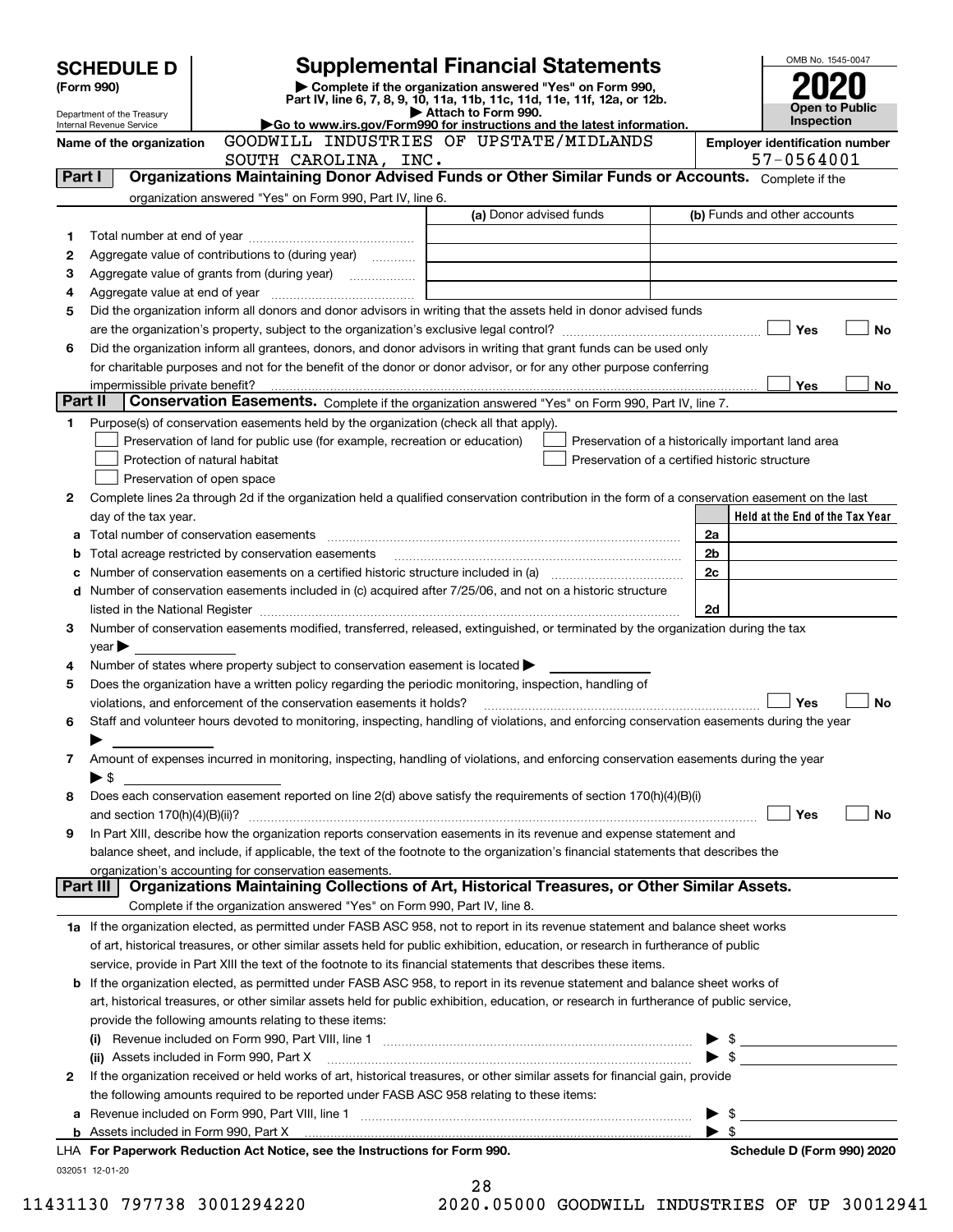|               |                                                                                                                                                                                                                                | GOODWILL INDUSTRIES OF UPSTATE/MIDLANDS |   |                |                                                                                                                                                                                                                                |  |                                            |  |                |                            |  |
|---------------|--------------------------------------------------------------------------------------------------------------------------------------------------------------------------------------------------------------------------------|-----------------------------------------|---|----------------|--------------------------------------------------------------------------------------------------------------------------------------------------------------------------------------------------------------------------------|--|--------------------------------------------|--|----------------|----------------------------|--|
|               | Schedule D (Form 990) 2020                                                                                                                                                                                                     | SOUTH CAROLINA, INC.                    |   |                |                                                                                                                                                                                                                                |  |                                            |  |                | $57 - 0564001$ Page 2      |  |
|               | Organizations Maintaining Collections of Art, Historical Treasures, or Other Similar Assets (continued)<br>Part III                                                                                                            |                                         |   |                |                                                                                                                                                                                                                                |  |                                            |  |                |                            |  |
| З             | Using the organization's acquisition, accession, and other records, check any of the following that make significant use of its                                                                                                |                                         |   |                |                                                                                                                                                                                                                                |  |                                            |  |                |                            |  |
|               | collection items (check all that apply):                                                                                                                                                                                       |                                         |   |                |                                                                                                                                                                                                                                |  |                                            |  |                |                            |  |
| a             | Public exhibition                                                                                                                                                                                                              |                                         | d |                | Loan or exchange program                                                                                                                                                                                                       |  |                                            |  |                |                            |  |
| b             | Scholarly research                                                                                                                                                                                                             |                                         | е |                | Other the contract of the contract of the contract of the contract of the contract of the contract of the contract of the contract of the contract of the contract of the contract of the contract of the contract of the cont |  |                                            |  |                |                            |  |
| c             | Preservation for future generations                                                                                                                                                                                            |                                         |   |                |                                                                                                                                                                                                                                |  |                                            |  |                |                            |  |
|               | Provide a description of the organization's collections and explain how they further the organization's exempt purpose in Part XIII.                                                                                           |                                         |   |                |                                                                                                                                                                                                                                |  |                                            |  |                |                            |  |
| 5             | During the year, did the organization solicit or receive donations of art, historical treasures, or other similar assets                                                                                                       |                                         |   |                |                                                                                                                                                                                                                                |  |                                            |  |                |                            |  |
|               |                                                                                                                                                                                                                                |                                         |   |                |                                                                                                                                                                                                                                |  |                                            |  | Yes            | No                         |  |
|               | Part IV<br>Escrow and Custodial Arrangements. Complete if the organization answered "Yes" on Form 990, Part IV, line 9, or                                                                                                     |                                         |   |                |                                                                                                                                                                                                                                |  |                                            |  |                |                            |  |
|               | reported an amount on Form 990, Part X, line 21.                                                                                                                                                                               |                                         |   |                |                                                                                                                                                                                                                                |  |                                            |  |                |                            |  |
|               | 1a Is the organization an agent, trustee, custodian or other intermediary for contributions or other assets not included                                                                                                       |                                         |   |                |                                                                                                                                                                                                                                |  |                                            |  |                |                            |  |
|               |                                                                                                                                                                                                                                |                                         |   |                |                                                                                                                                                                                                                                |  |                                            |  | Yes            | No                         |  |
|               | b If "Yes," explain the arrangement in Part XIII and complete the following table:                                                                                                                                             |                                         |   |                |                                                                                                                                                                                                                                |  |                                            |  |                |                            |  |
|               |                                                                                                                                                                                                                                |                                         |   |                |                                                                                                                                                                                                                                |  |                                            |  | Amount         |                            |  |
| c             |                                                                                                                                                                                                                                |                                         |   |                |                                                                                                                                                                                                                                |  | 1c                                         |  |                |                            |  |
|               |                                                                                                                                                                                                                                |                                         |   |                |                                                                                                                                                                                                                                |  | 1d                                         |  |                |                            |  |
|               | Distributions during the year manufactured and continuum and contact the year manufactured and the year manufactured and the year manufactured and the year manufactured and the year manufactured and the year manufactured a |                                         |   |                |                                                                                                                                                                                                                                |  | 1e                                         |  |                |                            |  |
|               |                                                                                                                                                                                                                                |                                         |   |                |                                                                                                                                                                                                                                |  | 1f                                         |  |                |                            |  |
|               | 2a Did the organization include an amount on Form 990, Part X, line 21, for escrow or custodial account liability?                                                                                                             |                                         |   |                |                                                                                                                                                                                                                                |  |                                            |  | Yes            | No                         |  |
| <b>Part V</b> | <b>b</b> If "Yes," explain the arrangement in Part XIII. Check here if the explanation has been provided on Part XIII                                                                                                          |                                         |   |                |                                                                                                                                                                                                                                |  |                                            |  |                |                            |  |
|               | Endowment Funds. Complete if the organization answered "Yes" on Form 990, Part IV, line 10.                                                                                                                                    |                                         |   |                |                                                                                                                                                                                                                                |  |                                            |  |                |                            |  |
|               |                                                                                                                                                                                                                                | (a) Current year                        |   | (b) Prior year | (c) Two years back                                                                                                                                                                                                             |  | (d) Three years back   (e) Four years back |  |                |                            |  |
| 1a            | Beginning of year balance                                                                                                                                                                                                      |                                         |   |                |                                                                                                                                                                                                                                |  |                                            |  |                |                            |  |
|               |                                                                                                                                                                                                                                |                                         |   |                |                                                                                                                                                                                                                                |  |                                            |  |                |                            |  |
|               | Net investment earnings, gains, and losses                                                                                                                                                                                     |                                         |   |                |                                                                                                                                                                                                                                |  |                                            |  |                |                            |  |
|               |                                                                                                                                                                                                                                |                                         |   |                |                                                                                                                                                                                                                                |  |                                            |  |                |                            |  |
|               | e Other expenditures for facilities                                                                                                                                                                                            |                                         |   |                |                                                                                                                                                                                                                                |  |                                            |  |                |                            |  |
|               |                                                                                                                                                                                                                                |                                         |   |                |                                                                                                                                                                                                                                |  |                                            |  |                |                            |  |
|               |                                                                                                                                                                                                                                |                                         |   |                |                                                                                                                                                                                                                                |  |                                            |  |                |                            |  |
|               | End of year balance                                                                                                                                                                                                            |                                         |   |                |                                                                                                                                                                                                                                |  |                                            |  |                |                            |  |
| 2             | Provide the estimated percentage of the current year end balance (line 1g, column (a)) held as:                                                                                                                                |                                         |   |                |                                                                                                                                                                                                                                |  |                                            |  |                |                            |  |
|               | Board designated or quasi-endowment >                                                                                                                                                                                          |                                         | % |                |                                                                                                                                                                                                                                |  |                                            |  |                |                            |  |
|               |                                                                                                                                                                                                                                | %                                       |   |                |                                                                                                                                                                                                                                |  |                                            |  |                |                            |  |
|               |                                                                                                                                                                                                                                | %                                       |   |                |                                                                                                                                                                                                                                |  |                                            |  |                |                            |  |
|               | The percentages on lines 2a, 2b, and 2c should equal 100%.                                                                                                                                                                     |                                         |   |                |                                                                                                                                                                                                                                |  |                                            |  |                |                            |  |
|               | 3a Are there endowment funds not in the possession of the organization that are held and administered for the organization                                                                                                     |                                         |   |                |                                                                                                                                                                                                                                |  |                                            |  |                |                            |  |
|               | by:                                                                                                                                                                                                                            |                                         |   |                |                                                                                                                                                                                                                                |  |                                            |  |                | Yes<br>No.                 |  |
|               | (i)                                                                                                                                                                                                                            |                                         |   |                |                                                                                                                                                                                                                                |  |                                            |  | 3a(i)          |                            |  |
|               | (ii)                                                                                                                                                                                                                           |                                         |   |                |                                                                                                                                                                                                                                |  |                                            |  | 3a(ii)         |                            |  |
|               |                                                                                                                                                                                                                                |                                         |   |                |                                                                                                                                                                                                                                |  |                                            |  | 3b             |                            |  |
|               | Describe in Part XIII the intended uses of the organization's endowment funds.<br>Land, Buildings, and Equipment.<br><b>Part VI</b>                                                                                            |                                         |   |                |                                                                                                                                                                                                                                |  |                                            |  |                |                            |  |
|               | Complete if the organization answered "Yes" on Form 990, Part IV, line 11a. See Form 990, Part X, line 10.                                                                                                                     |                                         |   |                |                                                                                                                                                                                                                                |  |                                            |  |                |                            |  |
|               |                                                                                                                                                                                                                                |                                         |   |                |                                                                                                                                                                                                                                |  |                                            |  |                |                            |  |
|               | Description of property                                                                                                                                                                                                        | (a) Cost or other<br>basis (investment) |   |                | (b) Cost or other<br>basis (other)                                                                                                                                                                                             |  | (c) Accumulated<br>depreciation            |  | (d) Book value |                            |  |
|               |                                                                                                                                                                                                                                |                                         |   |                | 14, 152, 923.                                                                                                                                                                                                                  |  |                                            |  |                | 14, 152, 923.              |  |
|               |                                                                                                                                                                                                                                |                                         |   |                | 48,048,884.                                                                                                                                                                                                                    |  | 17, 123, 255.                              |  |                | 30,925,629.                |  |
|               |                                                                                                                                                                                                                                |                                         |   |                | 11,675,769.                                                                                                                                                                                                                    |  | 4,160,912.                                 |  |                | $\overline{7}$ , 514, 857. |  |
|               |                                                                                                                                                                                                                                |                                         |   |                | 14,388,992.                                                                                                                                                                                                                    |  | $\overline{5,1}$ 27, 827.                  |  |                | 9, 261, 165.               |  |
|               |                                                                                                                                                                                                                                |                                         |   |                | 7,496,748.                                                                                                                                                                                                                     |  | 63,297.                                    |  |                | 7,433,451.                 |  |
|               |                                                                                                                                                                                                                                |                                         |   |                |                                                                                                                                                                                                                                |  |                                            |  |                | 69,288,025.                |  |
|               |                                                                                                                                                                                                                                |                                         |   |                |                                                                                                                                                                                                                                |  |                                            |  |                |                            |  |

**Schedule D (Form 990) 2020**

032052 12-01-20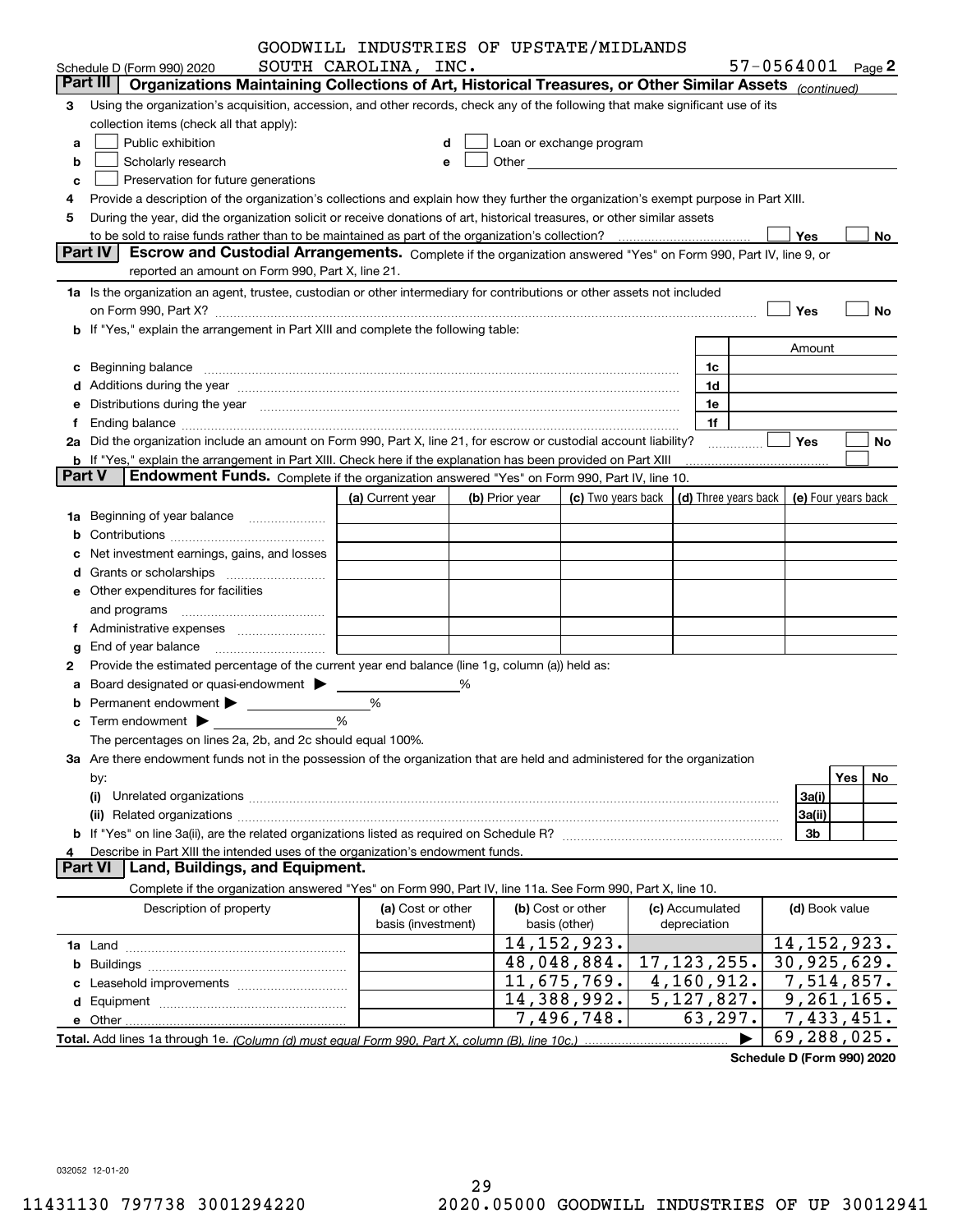| Schedule D (Form 990) 2020                                                                                                                          | SOUTH CAROLINA, INC. |                                                           | 57-0564001<br>Page 3 |
|-----------------------------------------------------------------------------------------------------------------------------------------------------|----------------------|-----------------------------------------------------------|----------------------|
| Part VII Investments - Other Securities.                                                                                                            |                      |                                                           |                      |
| Complete if the organization answered "Yes" on Form 990, Part IV, line 11b. See Form 990, Part X, line 12.                                          |                      |                                                           |                      |
| (a) Description of security or category (including name of security)                                                                                | (b) Book value       | (c) Method of valuation: Cost or end-of-year market value |                      |
|                                                                                                                                                     |                      |                                                           |                      |
|                                                                                                                                                     |                      |                                                           |                      |
| (3) Other                                                                                                                                           |                      |                                                           |                      |
| (A)                                                                                                                                                 |                      |                                                           |                      |
| (B)                                                                                                                                                 |                      |                                                           |                      |
| (C)                                                                                                                                                 |                      |                                                           |                      |
| (D)                                                                                                                                                 |                      |                                                           |                      |
| (E)                                                                                                                                                 |                      |                                                           |                      |
| (F)                                                                                                                                                 |                      |                                                           |                      |
| (G)                                                                                                                                                 |                      |                                                           |                      |
| (H)                                                                                                                                                 |                      |                                                           |                      |
| Total. (Col. (b) must equal Form 990, Part X, col. (B) line 12.)<br>Part VIII Investments - Program Related.                                        |                      |                                                           |                      |
|                                                                                                                                                     |                      |                                                           |                      |
| Complete if the organization answered "Yes" on Form 990, Part IV, line 11c. See Form 990, Part X, line 13.<br>(a) Description of investment         | (b) Book value       | (c) Method of valuation: Cost or end-of-year market value |                      |
|                                                                                                                                                     |                      |                                                           |                      |
| (1)                                                                                                                                                 |                      |                                                           |                      |
| (2)                                                                                                                                                 |                      |                                                           |                      |
| (3)                                                                                                                                                 |                      |                                                           |                      |
| (4)                                                                                                                                                 |                      |                                                           |                      |
| (5)                                                                                                                                                 |                      |                                                           |                      |
| (6)<br>(7)                                                                                                                                          |                      |                                                           |                      |
| (8)                                                                                                                                                 |                      |                                                           |                      |
| (9)                                                                                                                                                 |                      |                                                           |                      |
| Total. (Col. (b) must equal Form 990, Part X, col. (B) line 13.)                                                                                    |                      |                                                           |                      |
| <b>Other Assets.</b><br>Part IX                                                                                                                     |                      |                                                           |                      |
| Complete if the organization answered "Yes" on Form 990, Part IV, line 11d. See Form 990, Part X, line 15.                                          |                      |                                                           |                      |
|                                                                                                                                                     | (a) Description      |                                                           | (b) Book value       |
| (1)                                                                                                                                                 |                      |                                                           |                      |
| (2)                                                                                                                                                 |                      |                                                           |                      |
| (3)                                                                                                                                                 |                      |                                                           |                      |
| (4)                                                                                                                                                 |                      |                                                           |                      |
| (5)                                                                                                                                                 |                      |                                                           |                      |
| (6)                                                                                                                                                 |                      |                                                           |                      |
| (7)                                                                                                                                                 |                      |                                                           |                      |
| (8)                                                                                                                                                 |                      |                                                           |                      |
| (9)                                                                                                                                                 |                      |                                                           |                      |
| <b>Total.</b> (Column (b) must equal Form 990. Part X, col. (B) line 15.)<br><b>Other Liabilities.</b><br>Part X                                    |                      |                                                           |                      |
| Complete if the organization answered "Yes" on Form 990, Part IV, line 11e or 11f. See Form 990, Part X, line 25.                                   |                      |                                                           |                      |
| (a) Description of liability<br>1.                                                                                                                  |                      |                                                           | (b) Book value       |
| (1)<br>Federal income taxes                                                                                                                         |                      |                                                           |                      |
| (2)                                                                                                                                                 |                      |                                                           |                      |
| (3)                                                                                                                                                 |                      |                                                           |                      |
| (4)                                                                                                                                                 |                      |                                                           |                      |
| (5)                                                                                                                                                 |                      |                                                           |                      |
| (6)                                                                                                                                                 |                      |                                                           |                      |
| (7)                                                                                                                                                 |                      |                                                           |                      |
| (8)                                                                                                                                                 |                      |                                                           |                      |
| (9)                                                                                                                                                 |                      |                                                           |                      |
| Total. (Column (b) must equal Form 990. Part X, col. (B) line 25.)                                                                                  |                      |                                                           |                      |
| 2 Liphility for uncertain tax positions. In Part YIII, provide the text of the footpote to the organization's financial statements that reports the |                      |                                                           |                      |

**2.** Liability for uncertain tax positions. In Part XIII, provide the text of the footnote to the organization's financial statements that reports the organization's liability for uncertain tax positions under FASB ASC 740. Check here if the text of the footnote has been provided in Part XIII

**Schedule D (Form 990) 2020**

 $\boxed{\text{X}}$ 

032053 12-01-20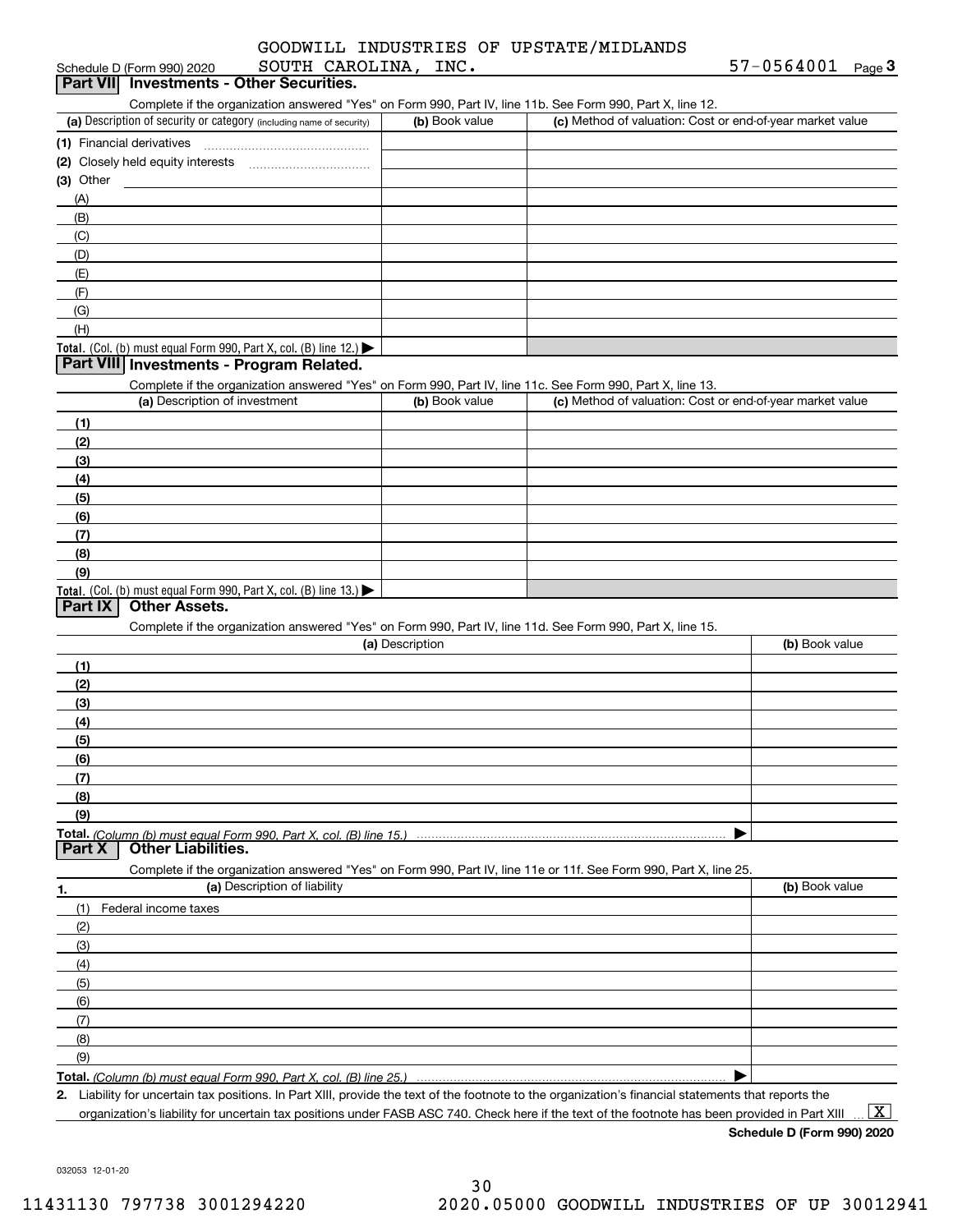| GOODWILL INDUSTRIES OF UPSTATE/MIDLANDS                                                        |                                                                                                                                                                                                                                     |                |               |                |                           |  |  |  |  |  |
|------------------------------------------------------------------------------------------------|-------------------------------------------------------------------------------------------------------------------------------------------------------------------------------------------------------------------------------------|----------------|---------------|----------------|---------------------------|--|--|--|--|--|
| 57-0564001 Page 4<br>SOUTH CAROLINA, INC.<br>Schedule D (Form 990) 2020                        |                                                                                                                                                                                                                                     |                |               |                |                           |  |  |  |  |  |
| Reconciliation of Revenue per Audited Financial Statements With Revenue per Return.<br>Part XI |                                                                                                                                                                                                                                     |                |               |                |                           |  |  |  |  |  |
|                                                                                                | Complete if the organization answered "Yes" on Form 990, Part IV, line 12a.                                                                                                                                                         |                |               |                |                           |  |  |  |  |  |
| 1                                                                                              | Total revenue, gains, and other support per audited financial statements                                                                                                                                                            |                |               | $\blacksquare$ | 94, 351, 541.             |  |  |  |  |  |
| $\mathbf{2}$                                                                                   | Amounts included on line 1 but not on Form 990, Part VIII, line 12:                                                                                                                                                                 |                |               |                |                           |  |  |  |  |  |
| a                                                                                              | Net unrealized gains (losses) on investments [11] matter contracts and the unrealized gains (losses) on investments                                                                                                                 | 2a             |               |                |                           |  |  |  |  |  |
|                                                                                                |                                                                                                                                                                                                                                     | 2 <sub>b</sub> | 179,941.      |                |                           |  |  |  |  |  |
|                                                                                                |                                                                                                                                                                                                                                     | 2c             |               |                |                           |  |  |  |  |  |
| d                                                                                              | Other (Describe in Part XIII.) <b>Construction Contract Construction</b> Chemistry Construction Chemistry Chemistry Chemistry Chemistry Chemistry Chemistry Chemistry Chemistry Chemistry Chemistry Chemistry Chemistry Chemistry C | 2d             | 31,879,531.   |                |                           |  |  |  |  |  |
| е                                                                                              | Add lines 2a through 2d                                                                                                                                                                                                             |                |               | 2e             | 32,059,472.               |  |  |  |  |  |
| 3                                                                                              |                                                                                                                                                                                                                                     |                |               | $\mathbf{a}$   | 62, 292, 069.             |  |  |  |  |  |
| 4                                                                                              | Amounts included on Form 990, Part VIII, line 12, but not on line 1:                                                                                                                                                                |                |               |                |                           |  |  |  |  |  |
| a                                                                                              |                                                                                                                                                                                                                                     | 4a             |               |                |                           |  |  |  |  |  |
| b                                                                                              |                                                                                                                                                                                                                                     | 4 <sub>h</sub> |               |                |                           |  |  |  |  |  |
|                                                                                                | Add lines 4a and 4b                                                                                                                                                                                                                 |                |               | 4с             | υ.                        |  |  |  |  |  |
| 5                                                                                              |                                                                                                                                                                                                                                     | 5              | 62, 292, 069. |                |                           |  |  |  |  |  |
|                                                                                                | Part XII   Reconciliation of Expenses per Audited Financial Statements With Expenses per Return.                                                                                                                                    |                |               |                |                           |  |  |  |  |  |
|                                                                                                | Complete if the organization answered "Yes" on Form 990, Part IV, line 12a.                                                                                                                                                         |                |               |                |                           |  |  |  |  |  |
| 1                                                                                              | Total expenses and losses per audited financial statements [11] [12] manuscription and statements [13] Total expenses and losses per audited financial statements [13] manuscription and the statements [13] manuscription and      |                |               | $\blacksquare$ | 77,898,383.               |  |  |  |  |  |
| 2                                                                                              | Amounts included on line 1 but not on Form 990, Part IX, line 25:                                                                                                                                                                   |                |               |                |                           |  |  |  |  |  |
| a                                                                                              |                                                                                                                                                                                                                                     | 2a             | 179,941.      |                |                           |  |  |  |  |  |
| b                                                                                              |                                                                                                                                                                                                                                     | 2 <sub>b</sub> |               |                |                           |  |  |  |  |  |
|                                                                                                | Other losses                                                                                                                                                                                                                        | 2c             |               |                |                           |  |  |  |  |  |
| d                                                                                              |                                                                                                                                                                                                                                     | 2d             | 31,879,531.   |                |                           |  |  |  |  |  |
| е                                                                                              | Add lines 2a through 2d <b>contained a contained a contained a contained a</b> contained a contact the state of the state of the state of the state of the state of the state of the state of the state of the state of the state o |                |               | 2e             | 32,059,472.               |  |  |  |  |  |
| з                                                                                              | Subtract line 2e from line 1                                                                                                                                                                                                        |                |               | $\mathbf{R}$   | 45,838,911.               |  |  |  |  |  |
| 4                                                                                              | Amounts included on Form 990, Part IX, line 25, but not on line 1:                                                                                                                                                                  |                |               |                |                           |  |  |  |  |  |
| а                                                                                              |                                                                                                                                                                                                                                     | 4a             |               |                |                           |  |  |  |  |  |
| b                                                                                              | Other (Describe in Part XIII.) <b>Construction Contract Construction</b> Chemical Construction Chemical Chemical Chemical Chemical Chemical Chemical Chemical Chemical Chemical Chemical Chemical Chemical Chemical Chemical Chemic | 4 <sub>h</sub> |               |                |                           |  |  |  |  |  |
| c.                                                                                             | Add lines 4a and 4b                                                                                                                                                                                                                 |                |               | 4c             |                           |  |  |  |  |  |
|                                                                                                |                                                                                                                                                                                                                                     |                |               | 5              | $\overline{45,838,911}$ . |  |  |  |  |  |
|                                                                                                | Part XIII Supplemental Information.                                                                                                                                                                                                 |                |               |                |                           |  |  |  |  |  |

Provide the descriptions required for Part II, lines 3, 5, and 9; Part III, lines 1a and 4; Part IV, lines 1b and 2b; Part V, line 4; Part X, line 2; Part XI, lines 2d and 4b; and Part XII, lines 2d and 4b. Also complete this part to provide any additional information.

PART X, LINE 2:

| THE ORGANIZATION HAS OBTAINED NONPROFIT STATUS UNDER INTERNAL REVENUE CODE |
|----------------------------------------------------------------------------|
| SECTION $501(C)(3)$ , AND AS SUCH, IS EXEMPT FROM INCOME TAXES EXCEPT ON   |
| UNRELATED BUSINESS INCOME. ACCORDINGLY, THE ACCOMPANYING FINANCIAL         |
| STATEMENTS DO NOT REFLECT A PROVISION OR LIABILITY FOR FEDERAL AND STATE   |
| INCOME TAXES. THE ORGANIZATION HAS DETERMINED THAT THERE ARE NO MATERIAL   |
| UNRECOGNIZED TAX BENEFITS OR OBLIGATIONS AS OF JUNE 30, 2021.              |
|                                                                            |
| PART XI, LINE 2D - OTHER ADJUSTMENTS:                                      |
| 31,879,531.<br>COST OF GOODS SOLD                                          |
|                                                                            |
|                                                                            |

31

PART XII, LINE 2D - OTHER ADJUSTMENTS:

032054 12-01-20

**Schedule D (Form 990) 2020**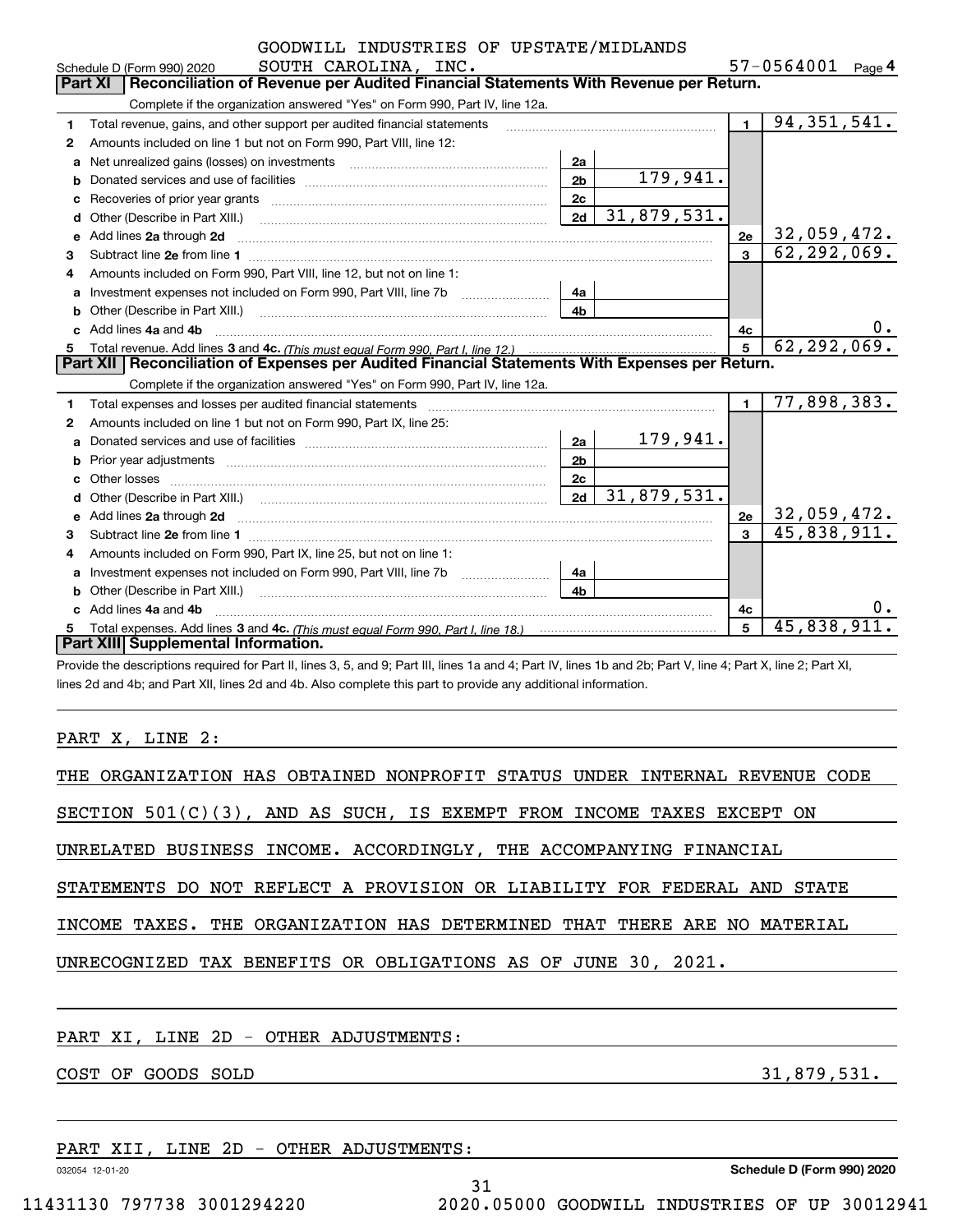|  |                    |  |  |  | GOODWILL INDUSTRIES OF UPSTATE/MIDLANDS<br>SOUTH CAROLINA, INC.                                                                                                                                                                           |  | $57 - 0564001$ Page 5      |  |
|--|--------------------|--|--|--|-------------------------------------------------------------------------------------------------------------------------------------------------------------------------------------------------------------------------------------------|--|----------------------------|--|
|  |                    |  |  |  | Schedule D (Form 990) 2020 SOUTH CAROLINA, INC.<br>Part XIII Supplemental Information <sub>(continued)</sub> Continued State Continued State Continued State Continued State Continued State Continued State Continued State Continued St |  |                            |  |
|  | COST OF GOODS SOLD |  |  |  |                                                                                                                                                                                                                                           |  | 31,879,531.                |  |
|  |                    |  |  |  |                                                                                                                                                                                                                                           |  |                            |  |
|  |                    |  |  |  |                                                                                                                                                                                                                                           |  |                            |  |
|  |                    |  |  |  |                                                                                                                                                                                                                                           |  |                            |  |
|  |                    |  |  |  |                                                                                                                                                                                                                                           |  |                            |  |
|  |                    |  |  |  |                                                                                                                                                                                                                                           |  |                            |  |
|  |                    |  |  |  |                                                                                                                                                                                                                                           |  |                            |  |
|  |                    |  |  |  |                                                                                                                                                                                                                                           |  |                            |  |
|  |                    |  |  |  |                                                                                                                                                                                                                                           |  |                            |  |
|  |                    |  |  |  |                                                                                                                                                                                                                                           |  |                            |  |
|  |                    |  |  |  |                                                                                                                                                                                                                                           |  |                            |  |
|  |                    |  |  |  |                                                                                                                                                                                                                                           |  |                            |  |
|  |                    |  |  |  |                                                                                                                                                                                                                                           |  |                            |  |
|  |                    |  |  |  |                                                                                                                                                                                                                                           |  |                            |  |
|  |                    |  |  |  |                                                                                                                                                                                                                                           |  |                            |  |
|  |                    |  |  |  |                                                                                                                                                                                                                                           |  |                            |  |
|  |                    |  |  |  |                                                                                                                                                                                                                                           |  |                            |  |
|  |                    |  |  |  |                                                                                                                                                                                                                                           |  |                            |  |
|  |                    |  |  |  |                                                                                                                                                                                                                                           |  |                            |  |
|  |                    |  |  |  |                                                                                                                                                                                                                                           |  |                            |  |
|  |                    |  |  |  |                                                                                                                                                                                                                                           |  |                            |  |
|  |                    |  |  |  |                                                                                                                                                                                                                                           |  |                            |  |
|  |                    |  |  |  |                                                                                                                                                                                                                                           |  |                            |  |
|  |                    |  |  |  |                                                                                                                                                                                                                                           |  |                            |  |
|  |                    |  |  |  |                                                                                                                                                                                                                                           |  |                            |  |
|  |                    |  |  |  |                                                                                                                                                                                                                                           |  |                            |  |
|  |                    |  |  |  |                                                                                                                                                                                                                                           |  | Schedule D (Form 990) 2020 |  |

032055 12-01-20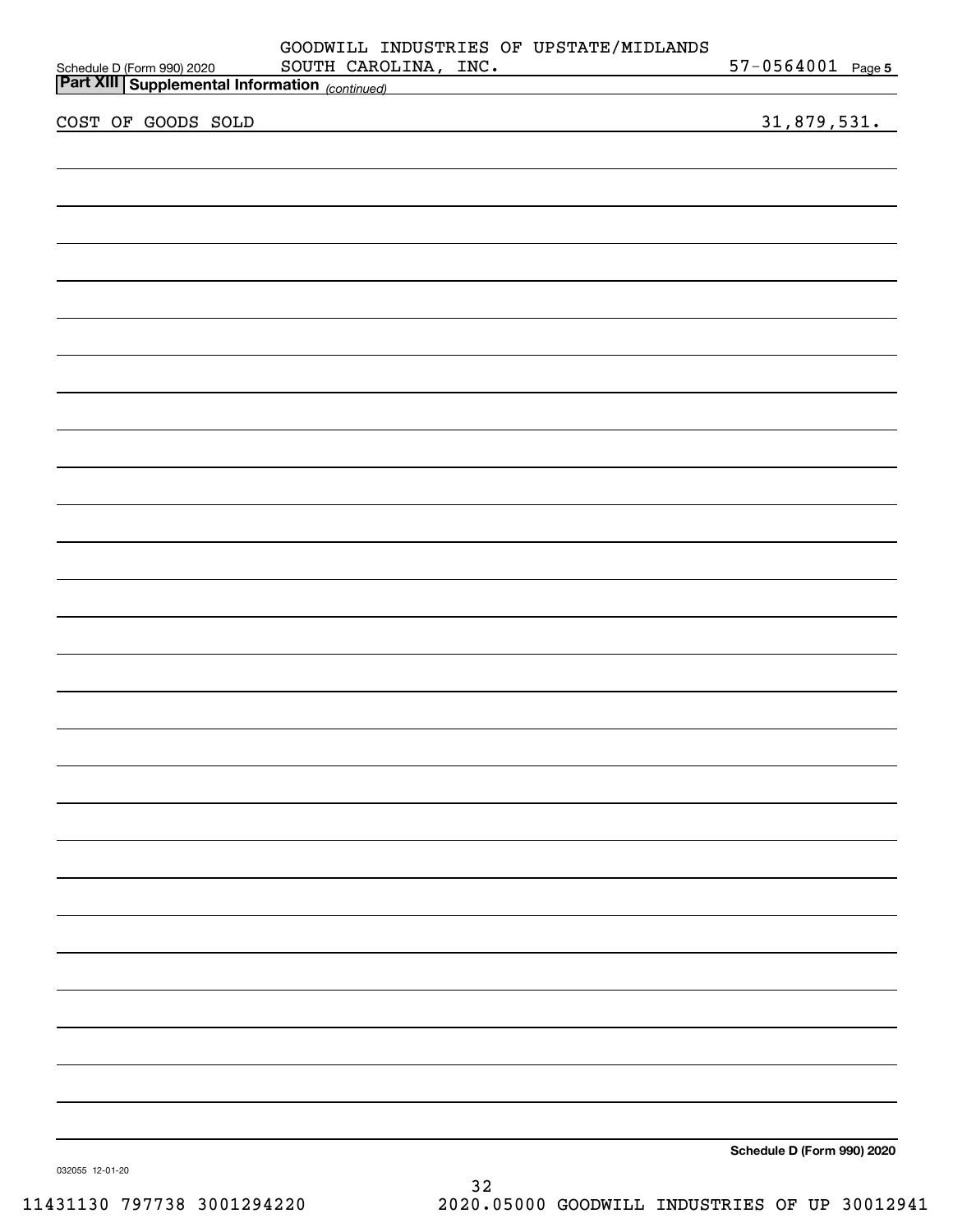| <b>SCHEDULE G</b>                                                                                                                                                         |                                                                                                        | <b>Supplemental Information Regarding Fundraising or Gaming Activities</b>                                                                                                                                                                                                                                                                                                                                                                                                                                                                                                                                     |              |                                                            |                                                       |  |                                                                            | OMB No. 1545-0047                                       |  |
|---------------------------------------------------------------------------------------------------------------------------------------------------------------------------|--------------------------------------------------------------------------------------------------------|----------------------------------------------------------------------------------------------------------------------------------------------------------------------------------------------------------------------------------------------------------------------------------------------------------------------------------------------------------------------------------------------------------------------------------------------------------------------------------------------------------------------------------------------------------------------------------------------------------------|--------------|------------------------------------------------------------|-------------------------------------------------------|--|----------------------------------------------------------------------------|---------------------------------------------------------|--|
| (Form 990 or 990-EZ)                                                                                                                                                      | Complete if the organization answered "Yes" on Form 990, Part IV, line 17, 18, or 19, or if the        |                                                                                                                                                                                                                                                                                                                                                                                                                                                                                                                                                                                                                |              |                                                            |                                                       |  |                                                                            |                                                         |  |
|                                                                                                                                                                           | organization entered more than \$15,000 on Form 990-EZ, line 6a.<br>Attach to Form 990 or Form 990-EZ. |                                                                                                                                                                                                                                                                                                                                                                                                                                                                                                                                                                                                                |              |                                                            |                                                       |  |                                                                            |                                                         |  |
| Department of the Treasury<br>Internal Revenue Service                                                                                                                    |                                                                                                        | Go to www.irs.gov/Form990 for instructions and the latest information.                                                                                                                                                                                                                                                                                                                                                                                                                                                                                                                                         |              |                                                            |                                                       |  |                                                                            | <b>Open to Public</b><br>Inspection                     |  |
| Name of the organization                                                                                                                                                  | 57-0564001                                                                                             | <b>Employer identification number</b>                                                                                                                                                                                                                                                                                                                                                                                                                                                                                                                                                                          |              |                                                            |                                                       |  |                                                                            |                                                         |  |
| Part I                                                                                                                                                                    |                                                                                                        | SOUTH CAROLINA, INC.<br>Fundraising Activities. Complete if the organization answered "Yes" on Form 990, Part IV, line 17. Form 990-EZ filers are not                                                                                                                                                                                                                                                                                                                                                                                                                                                          |              |                                                            |                                                       |  |                                                                            |                                                         |  |
|                                                                                                                                                                           | required to complete this part.                                                                        |                                                                                                                                                                                                                                                                                                                                                                                                                                                                                                                                                                                                                |              |                                                            |                                                       |  |                                                                            |                                                         |  |
| X  <br>Mail solicitations<br>a<br>X<br>b<br>$\mathbf{X}$<br>Phone solicitations<br>c<br>In-person solicitations<br>d<br>compensated at least \$5,000 by the organization. | Internet and email solicitations                                                                       | 1 Indicate whether the organization raised funds through any of the following activities. Check all that apply.<br>$f\left[\frac{X}{X}\right]$ Solicitation of government grants<br>$g\mid X$ Special fundraising events<br>2 a Did the organization have a written or oral agreement with any individual (including officers, directors, trustees, or<br>key employees listed in Form 990, Part VII) or entity in connection with professional fundraising services?<br>b If "Yes," list the 10 highest paid individuals or entities (fundraisers) pursuant to agreements under which the fundraiser is to be |              |                                                            | $e$ $\boxed{X}$ Solicitation of non-government grants |  | Yes                                                                        | $\boxed{\text{X}}$ No                                   |  |
| (i) Name and address of individual<br>or entity (fundraiser)                                                                                                              |                                                                                                        | (ii) Activity                                                                                                                                                                                                                                                                                                                                                                                                                                                                                                                                                                                                  | have custody | (iii) Did<br>fundraiser<br>or control of<br>contributions? | (iv) Gross receipts<br>from activity                  |  | (v) Amount paid<br>to (or retained by)<br>fundraiser<br>listed in col. (i) | (vi) Amount paid<br>to (or retained by)<br>organization |  |
| NATIONAL CHARITY CARS - P.O.                                                                                                                                              |                                                                                                        |                                                                                                                                                                                                                                                                                                                                                                                                                                                                                                                                                                                                                | Yes          | No                                                         |                                                       |  |                                                                            |                                                         |  |
| BOX 90967, WASHINGTON, DC                                                                                                                                                 |                                                                                                        | AUTO SALES                                                                                                                                                                                                                                                                                                                                                                                                                                                                                                                                                                                                     |              | X                                                          | 436,020.                                              |  | 258,128.                                                                   | 177,892.                                                |  |
| SMOAK PUBLIC RELATIONS - 105<br>NORTH SPRING STREET SUITE                                                                                                                 |                                                                                                        | <b>RECOGNITION EVENT</b><br>MANAGEMENT                                                                                                                                                                                                                                                                                                                                                                                                                                                                                                                                                                         |              | X                                                          | 0.                                                    |  | 10,814.                                                                    | $-10,814.$                                              |  |
| THE CAMPBELL GROUP - 105                                                                                                                                                  |                                                                                                        |                                                                                                                                                                                                                                                                                                                                                                                                                                                                                                                                                                                                                |              |                                                            |                                                       |  |                                                                            |                                                         |  |
| GINGER LANE, TAYLORS, SC                                                                                                                                                  |                                                                                                        | DIRECT MAIL                                                                                                                                                                                                                                                                                                                                                                                                                                                                                                                                                                                                    |              | X                                                          | $\mathbf{0}$ .                                        |  | 2,480.                                                                     | $-2,480.$                                               |  |
| Total<br>or licensing.<br>SC                                                                                                                                              |                                                                                                        | 3 List all states in which the organization is registered or licensed to solicit contributions or has been notified it is exempt from registration                                                                                                                                                                                                                                                                                                                                                                                                                                                             |              |                                                            | 436,020.                                              |  | 271,422                                                                    | 164,598.                                                |  |
|                                                                                                                                                                           |                                                                                                        |                                                                                                                                                                                                                                                                                                                                                                                                                                                                                                                                                                                                                |              |                                                            |                                                       |  |                                                                            |                                                         |  |
|                                                                                                                                                                           |                                                                                                        |                                                                                                                                                                                                                                                                                                                                                                                                                                                                                                                                                                                                                |              |                                                            |                                                       |  |                                                                            |                                                         |  |
|                                                                                                                                                                           |                                                                                                        |                                                                                                                                                                                                                                                                                                                                                                                                                                                                                                                                                                                                                |              |                                                            |                                                       |  |                                                                            |                                                         |  |
|                                                                                                                                                                           |                                                                                                        |                                                                                                                                                                                                                                                                                                                                                                                                                                                                                                                                                                                                                |              |                                                            |                                                       |  |                                                                            |                                                         |  |
|                                                                                                                                                                           |                                                                                                        |                                                                                                                                                                                                                                                                                                                                                                                                                                                                                                                                                                                                                |              |                                                            |                                                       |  |                                                                            |                                                         |  |
|                                                                                                                                                                           |                                                                                                        |                                                                                                                                                                                                                                                                                                                                                                                                                                                                                                                                                                                                                |              |                                                            |                                                       |  |                                                                            |                                                         |  |
|                                                                                                                                                                           |                                                                                                        |                                                                                                                                                                                                                                                                                                                                                                                                                                                                                                                                                                                                                |              |                                                            |                                                       |  |                                                                            |                                                         |  |
|                                                                                                                                                                           |                                                                                                        |                                                                                                                                                                                                                                                                                                                                                                                                                                                                                                                                                                                                                |              |                                                            |                                                       |  |                                                                            |                                                         |  |
|                                                                                                                                                                           |                                                                                                        |                                                                                                                                                                                                                                                                                                                                                                                                                                                                                                                                                                                                                |              |                                                            |                                                       |  |                                                                            |                                                         |  |

LHA For Paperwork Reduction Act Notice, see the Instructions for Form 990 or 990-EZ. Schedule G (Form 990 or 990-EZ) 2020 SEE PART IV FOR CONTINUATIONS

032081 11-25-20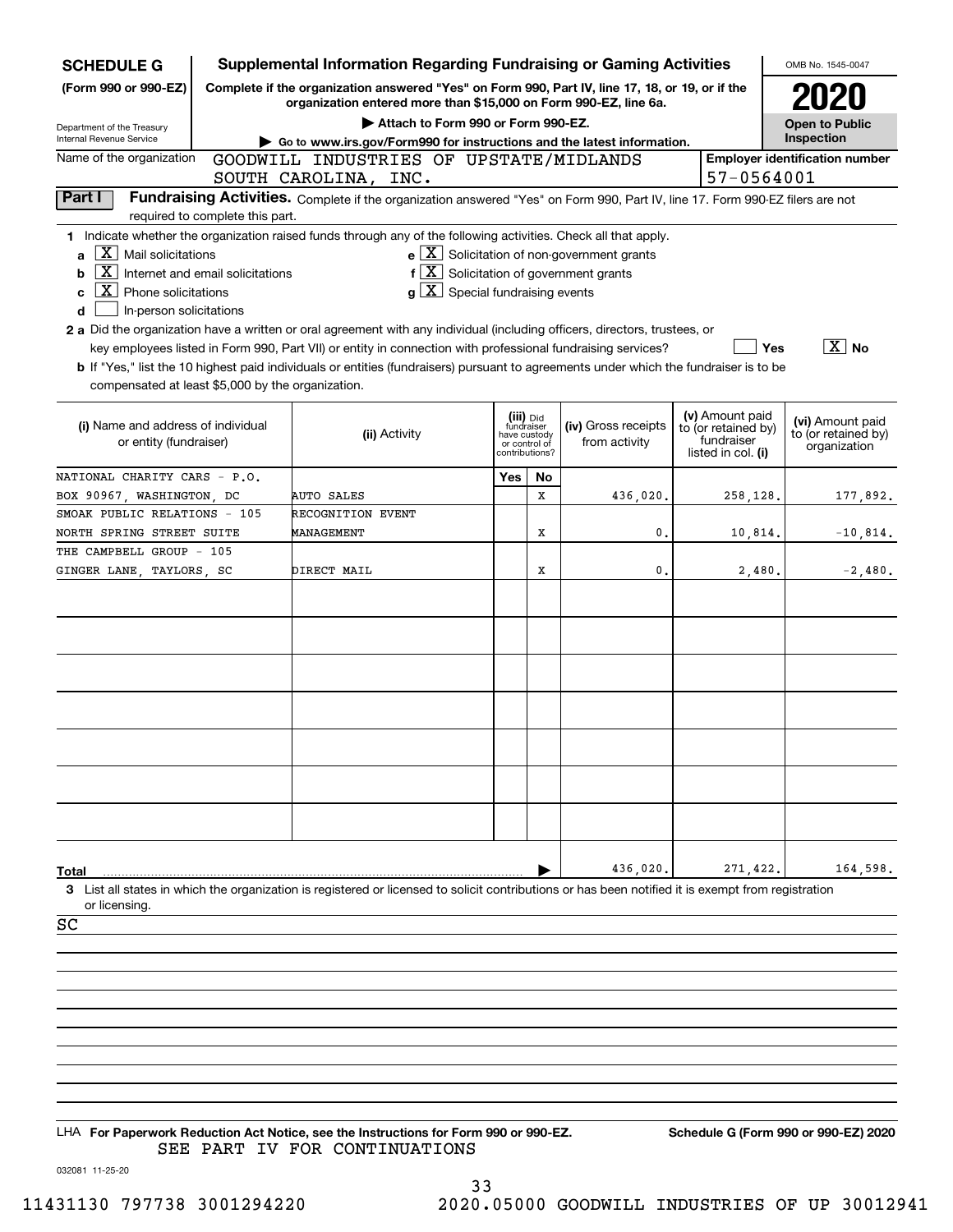## Schedule G (Form 990 or 990-EZ) 2020 Page SOUTH CAROLINA, INC. 57-0564001 GOODWILL INDUSTRIES OF UPSTATE/MIDLANDS

**2**

|  | <b>Part II</b> Fundraising Events. Complete if the organization answered "Yes" on Form 990, Part IV, line 18, or reported more than \$15,000 |  |  |  |
|--|----------------------------------------------------------------------------------------------------------------------------------------------|--|--|--|
|  | of fundraising event contributions and gross income on Form 990-EZ, lines 1 and 6b. List events with gross receipts greater than \$5,000.    |  |  |  |
|  |                                                                                                                                              |  |  |  |

|                 |    |                                                                                                                                                                                                                                      | (a) Event $#1$ | $(b)$ Event #2           | (c) Other events | (d) Total events           |
|-----------------|----|--------------------------------------------------------------------------------------------------------------------------------------------------------------------------------------------------------------------------------------|----------------|--------------------------|------------------|----------------------------|
|                 |    |                                                                                                                                                                                                                                      | VIRTUAL        | <b>VETERANS</b>          | <b>NONE</b>      | (add col. (a) through      |
|                 |    |                                                                                                                                                                                                                                      |                | BRIDGE BUILDWEEK AWARENE |                  |                            |
|                 |    |                                                                                                                                                                                                                                      | (event type)   | (event type)             | (total number)   | col. (c)                   |
| Revenue         |    |                                                                                                                                                                                                                                      |                |                          |                  |                            |
|                 | 1. |                                                                                                                                                                                                                                      | 4,597.         | 2,500.                   |                  | 7,097.                     |
|                 |    |                                                                                                                                                                                                                                      |                |                          |                  |                            |
|                 |    |                                                                                                                                                                                                                                      |                |                          |                  |                            |
|                 |    |                                                                                                                                                                                                                                      |                |                          |                  |                            |
|                 |    | 3 Gross income (line 1 minus line 2)                                                                                                                                                                                                 | 4,597.         | 2,500.                   |                  | 7,097.                     |
|                 |    |                                                                                                                                                                                                                                      |                |                          |                  |                            |
|                 |    |                                                                                                                                                                                                                                      |                |                          |                  |                            |
|                 |    |                                                                                                                                                                                                                                      |                |                          |                  |                            |
|                 | 5  |                                                                                                                                                                                                                                      |                |                          |                  |                            |
|                 |    |                                                                                                                                                                                                                                      |                |                          |                  |                            |
|                 | 6  |                                                                                                                                                                                                                                      |                |                          |                  |                            |
| Direct Expenses |    |                                                                                                                                                                                                                                      |                |                          |                  |                            |
|                 |    | 7 Food and beverages                                                                                                                                                                                                                 |                |                          |                  |                            |
|                 |    |                                                                                                                                                                                                                                      |                |                          |                  |                            |
|                 | 8  |                                                                                                                                                                                                                                      |                |                          |                  |                            |
|                 | 9  |                                                                                                                                                                                                                                      |                |                          |                  |                            |
|                 |    | 10 Direct expense summary. Add lines 4 through 9 in column (d)                                                                                                                                                                       |                |                          |                  |                            |
|                 |    | 11 Net income summary. Subtract line 10 from line 3, column (d)                                                                                                                                                                      |                |                          |                  | 7,097.                     |
| <b>Part III</b> |    | Gaming. Complete if the organization answered "Yes" on Form 990, Part IV, line 19, or reported more than                                                                                                                             |                |                          |                  |                            |
|                 |    | \$15,000 on Form 990-EZ, line 6a.                                                                                                                                                                                                    |                |                          |                  |                            |
|                 |    |                                                                                                                                                                                                                                      | (a) Bingo      | (b) Pull tabs/instant    | (c) Other gaming | (d) Total gaming (add      |
| Revenue         |    |                                                                                                                                                                                                                                      |                | bingo/progressive bingo  |                  | col. (a) through col. (c)) |
|                 |    |                                                                                                                                                                                                                                      |                |                          |                  |                            |
|                 |    |                                                                                                                                                                                                                                      |                |                          |                  |                            |
|                 |    |                                                                                                                                                                                                                                      |                |                          |                  |                            |
|                 |    |                                                                                                                                                                                                                                      |                |                          |                  |                            |
|                 |    |                                                                                                                                                                                                                                      |                |                          |                  |                            |
| Direct Expenses | 3  |                                                                                                                                                                                                                                      |                |                          |                  |                            |
|                 |    |                                                                                                                                                                                                                                      |                |                          |                  |                            |
|                 | 4  |                                                                                                                                                                                                                                      |                |                          |                  |                            |
|                 |    |                                                                                                                                                                                                                                      |                |                          |                  |                            |
|                 |    |                                                                                                                                                                                                                                      |                |                          |                  |                            |
|                 |    |                                                                                                                                                                                                                                      | Yes<br>%       | Yes<br>%                 | Yes<br>%         |                            |
|                 | 6. | Volunteer labor                                                                                                                                                                                                                      | No             | No                       | No               |                            |
|                 |    |                                                                                                                                                                                                                                      |                |                          |                  |                            |
|                 | 7  | Direct expense summary. Add lines 2 through 5 in column (d)                                                                                                                                                                          |                |                          |                  |                            |
|                 |    |                                                                                                                                                                                                                                      |                |                          |                  |                            |
|                 | 8  |                                                                                                                                                                                                                                      |                |                          |                  |                            |
|                 |    | Enter the state(s) in which the organization conducts gaming activities:                                                                                                                                                             |                |                          |                  |                            |
| 9               |    |                                                                                                                                                                                                                                      |                |                          |                  | <b>Yes</b><br>No           |
|                 |    | <b>b</b> If "No," explain:                                                                                                                                                                                                           |                |                          |                  |                            |
|                 |    | <u>and the state of the state of the state of the state of the state of the state of the state of the state of the state of the state of the state of the state of the state of the state of the state of the state of the state</u> |                |                          |                  |                            |
|                 |    |                                                                                                                                                                                                                                      |                |                          |                  |                            |
|                 |    |                                                                                                                                                                                                                                      |                |                          |                  |                            |
|                 |    |                                                                                                                                                                                                                                      |                |                          |                  |                            |
|                 |    |                                                                                                                                                                                                                                      |                |                          |                  | Yes<br>No                  |
|                 |    | <b>b</b> If "Yes," explain:                                                                                                                                                                                                          |                |                          |                  |                            |

032082 11-25-20

**Schedule G (Form 990 or 990-EZ) 2020**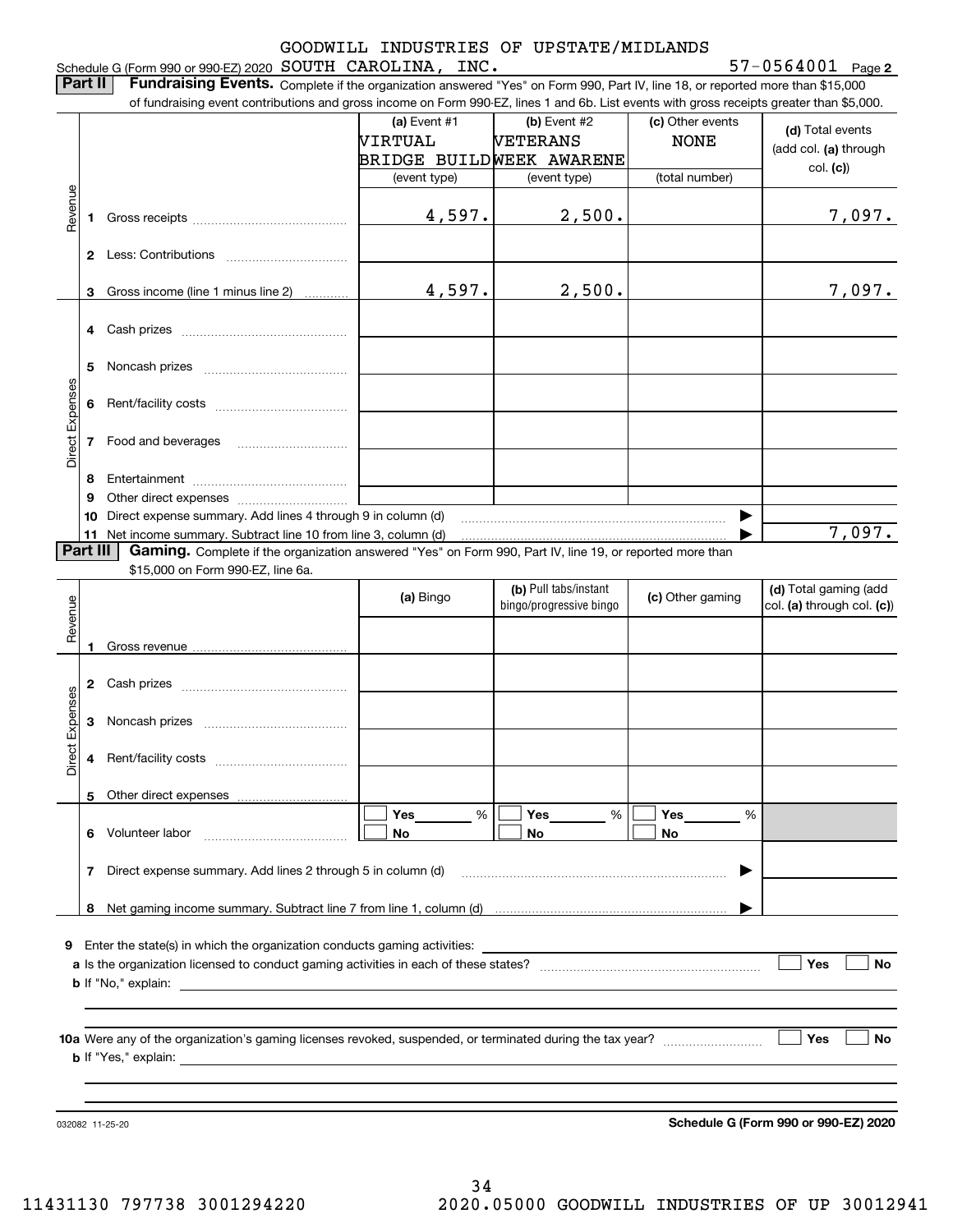|       | GOODWILL INDUSTRIES OF UPSTATE/MIDLANDS<br>57-0564001                                                                                                                                                                                                             |
|-------|-------------------------------------------------------------------------------------------------------------------------------------------------------------------------------------------------------------------------------------------------------------------|
|       | Schedule G (Form 990 or 990-EZ) 2020 SOUTH CAROLINA, INC.<br>Page 3                                                                                                                                                                                               |
|       | Yes<br>No<br>12 Is the organization a grantor, beneficiary or trustee of a trust, or a member of a partnership or other entity formed                                                                                                                             |
|       | Yes<br>No                                                                                                                                                                                                                                                         |
|       | 13 Indicate the percentage of gaming activity conducted in:                                                                                                                                                                                                       |
|       | 13а<br>%                                                                                                                                                                                                                                                          |
|       | 13 <sub>b</sub><br>%<br><b>b</b> An outside facility <b>contained a contained a contained a contained a contained a contained a contained a contained a contact a contact a contact a contact a contact a contact a contact a contact a contact a contact a c</b> |
|       | 14 Enter the name and address of the person who prepares the organization's gaming/special events books and records:                                                                                                                                              |
|       | Name $\blacktriangleright$                                                                                                                                                                                                                                        |
|       |                                                                                                                                                                                                                                                                   |
|       | Yes<br><b>No</b><br>15a Does the organization have a contract with a third party from whom the organization receives gaming revenue?                                                                                                                              |
|       |                                                                                                                                                                                                                                                                   |
|       |                                                                                                                                                                                                                                                                   |
|       | c If "Yes," enter name and address of the third party:                                                                                                                                                                                                            |
|       |                                                                                                                                                                                                                                                                   |
|       |                                                                                                                                                                                                                                                                   |
| 16    | Gaming manager information:                                                                                                                                                                                                                                       |
|       |                                                                                                                                                                                                                                                                   |
|       | Gaming manager compensation > \$                                                                                                                                                                                                                                  |
|       | $Description of services provided$ $\triangleright$                                                                                                                                                                                                               |
|       |                                                                                                                                                                                                                                                                   |
|       | Director/officer<br>Employee<br>Independent contractor                                                                                                                                                                                                            |
|       | <b>17</b> Mandatory distributions:<br>a Is the organization required under state law to make charitable distributions from the gaming proceeds to                                                                                                                 |
|       | Yes<br>No<br>retain the state gaming license?<br><b>b</b> Enter the amount of distributions required under state law to be distributed to other exempt organizations or spent in the                                                                              |
|       | organization's own exempt activities during the tax year $\triangleright$ \$                                                                                                                                                                                      |
|       | <b>Part IV</b><br>Supplemental Information. Provide the explanations required by Part I, line 2b, columns (iii) and (v); and Part III, lines 9, 9b, 10b,<br>15b, 15c, 16, and 17b, as applicable. Also provide any additional information. See instructions.      |
|       |                                                                                                                                                                                                                                                                   |
|       | SCHEDULE G, PART I, LINE 2B, LIST OF TEN HIGHEST PAID FUNDRAISERS:                                                                                                                                                                                                |
|       |                                                                                                                                                                                                                                                                   |
| ( I ) | NAME OF FUNDRAISER: NATIONAL CHARITY CARS                                                                                                                                                                                                                         |
| (I)   | ADDRESS OF FUNDRAISER: P.O. BOX 90967, WASHINGTON, DC<br>20090                                                                                                                                                                                                    |
|       |                                                                                                                                                                                                                                                                   |
| (I)   | NAME OF FUNDRAISER: SMOAK PUBLIC RELATIONS                                                                                                                                                                                                                        |
|       |                                                                                                                                                                                                                                                                   |
| (I)   | ADDRESS OF FUNDRAISER:                                                                                                                                                                                                                                            |
| 105   | NORTH SPRING STREET SUITE 111, GREENVILLE, SC<br>29601                                                                                                                                                                                                            |
|       | Schedule G (Form 990 or 990-EZ) 2020<br>032083 11-25-20<br>35                                                                                                                                                                                                     |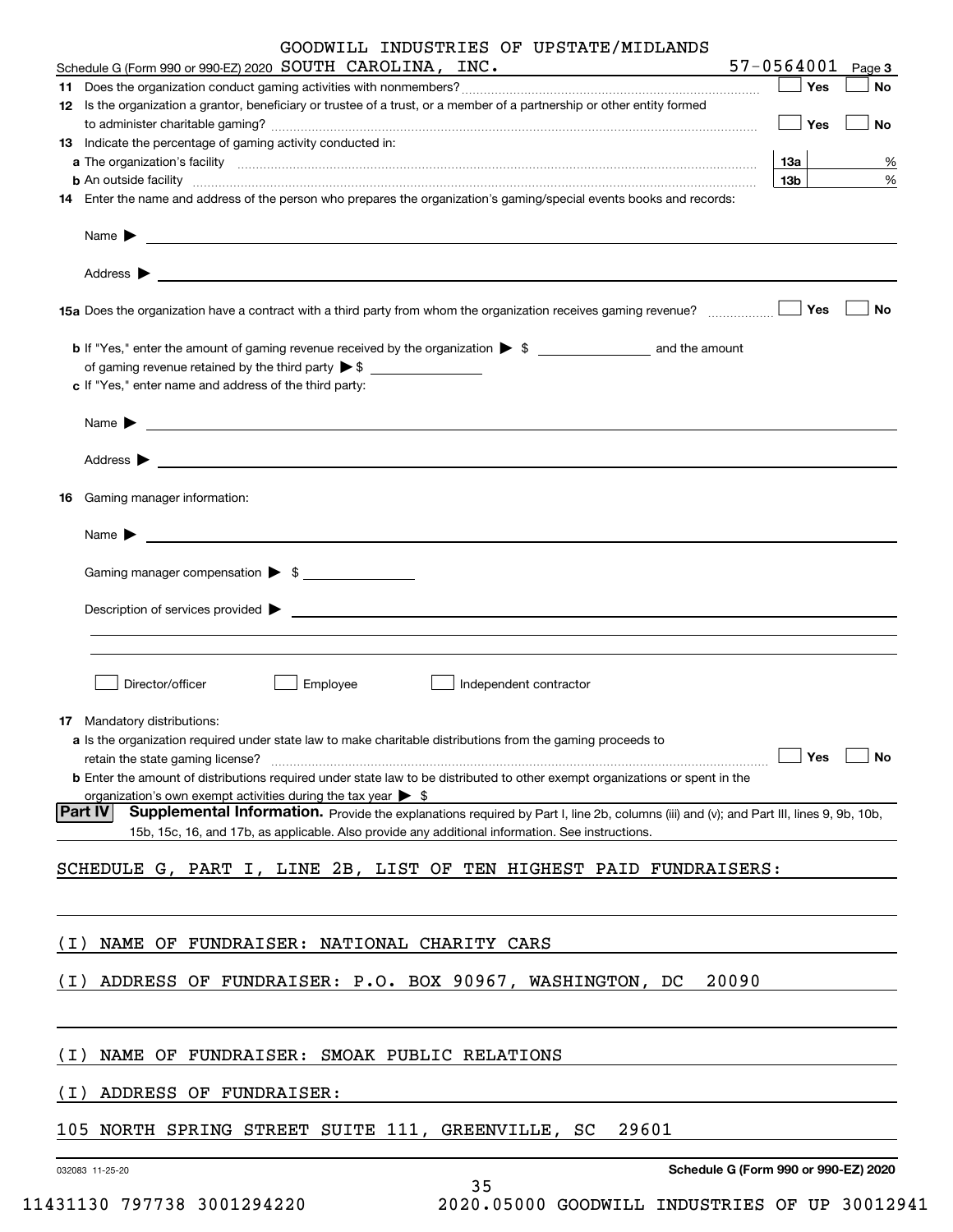| GOODWILL INDUSTRIES OF UPSTATE/MIDLANDS<br>$57 - 0564001$ Page 4<br>SOUTH CAROLINA, INC.<br>Schedule G (Form 990 or 990-EZ) SOUTH CARO:<br><b>Part IV   Supplemental Information</b> (continued) |  |
|--------------------------------------------------------------------------------------------------------------------------------------------------------------------------------------------------|--|
| (I) NAME OF FUNDRAISER: THE CAMPBELL GROUP                                                                                                                                                       |  |
| (I) ADDRESS OF FUNDRAISER: 105 GINGER LANE, TAYLORS, SC 29687                                                                                                                                    |  |
|                                                                                                                                                                                                  |  |
|                                                                                                                                                                                                  |  |
|                                                                                                                                                                                                  |  |
|                                                                                                                                                                                                  |  |
|                                                                                                                                                                                                  |  |
|                                                                                                                                                                                                  |  |
|                                                                                                                                                                                                  |  |
|                                                                                                                                                                                                  |  |
|                                                                                                                                                                                                  |  |
|                                                                                                                                                                                                  |  |
|                                                                                                                                                                                                  |  |
|                                                                                                                                                                                                  |  |
|                                                                                                                                                                                                  |  |
|                                                                                                                                                                                                  |  |
|                                                                                                                                                                                                  |  |
|                                                                                                                                                                                                  |  |
|                                                                                                                                                                                                  |  |
|                                                                                                                                                                                                  |  |
|                                                                                                                                                                                                  |  |
|                                                                                                                                                                                                  |  |
|                                                                                                                                                                                                  |  |
|                                                                                                                                                                                                  |  |
|                                                                                                                                                                                                  |  |
|                                                                                                                                                                                                  |  |
| $\sim$ $\sim$<br>$\sim$                                                                                                                                                                          |  |

**Schedule G (Form 990 or 990-EZ)**

032084 04-01-20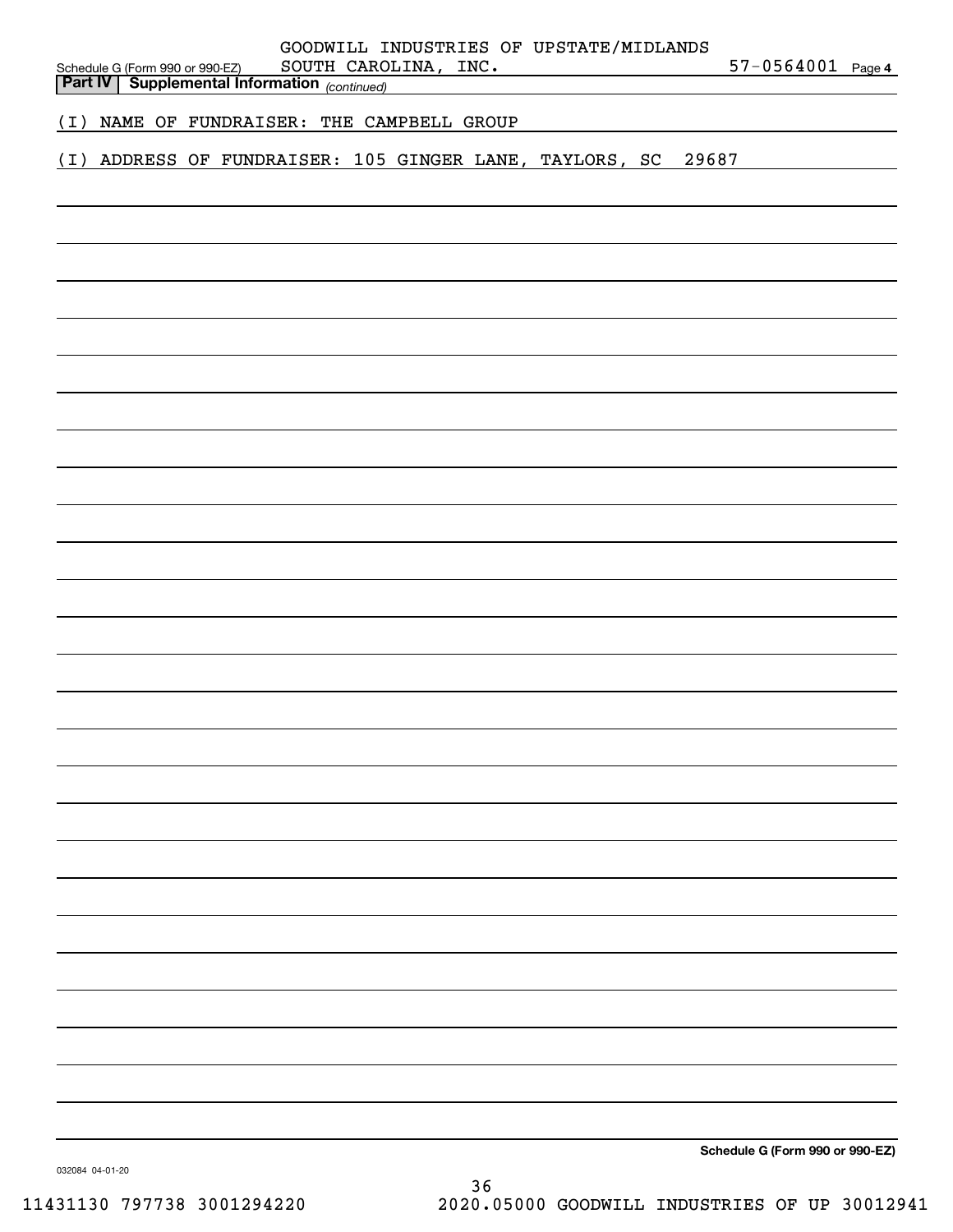| <b>SCHEDULE I</b>                                                             |                                                                                                                                                                                                                                                                                             |                          | <b>Grants and Other Assistance to Organizations,</b> |                             |                                         |                                                                |                                          | OMB No. 1545-0047                                               |  |  |  |
|-------------------------------------------------------------------------------|---------------------------------------------------------------------------------------------------------------------------------------------------------------------------------------------------------------------------------------------------------------------------------------------|--------------------------|------------------------------------------------------|-----------------------------|-----------------------------------------|----------------------------------------------------------------|------------------------------------------|-----------------------------------------------------------------|--|--|--|
| (Form 990)                                                                    | Governments, and Individuals in the United States<br>Complete if the organization answered "Yes" on Form 990, Part IV, line 21 or 22.                                                                                                                                                       |                          |                                                      |                             |                                         |                                                                |                                          |                                                                 |  |  |  |
| Department of the Treasury<br>Internal Revenue Service                        | Attach to Form 990.<br>Go to www.irs.gov/Form990 for the latest information.                                                                                                                                                                                                                |                          |                                                      |                             |                                         |                                                                |                                          |                                                                 |  |  |  |
| Name of the organization                                                      |                                                                                                                                                                                                                                                                                             | SOUTH CAROLINA, INC.     | GOODWILL INDUSTRIES OF UPSTATE/MIDLANDS              |                             |                                         |                                                                |                                          | <b>Employer identification number</b><br>57-0564001             |  |  |  |
| Part I                                                                        | <b>General Information on Grants and Assistance</b>                                                                                                                                                                                                                                         |                          |                                                      |                             |                                         |                                                                |                                          |                                                                 |  |  |  |
| $\mathbf{2}$                                                                  | 1 Does the organization maintain records to substantiate the amount of the grants or assistance, the grantees' eligibility for the grants or assistance, and the selection<br>Describe in Part IV the organization's procedures for monitoring the use of grant funds in the United States. |                          |                                                      |                             |                                         |                                                                |                                          | $\boxed{\text{X}}$ Yes<br>  No                                  |  |  |  |
| Part II                                                                       | Grants and Other Assistance to Domestic Organizations and Domestic Governments. Complete if the organization answered "Yes" on Form 990, Part IV, line 21, for any<br>recipient that received more than \$5,000. Part II can be duplicated if additional space is needed.                   |                          |                                                      |                             |                                         |                                                                |                                          |                                                                 |  |  |  |
|                                                                               | <b>1 (a)</b> Name and address of organization<br>or government                                                                                                                                                                                                                              | $(b)$ EIN                | (c) IRC section<br>(if applicable)                   | (d) Amount of<br>cash grant | (e) Amount of<br>non-cash<br>assistance | (f) Method of<br>valuation (book,<br>FMV, appraisal,<br>other) | (g) Description of<br>noncash assistance | (h) Purpose of grant<br>or assistance                           |  |  |  |
| CAROLINA, INC. - 2150 EAGLE DRIVE<br>BLDG 100 - NORTH CHARLESTON, SC<br>29406 | GOODWILL INDUSTRIES OF LOWER SOUTH                                                                                                                                                                                                                                                          | $57-0632511$ $501(C)(3)$ |                                                      | 205,529.                    | $\mathbf{0}$                            |                                                                |                                          | SENIOR COMMUNITY SERVICE<br>EMPLOYMENT PROGRAM SUB<br>RECIPIENT |  |  |  |
|                                                                               |                                                                                                                                                                                                                                                                                             |                          |                                                      |                             |                                         |                                                                |                                          |                                                                 |  |  |  |
|                                                                               |                                                                                                                                                                                                                                                                                             |                          |                                                      |                             |                                         |                                                                |                                          |                                                                 |  |  |  |
|                                                                               |                                                                                                                                                                                                                                                                                             |                          |                                                      |                             |                                         |                                                                |                                          |                                                                 |  |  |  |
|                                                                               |                                                                                                                                                                                                                                                                                             |                          |                                                      |                             |                                         |                                                                |                                          |                                                                 |  |  |  |
|                                                                               |                                                                                                                                                                                                                                                                                             |                          |                                                      |                             |                                         |                                                                |                                          |                                                                 |  |  |  |
| $\mathbf{2}$                                                                  | Enter total number of section $501(c)(3)$ and government organizations listed in the line 1 table                                                                                                                                                                                           |                          |                                                      |                             |                                         |                                                                |                                          | 1.                                                              |  |  |  |
| 3                                                                             | Enter total number of other organizations listed in the line 1 table                                                                                                                                                                                                                        |                          |                                                      |                             |                                         |                                                                |                                          | 0.                                                              |  |  |  |
|                                                                               | LHA For Paperwork Reduction Act Notice, see the Instructions for Form 990.                                                                                                                                                                                                                  |                          |                                                      |                             |                                         |                                                                |                                          | Schedule I (Form 990) 2020                                      |  |  |  |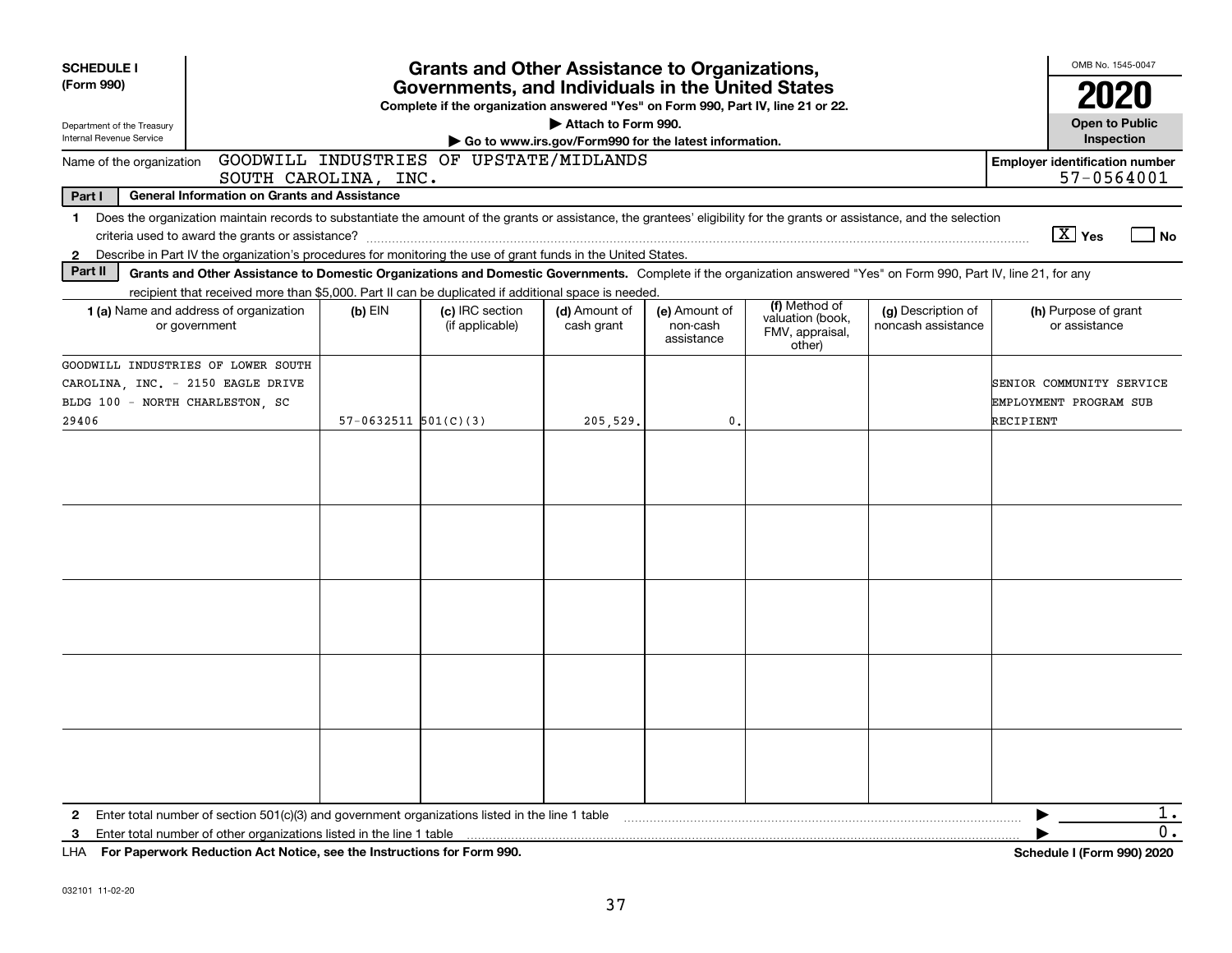Schedule I (Form 990) 2020 **SOUTH CAROLINA, INC.** 5 7-0 5 6 **4** 0 0 1 Page

**2**

**Part III | Grants and Other Assistance to Domestic Individuals. Complete if the organization answered "Yes" on Form 990, Part IV, line 22.** Part III can be duplicated if additional space is needed.

| (a) Type of grant or assistance                 | (b) Number of<br>recipients | (c) Amount of<br>cash grant | (d) Amount of non-<br>cash assistance | (e) Method of valuation<br>(book, FMV, appraisal, other) | (f) Description of noncash assistance |
|-------------------------------------------------|-----------------------------|-----------------------------|---------------------------------------|----------------------------------------------------------|---------------------------------------|
|                                                 |                             |                             |                                       |                                                          |                                       |
| MILESTONE INCENTIVES, TRANSPORTATION, & TUITION |                             |                             |                                       |                                                          | TUITION PAID FOR PARTICIPANTS         |
| FOR JOB SPECIFIC TRAINING                       | 1095                        | 60, 258.                    | 350,565.FMV                           |                                                          | TO ATTEND CLASSES                     |
|                                                 |                             |                             |                                       |                                                          |                                       |
|                                                 |                             |                             |                                       |                                                          |                                       |
|                                                 |                             |                             |                                       |                                                          |                                       |
|                                                 |                             |                             |                                       |                                                          |                                       |
|                                                 |                             |                             |                                       |                                                          |                                       |
|                                                 |                             |                             |                                       |                                                          |                                       |
|                                                 |                             |                             |                                       |                                                          |                                       |
|                                                 |                             |                             |                                       |                                                          |                                       |
|                                                 |                             |                             |                                       |                                                          |                                       |
|                                                 |                             |                             |                                       |                                                          |                                       |
|                                                 |                             |                             |                                       |                                                          |                                       |
|                                                 |                             |                             |                                       |                                                          |                                       |
|                                                 |                             |                             |                                       |                                                          |                                       |
|                                                 |                             |                             |                                       |                                                          |                                       |
|                                                 |                             |                             |                                       |                                                          |                                       |

Part IV | Supplemental Information. Provide the information required in Part I, line 2; Part III, column (b); and any other additional information.

PART I, LINE 2:

EACH GRANT IS ASSIGNED TO A PROGRAM MANAGER WHO IS RESPONSIBLE FOR

FOLLOWING THE GRANT BUDGET AND ACHIEVING THE GOALS SPECIFIED BY THE GRANT

AWARD. GIUMSC DRAWS AND DISBURSES THE GRANT FUNDS ACCORDING TO

SPECIFICATIONS OF THE GRANT AGREEMENT. ALL GRANT AWARDS ARE ASSIGNED A

UNIQUE COST CENTER IN THE GENERAL LEDGER SYSTEM. GIUMSC ALSO MAKES PERIODIC

REPORTS TO THE FUNDING SOURCE AS REQUIRED BY THE GRANT AGREEMENT. GIUMSC

ACCOUNTING STAFF REVIEW GRANT FINANCIAL REPORTS AND BUDGETS WITH PROGRAM

## MANAGERS ON A MONTHLY BASIS. INCENTIVES ARE EARNED BY PARTICIPANTS ONCE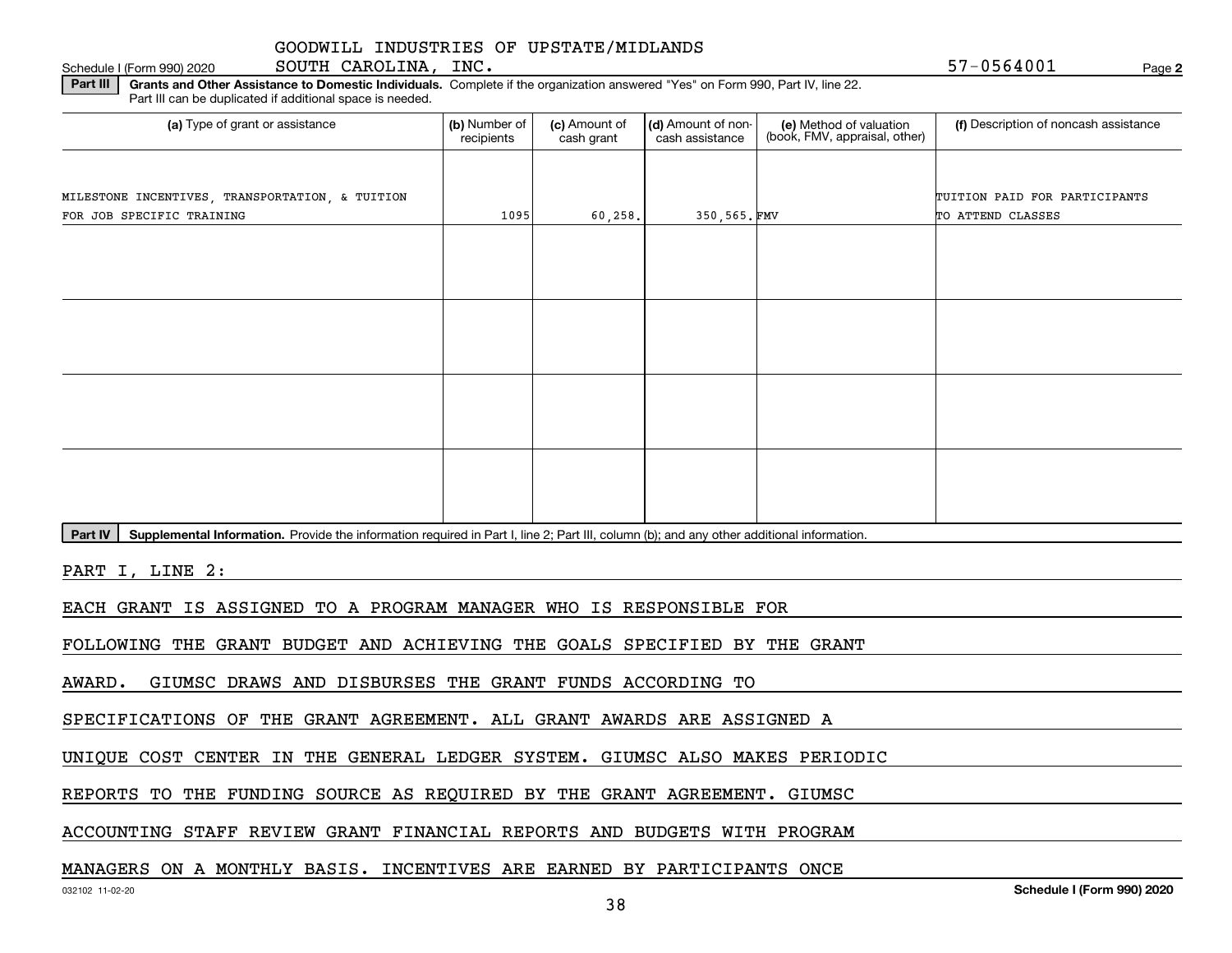| GOODWILL INDUSTRIES OF UPSTATE/MIDLANDS<br>$57 - 0564001$ Page 2<br>SOUTH CAROLINA, INC.<br>Schedule I (Form 990) |
|-------------------------------------------------------------------------------------------------------------------|
| Part IV   Supplemental Information                                                                                |
| CERTAIN MILESTONES ARE REACHED WITHIN EACH PROGRAM. WHEN GIUMSC MAKES                                             |
| SUBAWARDS, AN AGREEMENT IS SIGNED BETWEEN GIUMSC AND THE SUBRECIPIENT. THE                                        |
| AGREEMENT SPECIFIES ALL OF THE REQUIREMENTS OF THE ORIGINAL AWARD AND THE                                         |
| REPORTING REQUIREMENTS OF THE SUBRECIPIENT TO GIUMSC. MONTHLY REPORTS ARE                                         |
| RECEIVED FROM SUBRECIPIENTS, REVIEWED, AND ENTERED INTO THE GENERAL LEDGER                                        |
| SYSTEM WHEN APPROVED. GIUMSC MAKES MONITORING VISITS TO THE SUBRECIPIENTS                                         |
| ANNUALLY TO REVIEW THE PROGRAM OUTCOMES AND FINANCIAL RECORDING OF PROGRAM                                        |
| EXPENDITURES.                                                                                                     |
|                                                                                                                   |
|                                                                                                                   |
|                                                                                                                   |
|                                                                                                                   |
|                                                                                                                   |
|                                                                                                                   |
|                                                                                                                   |
|                                                                                                                   |
|                                                                                                                   |
|                                                                                                                   |
|                                                                                                                   |
|                                                                                                                   |
|                                                                                                                   |
|                                                                                                                   |
|                                                                                                                   |
|                                                                                                                   |
|                                                                                                                   |
|                                                                                                                   |
|                                                                                                                   |

**Schedule I (Form 990)**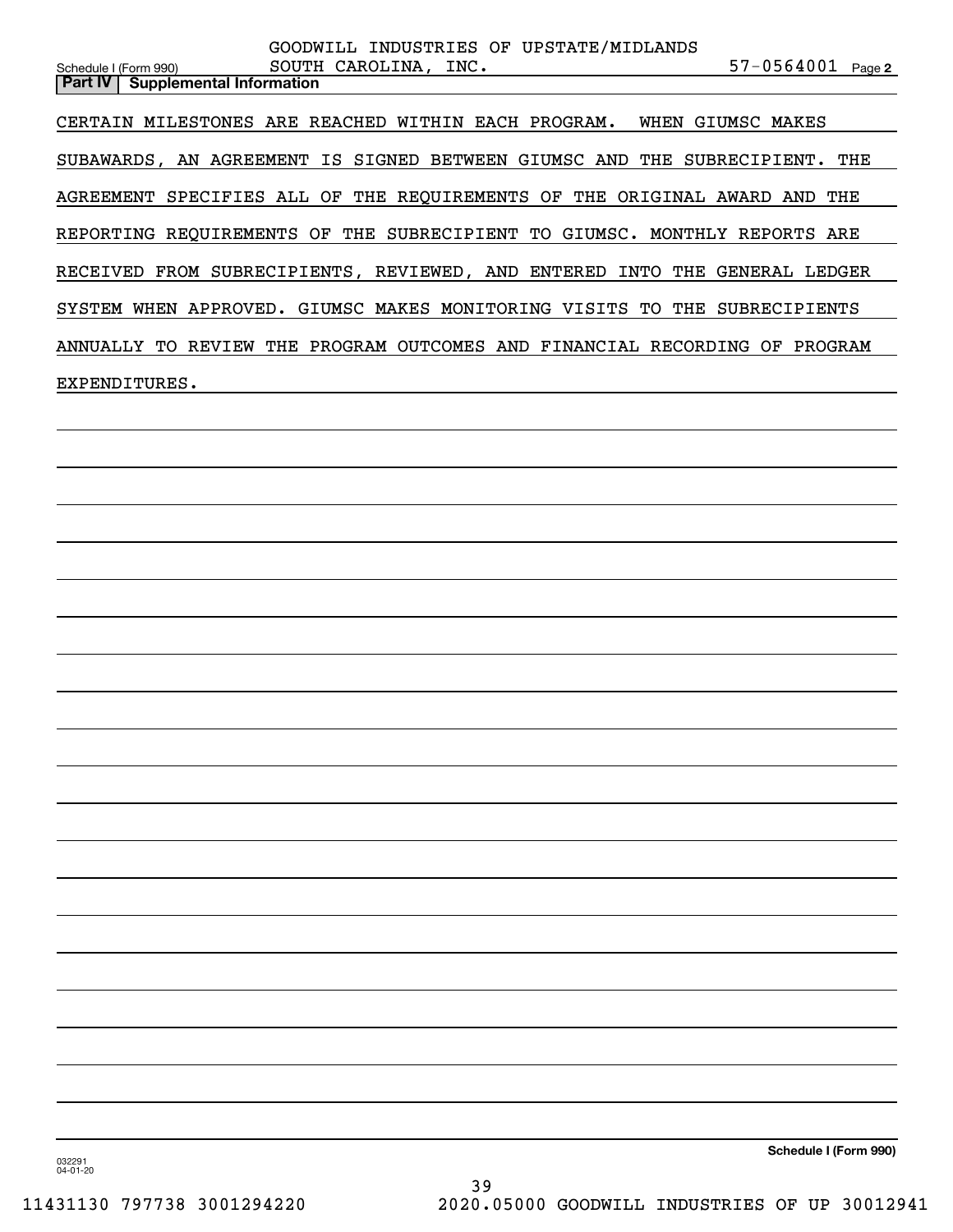|        | <b>SCHEDULE J</b>                                    | <b>Compensation Information</b>                                                                                        | OMB No. 1545-0047                     |     |    |
|--------|------------------------------------------------------|------------------------------------------------------------------------------------------------------------------------|---------------------------------------|-----|----|
|        | (Form 990)                                           | For certain Officers, Directors, Trustees, Key Employees, and Highest                                                  |                                       |     |    |
|        |                                                      | <b>Compensated Employees</b>                                                                                           | 2020                                  |     |    |
|        | Department of the Treasury                           | Complete if the organization answered "Yes" on Form 990, Part IV, line 23.<br>Attach to Form 990.                      | <b>Open to Public</b>                 |     |    |
|        | Internal Revenue Service                             | Go to www.irs.gov/Form990 for instructions and the latest information.                                                 | Inspection                            |     |    |
|        | Name of the organization                             | GOODWILL INDUSTRIES OF UPSTATE/MIDLANDS                                                                                | <b>Employer identification number</b> |     |    |
|        |                                                      | SOUTH CAROLINA, INC.                                                                                                   | 57-0564001                            |     |    |
| Part I |                                                      | <b>Questions Regarding Compensation</b>                                                                                |                                       |     |    |
|        |                                                      |                                                                                                                        |                                       | Yes | No |
|        |                                                      | Check the appropriate box(es) if the organization provided any of the following to or for a person listed on Form 990, |                                       |     |    |
|        |                                                      | Part VII, Section A, line 1a. Complete Part III to provide any relevant information regarding these items.             |                                       |     |    |
|        | First-class or charter travel                        | Housing allowance or residence for personal use                                                                        |                                       |     |    |
|        | Travel for companions                                | Payments for business use of personal residence                                                                        |                                       |     |    |
|        |                                                      | Health or social club dues or initiation fees<br>Tax indemnification and gross-up payments                             |                                       |     |    |
|        |                                                      | Discretionary spending account<br>Personal services (such as maid, chauffeur, chef)                                    |                                       |     |    |
|        |                                                      |                                                                                                                        |                                       |     |    |
|        |                                                      | <b>b</b> If any of the boxes on line 1a are checked, did the organization follow a written policy regarding payment or |                                       |     |    |
|        |                                                      | reimbursement or provision of all of the expenses described above? If "No," complete Part III to explain               | 1b                                    |     |    |
| 2      |                                                      | Did the organization require substantiation prior to reimbursing or allowing expenses incurred by all directors,       |                                       |     |    |
|        |                                                      |                                                                                                                        | $\mathbf{2}$                          |     |    |
|        |                                                      |                                                                                                                        |                                       |     |    |
| з      |                                                      | Indicate which, if any, of the following the organization used to establish the compensation of the organization's     |                                       |     |    |
|        |                                                      | CEO/Executive Director. Check all that apply. Do not check any boxes for methods used by a related organization to     |                                       |     |    |
|        |                                                      | establish compensation of the CEO/Executive Director, but explain in Part III.                                         |                                       |     |    |
|        | $X$ Compensation committee                           | $\underline{\mathbf{X}}$ Written employment contract                                                                   |                                       |     |    |
|        |                                                      | $X$ Compensation survey or study<br>Independent compensation consultant                                                |                                       |     |    |
|        | $\boxed{\textbf{X}}$ Form 990 of other organizations | $\boxed{\textbf{X}}$ Approval by the board or compensation committee                                                   |                                       |     |    |
|        |                                                      | During the year, did any person listed on Form 990, Part VII, Section A, line 1a, with respect to the filing           |                                       |     |    |
| 4      |                                                      |                                                                                                                        |                                       |     |    |
|        | organization or a related organization:              | Receive a severance payment or change-of-control payment?                                                              | 4a                                    |     | х  |
| а<br>b |                                                      | Participate in or receive payment from a supplemental nonqualified retirement plan?                                    | 4b                                    |     | X  |
| c      |                                                      | Participate in or receive payment from an equity-based compensation arrangement?                                       | 4c                                    |     | X  |
|        |                                                      | If "Yes" to any of lines 4a-c, list the persons and provide the applicable amounts for each item in Part III.          |                                       |     |    |
|        |                                                      |                                                                                                                        |                                       |     |    |
|        |                                                      | Only section 501(c)(3), 501(c)(4), and 501(c)(29) organizations must complete lines 5-9.                               |                                       |     |    |
|        |                                                      | For persons listed on Form 990, Part VII, Section A, line 1a, did the organization pay or accrue any compensation      |                                       |     |    |
|        | contingent on the revenues of:                       |                                                                                                                        |                                       |     |    |
| a      |                                                      |                                                                                                                        | 5a                                    |     | x  |
|        |                                                      |                                                                                                                        | 5b                                    |     | X  |
|        |                                                      | If "Yes" on line 5a or 5b, describe in Part III.                                                                       |                                       |     |    |
| 6.     |                                                      | For persons listed on Form 990, Part VII, Section A, line 1a, did the organization pay or accrue any compensation      |                                       |     |    |
|        | contingent on the net earnings of:                   |                                                                                                                        |                                       |     |    |
| a      |                                                      |                                                                                                                        | 6a                                    | X   |    |
|        |                                                      |                                                                                                                        | 6b                                    |     | X  |
|        |                                                      | If "Yes" on line 6a or 6b, describe in Part III.                                                                       |                                       |     |    |
|        |                                                      | 7 For persons listed on Form 990, Part VII, Section A, line 1a, did the organization provide any nonfixed payments     |                                       |     |    |
|        |                                                      |                                                                                                                        | 7                                     |     | х  |
| 8      |                                                      | Were any amounts reported on Form 990, Part VII, paid or accrued pursuant to a contract that was subject to the        |                                       |     |    |
|        |                                                      | initial contract exception described in Regulations section 53.4958-4(a)(3)? If "Yes," describe in Part III            | 8                                     |     | х  |
| 9      |                                                      | If "Yes" on line 8, did the organization also follow the rebuttable presumption procedure described in                 |                                       |     |    |
|        | Regulations section 53.4958-6(c)?                    |                                                                                                                        | 9                                     |     |    |
|        |                                                      | LHA For Paperwork Reduction Act Notice, see the Instructions for Form 990.                                             | Schedule J (Form 990) 2020            |     |    |

032111 12-07-20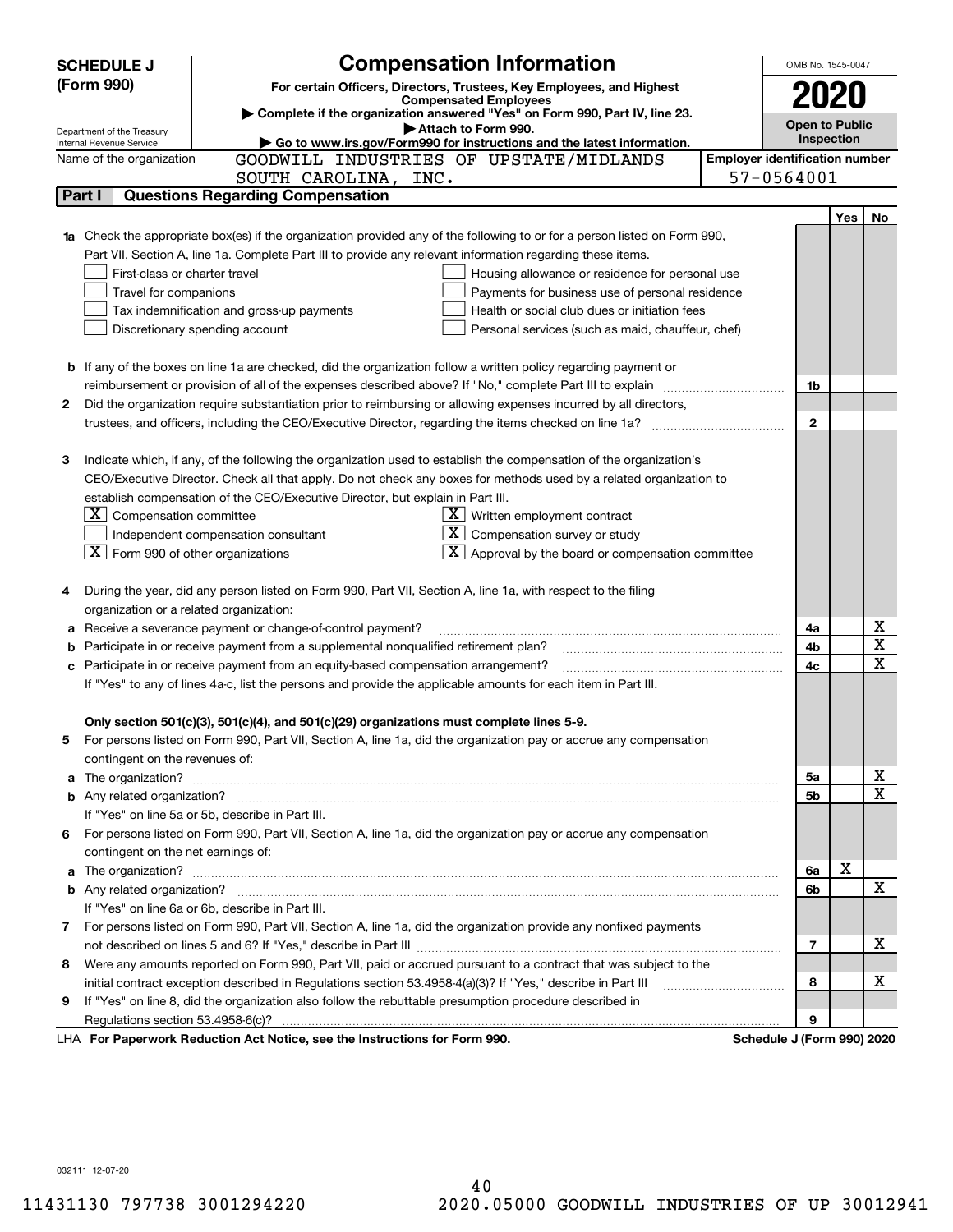SOUTH CAROLINA, INC.

57-0564001

**2**

# **Part II Officers, Directors, Trustees, Key Employees, and Highest Compensated Employees.**  Schedule J (Form 990) 2020 Page Use duplicate copies if additional space is needed.

For each individual whose compensation must be reported on Schedule J, report compensation from the organization on row (i) and from related organizations, described in the instructions, on row (ii). Do not list any individuals that aren't listed on Form 990, Part VII.

**Note:**  The sum of columns (B)(i)-(iii) for each listed individual must equal the total amount of Form 990, Part VII, Section A, line 1a, applicable column (D) and (E) amounts for that individual.

| (A) Name and Title              |      |                          | (B) Breakdown of W-2 and/or 1099-MISC compensation |                                           | (C) Retirement and<br>other deferred | (D) Nontaxable<br>benefits | (E) Total of columns<br>$(B)(i)-(D)$ | (F) Compensation<br>in column (B)         |
|---------------------------------|------|--------------------------|----------------------------------------------------|-------------------------------------------|--------------------------------------|----------------------------|--------------------------------------|-------------------------------------------|
|                                 |      | (i) Base<br>compensation | (ii) Bonus &<br>incentive<br>compensation          | (iii) Other<br>reportable<br>compensation | compensation                         |                            |                                      | reported as deferred<br>on prior Form 990 |
| PATRICK MICHAELS<br>(1)         | (i)  | 274, 142.                | 0.                                                 | $\overline{0}$ .                          | 19,500.                              | 9,047.                     | 302,689.                             | 0.                                        |
| CEO AND PRESIDENT               | (ii) | 0.                       | $\overline{0}$ .                                   | 0.                                        | $\overline{0}$ .                     | $\overline{0}$ .           | $\mathbf 0$ .                        | $\overline{0}$ .                          |
| DARREN WRIGHT<br>(2)            | (i)  | 171,979.                 | $\overline{0}$ .                                   | 0.                                        | 15,773.                              | 28,763.                    | 216, 515.                            | $\overline{0}$ .                          |
| OPERATIONS<br>$VP -$            | (ii) | 0.                       | 0.                                                 | 0.                                        | 0.                                   | 0.                         | 0.                                   | $\overline{0}$ .                          |
| RACHEL PUTNAM<br>(3)            | (i)  | 152, 517.                | $\overline{0}$ .                                   | $\overline{0}$ .                          | 13,478.                              | 9,908.                     | 175,903.                             | $\overline{0}$ .                          |
| VP - MISSION & PEOPLE           | (ii) | $\overline{0}$ .         | $\overline{0}$ .                                   | $\overline{0}$ .                          | $\overline{0}$ .                     | 0.                         | $\overline{0}$ .                     | $\overline{0}$ .                          |
| MIKE ADAMS<br>(4)               | (i)  | 160, 202.                | $\overline{0}$ .                                   | $\overline{0}$ .                          | 13,887.                              | 1,264.                     | 175, 353.                            | $\overline{0}$ .                          |
| BUSINESS DEV . / GOV.<br>$VP -$ | (ii) | $\overline{0}$ .         | $\overline{0}$ .                                   | $\overline{0}$ .                          | 0.                                   | $0$ .                      | $\overline{0}$ .                     | $\overline{0}$ .                          |
|                                 | (i)  |                          |                                                    |                                           |                                      |                            |                                      |                                           |
|                                 | (ii) |                          |                                                    |                                           |                                      |                            |                                      |                                           |
|                                 | (i)  |                          |                                                    |                                           |                                      |                            |                                      |                                           |
|                                 | (ii) |                          |                                                    |                                           |                                      |                            |                                      |                                           |
|                                 | (i)  |                          |                                                    |                                           |                                      |                            |                                      |                                           |
|                                 | (ii) |                          |                                                    |                                           |                                      |                            |                                      |                                           |
|                                 | (i)  |                          |                                                    |                                           |                                      |                            |                                      |                                           |
|                                 | (ii) |                          |                                                    |                                           |                                      |                            |                                      |                                           |
|                                 | (i)  |                          |                                                    |                                           |                                      |                            |                                      |                                           |
|                                 | (ii) |                          |                                                    |                                           |                                      |                            |                                      |                                           |
|                                 | (i)  |                          |                                                    |                                           |                                      |                            |                                      |                                           |
|                                 | (ii) |                          |                                                    |                                           |                                      |                            |                                      |                                           |
|                                 | (i)  |                          |                                                    |                                           |                                      |                            |                                      |                                           |
|                                 | (ii) |                          |                                                    |                                           |                                      |                            |                                      |                                           |
|                                 | (i)  |                          |                                                    |                                           |                                      |                            |                                      |                                           |
|                                 | (ii) |                          |                                                    |                                           |                                      |                            |                                      |                                           |
|                                 | (i)  |                          |                                                    |                                           |                                      |                            |                                      |                                           |
|                                 | (ii) |                          |                                                    |                                           |                                      |                            |                                      |                                           |
|                                 | (i)  |                          |                                                    |                                           |                                      |                            |                                      |                                           |
|                                 | (ii) |                          |                                                    |                                           |                                      |                            |                                      |                                           |
|                                 | (i)  |                          |                                                    |                                           |                                      |                            |                                      |                                           |
|                                 | (ii) |                          |                                                    |                                           |                                      |                            |                                      |                                           |
|                                 | (i)  |                          |                                                    |                                           |                                      |                            |                                      |                                           |
|                                 | (ii) |                          |                                                    |                                           |                                      |                            |                                      |                                           |

**Schedule J (Form 990) 2020**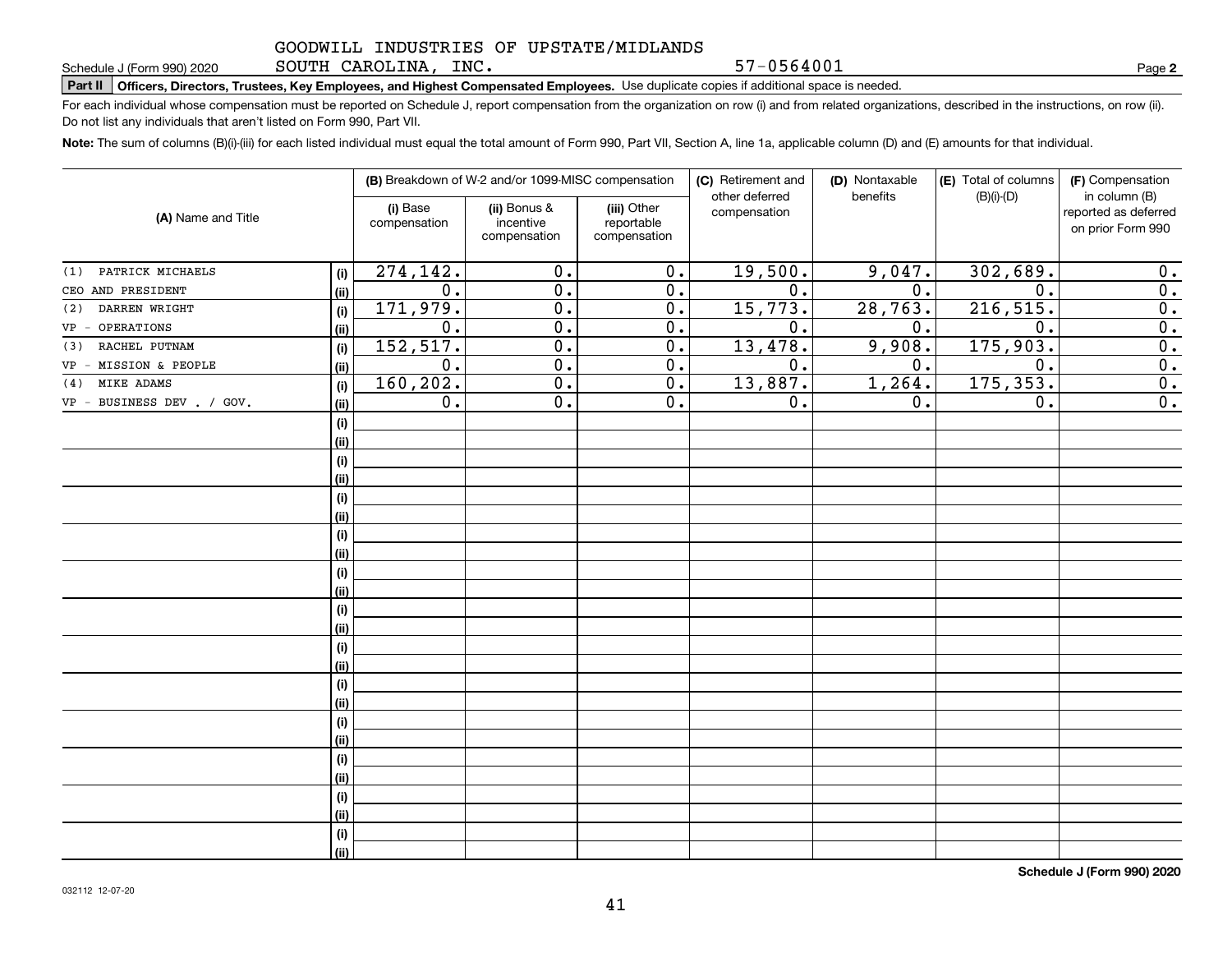### **Part III Supplemental Information**

Schedule J (Form 990) 2020 SOUTH CAROLINA, INC.<br>
Part III Supplemental Information<br>
Provide the information, explanation, or descriptions required for Part I, lines 1a, 1b, 3, 4a, 4b, 4c, 5a, 5b, 6a, 6b, 7, and 8, and for

### PART I, LINE 6:

IF A KEY EMPLOYEE REFERENCED ON SCHEDULE J MEETS SPECIFIC CRITERIA, THEY

MAY BE ELIGIBLE FOR VARIABLE COMPENSATION. HOWEVER FOR THE INDIVIDUAL TO

BE ELIGIBLE, THE ORGANIZATION MUST FIRST MEET AGGRESSIVE GOALS SET FORTH IN

THE EXECUTIVE INCENTIVE PLAN WHICH INCLUDE:

1.) EXPENSE: REVENUE RATIO

2.) SAFETY INCIDENT RATE

3.) STRATEGIC PLAN PERFORMANCE

4.) MISSION: PLACEMENTS

5.) MISSION: INTERNAL PROMOTIONS

PAGE 2, PART II

COMPENSATION REPORTED FOR KEY EMPLOYEES ON SCHEDULE J IS TAKEN FROM THE

### 2020 W2.

THIS COMPENSATION PERIOD INCLUDED SIGNIFICANT IMPACTS RESULTING FROM

THE COVID PANDEMIC, INCLUDING TEMPORARY SALARY REDUCTIONS EXPERIENCED

BY KEY EMPLOYEES LISTED ON SCHEDULE J RANGING FROM 8% TO 30%.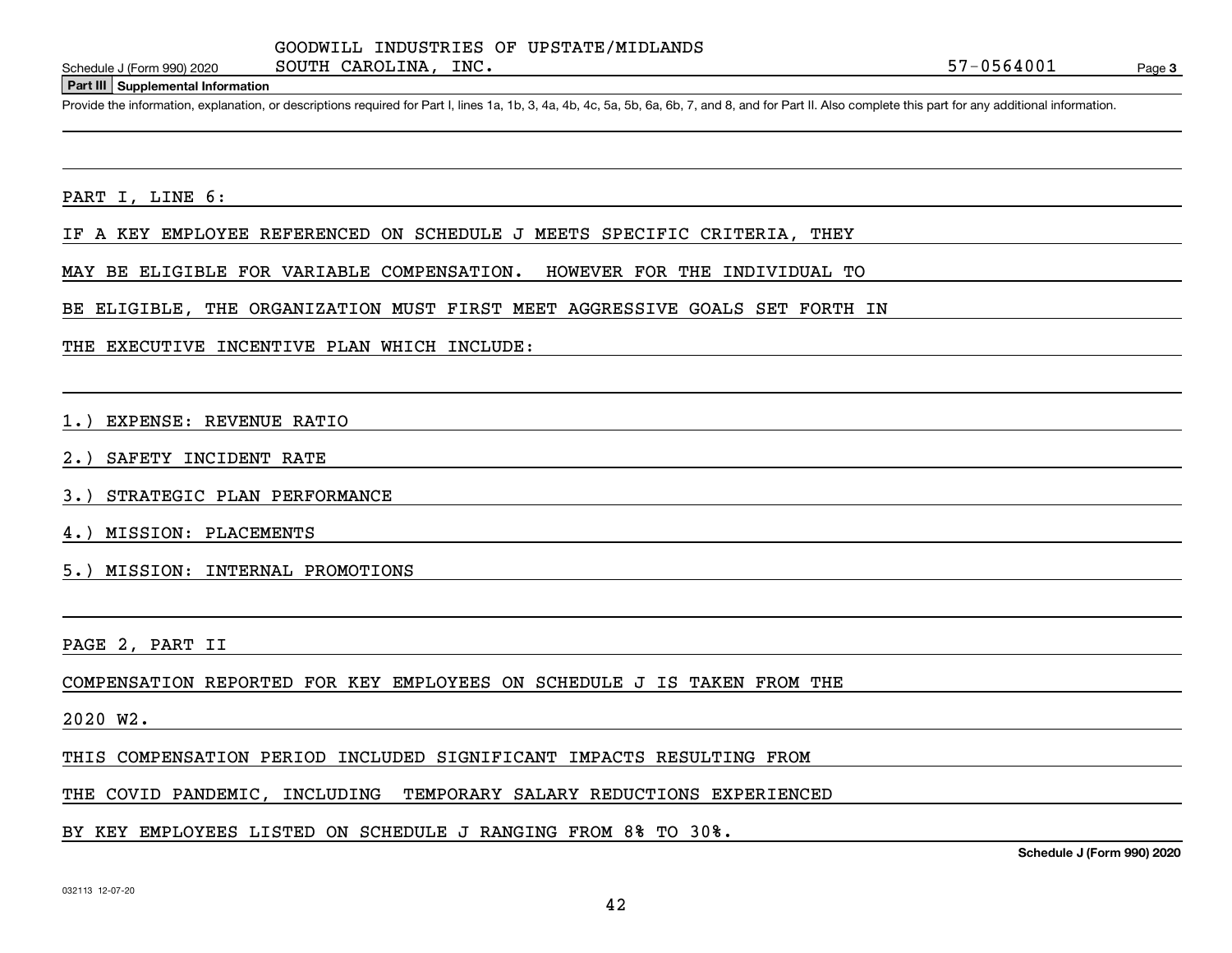### **Part III Supplemental Information**

Schedule J (Form 990) 2020 SOUTH CAROLINA, INC.<br>
Part III Supplemental Information<br>
Provide the information, explanation, or descriptions required for Part I, lines 1a, 1b, 3, 4a, 4b, 4c, 5a, 5b, 6a, 6b, 7, and 8, and for

# ADDITIONALLY, KEY EMPLOYEES LISTED ON SCHEDULE J DID NOT RECEIVE ANY

SOUTH CAROLINA, INC.

### INCENTIVE OR VARIABLE COMPENSATION DURING THE W2 REPORTING PERIOD OR

# THE 2020-2021 FISCAL YEAR.

**Schedule J (Form 990) 2020**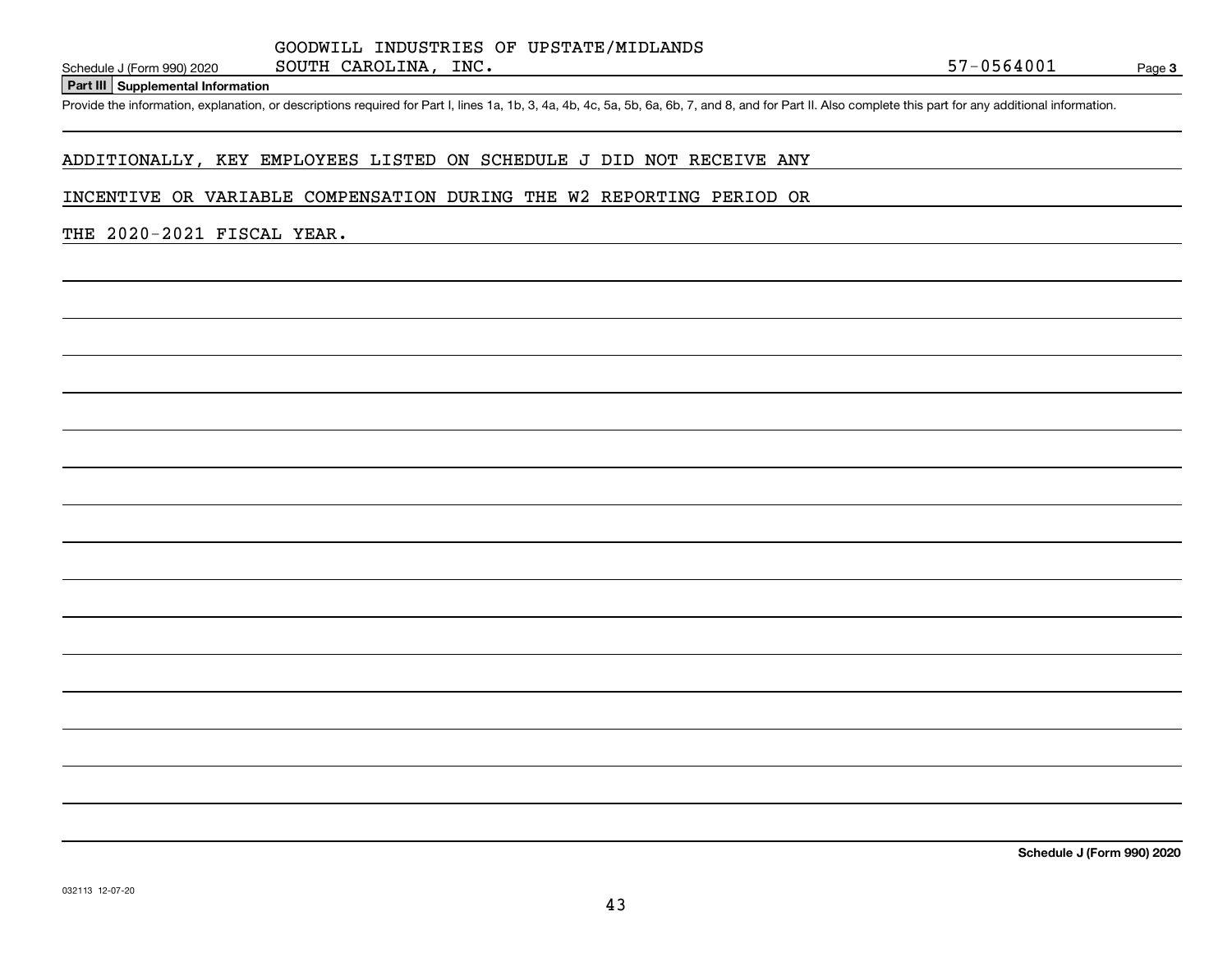|              | <b>SCHEDULE K</b>                                      |                                                                             |                                                                                                             | <b>Supplemental Information on Tax-Exempt Bonds</b>      |                 |            |                  |               |                                       |    |             | OMB No. 1545-0047 |                                       |            |           |  |  |
|--------------|--------------------------------------------------------|-----------------------------------------------------------------------------|-------------------------------------------------------------------------------------------------------------|----------------------------------------------------------|-----------------|------------|------------------|---------------|---------------------------------------|----|-------------|-------------------|---------------------------------------|------------|-----------|--|--|
| (Form 990)   |                                                        |                                                                             | Complete if the organization answered "Yes" on Form 990, Part IV, line 24a. Provide descriptions,           |                                                          |                 |            |                  |               |                                       |    |             |                   | 2020                                  |            |           |  |  |
|              | Department of the Treasury<br>Internal Revenue Service |                                                                             | Attach to Form 990. $\triangleright$ Go to www.irs.gov/Form990 for instructions and the latest information. | explanations, and any additional information in Part VI. |                 |            |                  |               |                                       |    |             |                   | Open to Public<br>Inspection          |            |           |  |  |
|              | Name of the organization                               | GOODWILL INDUSTRIES OF UPSTATE/MIDLANDS                                     |                                                                                                             |                                                          |                 |            |                  |               |                                       |    |             |                   | <b>Employer identification number</b> |            |           |  |  |
|              |                                                        | SOUTH CAROLINA, INC.                                                        |                                                                                                             |                                                          |                 |            |                  |               |                                       |    |             | 57-0564001        |                                       |            |           |  |  |
| Part I       | <b>Bond Issues</b>                                     |                                                                             | SEE PART VI FOR COLUMNS                                                                                     |                                                          | $(A)$ AND       | (F)        |                  | CONTINUATIONS |                                       |    |             |                   |                                       |            |           |  |  |
|              |                                                        | (a) Issuer name                                                             | (b) Issuer EIN                                                                                              | $(c)$ CUSIP $#$                                          | (d) Date issued |            | (e) Issue price  |               | (f) Description of purpose            |    |             |                   | (g) Defeased (h) On behalf            | (i) Pooled |           |  |  |
|              |                                                        |                                                                             |                                                                                                             |                                                          |                 |            |                  |               |                                       |    |             |                   | of issuer                             |            | financing |  |  |
|              |                                                        |                                                                             |                                                                                                             |                                                          |                 |            |                  |               | Yes                                   | No | Yes I       | No                | Yes                                   | No         |           |  |  |
|              | SOUTH CAROLINA                                         |                                                                             |                                                                                                             |                                                          |                 |            |                  |               |                                       |    |             |                   |                                       |            |           |  |  |
|              |                                                        | A JOBS-ECONOMIC DEVELOPMEN 57-0960018                                       |                                                                                                             | <b>NONE</b>                                              |                 |            |                  |               | 08/29/14 9,530,000. REFUND 2006 ISSUE |    | $\mathbf x$ |                   | X.                                    |            | X         |  |  |
|              | SOUTH CAROLINA                                         |                                                                             |                                                                                                             |                                                          |                 |            |                  | GOODWILL      |                                       |    |             |                   |                                       |            |           |  |  |
|              |                                                        | B JOBS-ECONOMIC DEVELOPMEN 57-0960018                                       |                                                                                                             | <b>NONE</b>                                              |                 |            |                  |               | 10/01/20 5,153,757. INDUSTRIES OF UPP |    | $\mathbf X$ |                   | X.                                    |            | X         |  |  |
|              |                                                        |                                                                             |                                                                                                             |                                                          |                 |            |                  |               |                                       |    |             |                   |                                       |            |           |  |  |
| C            |                                                        |                                                                             |                                                                                                             |                                                          |                 |            |                  |               |                                       |    |             |                   |                                       |            |           |  |  |
|              |                                                        |                                                                             |                                                                                                             |                                                          |                 |            |                  |               |                                       |    |             |                   |                                       |            |           |  |  |
| D            |                                                        |                                                                             |                                                                                                             |                                                          |                 |            |                  |               |                                       |    |             |                   |                                       |            |           |  |  |
| Part II      | <b>Proceeds</b>                                        |                                                                             |                                                                                                             |                                                          |                 |            |                  |               |                                       |    |             |                   |                                       |            |           |  |  |
|              |                                                        |                                                                             |                                                                                                             |                                                          |                 | A          |                  | B             | C                                     |    |             |                   | D                                     |            |           |  |  |
|              | 1 Amount of bonds retired                              |                                                                             |                                                                                                             |                                                          |                 | 4,451,243. |                  |               |                                       |    |             |                   |                                       |            |           |  |  |
| $\mathbf{2}$ |                                                        | Amount of bonds legally defeased                                            |                                                                                                             |                                                          |                 |            |                  |               |                                       |    |             |                   |                                       |            |           |  |  |
| 3            |                                                        |                                                                             |                                                                                                             |                                                          |                 | 9,530,000. |                  | 5, 153, 757.  |                                       |    |             |                   |                                       |            |           |  |  |
| 4            |                                                        |                                                                             |                                                                                                             |                                                          |                 |            |                  |               |                                       |    |             |                   |                                       |            |           |  |  |
| 5            |                                                        |                                                                             |                                                                                                             |                                                          |                 |            |                  |               |                                       |    |             |                   |                                       |            |           |  |  |
| 6            | Proceeds in refunding escrows                          |                                                                             |                                                                                                             |                                                          |                 |            |                  |               |                                       |    |             |                   |                                       |            |           |  |  |
| <b>7</b>     | Issuance costs from proceeds                           |                                                                             |                                                                                                             |                                                          |                 |            |                  |               |                                       |    |             |                   |                                       |            |           |  |  |
| 8            |                                                        | Credit enhancement from proceeds                                            |                                                                                                             |                                                          |                 |            |                  |               |                                       |    |             |                   |                                       |            |           |  |  |
| 9            |                                                        | Working capital expenditures from proceeds                                  |                                                                                                             |                                                          |                 |            |                  |               |                                       |    |             |                   |                                       |            |           |  |  |
| 10           |                                                        |                                                                             |                                                                                                             |                                                          |                 |            |                  |               |                                       |    |             |                   |                                       |            |           |  |  |
| 11           | Other spent proceeds                                   |                                                                             |                                                                                                             |                                                          |                 | 9,530,000. |                  |               |                                       |    |             |                   |                                       |            |           |  |  |
| 12           | Other unspent proceeds                                 |                                                                             |                                                                                                             |                                                          |                 |            |                  |               |                                       |    |             |                   |                                       |            |           |  |  |
| 13           |                                                        |                                                                             |                                                                                                             |                                                          |                 | 2007       |                  |               |                                       |    |             |                   |                                       |            |           |  |  |
|              |                                                        |                                                                             |                                                                                                             |                                                          | Yes             | No         | <b>Yes</b>       | No            | Yes                                   | No |             | Yes               |                                       | No         |           |  |  |
| 14           |                                                        | Were the bonds issued as part of a refunding issue of tax-exempt bonds (or, |                                                                                                             |                                                          |                 |            |                  |               |                                       |    |             |                   |                                       |            |           |  |  |
|              |                                                        | if issued prior to 2018, a current refunding issue)?                        |                                                                                                             |                                                          | X               |            | x                |               |                                       |    |             |                   |                                       |            |           |  |  |
| 15           |                                                        | Were the bonds issued as part of a refunding issue of taxable bonds (or, if |                                                                                                             |                                                          |                 |            |                  |               |                                       |    |             |                   |                                       |            |           |  |  |
|              |                                                        |                                                                             |                                                                                                             |                                                          | X               |            | X<br>$\mathbf x$ |               |                                       |    |             |                   |                                       |            |           |  |  |
| 16           |                                                        | Has the final allocation of proceeds been made?                             |                                                                                                             |                                                          | X               |            |                  |               |                                       |    |             |                   |                                       |            |           |  |  |
| 17           |                                                        | Does the organization maintain adequate books and records to support the    |                                                                                                             |                                                          | X               |            |                  | $\mathbf X$   |                                       |    |             |                   |                                       |            |           |  |  |
|              | final allocation of proceeds?                          |                                                                             |                                                                                                             |                                                          |                 |            |                  |               |                                       |    |             |                   |                                       |            |           |  |  |

**For Paperwork Reduction Act Notice, see the Instructions for Form 990. Schedule K (Form 990) 2020** LHA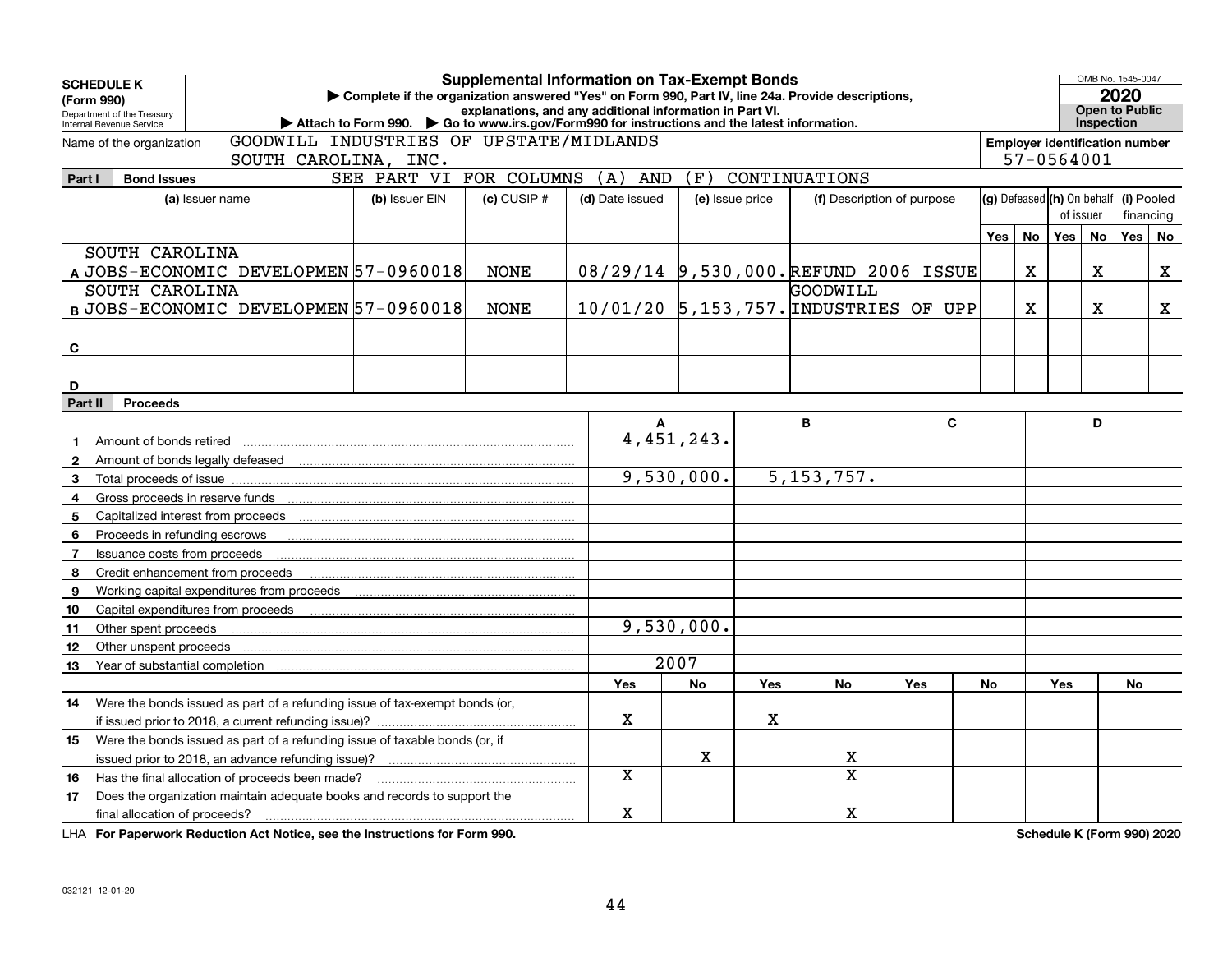|                | SOUTH CAROLINA,<br>Schedule K (Form 990) 2020<br>INC.                                                                                                                                                                                |     |                         |            | 57-0564001              |     |    |            | Page 2 |
|----------------|--------------------------------------------------------------------------------------------------------------------------------------------------------------------------------------------------------------------------------------|-----|-------------------------|------------|-------------------------|-----|----|------------|--------|
|                | Part III Private Business Use                                                                                                                                                                                                        |     |                         |            |                         |     |    |            |        |
|                |                                                                                                                                                                                                                                      |     | A                       |            | B                       |     | C  | D          |        |
|                | 1 Was the organization a partner in a partnership, or a member of an LLC,                                                                                                                                                            | Yes | <b>No</b>               | <b>Yes</b> | No                      | Yes | No | Yes        | No     |
|                | which owned property financed by tax-exempt bonds?                                                                                                                                                                                   |     | X                       |            | $\mathbf x$             |     |    |            |        |
|                | 2 Are there any lease arrangements that may result in private business use of                                                                                                                                                        |     |                         |            |                         |     |    |            |        |
|                |                                                                                                                                                                                                                                      |     | x                       |            | X                       |     |    |            |        |
|                | 3a Are there any management or service contracts that may result in private                                                                                                                                                          |     |                         |            |                         |     |    |            |        |
|                |                                                                                                                                                                                                                                      |     | X                       |            | $\mathbf X$             |     |    |            |        |
|                | <b>b</b> If "Yes" to line 3a, does the organization routinely engage bond counsel or other outside                                                                                                                                   |     |                         |            |                         |     |    |            |        |
|                | counsel to review any management or service contracts relating to the financed property?                                                                                                                                             |     |                         |            |                         |     |    |            |        |
|                | c Are there any research agreements that may result in private business use of                                                                                                                                                       |     |                         |            |                         |     |    |            |        |
|                | bond-financed property?                                                                                                                                                                                                              |     | $\mathbf X$             |            | x                       |     |    |            |        |
|                | d If "Yes" to line 3c, does the organization routinely engage bond counsel or other                                                                                                                                                  |     |                         |            |                         |     |    |            |        |
|                | outside counsel to review any research agreements relating to the financed property?                                                                                                                                                 |     |                         |            |                         |     |    |            |        |
| 4              | Enter the percentage of financed property used in a private business use by entities                                                                                                                                                 |     |                         |            |                         |     |    |            |        |
|                | other than a section 501(c)(3) organization or a state or local government                                                                                                                                                           |     | %                       |            | %                       |     | %  |            | %      |
| 5              | Enter the percentage of financed property used in a private business use as a                                                                                                                                                        |     |                         |            |                         |     |    |            |        |
|                | result of unrelated trade or business activity carried on by your organization,                                                                                                                                                      |     |                         |            |                         |     |    |            |        |
|                |                                                                                                                                                                                                                                      |     | %                       |            | %                       |     | %  |            | %      |
|                |                                                                                                                                                                                                                                      |     | $\frac{9}{6}$           |            | %                       |     | %  |            | %      |
| $\overline{7}$ |                                                                                                                                                                                                                                      |     | X                       |            | X                       |     |    |            |        |
|                | 8a Has there been a sale or disposition of any of the bond-financed property to a non-                                                                                                                                               |     |                         |            |                         |     |    |            |        |
|                | governmental person other than a 501(c)(3) organization since the bonds were issued?                                                                                                                                                 |     | $\mathbf X$             |            | X                       |     |    |            |        |
|                | b If "Yes" to line 8a, enter the percentage of bond-financed property sold or                                                                                                                                                        |     |                         |            |                         |     |    |            |        |
|                | disposed of <u>with an international control of the set of the set of the set of the set of the set of the set of the set of the set of the set of the set of the set of the set of the set of the set of the set of the set of </u> |     | %                       |            | %                       |     | %  |            |        |
|                | c If "Yes" to line 8a, was any remedial action taken pursuant to Regulations                                                                                                                                                         |     |                         |            |                         |     |    |            |        |
|                |                                                                                                                                                                                                                                      |     |                         |            |                         |     |    |            |        |
| 9              | Has the organization established written procedures to ensure that all                                                                                                                                                               |     |                         |            |                         |     |    |            |        |
|                | nonqualified bonds of the issue are remediated in accordance with the                                                                                                                                                                |     |                         |            |                         |     |    |            |        |
|                |                                                                                                                                                                                                                                      |     | X                       | X          |                         |     |    |            |        |
|                | Part IV Arbitrage                                                                                                                                                                                                                    |     |                         |            |                         |     |    |            |        |
|                |                                                                                                                                                                                                                                      |     | A                       |            | B                       |     | C  | D          |        |
| 1.             | Has the issuer filed Form 8038-T, Arbitrage Rebate, Yield Reduction and                                                                                                                                                              | Yes | No                      | <b>Yes</b> | No                      | Yes | No | <b>Yes</b> | No     |
|                |                                                                                                                                                                                                                                      |     | $\overline{\mathbf{x}}$ |            | $\overline{\mathbf{X}}$ |     |    |            |        |
|                | 2 If "No" to line 1, did the following apply?                                                                                                                                                                                        |     |                         |            |                         |     |    |            |        |
|                |                                                                                                                                                                                                                                      |     | X                       |            | X                       |     |    |            |        |
|                |                                                                                                                                                                                                                                      | X   |                         |            | $\overline{\mathbf{x}}$ |     |    |            |        |
|                |                                                                                                                                                                                                                                      |     | $\mathbf X$             |            | $\mathbf X$             |     |    |            |        |
|                | If "Yes" to line 2c, provide in Part VI the date the rebate computation was                                                                                                                                                          |     |                         |            |                         |     |    |            |        |
|                | performed                                                                                                                                                                                                                            |     |                         |            |                         |     |    |            |        |
| 3              | Is the bond issue a variable rate issue?                                                                                                                                                                                             | X   |                         |            | $\mathbf X$             |     |    |            |        |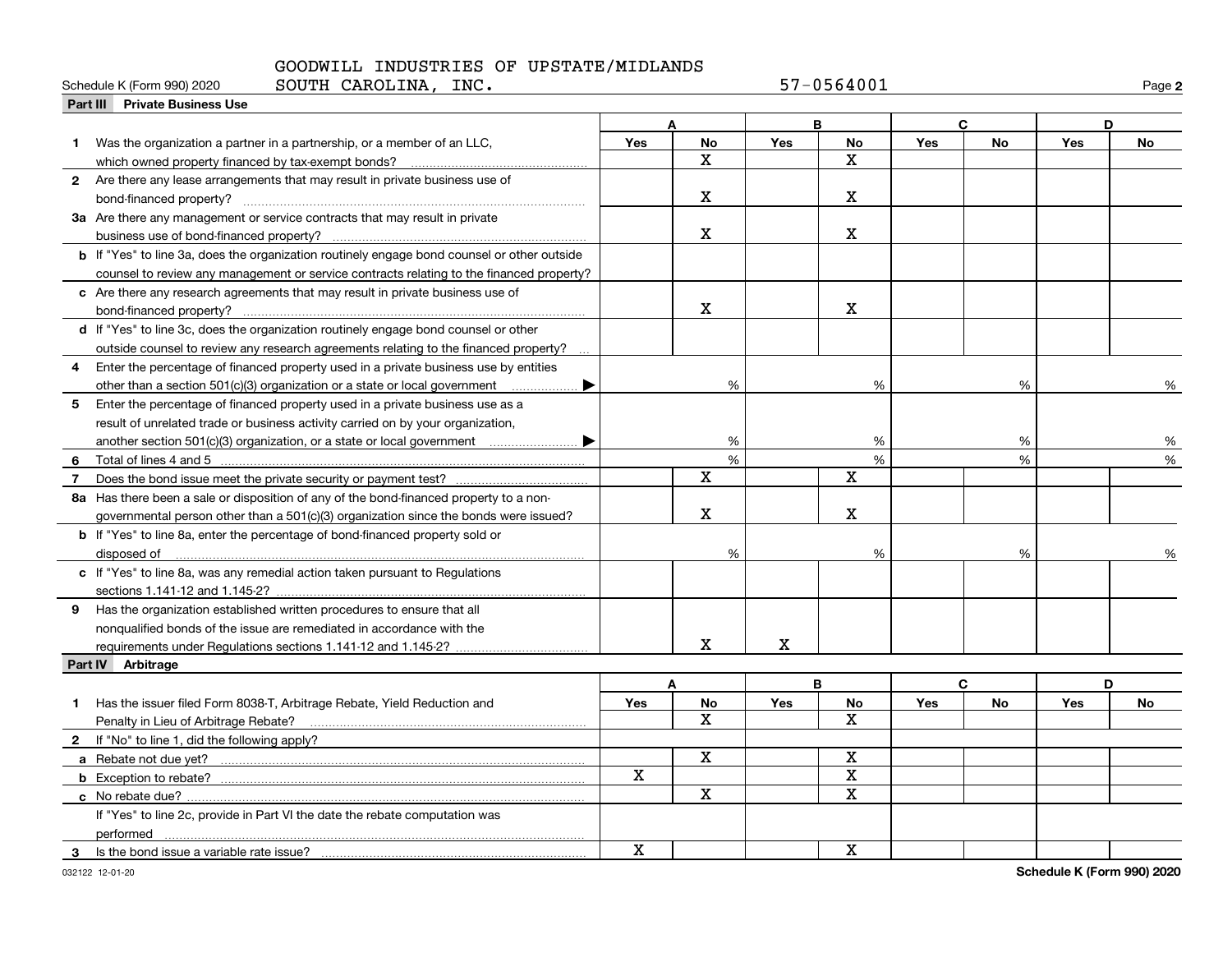| SOUTH CAROLINA, INC.<br>Schedule K (Form 990) 2020                                                                           |             |             |            | 57-0564001  |     |              |     | Page 3    |
|------------------------------------------------------------------------------------------------------------------------------|-------------|-------------|------------|-------------|-----|--------------|-----|-----------|
| Part IV Arbitrage (continued)                                                                                                |             |             |            |             |     |              |     |           |
|                                                                                                                              |             | A           |            | B           |     | $\mathbf{C}$ | D   |           |
| 4a Has the organization or the governmental issuer entered into a qualified                                                  | Yes         | <b>No</b>   | Yes        | No          | Yes | <b>No</b>    | Yes | <b>No</b> |
|                                                                                                                              | $\mathbf x$ |             |            | $\mathbf x$ |     |              |     |           |
|                                                                                                                              | TD BANK     |             |            |             |     |              |     |           |
|                                                                                                                              |             | 5.0000000   |            |             |     |              |     |           |
|                                                                                                                              |             | х           |            |             |     |              |     |           |
| e Was the hedge terminated?                                                                                                  |             | X           |            |             |     |              |     |           |
| 5a Were gross proceeds invested in a guaranteed investment contract (GIC)?                                                   |             | X           |            | X           |     |              |     |           |
|                                                                                                                              |             |             |            |             |     |              |     |           |
| c Term of GIC                                                                                                                |             |             |            |             |     |              |     |           |
| d Was the regulatory safe harbor for establishing the fair market value of the GIC satisfied?                                |             |             |            |             |     |              |     |           |
| Were any gross proceeds invested beyond an available temporary period?<br>6                                                  |             | $\mathbf x$ |            | $\mathbf x$ |     |              |     |           |
| Has the organization established written procedures to monitor the<br>7                                                      |             |             |            |             |     |              |     |           |
| requirements of section 148?                                                                                                 |             | x           | x          |             |     |              |     |           |
| <b>Procedures To Undertake Corrective Action</b><br>Part V                                                                   |             |             |            |             |     |              |     |           |
|                                                                                                                              |             | A           |            | B           |     | $\mathbf{C}$ |     | D         |
| Has the organization established written procedures to ensure that violations                                                | Yes         | No          | <b>Yes</b> | <b>No</b>   | Yes | <b>No</b>    | Yes | <b>No</b> |
| of federal tax requirements are timely identified and corrected through the                                                  |             |             |            |             |     |              |     |           |
| voluntary closing agreement program if self-remediation isn't available under                                                |             |             |            |             |     |              |     |           |
| applicable regulations?                                                                                                      |             | X           | х          |             |     |              |     |           |
| Part VI Supplemental Information. Provide additional information for responses to questions on Schedule K. See instructions. |             |             |            |             |     |              |     |           |
| SCHEDULE K, PART I, BOND ISSUES:                                                                                             |             |             |            |             |     |              |     |           |
| ISSUER NAME: SOUTH CAROLINA JOBS-ECONOMIC DEVELOPMENT AUTHORITY<br>(A)                                                       |             |             |            |             |     |              |     |           |
|                                                                                                                              |             |             |            |             |     |              |     |           |
| ISSUER NAME: SOUTH CAROLINA JOBS-ECONOMIC DEVELOPMENT AUTHORITY<br>(A)                                                       |             |             |            |             |     |              |     |           |
| DESCRIPTION OF PURPOSE:<br>(F)                                                                                               |             |             |            |             |     |              |     |           |
| GOODWILL INDUSTRIES OF UPPER SOUTH CAROLINA, INC. PROJECT, SERIES 2006                                                       |             |             |            |             |     |              |     |           |
|                                                                                                                              |             |             |            |             |     |              |     |           |
|                                                                                                                              |             |             |            |             |     |              |     |           |
|                                                                                                                              |             |             |            |             |     |              |     |           |
|                                                                                                                              |             |             |            |             |     |              |     |           |
|                                                                                                                              |             |             |            |             |     |              |     |           |
|                                                                                                                              |             |             |            |             |     |              |     |           |
|                                                                                                                              |             |             |            |             |     |              |     |           |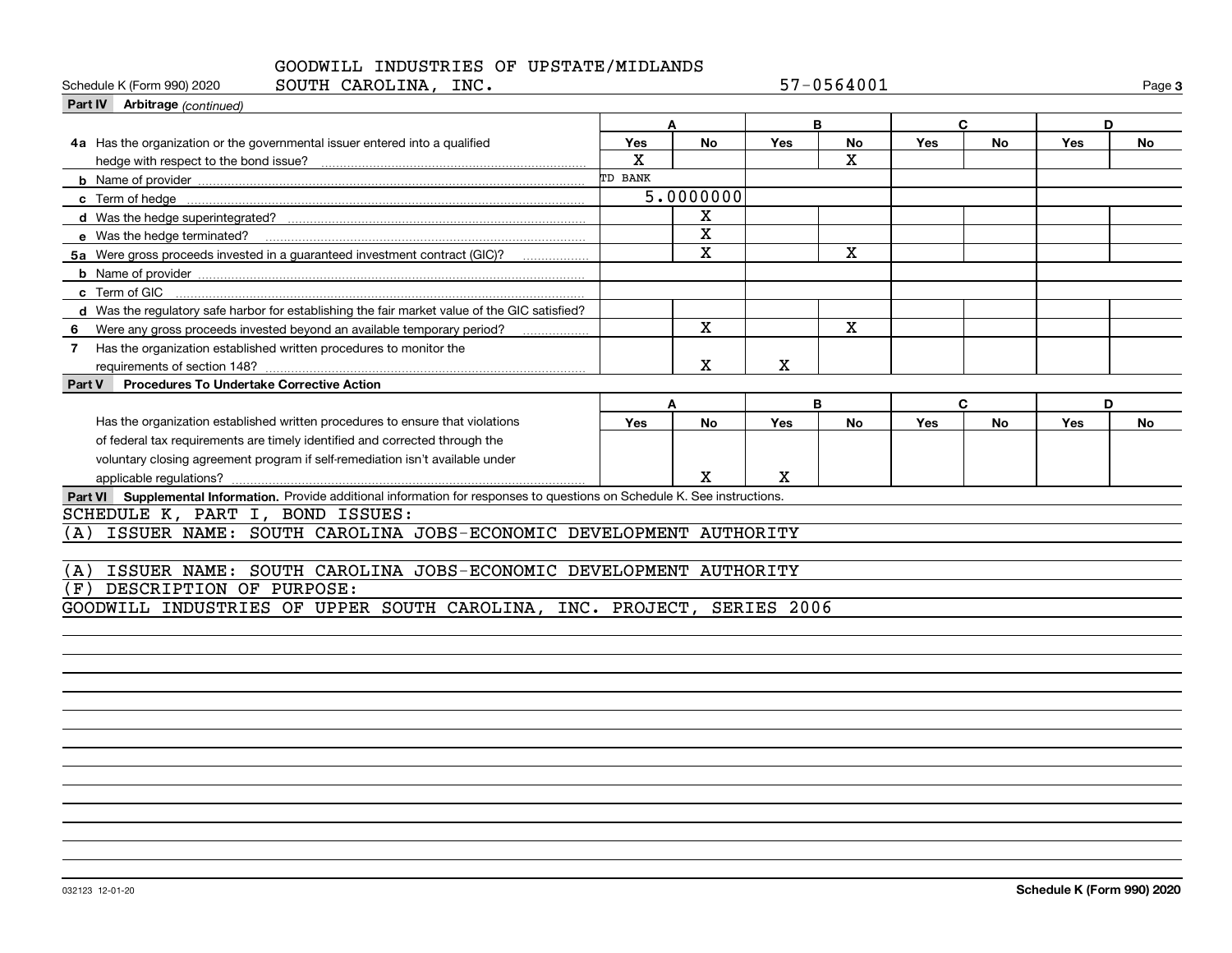|               | <b>SCHEDULE M</b>                                                    |                                                                                                                                                                                       |                               | <b>Noncash Contributions</b>                                                                                                                                                                                                                                                           |                                                                                                                                |  | OMB No. 1545-0047                                            |     |                                       |
|---------------|----------------------------------------------------------------------|---------------------------------------------------------------------------------------------------------------------------------------------------------------------------------------|-------------------------------|----------------------------------------------------------------------------------------------------------------------------------------------------------------------------------------------------------------------------------------------------------------------------------------|--------------------------------------------------------------------------------------------------------------------------------|--|--------------------------------------------------------------|-----|---------------------------------------|
|               | (Form 990)<br>Department of the Treasury<br>Internal Revenue Service | ▶ Complete if the organizations answered "Yes" on Form 990, Part IV, lines 29 or 30.<br>Attach to Form 990.<br>Go to www.irs.gov/Form990 for instructions and the latest information. |                               | <b>2021</b><br><b>Open to Public</b><br>Inspection                                                                                                                                                                                                                                     |                                                                                                                                |  |                                                              |     |                                       |
|               | Name of the organization                                             | GOODWILL INDUSTRIES OF UPSTATE/MIDLANDS                                                                                                                                               |                               |                                                                                                                                                                                                                                                                                        |                                                                                                                                |  |                                                              |     | <b>Employer identification number</b> |
|               |                                                                      | SOUTH CAROLINA, INC.                                                                                                                                                                  |                               |                                                                                                                                                                                                                                                                                        |                                                                                                                                |  | 57-0564001                                                   |     |                                       |
| <b>Part I</b> | <b>Types of Property</b>                                             |                                                                                                                                                                                       |                               |                                                                                                                                                                                                                                                                                        |                                                                                                                                |  |                                                              |     |                                       |
|               |                                                                      |                                                                                                                                                                                       | (a)<br>Check if<br>applicable | (b)<br>Number of<br>contributions or                                                                                                                                                                                                                                                   | (c)<br>Noncash contribution<br>amounts reported on<br>litems contributed Form 990, Part VIII, line 1q                          |  | (d)<br>Method of determining<br>noncash contribution amounts |     |                                       |
| 1             |                                                                      |                                                                                                                                                                                       |                               |                                                                                                                                                                                                                                                                                        |                                                                                                                                |  |                                                              |     |                                       |
| 2             |                                                                      |                                                                                                                                                                                       |                               |                                                                                                                                                                                                                                                                                        |                                                                                                                                |  |                                                              |     |                                       |
| 3             |                                                                      |                                                                                                                                                                                       |                               |                                                                                                                                                                                                                                                                                        |                                                                                                                                |  |                                                              |     |                                       |
| 4             |                                                                      |                                                                                                                                                                                       |                               |                                                                                                                                                                                                                                                                                        |                                                                                                                                |  |                                                              |     |                                       |
| 5             |                                                                      | Clothing and household goods                                                                                                                                                          | $\mathbf X$                   |                                                                                                                                                                                                                                                                                        | 31,386,902.FMV                                                                                                                 |  |                                                              |     |                                       |
| 6             |                                                                      |                                                                                                                                                                                       | $\overline{\text{x}}$         | 516                                                                                                                                                                                                                                                                                    | 436,020.FMV                                                                                                                    |  |                                                              |     |                                       |
| 7             |                                                                      |                                                                                                                                                                                       |                               |                                                                                                                                                                                                                                                                                        |                                                                                                                                |  |                                                              |     |                                       |
| 8             |                                                                      |                                                                                                                                                                                       |                               |                                                                                                                                                                                                                                                                                        |                                                                                                                                |  |                                                              |     |                                       |
| 9             |                                                                      | Securities - Publicly traded                                                                                                                                                          |                               |                                                                                                                                                                                                                                                                                        |                                                                                                                                |  |                                                              |     |                                       |
| 10            |                                                                      | Securities - Closely held stock                                                                                                                                                       |                               |                                                                                                                                                                                                                                                                                        |                                                                                                                                |  |                                                              |     |                                       |
| 11            | Securities - Partnership, LLC, or                                    |                                                                                                                                                                                       |                               |                                                                                                                                                                                                                                                                                        |                                                                                                                                |  |                                                              |     |                                       |
|               |                                                                      |                                                                                                                                                                                       |                               |                                                                                                                                                                                                                                                                                        |                                                                                                                                |  |                                                              |     |                                       |
| 12            |                                                                      |                                                                                                                                                                                       |                               |                                                                                                                                                                                                                                                                                        |                                                                                                                                |  |                                                              |     |                                       |
| 13            | Qualified conservation contribution -                                |                                                                                                                                                                                       |                               |                                                                                                                                                                                                                                                                                        |                                                                                                                                |  |                                                              |     |                                       |
|               | Historic structures                                                  |                                                                                                                                                                                       |                               |                                                                                                                                                                                                                                                                                        |                                                                                                                                |  |                                                              |     |                                       |
| 14            |                                                                      | Qualified conservation contribution - Other                                                                                                                                           |                               |                                                                                                                                                                                                                                                                                        |                                                                                                                                |  |                                                              |     |                                       |
| 15            | Real estate - Residential                                            |                                                                                                                                                                                       |                               |                                                                                                                                                                                                                                                                                        |                                                                                                                                |  |                                                              |     |                                       |
| 16            |                                                                      | Real estate - Commercial                                                                                                                                                              |                               |                                                                                                                                                                                                                                                                                        |                                                                                                                                |  |                                                              |     |                                       |
| 17            |                                                                      |                                                                                                                                                                                       |                               |                                                                                                                                                                                                                                                                                        |                                                                                                                                |  |                                                              |     |                                       |
| 18            |                                                                      |                                                                                                                                                                                       |                               |                                                                                                                                                                                                                                                                                        |                                                                                                                                |  |                                                              |     |                                       |
| 19            |                                                                      |                                                                                                                                                                                       |                               |                                                                                                                                                                                                                                                                                        |                                                                                                                                |  |                                                              |     |                                       |
| 20            |                                                                      | Drugs and medical supplies                                                                                                                                                            |                               |                                                                                                                                                                                                                                                                                        |                                                                                                                                |  |                                                              |     |                                       |
| 21            | Taxidermy                                                            |                                                                                                                                                                                       |                               |                                                                                                                                                                                                                                                                                        |                                                                                                                                |  |                                                              |     |                                       |
| 22            |                                                                      |                                                                                                                                                                                       |                               |                                                                                                                                                                                                                                                                                        |                                                                                                                                |  |                                                              |     |                                       |
| 23            |                                                                      |                                                                                                                                                                                       |                               |                                                                                                                                                                                                                                                                                        |                                                                                                                                |  |                                                              |     |                                       |
| 24            | Archeological artifacts                                              |                                                                                                                                                                                       |                               |                                                                                                                                                                                                                                                                                        |                                                                                                                                |  |                                                              |     |                                       |
| 25            | Other                                                                |                                                                                                                                                                                       |                               |                                                                                                                                                                                                                                                                                        |                                                                                                                                |  |                                                              |     |                                       |
| 26            | Other                                                                |                                                                                                                                                                                       |                               |                                                                                                                                                                                                                                                                                        |                                                                                                                                |  |                                                              |     |                                       |
| 27            | Other                                                                |                                                                                                                                                                                       |                               |                                                                                                                                                                                                                                                                                        |                                                                                                                                |  |                                                              |     |                                       |
| 28            | Other                                                                |                                                                                                                                                                                       |                               |                                                                                                                                                                                                                                                                                        |                                                                                                                                |  |                                                              |     |                                       |
| 29            |                                                                      | Number of Forms 8283 received by the organization during the tax year for contributions                                                                                               |                               |                                                                                                                                                                                                                                                                                        |                                                                                                                                |  |                                                              |     |                                       |
|               |                                                                      | for which the organization completed Form 8283, Part V, Donee Acknowledgement                                                                                                         |                               |                                                                                                                                                                                                                                                                                        | 29                                                                                                                             |  |                                                              |     |                                       |
|               |                                                                      |                                                                                                                                                                                       |                               |                                                                                                                                                                                                                                                                                        |                                                                                                                                |  |                                                              | Yes | No                                    |
|               |                                                                      |                                                                                                                                                                                       |                               |                                                                                                                                                                                                                                                                                        | 30a During the year, did the organization receive by contribution any property reported in Part I, lines 1 through 28, that it |  |                                                              |     |                                       |
|               |                                                                      |                                                                                                                                                                                       |                               |                                                                                                                                                                                                                                                                                        | must hold for at least three years from the date of the initial contribution, and which isn't required to be used for          |  |                                                              |     |                                       |
|               |                                                                      |                                                                                                                                                                                       |                               |                                                                                                                                                                                                                                                                                        |                                                                                                                                |  | <b>30a</b>                                                   |     | х                                     |
| b             |                                                                      | If "Yes," describe the arrangement in Part II.                                                                                                                                        |                               |                                                                                                                                                                                                                                                                                        |                                                                                                                                |  |                                                              |     |                                       |
| 31            |                                                                      |                                                                                                                                                                                       |                               |                                                                                                                                                                                                                                                                                        | Does the organization have a gift acceptance policy that requires the review of any nonstandard contributions?                 |  | 31                                                           |     | x                                     |
| 32a           |                                                                      |                                                                                                                                                                                       |                               |                                                                                                                                                                                                                                                                                        | Does the organization hire or use third parties or related organizations to solicit, process, or sell noncash                  |  |                                                              |     |                                       |
|               | contributions?                                                       |                                                                                                                                                                                       |                               |                                                                                                                                                                                                                                                                                        |                                                                                                                                |  | 32a                                                          |     | x                                     |
| b             | If "Yes," describe in Part II.                                       |                                                                                                                                                                                       |                               |                                                                                                                                                                                                                                                                                        |                                                                                                                                |  |                                                              |     |                                       |
| 33            |                                                                      |                                                                                                                                                                                       |                               |                                                                                                                                                                                                                                                                                        | If the organization didn't report an amount in column (c) for a type of property for which column (a) is checked,              |  |                                                              |     |                                       |
|               | describe in Part II.                                                 |                                                                                                                                                                                       |                               | $\frac{1}{2}$ . The state of the distribution of $\frac{1}{2}$ and $\frac{1}{2}$ and $\frac{1}{2}$ and $\frac{1}{2}$ and $\frac{1}{2}$ and $\frac{1}{2}$ and $\frac{1}{2}$ and $\frac{1}{2}$ and $\frac{1}{2}$ and $\frac{1}{2}$ and $\frac{1}{2}$ and $\frac{1}{2}$ and $\frac{1}{2}$ |                                                                                                                                |  |                                                              |     |                                       |

**For Paperwork Reduction Act Notice, see the Instructions for Form 990. Schedule M (Form 990) 2020** LHA

032141 11-23-20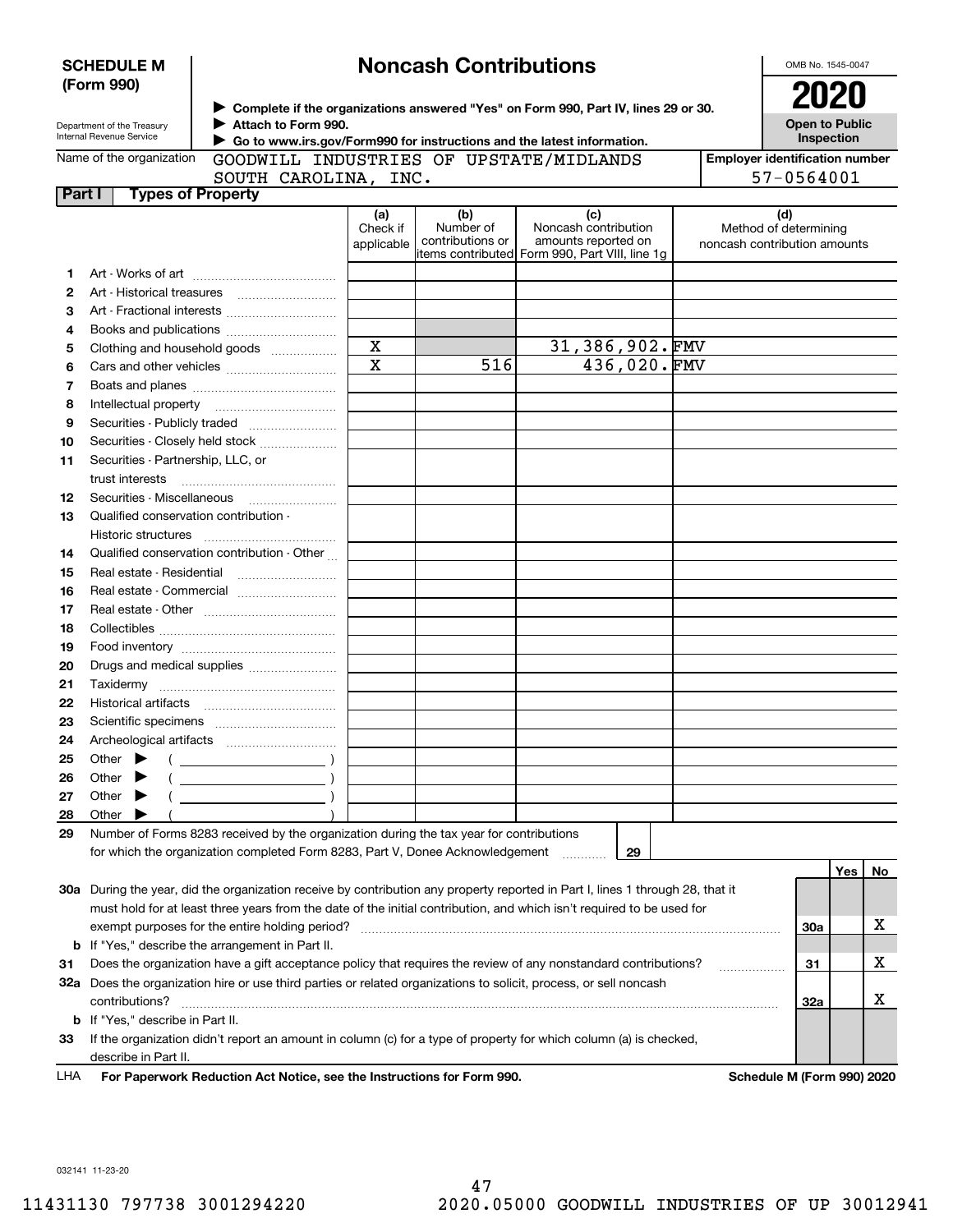|                 |                                           | SOUTH CAROLINA, INC. | GOODWILL INDUSTRIES OF UPSTATE/MIDLANDS                                                                                                                                                                                                                              | 57-0564001                 |        |
|-----------------|-------------------------------------------|----------------------|----------------------------------------------------------------------------------------------------------------------------------------------------------------------------------------------------------------------------------------------------------------------|----------------------------|--------|
| Part II         | Schedule M (Form 990) 2020                |                      | Supplemental Information. Provide the information required by Part I, lines 30b, 32b, and 33, and whether the organization<br>is reporting in Part I, column (b), the number of contributions, the number of items received, or a combination of both. Also complete |                            | Page 2 |
|                 | this part for any additional information. |                      |                                                                                                                                                                                                                                                                      |                            |        |
|                 |                                           |                      |                                                                                                                                                                                                                                                                      |                            |        |
|                 |                                           |                      |                                                                                                                                                                                                                                                                      |                            |        |
|                 |                                           |                      |                                                                                                                                                                                                                                                                      |                            |        |
|                 |                                           |                      |                                                                                                                                                                                                                                                                      |                            |        |
|                 |                                           |                      |                                                                                                                                                                                                                                                                      |                            |        |
|                 |                                           |                      |                                                                                                                                                                                                                                                                      |                            |        |
|                 |                                           |                      |                                                                                                                                                                                                                                                                      |                            |        |
|                 |                                           |                      |                                                                                                                                                                                                                                                                      |                            |        |
|                 |                                           |                      |                                                                                                                                                                                                                                                                      |                            |        |
|                 |                                           |                      |                                                                                                                                                                                                                                                                      |                            |        |
|                 |                                           |                      |                                                                                                                                                                                                                                                                      |                            |        |
|                 |                                           |                      |                                                                                                                                                                                                                                                                      |                            |        |
|                 |                                           |                      |                                                                                                                                                                                                                                                                      |                            |        |
|                 |                                           |                      |                                                                                                                                                                                                                                                                      |                            |        |
|                 |                                           |                      |                                                                                                                                                                                                                                                                      |                            |        |
|                 |                                           |                      |                                                                                                                                                                                                                                                                      |                            |        |
|                 |                                           |                      |                                                                                                                                                                                                                                                                      |                            |        |
|                 |                                           |                      |                                                                                                                                                                                                                                                                      |                            |        |
|                 |                                           |                      |                                                                                                                                                                                                                                                                      |                            |        |
|                 |                                           |                      |                                                                                                                                                                                                                                                                      |                            |        |
|                 |                                           |                      |                                                                                                                                                                                                                                                                      |                            |        |
|                 |                                           |                      |                                                                                                                                                                                                                                                                      |                            |        |
|                 |                                           |                      |                                                                                                                                                                                                                                                                      |                            |        |
|                 |                                           |                      |                                                                                                                                                                                                                                                                      |                            |        |
|                 |                                           |                      |                                                                                                                                                                                                                                                                      |                            |        |
|                 |                                           |                      |                                                                                                                                                                                                                                                                      |                            |        |
|                 |                                           |                      |                                                                                                                                                                                                                                                                      |                            |        |
|                 |                                           |                      |                                                                                                                                                                                                                                                                      |                            |        |
|                 |                                           |                      |                                                                                                                                                                                                                                                                      |                            |        |
|                 |                                           |                      |                                                                                                                                                                                                                                                                      |                            |        |
|                 |                                           |                      |                                                                                                                                                                                                                                                                      |                            |        |
| 032142 11-23-20 |                                           |                      |                                                                                                                                                                                                                                                                      | Schedule M (Form 990) 2020 |        |
|                 |                                           |                      | 48                                                                                                                                                                                                                                                                   |                            |        |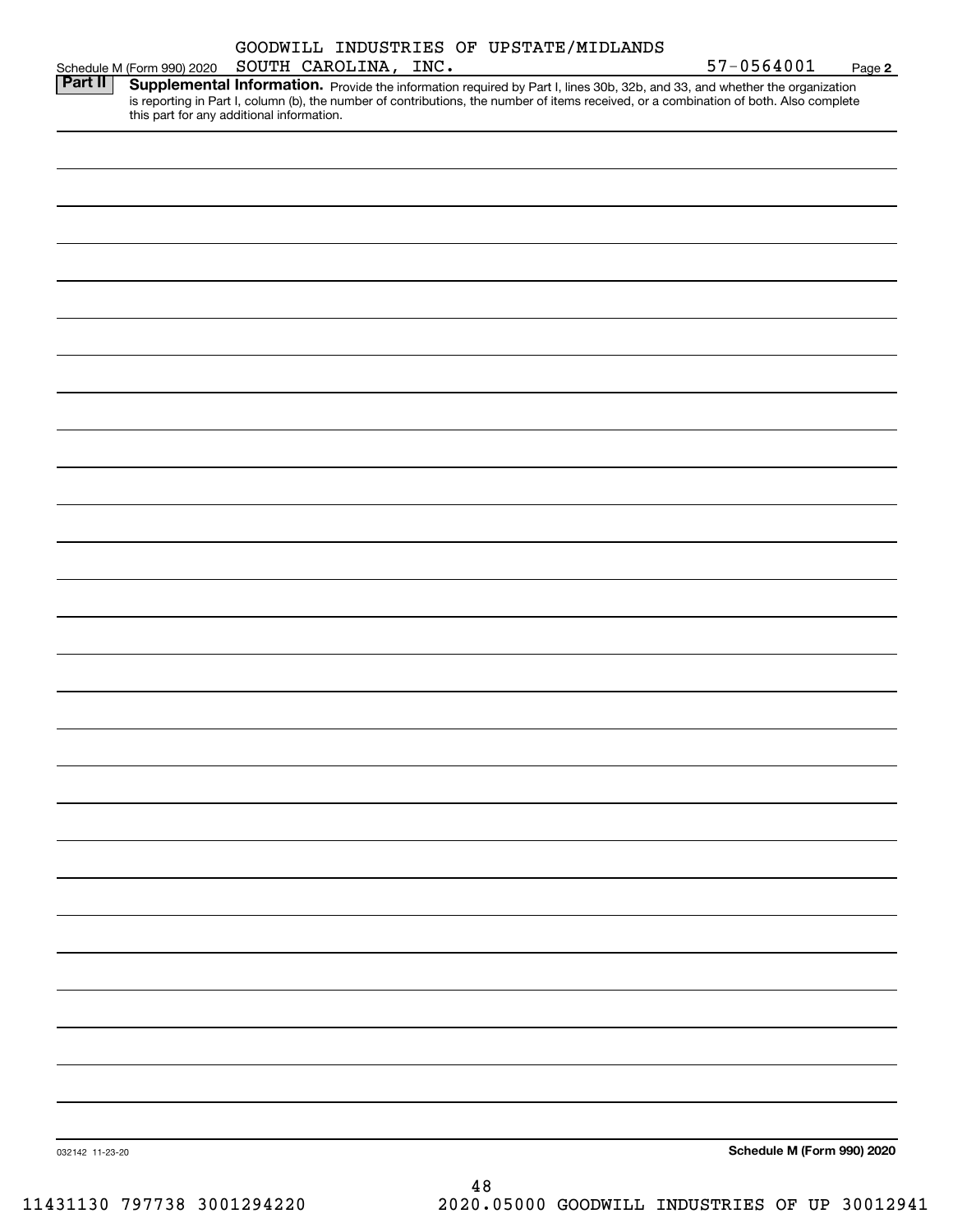Internal Revenue Service

Department of the Treasury **(Form 990 or 990-EZ)**

Name of the organization

**Complete to provide information for responses to specific questions on Form 990 or 990-EZ or to provide any additional information. | Attach to Form 990 or 990-EZ. | Go to www.irs.gov/Form990 for the latest information. SCHEDULE O Supplemental Information to Form 990 or 990-EZ**

GOODWILL INDUSTRIES OF UPSTATE/MIDLANDS



SOUTH CAROLINA, INC.  $\vert$  57-0564001

### FORM 990, PART I, LINE 1, DESCRIPTION OF ORGANIZATION MISSION:

### LONG-TERM EMPLOYMENT

FORM 990, PART III, LINE 4A, PROGRAM SERVICE ACCOMPLISHMENTS:

RESALE, OR RECYCLING OF UNWANTED GOODS.

FORM 990, PART III, LINE 4B, PROGRAM SERVICE ACCOMPLISHMENTS:

(AND GENERALLY MORE) OF THE SERVICES WE PROVIDE.

FORM 990, PART VI, SECTION A, LINE 1:

THE OFFICERS OF THE CORPORATION NAMED IN ARTICLE V OF THESE BYLAWS, THE CHAIR OF EACH COMMITTEE THEN IN EXISTENCE, AND SUCH ADDITIONAL DIRECTORS APPOINTED BY THE NOMINATING COMMITTEE, SHALL SERVE AS THE MEMBERS OF THE EXECUTIVE COMMITTEE. EXCEPT FOR THE POWER TO AMEND THE ARTICLES OF INCORPORATION AND BYLAWS, THE EXECUTIVE COMMITTEE SHALL HAVE ALL OF THE POWERS AND AUTHORITY OF THE BOARD IN THE INTERIM PERIODS BETWEEN MEETINGS OF THE BOARD. AT ANY EXECUTIVE COMMITTEE MEETING WHERE A DECISION IS MADE, THE PRESIDENT SHALL REPORT SUCH DECISION TO THE BOARD OF DIRECTORS AT ITS NEXT REGULARLY SCHEDULED MEETING. THE EXECUTIVE COMMITTEE WILL NOT HAVE THE AUTHORITY TO PURCHASE OR SELL REAL ESTATE OR BORROW MONEY IN THE NAME OF THE CORPORATION. THE EXECUTIVE COMMITTEE IS ALSO SUBJECT TO THE CONTROL AND DIRECTION OF THE FULL BOARD AND WILL LIMIT ITS DECISION MAKING TO ONLY THOSE REQUIRED BY THESE BYLAWS, ITS BOARD-APPROVED COMMITTEE CHARTER OR THOSE DECISIONS WHICH DUE TO THE NECESSITY OF TIME CANNOT BE MADE BY THE BOARD OF DIRECTORS AT A GENERAL OR SPECIAL MEETING.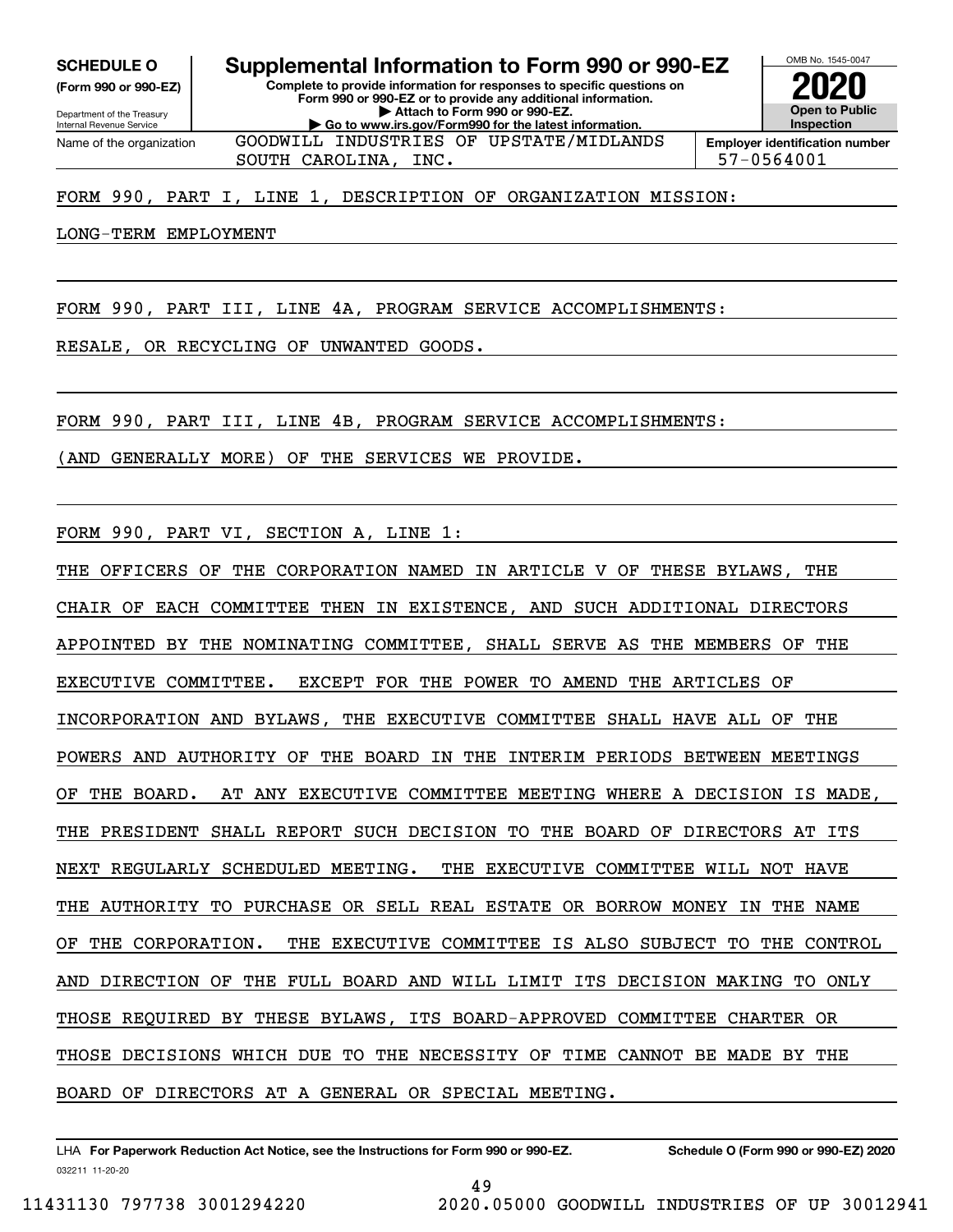| Schedule O (Form 990 or 990-EZ) 2020<br>Page 2 |                                                                 |                                                     |  |  |  |  |  |  |  |  |  |  |
|------------------------------------------------|-----------------------------------------------------------------|-----------------------------------------------------|--|--|--|--|--|--|--|--|--|--|
| Name of the organization                       | GOODWILL INDUSTRIES OF UPSTATE/MIDLANDS<br>SOUTH CAROLINA, INC. | <b>Employer identification number</b><br>57-0564001 |  |  |  |  |  |  |  |  |  |  |
|                                                |                                                                 |                                                     |  |  |  |  |  |  |  |  |  |  |

FORM 990, PART VI, SECTION B, LINE 11B:

A COPY OF THE FORM 990 IS PROVIDED TO AND REVIEWED BY THE FINANCE AND AUDIT COMMITTEE FOR APPROVAL. THE FORM IS ALSO REVIEWED BY THE BOARD OF

DIRECTORS BEFORE FILING WITH THE IRS.

FORM 990, PART VI, SECTION B, LINE 12C:

BOARD MEMBERS REVIEW THE POLICY AND ARE REQUIRED TO SIGN ANNUALLY. IF A MEMBER HAS A CONFLICT OF INTEREST, THEY DO NOT PARTICIPATE DURING THE DISCUSSION OF, OR THE VOTE ON, THE TRANSACTION OR ARRANGEMENT INVOLVING THE POSSIBLE CONFLICT OF INTEREST. DUE DILIGENCE IS EXERCISED IN ALL POSSIBLE CONFLICT OF INTEREST TRANSACTIONS.

FORM 990, PART VI, SECTION B, LINE 15:

CEO DETERMINES COMPENSATION BASED ON COMPARABLES TO OTHER GOODWILL ORGANIZATIONS, NON-PROFITS & FOR PROFIT PEER ORGANIZATIONS, AND COMPANY POLICY. THE ORGANIZATION ENGAGES A THIRD PARTY TO DO A SALARY SURVEY AT LEAST EVERY THREE YEARS TO HELP DETERMINE APPROPRIATE COMPENSATION. THE BOARD APPROVES THE POOL OF FUNDS TO BE MADE AVAILABLE FOR ANNUAL MERIT BASED INCREASES. THE BOARD USES THIS SAME POLICY TO EVALUATE THE CEO'S COMPENSATION. THE EXECUTIVE COMMITTEE SPECIFICALLY REVIEWS THE COMPENSATION OF EACH EMPLOYEE WHO EARNS AT LEAST \$120,000 EACH YEAR.

FORM 990, PART VI, SECTION C, LINE 18:

THE ORGANIZATION PROVIDES THE FORM 990 ON ITS WEBSITE AND THROUGH THE 3RD

PARTY WEBSITE GUIDESTAR.ORG.

FORM 990, PART VI, SECTION C, LINE 19:

032212 11-20-20 **Schedule O (Form 990 or 990-EZ) 2020** THE ORGANIZATION POSTS THE CURRENT ANNUAL REPORT ON ITS WEBSITE AND MAKES 50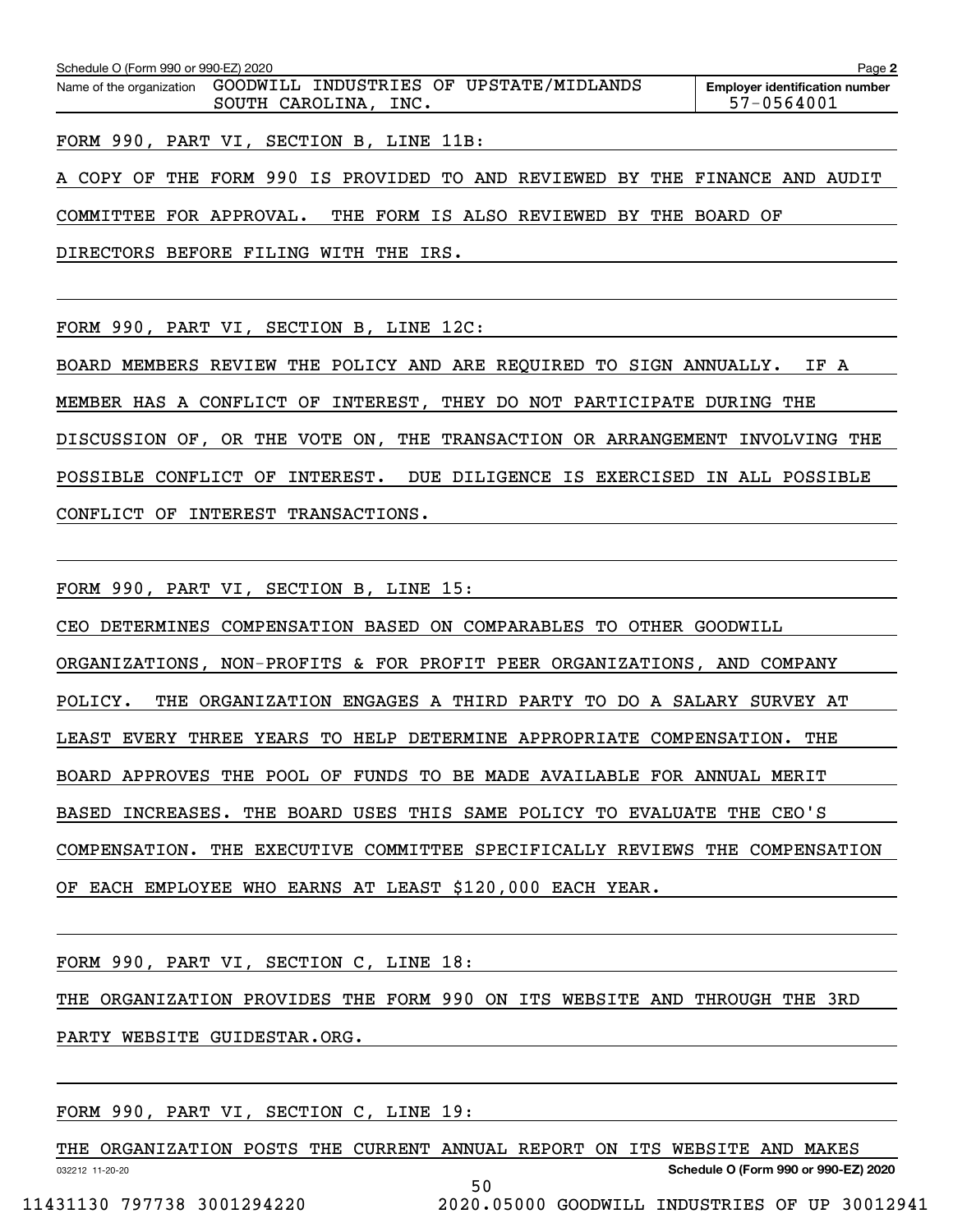| Schedule O (Form 990 or 990-EZ) 2020<br>Page 2 |                                                                 |                                                     |  |  |  |  |  |  |  |  |  |
|------------------------------------------------|-----------------------------------------------------------------|-----------------------------------------------------|--|--|--|--|--|--|--|--|--|
| Name of the organization                       | GOODWILL INDUSTRIES OF UPSTATE/MIDLANDS<br>SOUTH CAROLINA, INC. | <b>Employer identification number</b><br>57-0564001 |  |  |  |  |  |  |  |  |  |

THE GOVERNING DOCUMENTS AVAILABLE UPON REQUEST.

PART XII LINE 2C

THIS PROCESS HAS NOT CHANGED FROM THE PRIOR YEAR.

FORM 990 - YEAR END

THE ORGANIZATION OPERATES ON A 52/53 WEEK FISCAL YEAR. THE FINANCIAL

DATA REFLECTED IN THE RETURN RELATES TO THE PERIOD ENDED JULY 3, 2021.

032212 11-20-20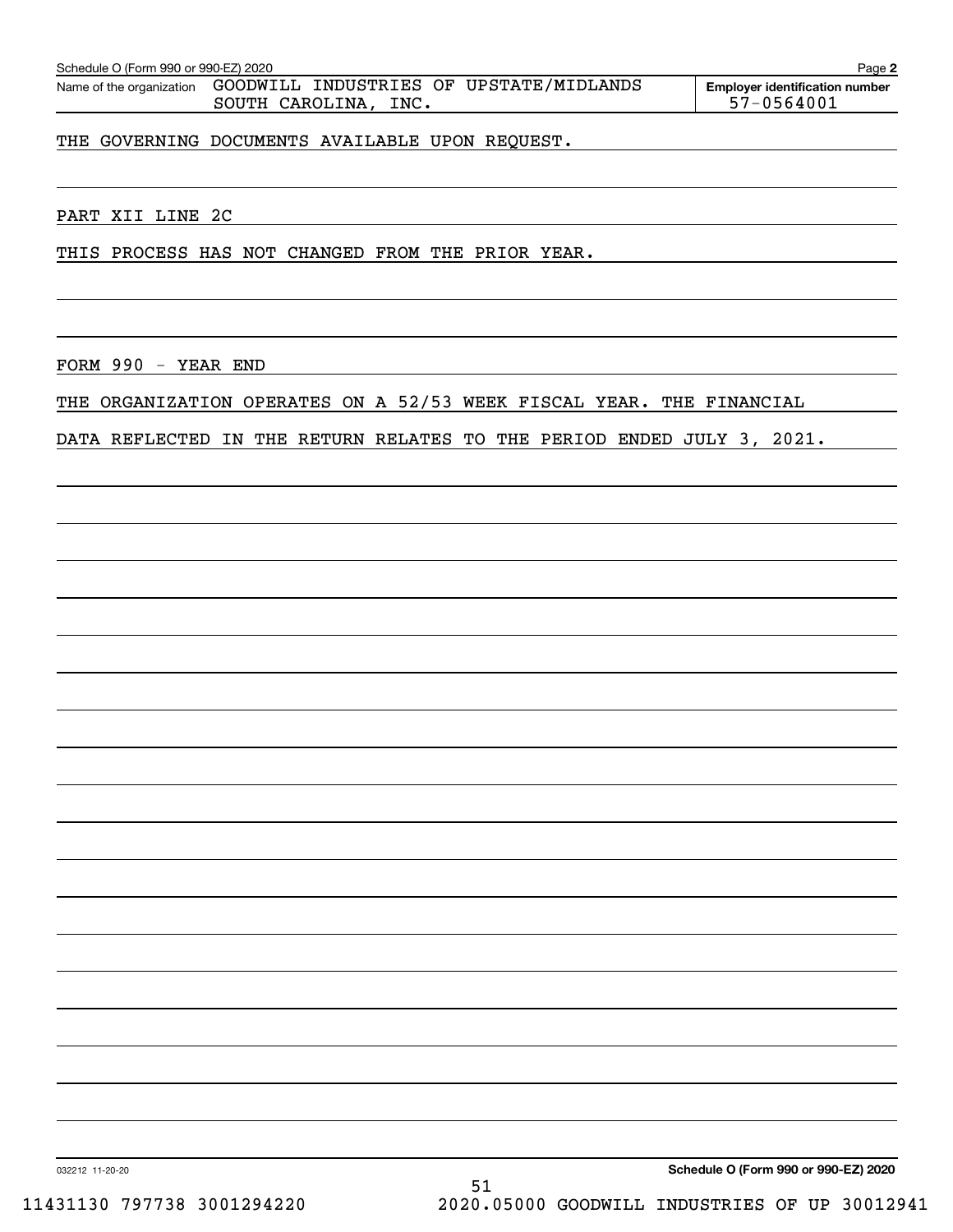| <b>SCHEDULE R</b><br>(Form 990)<br>Department of the Treasury<br>Internal Revenue Service |                                                                                                                                                                                                                    | <b>Related Organizations and Unrelated Partnerships</b><br>> Complete if the organization answered "Yes" on Form 990, Part IV, line 33, 34, 35b, 36, or 37.<br>Attach to Form 990.<br>Go to www.irs.gov/Form990 for instructions and the latest information. | OMB No. 1545-0047<br><b>2020</b><br><b>Open to Public<br/>Inspection</b> |                                                     |                                                          |                                               |                                     |                                                      |
|-------------------------------------------------------------------------------------------|--------------------------------------------------------------------------------------------------------------------------------------------------------------------------------------------------------------------|--------------------------------------------------------------------------------------------------------------------------------------------------------------------------------------------------------------------------------------------------------------|--------------------------------------------------------------------------|-----------------------------------------------------|----------------------------------------------------------|-----------------------------------------------|-------------------------------------|------------------------------------------------------|
| Name of the organization                                                                  | SOUTH CAROLINA, INC.                                                                                                                                                                                               | GOODWILL INDUSTRIES OF UPSTATE/MIDLANDS                                                                                                                                                                                                                      |                                                                          | <b>Employer identification number</b><br>57-0564001 |                                                          |                                               |                                     |                                                      |
| Part I                                                                                    | Identification of Disregarded Entities. Complete if the organization answered "Yes" on Form 990, Part IV, line 33.                                                                                                 |                                                                                                                                                                                                                                                              |                                                                          |                                                     |                                                          |                                               |                                     |                                                      |
|                                                                                           | (a)<br>Name, address, and EIN (if applicable)<br>of disregarded entity                                                                                                                                             | (b)<br>Primary activity                                                                                                                                                                                                                                      | (c)<br>Legal domicile (state or<br>foreign country)                      | (d)<br>Total income                                 | (e)<br>End-of-year assets                                |                                               | (f)<br>Direct controlling<br>entity |                                                      |
|                                                                                           |                                                                                                                                                                                                                    |                                                                                                                                                                                                                                                              |                                                                          |                                                     |                                                          |                                               |                                     |                                                      |
| Part II                                                                                   | Identification of Related Tax-Exempt Organizations. Complete if the organization answered "Yes" on Form 990, Part IV, line 34, because it had one or more related tax-exempt<br>organizations during the tax year. |                                                                                                                                                                                                                                                              |                                                                          |                                                     |                                                          |                                               |                                     |                                                      |
|                                                                                           | (a)<br>Name, address, and EIN<br>of related organization                                                                                                                                                           | (b)<br>Primary activity                                                                                                                                                                                                                                      | (c)<br>Legal domicile (state or<br>foreign country)                      | (d)<br><b>Exempt Code</b><br>section                | (e)<br>Public charity<br>status (if section<br>501(c)(3) | (f)<br>Direct controlling<br>entity           |                                     | $(g)$<br>Section 512(b)(13)<br>controlled<br>entity? |
| 29607                                                                                     | SC VOCATIONS AND INDIVIDUAL ADVANCEMENT -<br>27-0937694, 115 HAYWOOD RD, GREENVILLE, SC                                                                                                                            | WORK OPPORTUNITIES FOR<br>PEOPLE WITH DISABLITIES                                                                                                                                                                                                            | SOUTH CAROLINA                                                           | 501(C)(3)                                           | LINE 10                                                  | GOODWILL<br>INDUSTRIES OF<br>UPSTATE/MIDLANDS | Yes<br>X                            | No                                                   |
|                                                                                           |                                                                                                                                                                                                                    |                                                                                                                                                                                                                                                              |                                                                          |                                                     |                                                          |                                               |                                     |                                                      |
|                                                                                           | For Paperwork Reduction Act Notice, see the Instructions for Form 990.                                                                                                                                             |                                                                                                                                                                                                                                                              |                                                                          |                                                     |                                                          |                                               | Schedule R (Form 990) 2020          |                                                      |

SEE PART VII FOR CONTINUATIONS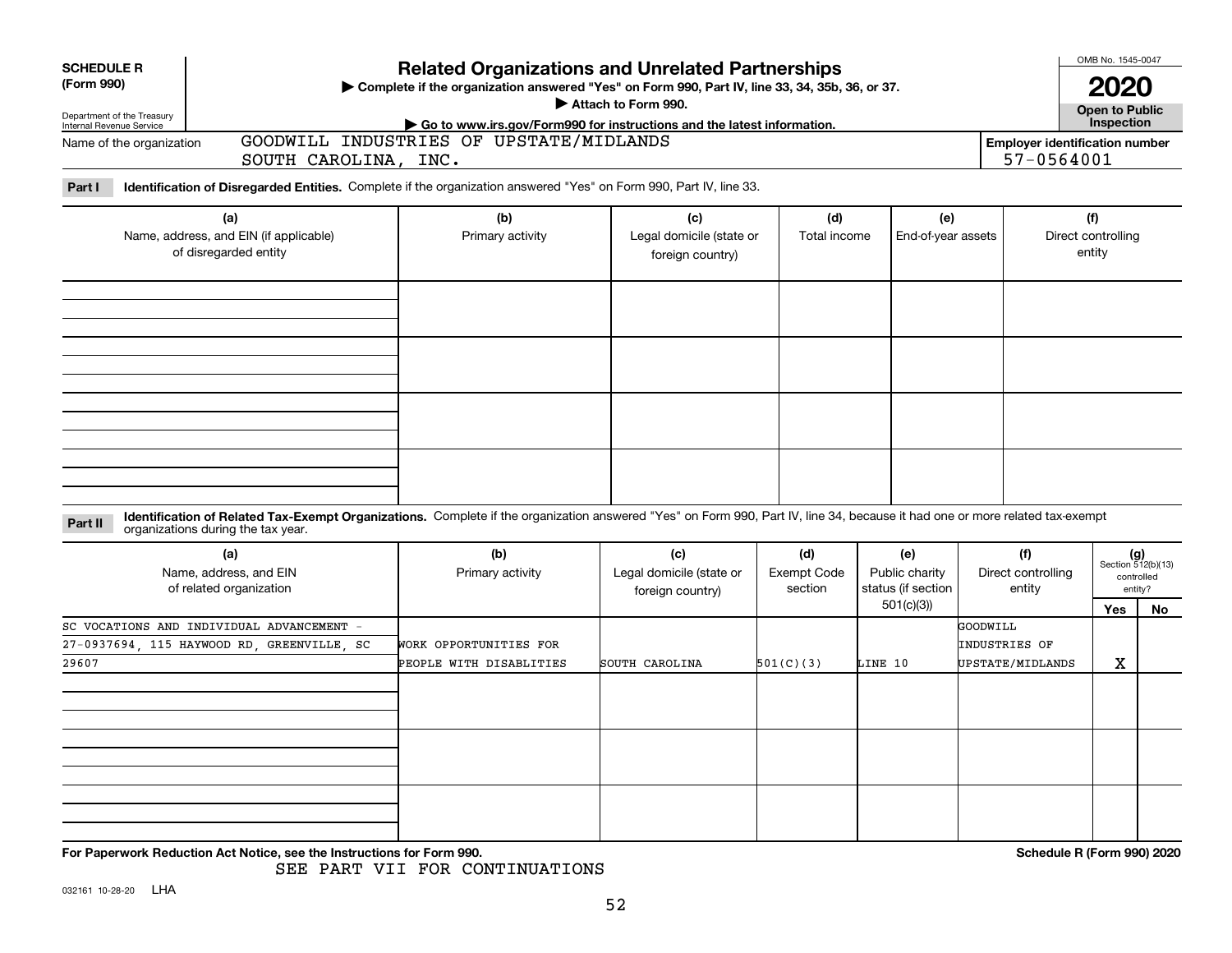### Schedule R (Form 990) 2020 Page SOUTH CAROLINA, INC. 57-0564001

**2**

**Identification of Related Organizations Taxable as a Partnership.** Complete if the organization answered "Yes" on Form 990, Part IV, line 34, because it had one or more related **Part III** organizations treated as a partnership during the tax year.

| (a)                                               | (b)              | (c)                  | (d)                          | (e)                                                                 | (f)                      | (g)                     | (h)              | (i)                                                       | (j) | (k)                                                     |
|---------------------------------------------------|------------------|----------------------|------------------------------|---------------------------------------------------------------------|--------------------------|-------------------------|------------------|-----------------------------------------------------------|-----|---------------------------------------------------------|
| Name, address, and EIN<br>of related organization | Primary activity | Legal<br>domicile    | Direct controlling<br>entity | Predominant income                                                  | Share of total<br>income | Share of<br>end-of-year | Disproportionate | Code V-UBI                                                |     | General or Percentage<br>managing ownership<br>partner? |
|                                                   |                  | (state or<br>foreign |                              |                                                                     |                          | assets                  | allocations?     |                                                           |     |                                                         |
|                                                   |                  | country)             |                              | related, unrelated,<br>excluded from tax under<br>sections 512-514) |                          |                         | Yes   No         | amount in box<br>20 of Schedule<br>K-1 (Form 1065) Yes No |     |                                                         |
|                                                   |                  |                      |                              |                                                                     |                          |                         |                  |                                                           |     |                                                         |
|                                                   |                  |                      |                              |                                                                     |                          |                         |                  |                                                           |     |                                                         |
|                                                   |                  |                      |                              |                                                                     |                          |                         |                  |                                                           |     |                                                         |
|                                                   |                  |                      |                              |                                                                     |                          |                         |                  |                                                           |     |                                                         |
|                                                   |                  |                      |                              |                                                                     |                          |                         |                  |                                                           |     |                                                         |
|                                                   |                  |                      |                              |                                                                     |                          |                         |                  |                                                           |     |                                                         |
|                                                   |                  |                      |                              |                                                                     |                          |                         |                  |                                                           |     |                                                         |
|                                                   |                  |                      |                              |                                                                     |                          |                         |                  |                                                           |     |                                                         |
|                                                   |                  |                      |                              |                                                                     |                          |                         |                  |                                                           |     |                                                         |
|                                                   |                  |                      |                              |                                                                     |                          |                         |                  |                                                           |     |                                                         |
|                                                   |                  |                      |                              |                                                                     |                          |                         |                  |                                                           |     |                                                         |
|                                                   |                  |                      |                              |                                                                     |                          |                         |                  |                                                           |     |                                                         |
|                                                   |                  |                      |                              |                                                                     |                          |                         |                  |                                                           |     |                                                         |
|                                                   |                  |                      |                              |                                                                     |                          |                         |                  |                                                           |     |                                                         |
|                                                   |                  |                      |                              |                                                                     |                          |                         |                  |                                                           |     |                                                         |
|                                                   |                  |                      |                              |                                                                     |                          |                         |                  |                                                           |     |                                                         |
|                                                   |                  |                      |                              |                                                                     |                          |                         |                  |                                                           |     |                                                         |

**Identification of Related Organizations Taxable as a Corporation or Trust.** Complete if the organization answered "Yes" on Form 990, Part IV, line 34, because it had one or more related **Part IV** organizations treated as a corporation or trust during the tax year.

| (a)<br>Name, address, and EIN<br>of related organization | (b)<br>Primary activity | (c)<br>Legal domicile<br>(state or<br>foreign | (d)<br>Direct controlling<br>entity | (e)<br>Type of entity<br>(C corp, S corp,<br>or trust) | (f)<br>Share of total<br>income | (g)<br>Share of<br>end-of-year<br>assets | (h)<br>Percentage<br>ownership | $\begin{array}{c} \textbf{(i)}\\ \text{Section}\\ 512 \text{(b)} \text{(13)}\\ \text{controlled}\\ \text{entity?} \end{array}$ |
|----------------------------------------------------------|-------------------------|-----------------------------------------------|-------------------------------------|--------------------------------------------------------|---------------------------------|------------------------------------------|--------------------------------|--------------------------------------------------------------------------------------------------------------------------------|
|                                                          |                         | country)                                      |                                     |                                                        |                                 |                                          |                                | Yes No                                                                                                                         |
|                                                          |                         |                                               |                                     |                                                        |                                 |                                          |                                |                                                                                                                                |
|                                                          |                         |                                               |                                     |                                                        |                                 |                                          |                                |                                                                                                                                |
|                                                          |                         |                                               |                                     |                                                        |                                 |                                          |                                |                                                                                                                                |
|                                                          |                         |                                               |                                     |                                                        |                                 |                                          |                                |                                                                                                                                |
|                                                          |                         |                                               |                                     |                                                        |                                 |                                          |                                |                                                                                                                                |
|                                                          |                         |                                               |                                     |                                                        |                                 |                                          |                                |                                                                                                                                |
|                                                          |                         |                                               |                                     |                                                        |                                 |                                          |                                |                                                                                                                                |
|                                                          |                         |                                               |                                     |                                                        |                                 |                                          |                                |                                                                                                                                |
|                                                          |                         |                                               |                                     |                                                        |                                 |                                          |                                |                                                                                                                                |
|                                                          |                         |                                               |                                     |                                                        |                                 |                                          |                                |                                                                                                                                |
|                                                          |                         |                                               |                                     |                                                        |                                 |                                          |                                |                                                                                                                                |
|                                                          |                         |                                               |                                     |                                                        |                                 |                                          |                                |                                                                                                                                |
|                                                          |                         |                                               |                                     |                                                        |                                 |                                          |                                |                                                                                                                                |
|                                                          |                         |                                               |                                     |                                                        |                                 |                                          |                                |                                                                                                                                |
|                                                          |                         |                                               |                                     |                                                        |                                 |                                          |                                |                                                                                                                                |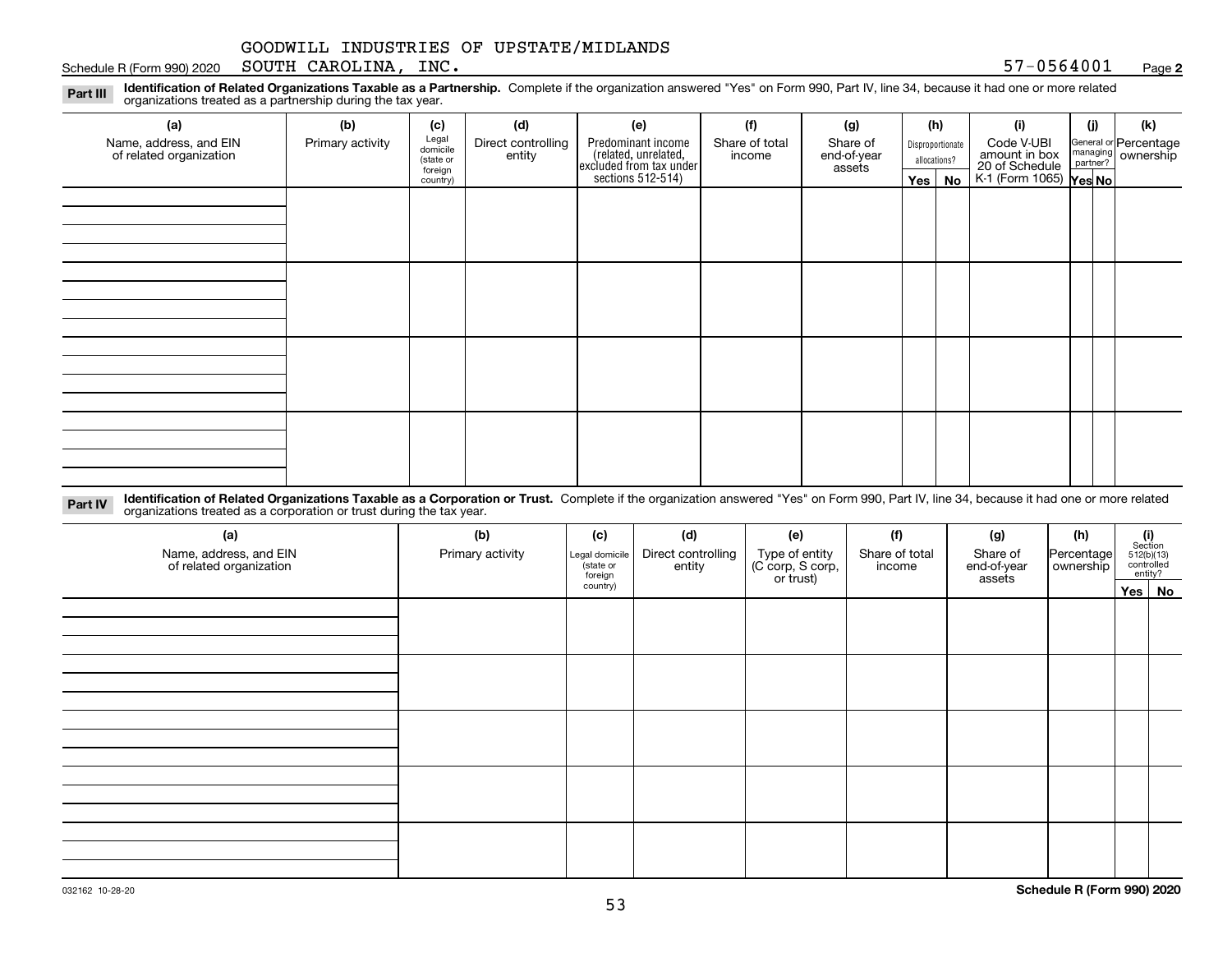**3**Schedule R (Form 990) 2020 Page SOUTH CAROLINA, INC. 57-0564001

| <b>Part V</b> Transactions With Related Organizations. Complete if the organization answered "Yes" on Form 990, Part IV, line 34, 35b, or 36 |  |
|----------------------------------------------------------------------------------------------------------------------------------------------|--|
|                                                                                                                                              |  |

| Note: Complete line 1 if any entity is listed in Parts II, III, or IV of this schedule.                                                                                                                                        |                | Yes | No           |
|--------------------------------------------------------------------------------------------------------------------------------------------------------------------------------------------------------------------------------|----------------|-----|--------------|
| During the tax year, did the organization engage in any of the following transactions with one or more related organizations listed in Parts II-IV?                                                                            |                |     |              |
|                                                                                                                                                                                                                                | 1a             |     | $\mathbf X$  |
| <b>b</b> Gift, grant, or capital contribution to related organization(s)                                                                                                                                                       | 1b             |     | X            |
| c Gift, grant, or capital contribution from related organization(s) CONCORRECT CONSERVITY OF Gift, grant, or capital contribution from related organization(s)                                                                 | 1 <sub>c</sub> |     | $\mathbf x$  |
|                                                                                                                                                                                                                                | 1d             | X   |              |
| <b>e</b> Loans or loan quarantees by related organization(s)                                                                                                                                                                   | 1e             |     | $\mathbf{x}$ |
|                                                                                                                                                                                                                                |                |     |              |
| Dividends from related organization(s) manufactured and contract and contract and contract and contract and contract and contract and contract and contract and contract and contract and contract and contract and contract a | 1f             |     | X            |
|                                                                                                                                                                                                                                | 1a             |     | X            |
| h Purchase of assets from related organization(s) manufactured content to content the content of the content of the content of the content of the content of the content of the content of the content of the content of the c | 1h             |     | X            |
|                                                                                                                                                                                                                                | 1i             |     | X            |
| Lease of facilities, equipment, or other assets to related organization(s) [11] manufaction(s) [11] manufaction(s) and manufaction(s) and manufaction (set of facilities, equipment, or other assets to related organization(s | 1i.            |     | $\mathbf X$  |
|                                                                                                                                                                                                                                |                |     |              |
| k Lease of facilities, equipment, or other assets from related organization(s) manufaction content and content to the assets from related organization(s) manufaction content and content and content and content and content  | 1k             |     | $\mathbf{x}$ |
| Performance of services or membership or fundraising solicitations for related organization(s)                                                                                                                                 | 11             | X   |              |
| m Performance of services or membership or fundraising solicitations by related organization(s)                                                                                                                                | 1 <sub>m</sub> |     | $\mathbf x$  |
|                                                                                                                                                                                                                                | 1n             |     | $\mathbf{x}$ |
|                                                                                                                                                                                                                                | 1o             | Χ   |              |
|                                                                                                                                                                                                                                |                |     |              |
| p Reimbursement paid to related organization(s) for expenses [111] All and the content of the content of the content of the content of the content of the content of the content of the content of the content of the content  | 1p             |     | X            |
|                                                                                                                                                                                                                                | 1a             |     | X            |
|                                                                                                                                                                                                                                |                |     |              |
| Other transfer of cash or property to related organization(s)                                                                                                                                                                  | 1r             |     | х            |
|                                                                                                                                                                                                                                | 1s             | X   |              |

**2**If the answer to any of the above is "Yes," see the instructions for information on who must complete this line, including covered relationships and transaction thresholds.

| (a)<br>Name of related organization         | (b)<br>Transaction<br>type (a-s) | (c)<br>Amount involved | (d)<br>Method of determining amount involved |
|---------------------------------------------|----------------------------------|------------------------|----------------------------------------------|
| (1) SC VOCATIONS AND INDIVIDUAL ADVANCEMENT | D                                | $163,436.$ FMV         |                                              |
| (2)                                         |                                  |                        |                                              |
| (3)                                         |                                  |                        |                                              |
| (4)                                         |                                  |                        |                                              |
| (5)                                         |                                  |                        |                                              |
| (6)                                         |                                  |                        |                                              |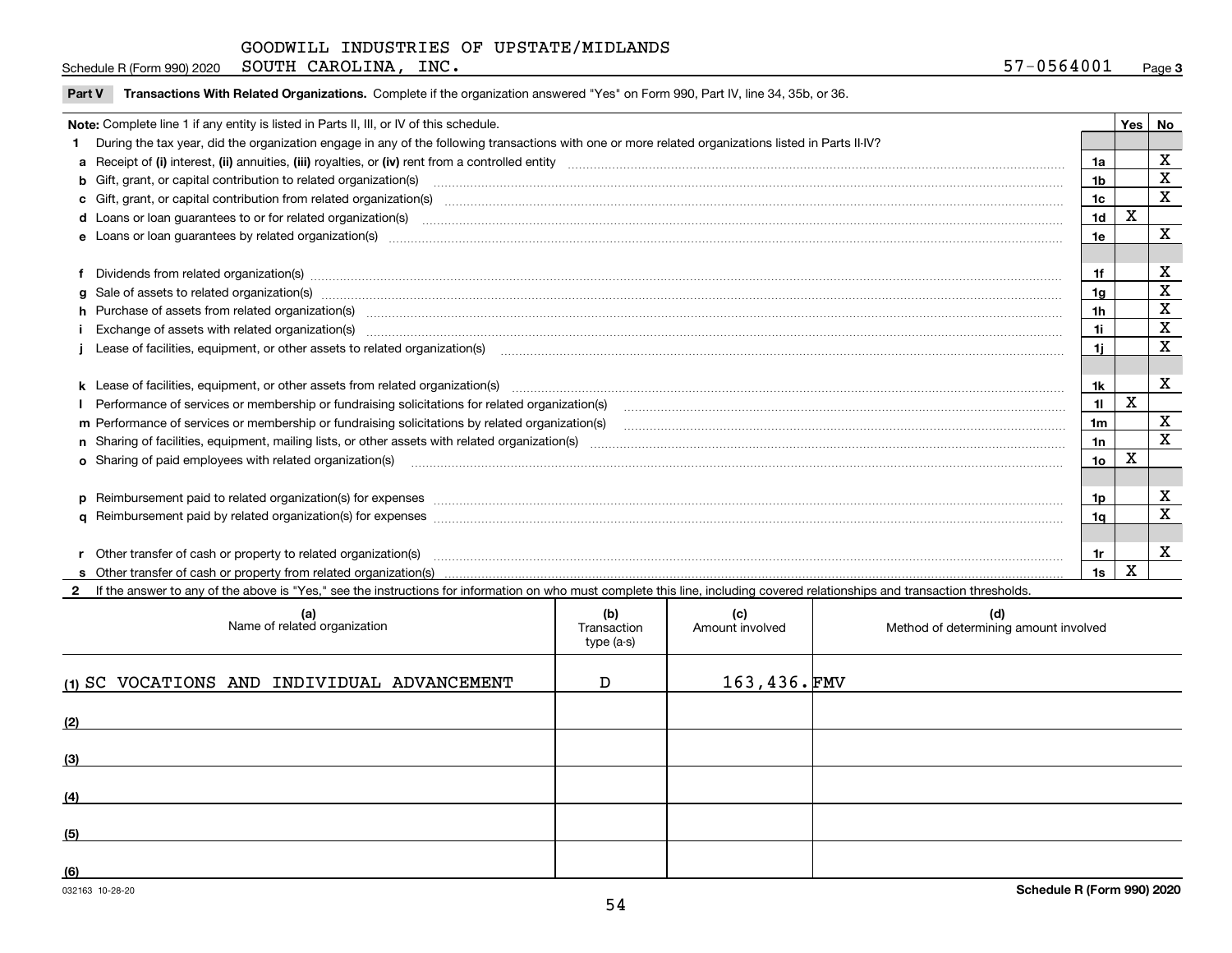Schedule R (Form 990) 2020 Page SOUTH CAROLINA, INC. 57-0564001

**Part VI Unrelated Organizations Taxable as a Partnership. Complete if the organization answered "Yes" on Form 990, Part IV, line 37.** 

Provide the following information for each entity taxed as a partnership through which the organization conducted more than five percent of its activities (measured by total assets or gross revenue) that was not a related organization. See instructions regarding exclusion for certain investment partnerships.

| ັ                      | ັ<br>ັ           |                   | . .                                                                                        |                                                                                                                  |  |          |             |                                  |  |                                                                                                        |        |  |     |
|------------------------|------------------|-------------------|--------------------------------------------------------------------------------------------|------------------------------------------------------------------------------------------------------------------|--|----------|-------------|----------------------------------|--|--------------------------------------------------------------------------------------------------------|--------|--|-----|
| (a)                    | (b)              | (c)               | (d)                                                                                        | $\begin{array}{c} \textbf{(e)}\\ \text{Are all} \\ \text{partners sec.}\\ 501(c)(3)\\ \text{orgs.?} \end{array}$ |  | (f)      | (g)         | (h)                              |  | (i)                                                                                                    | (i)    |  | (k) |
| Name, address, and EIN | Primary activity | Legal domicile    |                                                                                            |                                                                                                                  |  | Share of | Share of    | Disproportionate<br>allocations? |  |                                                                                                        |        |  |     |
| of entity              |                  | (state or foreign |                                                                                            |                                                                                                                  |  | total    | end-of-year |                                  |  |                                                                                                        |        |  |     |
|                        |                  | country)          | Predominant income<br>(related, unrelated,<br>excluded from tax under<br>sections 512-514) | Yes No                                                                                                           |  | income   | assets      | Yes No                           |  | Code V-UBI<br>amount in box 20 managing<br>of Schedule K-1 partner? ownership<br>(Form 1065)<br>ves No | Yes No |  |     |
|                        |                  |                   |                                                                                            |                                                                                                                  |  |          |             |                                  |  |                                                                                                        |        |  |     |
|                        |                  |                   |                                                                                            |                                                                                                                  |  |          |             |                                  |  |                                                                                                        |        |  |     |
|                        |                  |                   |                                                                                            |                                                                                                                  |  |          |             |                                  |  |                                                                                                        |        |  |     |
|                        |                  |                   |                                                                                            |                                                                                                                  |  |          |             |                                  |  |                                                                                                        |        |  |     |
|                        |                  |                   |                                                                                            |                                                                                                                  |  |          |             |                                  |  |                                                                                                        |        |  |     |
|                        |                  |                   |                                                                                            |                                                                                                                  |  |          |             |                                  |  |                                                                                                        |        |  |     |
|                        |                  |                   |                                                                                            |                                                                                                                  |  |          |             |                                  |  |                                                                                                        |        |  |     |
|                        |                  |                   |                                                                                            |                                                                                                                  |  |          |             |                                  |  |                                                                                                        |        |  |     |
|                        |                  |                   |                                                                                            |                                                                                                                  |  |          |             |                                  |  |                                                                                                        |        |  |     |
|                        |                  |                   |                                                                                            |                                                                                                                  |  |          |             |                                  |  |                                                                                                        |        |  |     |
|                        |                  |                   |                                                                                            |                                                                                                                  |  |          |             |                                  |  |                                                                                                        |        |  |     |
|                        |                  |                   |                                                                                            |                                                                                                                  |  |          |             |                                  |  |                                                                                                        |        |  |     |
|                        |                  |                   |                                                                                            |                                                                                                                  |  |          |             |                                  |  |                                                                                                        |        |  |     |
|                        |                  |                   |                                                                                            |                                                                                                                  |  |          |             |                                  |  |                                                                                                        |        |  |     |
|                        |                  |                   |                                                                                            |                                                                                                                  |  |          |             |                                  |  |                                                                                                        |        |  |     |
|                        |                  |                   |                                                                                            |                                                                                                                  |  |          |             |                                  |  |                                                                                                        |        |  |     |
|                        |                  |                   |                                                                                            |                                                                                                                  |  |          |             |                                  |  |                                                                                                        |        |  |     |
|                        |                  |                   |                                                                                            |                                                                                                                  |  |          |             |                                  |  |                                                                                                        |        |  |     |
|                        |                  |                   |                                                                                            |                                                                                                                  |  |          |             |                                  |  |                                                                                                        |        |  |     |
|                        |                  |                   |                                                                                            |                                                                                                                  |  |          |             |                                  |  |                                                                                                        |        |  |     |
|                        |                  |                   |                                                                                            |                                                                                                                  |  |          |             |                                  |  |                                                                                                        |        |  |     |
|                        |                  |                   |                                                                                            |                                                                                                                  |  |          |             |                                  |  |                                                                                                        |        |  |     |
|                        |                  |                   |                                                                                            |                                                                                                                  |  |          |             |                                  |  |                                                                                                        |        |  |     |
|                        |                  |                   |                                                                                            |                                                                                                                  |  |          |             |                                  |  |                                                                                                        |        |  |     |
|                        |                  |                   |                                                                                            |                                                                                                                  |  |          |             |                                  |  |                                                                                                        |        |  |     |
|                        |                  |                   |                                                                                            |                                                                                                                  |  |          |             |                                  |  |                                                                                                        |        |  |     |
|                        |                  |                   |                                                                                            |                                                                                                                  |  |          |             |                                  |  |                                                                                                        |        |  |     |
|                        |                  |                   |                                                                                            |                                                                                                                  |  |          |             |                                  |  |                                                                                                        |        |  |     |
|                        |                  |                   |                                                                                            |                                                                                                                  |  |          |             |                                  |  |                                                                                                        |        |  |     |
|                        |                  |                   |                                                                                            |                                                                                                                  |  |          |             |                                  |  |                                                                                                        |        |  |     |
|                        |                  |                   |                                                                                            |                                                                                                                  |  |          |             |                                  |  |                                                                                                        |        |  |     |
|                        |                  |                   |                                                                                            |                                                                                                                  |  |          |             |                                  |  |                                                                                                        |        |  |     |
|                        |                  |                   |                                                                                            |                                                                                                                  |  |          |             |                                  |  |                                                                                                        |        |  |     |
|                        |                  |                   |                                                                                            |                                                                                                                  |  |          |             |                                  |  |                                                                                                        |        |  |     |
|                        |                  |                   |                                                                                            |                                                                                                                  |  |          |             |                                  |  |                                                                                                        |        |  |     |
|                        |                  |                   |                                                                                            |                                                                                                                  |  |          |             |                                  |  |                                                                                                        |        |  |     |
|                        |                  |                   |                                                                                            |                                                                                                                  |  |          |             |                                  |  |                                                                                                        |        |  |     |

**Schedule R (Form 990) 2020**